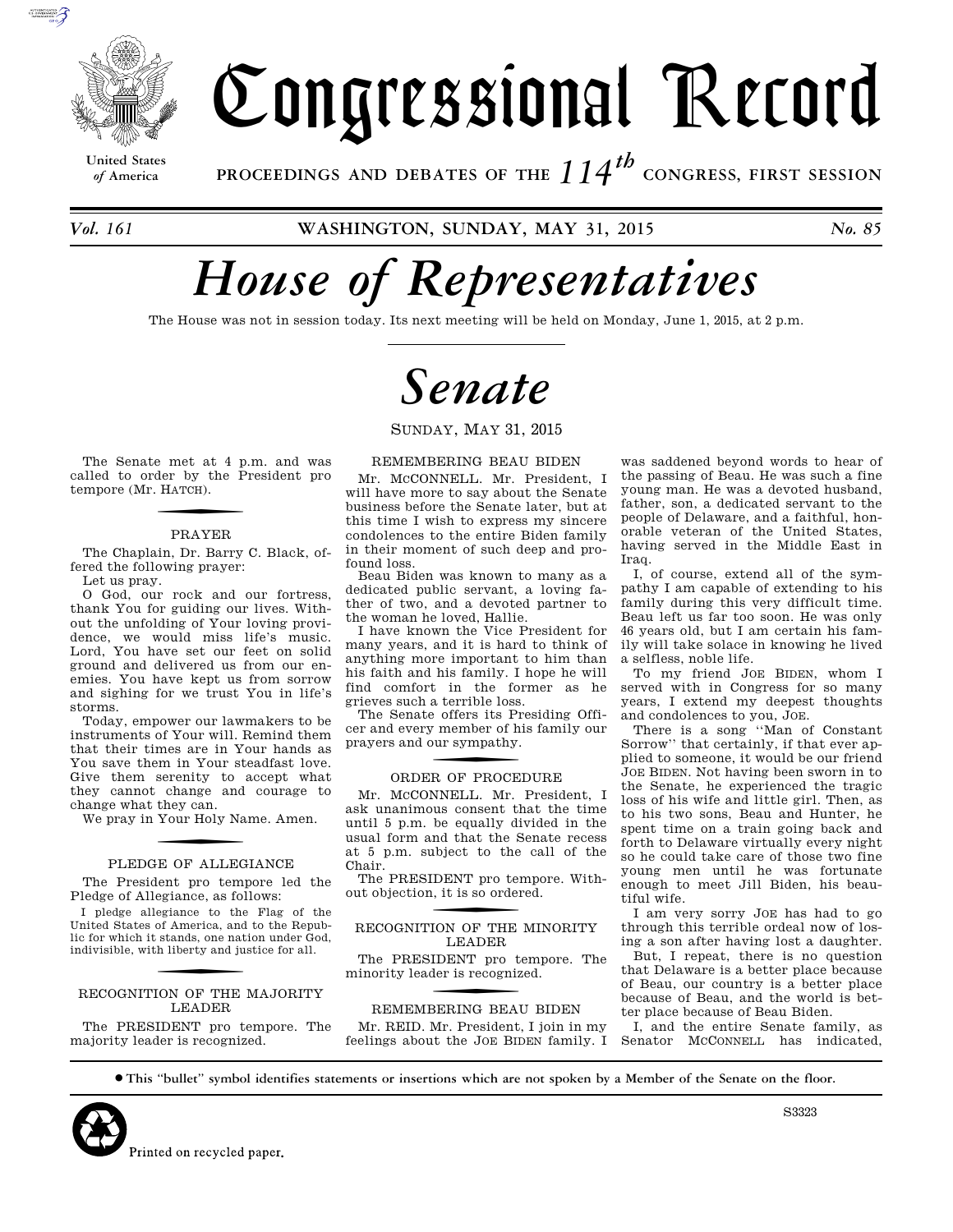send our deepest condolences as they grieve during this tragic time.

## NATIONAL SECURITY LEGISLATION

Mr. REID. Mr. President, we are here facing yet another manufactured crisis with the vitally important PATRIOT Act provision set to expire in a matter of hours. In fact, we have less than 8 hours before the expiration of this critical national security program. That is what we are faced with.

Tonight's deadline is certainly no surprise. As the junior Senator from Utah, a Republican, noted: ''We've known for four years that this deadline was approaching.''

Like so many other occasions in which brinksmanship has pushed the Senate and our Nation to the precipice, the dilemma we now face was completely avoidable. The job of the leader is to have a plan. In this case, it is clear the majority leader simply didn't have a plan. The majority leader had 5 months to introduce a bill from committee that would reform and extend the expiring PATRIOT Act provisions, but instead he bypassed the committees altogether and brought this to the floor unilaterally, with no committee hearing—none.

The majority leader recently said no more rule XIVs, but that pledge has not lasted very long, has it. The majority leader had, I repeat, 5 months.

In fact, my friend, the ranking member of the Judiciary Committee and a dean of the Senate, said this could have passed so easily in the last 2 years. The majority leader had 5 months during the time he has been the majority leader to coordinate with the House, which passed FISA reform weeks ago, but instead he went it alone.

In fact, it is as if the House and Senate Republican leaders appear to be on different pages. Everyone saw this coming. Weeks ago, it was clear the Senate didn't have adequate time to consider trade legislation, surveillance legislation, and, of course, the highway bill before the Memorial Day recess. I said that and others said that.

Listen to what one Republican Congressman said. His name is REID RIBBLE.

He could have handled it better by being more prepared in advance for it. They ran out the clock basically by working on trade first; he probably should have ran the clock out on [surveillance] instead. I don't know what his strategy is here. I'm a little bit flummoxed.

I say to my friend, Congressman RIBBLE, that he is not the only one who is flummoxed; so are we.

The Senate majority leader set up a collision course with no plan on how to resolve it. It seems the only plan the majority leader had on FISA was to jam it through last Friday night; this, despite the fact that an overwhelming majority of House Members oppose an extension, the President opposes an extension, and a dozen Senate Repub-

licans oppose an extension and so voted last Friday.

Is it any wonder, then, that even the majority leader's own Republican Senators felt it necessary to take matters into their own hands?

The majority leader was also caught off guard by a Member of his own Republican conference last week who refused to allow the Senate to extend the provisions for a program that the Second Circuit has determined is illegal.

But, again, the junior Senator from Kentucky did not hide his thoughts. He was on the floor for 10 hours or so. I disagree with the junior Senator from Kentucky, but we are not in the mess today because of the junior Senator of Kentucky; we are in the mess we are today because of the majority leader.

The majority leader should have seen this coming. Everyone else did, even those in his own party. Meanwhile, the Republican leader has repeatedly lectured this body as to how it should function, but his actions have helped the Senate to not function.

We can do without more lectures and defiant statements. We can do with more strategy, planning, and open lines of communication because it is the majority leader's job to have a plan and to prioritize what must get done over what he would like to get done.

In this case, my friend from Kentucky simply did not have a plan, and that is why we are here staring down the barrel of yet another unnecessary manufactured crisis that threatens our national security.

We heard what the head of the CIA said today on a Sunday show. He said he is afraid something will happen when this act expires. That is not just my assessment of the situation. This is from the head of the CIA. Senate Republicans even feel the same way.

The Republican junior Senator from Montana said yesterday:

We could have done this a week ago. And this is the nature of Washington, D.C., always managing by crisis.

Fortunately, there is a clear way out: pass the USA FREEDOM Act, which the House overwhelmingly passed with 338 votes on a totally bipartisan basis. All we need are a few more Republican Senators to vote with Democrats and the bill will pass. Just three, maybe four, maybe five—but a few Senators is all we need to bring this unnecessary crisis to a screaming halt.

I am confident we can pass this bill if the majority leader will bring it to the floor for a fair vote.

Now, procedurally, it is going to be extremely difficult to not have this bill—this law expire. This is not a bill; this is a law that is expiring. Any other course than just passing this bill would require the House to act before midnight. They are not here, so it is not going to happen. There is not a quorum of House Members, and there are House Members who will object to a unanimous consent request anyway.

Passing the USA FREEDOM Act is the only way I can foresee where the PATRIOT Act provisions do not expire. Now is the time for the majority leader to do what is right for the privacy and security of all Americans.

I yield the floor.

## RESERVATION OF LEADER TIME

The PRESIDENT pro tempore. Under the previous order, the leadership time is reserved.

## USA FREEDOM ACT OF 2015-MOTION TO PROCEED

The PRESIDENT pro tempore. Under the previous order, the Senate will resume consideration of the motion to proceed to H.R. 2048, which the clerk will report.

The senior assistant legislative clerk read as follows:

Motion to proceed to Calendar No. 87, H.R. 2048, a bill to reform the authorities of the Federal Government to require the production of certain business records, conduct electronic surveillance, use pen registers and trap and trace devices, and use other forms of information gathering for foreign intelligence, counterterrorism, and criminal purposes, and for other purposes.

The PRESIDENT pro tempore. The minority leader.

Mr. LEAHY. I ask, through the Chair, if the Democratic leader will yield to me for a comment.

Mr. REID. Mr. President, I am happy to yield to the Senator for a comment.

Mr. LEAHY. Mr. President, I was struck by what the Democratic leader said. He laid out the history of this. We are here in a manufactured, unnecessary crisis. It is a manufactured, unnecessary crisis.

Last year, by an overwhelming majority, the Senate voted to make improvements to the PATRIOT Act. The legislation made reforms to the provisions that have now been declared illegal. We did that but could not get past a filibuster. We had 58 votes. Normally, you think of 51 votes being enough to pass a bill. The Democratic leader will recall how hard he worked to try to get that bill through. The Republican leader said: No, we will wait until next year. Well, next year came. We have wasted so much time. There has not been a single public hearing. There has not been any action on an alternative to the USA FREEDOM Act.

But, I say to my friend from Nevada, he is absolutely right when he says the House passed the USA FREEDOM Act by a 4 to 1 margin. It was an overwhelming vote, Republicans and Democrats together, to get rid of the illegal parts of the PATRIOT Act, to pass an improvement. We ought to just take up the USA FREEDOM Act and pass it.

If we were allowed to have a straight up-or-down vote in this body, I guarantee you, a majority of Senators both parties—would vote for it.

So I just wanted to say that while the leader was on the floor.

I now ask for recognition in my own right.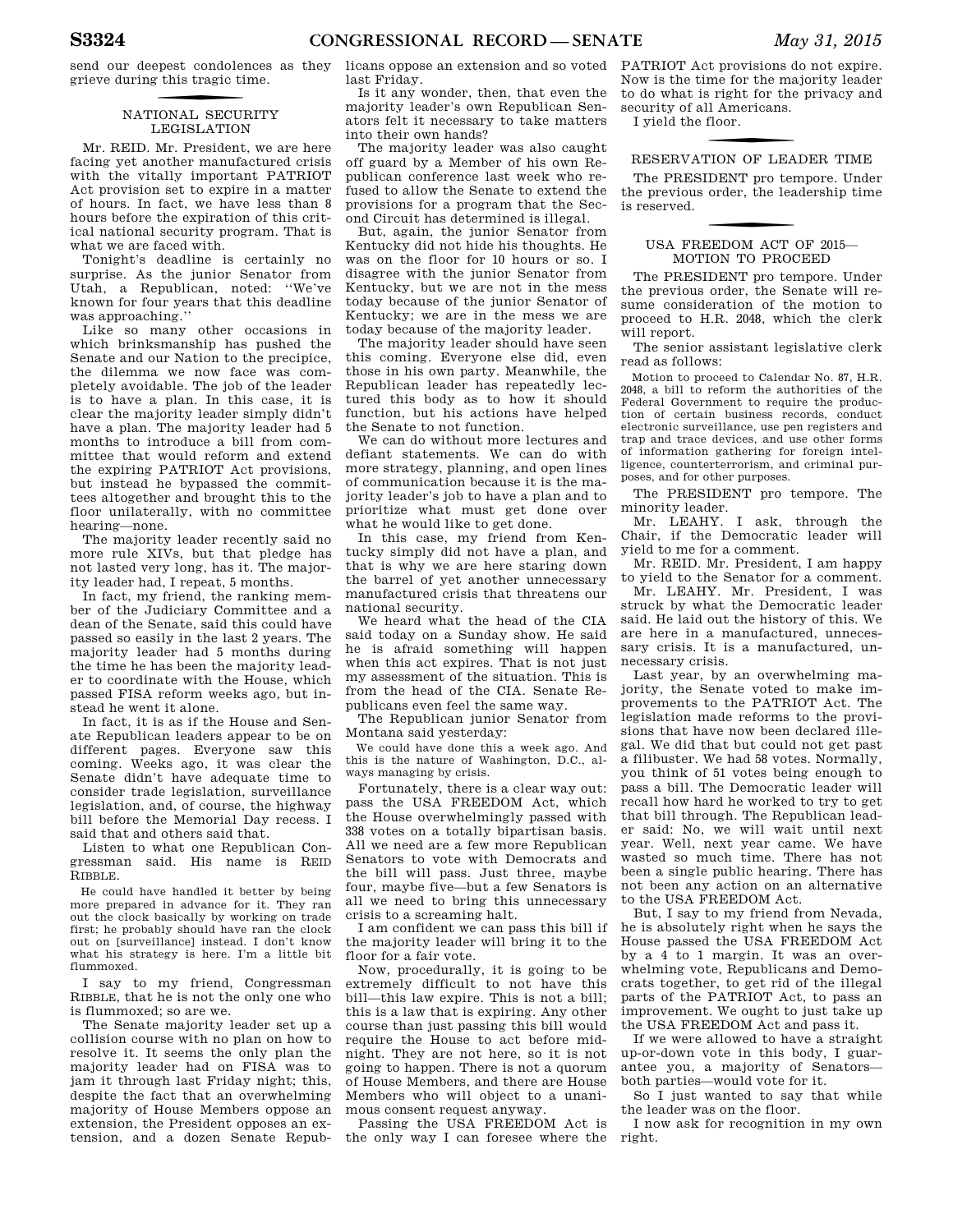The PRESIDENT pro tempore. The Senator from Vermont.

Mr. LEAHY. Mr. President, before I begin my comments on the USA FREE-DOM Act, I am going to speak for a moment on a personal matter.

REMEMBERING BEAU BIDEN

Mr. President, Marcelle and I have known Beau Biden since he was a child. I am the longest serving Member of this Senate. When I came here, there was one Senator who was one term senior to me; that was JOE BIDEN. I knew of the tragedy his family had gone through, and I cherished the times, with his office right near mine, when his sons Beau and Hunter would be there with him. I watched them grow up. I saw Beau Biden become the epitome of what a State's attorney general should be. That is a model all attorneys general throughout the country could have followed. Progressive, worried about improving the law, improving peoples' lives—he did that.

I know how much we appreciated it when we would see him and Hallie at an event, when Marcelle and I would get a chance to talk with them. It was like picking up a conversation that had ended just a few minutes before.

I remember one thing especially about Beau. I was in Iraq during the war. It was a day when it was well over 100 degrees outside. I was being brought to a place where there was going to be a briefing, being zipped into this building. There were a number of soldiers wearing T-shirts, shorts, and sidearms playing ball outside in this 110-, 120-degree heat. As I went to the door, one of them turned around and gave me a big wave with his arm blocking his face. I was not sure who it was. I kind of waved back. Pretty soon, he came to the door. It was Beau Biden. I remember we gave each other a big hug. He was there as a captain in the Delaware Reserves. He was decorated for his service. We talked about what he was doing. He was praising the men and women who worked there. Nothing about anything he might be doing; he was praising everybody else. It was such a refreshing moment being with him, and it was so typical of who he was as a person.

I told him that I have a procedure that if I am in another country and I am with our military, that if there are Vermonters there, I always take their names and I ask them if they have family back home in Vermont. Most of them do. I get their phone number, and as soon as I get back, I call their mother or their father, their husband or their wife, brother or sister, whoever it might be, and say: I saw a member of your family; here is what they are doing; they look well, and all that.

So I told Beau, I said: Look, I have known you since you were a youngster. I will call your father as soon as I can and tell him you are behaving yourself, and you are doing a good job. We laughed at that.

Shortly thereafter, I got on the phone we had available to us to go

through the Whitehouse switchboard to reach the Vice President. Then I started to talk about the procedure I have, and JOE BIDEN started to laugh. He said: I just got an email from Beau that he had seen you there and that I should be expecting a call from you. We talked about what a great job Beau was doing. You could hear the pride in his father's voice. You could hear his pride. It was a pride that was deserved.

I remember JOE saying, when we were first here in the Senate—the two of us—he would be going home every night on the train. Why? Not as much even that the kids needed him, but he needed them.

Finally, when he met Jill, the boys were telling him: You should marry her.

So I grieve for them. Marcelle and I sat there and cried last night when we heard the news. I think, what a wonderful family. I think about a life cut too short—far too short.

Mr. President, I can and will say more later.

Mr. President, on the matter the distinguished Democratic leader was talking about, the USA FREEDOM Act, let's just take it up and pass it. Opponents of this bipartisan, commonsense legislation have run out of excuses. I see this as a manufactured crisis, and it is. This matter should have been taken up and voted on up or down a month ago. There is only one viable and responsible path remaining: Pass the USA FREEDOM Act that passed overwhelmingly in the House of Representatives. Pass it and send it to the President's desk and he will sign it. If we do not pass it, then those parts of the PATRIOT Act that most of us agree on are going to expire at midnight.

The irony of it is that the USA FREEDOM Act of 2015 is a carefully crafted, bipartisan compromise that both protects Americans' privacy and keeps this country safe. Before they were talking about, we are going to keep the country safe but Americans' privacy—not so much. This is a bill that does both.

The legislation would end the NSA's bulk collection of Americans' phone records. It adds significant new reforms to limit government surveillance. It increases transparency and also promotes greater accountability and oversight—something the original PA-TRIOT Act did not have.

The bill is the product of countless hours of painstaking negotiations with key Members—both Republicans and Democrats—in the House and the Senate, men and women I respect so much because they want to do what is best for the country. We have negotiated with the NSA, the FBI, the Justice Department, privacy and civil liberties groups, the technology industry, and other key stakeholders. We brought everybody together. When we began, we wondered if that would be possible. We did it. That is why the USA FREEDOM Act has such strong support, including

from groups as diverse as the National Rifle Association and the Center for American Progress.

This broad consensus is what we saw by the overwhelming support it received in the House. They passed the USA FREEDOM Act by a vote of 338 to 88. Some in this country say that no branch of government could have a vote that strong to say the Sun rises in the east. Certainly there has been no major piece of legislation in years where we have seen a vote such as that—338 to 88.

But now a minority in the Senate has now twice blocked the USA FREEDOM Act from even getting a debate on the Senate floor. We were sent here not to vote maybe but to vote yes or no.

Last November, even though we had had all kinds of committee hearings on this, we heard complaints that there had not been enough of a committee process on the bill and that the Senate should wait to address Section 215 under the new Republican leadership. So the Republican leader led a successful filibuster against a bill which still had a majority of Members in this body voting for it. But what has happened in this Congress? Not a single public hearing on this issue; no committee process. And then last weekend, the Senate was blocked from even debating the House-passed bill and considering amendments.

Opponents of reform have failed to introduce any legislative alternative to the bipartisan USA FREEDOM Act, the bill which reforms many problems of the PATRIOT Act. They have come up with no legislative alternative other than a clean extension, which we know has no chance of becoming law. Of course, it makes no difference because at midnight it stops being the law.

The time for excuses and inaction has passed. The American people and the intelligence community professionals who strive to protect them deserve better.

We have a few hours remaining to work things out and pass the USA FREEDOM Act, but there is no room for error. There is very little time. Again, I said it is a manufactured crisis. The deadline to act is midnight tonight. The House will not return to the Capitol until tomorrow, after the deadline has passed. We could talk about passing a 100-year extension if we wanted; it makes no difference because the time will have passed. So if the Senate does not pass the House-passed USA FREEDOM Act or if we amend it in any way, the authorities are going to expire.

I have said repeatedly—and my cosponsor of the USA FREEDOM Act. Senator LEE, agrees with me—that we would like to have a debate on our bill and consider amendments. Because opponents of reform have run out the clock and jammed the Senate, we are not left with very much time.

Let's get this done today. If we pass the USA FREEDOM Act, the President could sign it tonight and the intelligence community could move forward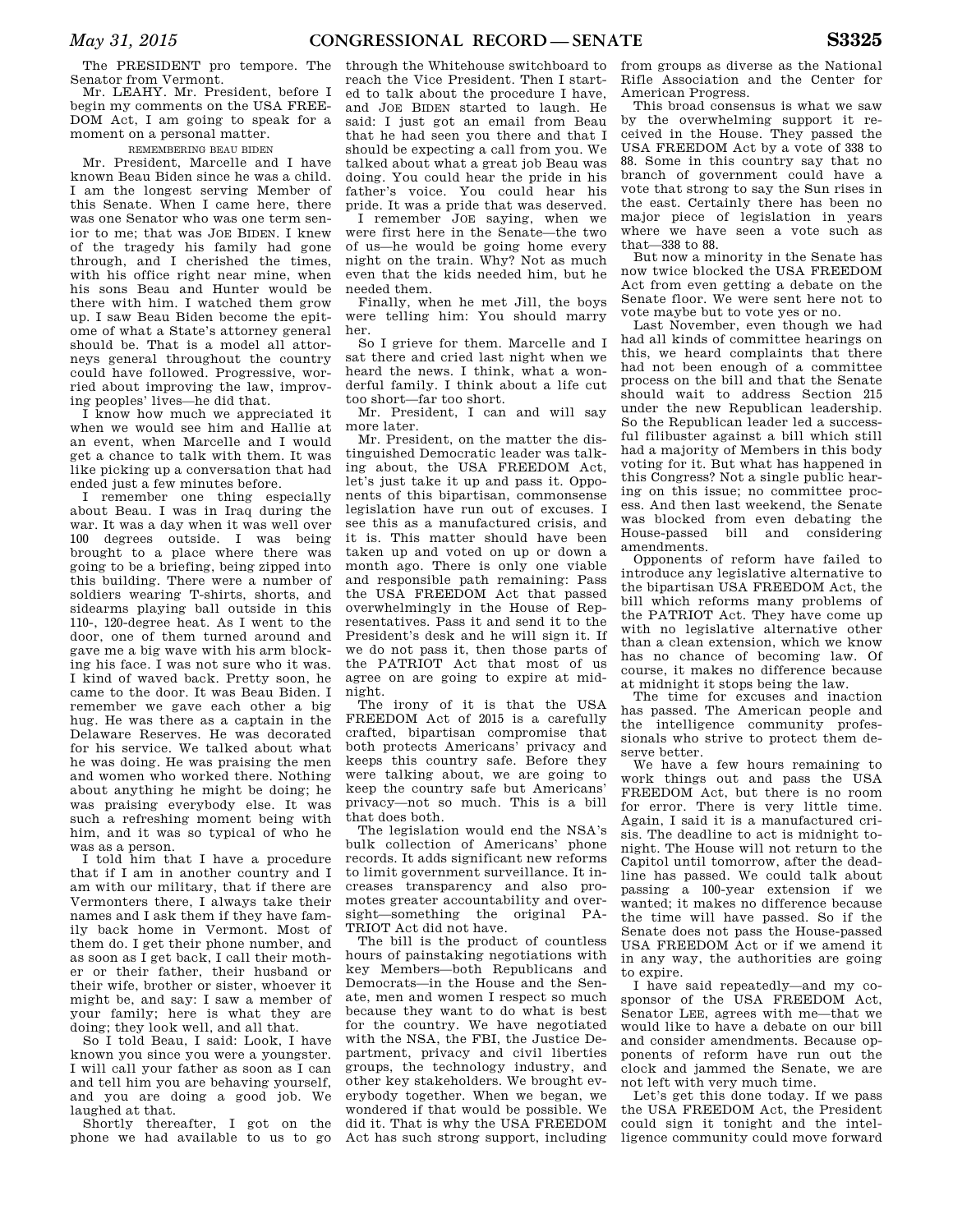with the certainty it needs to protect the American people.

Some may argue that if you had a short-term extension—which, of course, we do not have—they have said: Well, maybe we could work out some kind of a compromise bill. But let there be no misunderstanding: The USA FREEDOM Act is a solid, carefully negotiated compromise. For all those Senators on either side of the aisle who have not spent the hours and hours and hours, as Senator LEE and I and our staffs have spent, maybe they do not know the work that went into this—again, how you get groups from the left to the right supporting it.

It would be irresponsible to kick the can down the road once again, relying on the false hope that the House will agree to pass a short-term extension something they said they will not do and that we will somehow be able to agree on a half-baked alternative that has yet to be introduced in either body and most assuredly would not pass the House.

So do not be fooled or tempted by the promise of a short-term extension. That would guarantee nothing. Well, wait a minute. I take that back. Passing a short-term extension does guarantee something: It guarantees the expiration of these authorities at midnight tonight. It guarantees more uncertainty, more litigation, more risk for the intelligence community, and a repeat of the chaotic brinksmanship later on down the road with another manufactured crisis.

I know there are some who worry that the bill does not go far enough when it comes to reform. Well, then where were they in coming up with a better idea? If this passes, the USA FREEDOM Act would be the most significant set of reforms to government surveillance since the PATRIOT Act was enacted. The reason we are here to even debate it is that then-majority leader Dick Armey in the House and I put in sunset provisions. So we will have to show responsibility and vote, as the House did by a 4-to-1 margin.

Our bill—Senator LEE's and my bill would not just end the NSA's bulk collection under Section 215, it would add new transparency and oversight reforms to other surveillance authorities, and it would be a solid foundation upon which we could build our future reform efforts.

I have been in the Senate for more than 40 years. I have learned that when there is a chance to make real progress, we ought to seize it. But I also know we cannot let this be the end of our fight for greater privacy protections, transparency, and accountability. I remain committed to fighting that fight on behalf of Vermonters and all Americans.

So the choices before us this evening are clear: Either let these authorities expire completely or pass the USA FREEDOM Act. There is no more time for political maneuvering or fearmongering or scare tactics. It is

time for us to do our jobs—to debate and then to vote. Don't duck the vote. Vote up or down on the bill the House gave us. Stand up and be counted either for or against it. As Senators, let's have the courage to do that.

The USA FREEDOM Act is a reasonable, responsible way forward, and we should pass it tonight. But don't duck behind not doing anything and pretend that is a solution. I don't think there is a single American, Republican or Democrat, who would believe that was a responsible solution.

Mr. President, I yield the floor.

Ms. MIKULSKI. Mr. President, I am back here during an unprecedented Sunday session hoping we can avoid a totally unnecessary disaster tonight; hoping we will do what is right for the country: Pass the USA FREEDOM Act today. Right now.

I will let others speak to the merits of the USA FREEDOM Act. It is our best opportunity to protect the Nation while balancing between privacy and constitutional surveillance.

I do support reforming the Patriot Act, but I do not support unilateral disarmament of our Nation's need to know what bad guys with predatory intent are planning against the United States of America.

But my comments today are not about standing up for the USA FREE-DOM Act.

I am here to stand up for the men and women working for the NSA, FBI, and other intelligence agencies essential to protecting our country against terrorist attacks—whether it is a ''lone wolf'' or state sponsored. These dedicated, patriotic intelligence professionals want to operate under rule of law that is constitutional, legal, and authorized.

They are ready to do their jobs, but Congress needs to do our job and pass a bill that is constitutional, legal, and authorized.

Ever since Edward Snowden made his allegations, the men and women of our intelligence agencies have been vilified as if they were the enemy. They thought they were doing their jobs protecting us against the enemy.

Let me tell you—the men and women of the NSA, FBI, and our other intelligence agencies are patriots who have been wrongly vilified by those who don't bother to inform themselves about our national security structures and the vital functions they perform.

Now a special word about the NSA, which is headquartered in my home State of Maryland. The 30,000 men and women in the NSA serve in silence without public accolades. They protect us from cyber attacks. They protect us against terrorist attacks. They support our warfighters. They are Ph.D.'s and scientists. They are linguists, cyber geeks, and whiz kids—the treasured human capital of this Nation.

Remember that section 215 is such a small aspect of what the NSA, FBI, and other intelligence agencies do as they stand sentry in cyber space stopping

attacks. People act like that is all NSA does. They haven't even bothered to educate themselves as to legality and constitutionality.

Congress passed the Patriot Act. President George W. Bush told us it was constitutional. We need good intelligence. In a world of ISIL, Nusra Front, and al Qaeda, the NSA is our front line of defense and the people of NSA make up that front line.

There is no evidence of abuse by NSA employees. The men and women of NSA have adhered to the law. They have submitted to oversight, audits, checks and balances, and reviews from Congress and the courts.

The employees of NSA know that everything has to be constitutional, legal, and authorized. They thought they were implementing the law, but some in the media and even some in this body have made them feel like they were wrongdoers. I find this infuriating and insulting. Morale has been devastated at NSA. Families have been harassed for working at the NSA and their kids are bullied at school.

They have also been devastated by actions of their own government. First, by sequester—then, by the government shutdown. Now, by Congress's failure to reform national security authorities that help them keep our country safe.

It is wrong. I want people to remember that tonight as we discuss important reforms. Let us not let them down, once again, with our own failure to act.

Mrs. FEINSTEIN. Mr. President, it is greatly disappointing that the Senate is in session today to reconsider a vote we took before the Memorial Day recess to extend the three expiring provisions of the Foreign Intelligence Surveillance Act.

Instead of passing the USA FREE-DOM Act a week ago and sending it to the President, we are now poised to take the measure up this coming week, after the FISA authorities have expired. The result is that our intelligence agencies will lose important tools to protect against terrorist attacks. This is a self-inflicted harm, and one that was totally unnecessary.

As I did a week ago, I will vote to invoke cloture on the motion to proceed to the USA FREEDOM Act, and I intend to vote for the legislation through the upcoming procedural votes. The bill is not perfect, but it extends the business records, lone wolf, and roving wiretap provisions and it institutes some important reforms to FISA.

Unfortunately, what we have on the floor of the Senate tonight is political gamesmanship at its worst. We should have had this debate weeks or months ago, not up against the deadline. Failing that, the majority should not have defeated this motion last week when it is prepared today to pass it.

We should skip the unnecessary delay of voting separately on the motion to proceed, cloture on the bill, and on the bill itself. Clearly there are 60 votes in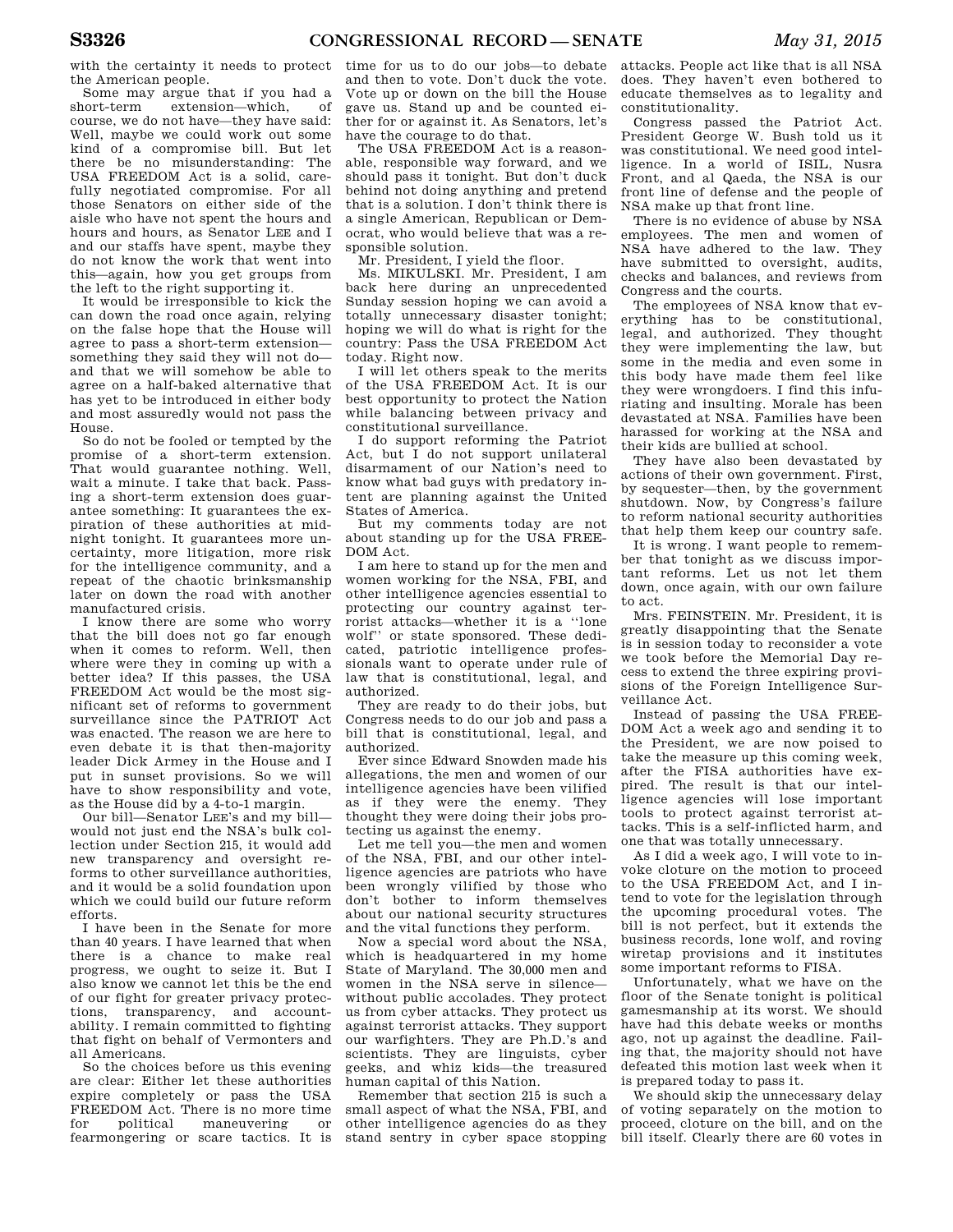this chamber to pass the USA FREE-DOM Act, whether we do it today or if we do it next week.

So the question comes: why not pass this bill today, reform the business records provision of FISA, and keep important intelligence authorities in effect? Unfortunately, the answer is that one Senator is holding this process hostage for his own political benefit. It is a travesty, and it is unconscionable.

We remain a nation under threat of terrorism. Our allies remain under threat of terrorism.

This is not hypothetical. The Islamic State in Iraq and the Levant—ISIL—is seeking to recruit individuals to conduct attacks against the United States. Tens of thousands of foreign fighters have entered Iraq and Syria to join ISIL. There are hundreds of people inside the United States right now that ISIL is seeking to inspire, direct, and assist in carrying out an attack.

Al Qaeda in the Arabian Peninsula— AQAP—is developing non-metallic, undetectable bombs for use on U.S. airliners and is teaching people how to make such devices themselves. These groups are competing to be worst of the worst in international terrorism and they are coming after us.

We aren't sending thousands of troops to confront ISIL in Iraq and Syria or to stop AQAP in Yemen. We aren't going to diminish their threats through partnership with local governments.

The only way we are going to stop attacks against the United States and our people is by collecting good intelligence. To me, that means we need to do everything lawful and effective in intelligence to identify and thwart those attacks.

The roving wiretap provision is important. It says that the FBI doesn't have to stop surveillance against a terrorist or a foreign spy when he buys a new cell phone or changes his email account. Having to do so in today's world would be ridiculous.

The ''lone wolf'' provision is important. To be clear—it hasn't been used. But to be equally clear, never before have we faced the exact threat that this provision was written to address: the threat of an individual, inside this country, plotting to kill Americans without traveling abroad and training with a terrorist group first.

The business records provision is important. It includes both routine requests for records—hotel bills, car rentals, travel information—that are regular parts of law enforcement and national security investigations. It also authorizes the NSA's phone metadata program. Under this provision, the NSA gets information about phone calls to include the numbers on either end of the line, the time, and the duration of the call. It does not include the words that are spoken as part of the phone conversation, the identities of the people involved, or their location.

What it does is help the Intelligence Community know more about people for whom there is a ''reasonable articulable suspicion'' of being tied to terrorist groups. If there is a terrorist in Syria talking to Americans at home, we want to know that. If a phone number, for example, in Garland, TX, is in touch with an ISIL operations chief, we need to know. That information allows the FBI to go to a court for a probable cause warrant to conduct electronic and physical surveillance of a suspect.

This program is conducted under strict oversight and operational limitations. The number of people at NSA with access to the data is small—it was 22 in 2013. They have to get approval each time they do a query of the phone records; today that approval comes from the FISA Court. The query only returns information on what numbers were called by, and called, the phone number in question, and then a second hop from that number. There were 288 phone numbers approved for queries in 2012, and those queries led to 12 probable cause warrants by the FBI.

The program is overseen within the NSA by multiple officials, including the inspector general and the privacy and civil liberties officer. It is overseen by the Department of Justice, which reviews every single query, and by the Office of the Director of National Intelligence. It is overseen by the Intelligence and Judiciary Committees of the House and the Senate, and it is overseen for compliance purposes by the FISA Court.

So these are important tools that, because of Senate inaction and recalcitrance, will expire tonight. As a result, we make ourselves more vulnerable.

I very much regret this situation that the Senate has created, and I urge my colleagues to vote for cloture and to quickly enact the USA FREEDOM Act.

The PRESIDING OFFICER (Mr. GRASSLEY). The Senator from Indiana is recognized.

Mr. COATS. Mr. President, I also regret that we are where we are.

REMEMBERING BEAU BIDEN

I would also like to defer for just a moment, before I make my remarks that I came to the floor to make, to add my condolences to Vice President BIDEN, his wife, and his family. I just learned the tragic news this morning. Some may have known that Beau was dealing with a form of cancer. I did not know that. It came as a shock to hear that information.

Having served with the current Vice President in the U.S. Senate and having gotten to know him and his family, establishing a relationship—a professional relationship as well as a friendship—I still cannot begin to comprehend the grief that comes from the loss of a child. I know there are Members in this body who have experienced that. I am fortunate that Marsha and I have not experienced that. But any parent's perhaps deepest fear is that

they will outlive their children. That is not the natural order of things. It is not how we think. And the grief that comes from the death of a child, the death of a son or a daughter, is truly deep and has significant impact.

It was impossible not to feel the emotion and shed tears early this morning in our home in Indianapolis when we heard the news. Our condolences and deep sharing of grief that we can't even begin to fully comprehend because we haven't had to deal with it—all of that comes across. I think every Member of this body reaches out to them with our thoughts and our prayers as they go through this very tragic situation.

Mr. President, I am a little surprised to hear the Senator from Vermont talking about how the Senate ought to just completely concede to whatever the House sends to the Senate. The fact is that we had a very significant discussion and debate on this issue all week before the Memorial Day break and it had gone on for months, if not years, before in the Intelligence Committee on which I serve and among Members generally.

This is one of the most important pieces of legislation we will have to deal with. It was drafted and spawned as a result of 9/11 when the American people said: Are we doing everything we possibly can to prevent something such as this from happening again?

Congress debated extensively the PA-TRIOT Act and the tools the intelligence community suggested we give them the authority to use to try to prevent that catastrophe from ever happening again and doing everything we could to prevent terrorist attacks. Along the way, there have been modifications, and there have been changes.

Recently, there has been significant national debate over whether one of these many essential tools that help us gather the intelligence to try to prevent and to understand the nature of the threat should be used. There clearly is a difference of opinion among Members here in the Senate and even in the House of Representatives. Yes, the Senate did pass a reform measure that I think is flawed, personally. I think it diminishes—it doesn't eliminate, but it diminishes and some even believe it eliminates the usefulness of this particular program. We went back and forth on that for a significant part of the week before we adjourned.

The Senator from Vermont comes to the floor and basically says: Look, the House passed this; so therefore we ought to just go ahead and pass it. He said there was no other alternative presented, but that is not the case. We had a procedural vote on the House bill, and we had a vote on the bill to extend this program, so we can come spend a little more time to try to figure out how best to deal with this issue. Neither of those passed, indicating that the Senate did not have the same consensus the House reached, which was a partial consensus. That is what the Senate is all about. We are not just a rubberstamp for the House.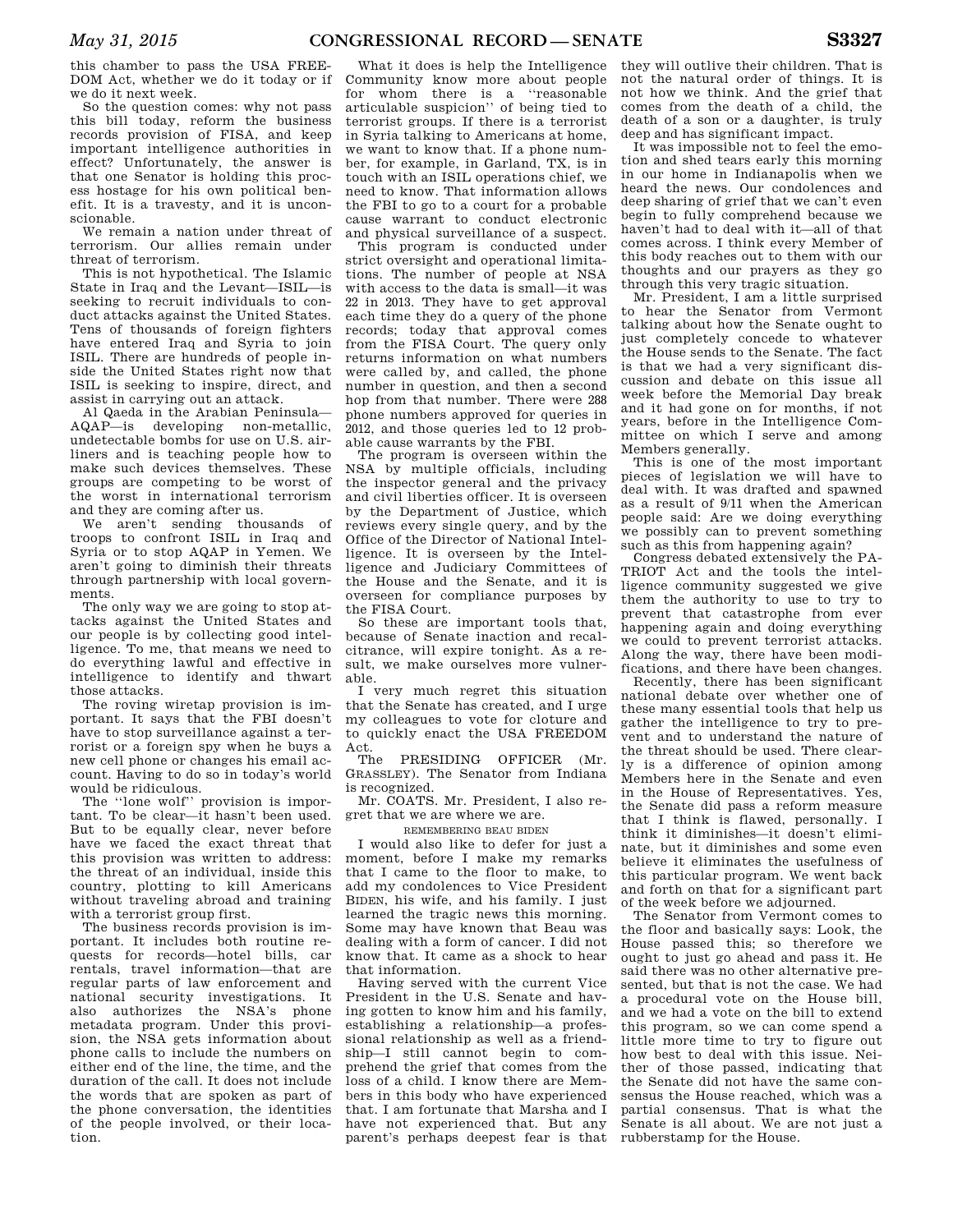What is really ironic is the fact that for 4 years, under Democratic leadership of this Senate, the House, under Republican leadership, sent us hundreds of pieces of legislation, and if we followed the admonition to us of the Senator from Vermont, we would have just rubberstamped those. The House passed it, so why wouldn't we go forward? I don't think that argument makes a lot of sense.

Senators are here to address issues in the U.S. Senate. Are there many bills the House passes that I agree with? Yes. My party controls the House. Are there bills here that I don't agree with that they have passed? Yes. We, as Senators, use our prerogative in terms of where we stand, and ultimately we take a vote and we either win or we lose. Sometimes it coordinates with the House of Representatives and other times it doesn't, so then we go to conference and we pass an alternative. But to say there hasn't been debate relative to this program in the House-passed bill is simply not true.

Unfortunately, there has been such a significant misrepresentation of what this program is and what this program isn't, and that has caused a lot of angst which we are trying to deal with. Much of the public—at least some portion of the public—is convinced that the government is listening to every phone call they make. It has been said on this floor that they are listening to all our phone calls, that they are collecting all kinds of data. They know everything about us. That is the furthest from the point of this program and the operation of this program that we can conceive of. Yet, a portion of the public has been led to believe that Big Government is in their bedroom, in their house, in their car, in their phone, and tracks them wherever they go; that they are collecting everything about people, including what they buy at Costco and the movies people rent through Netflix. Private industry does collect that kind of stuff, but it is not the government. It is not done under this program.

As a member of the Intelligence Committee, I can tell my colleagues that we have spent hundreds of hours dealing with this program to ensure that it doesn't violate anyone's privacy. It has more oversight through all three branches of government. The executive branch, the judicial branch, and the legislative branch oversee this program. There are six layers within NSA itself that it has to go through, that attorneys have to look at, that legal experts have to look at before they can even proceed to suspect and then take that suspicion to a court to have a judge say: Yes, you might have something here.

It has been said and it is true that unless a person's phone number is in communication with a foreign phone number that is at least strongly suspected of belonging to a terrorist organization—and ultimately the court has to make that decision—a member of Al

Qaeda, ISIS, or some group overseas that is attempting to do harm to the United States—why is this particular phone number—not the name of the person who owns the phone number why is this particular phone number being called by someone in Yemen or being called by what we strongly suspect is a foreign operative through ISIS, Al Qaeda, Yemen, or other points where we know terrorist activity is rampant?

There is a signal that comes up that matches phone numbers, and they say: We better look into this. But before they can look into it, it has to be vetted by a court. It has to be taken to a FISA Court or an intelligence court and judged by that court as something viable to pursue. At that point, it is similar to what a court would order if there were a warrant to go and find more information to see whether this suspicion actually is reality.

We read about it every day and we watch it on television—''Law and Order'' and all the shows and so forth about how law enforcement suspects that this particular activity is a criminal organization or this is a drug house or they have reason to believe the perpetrator of the crime is this individual. They can't go raiding their house. They can't go downloading information about them until they go to a court and receive approval from a judge saying: Yes, here you are, here is your warrant. You can go and check this out.

Well, this intelligence program is based on the same principle; that is, nobody can collect any information on anybody unless that court approves that operation. Then it is turned over to the FBI, and they look to see if it is the real thing. It is a tool that has been of importance and has been a contribution to our ability to address the potential of terrorist threats and to thwart them before they happen. It has always been used as a way of proving the negative; that is, no, this is OK, we don't need to follow up on this.

The best example is the Boston bombing. When the Tsarnaev brothers' phone was accessed and it was run against the numbers, there was some suspicion that additional terrorist activity would take place in New York. It was proven that was not the case because there were no connections made. So it became a valuable tool in that regard. Instead of shutting down New York, putting them on a high terrorist alert—perhaps the Nation's largest economy in operation there—we were able to quickly determine that wasn't the case.

In response to those who basically say this has never stopped a terrorist attack, two things: No. 1, this is one of the many methods we use to collect the threads of intelligence that come from different sources to try to put together a mosaic or a puzzle as to whether this is something we need to deal with and take seriously. It is a major piece of that puzzle we obtain

from the 215 program, which is the collection of phone numbers. We do not collect the names of people who own those numbers. It is the collection of what is called metadata. It has been described as simply the same data that is on our telephone bills that the Supreme Court has said is not a breach of the Fourth Amendment. It is not privileged for privacy purposes. It shows the date the call was made, the duration of the call, the number that was called, and that is it. And those numbers are put into a system whereby we can check against that a number that suspiciously is talking to a foreign operative in a foreign country. That then automatically triggers that you better look at this—it is kind of a ping—you better look at this one. Nobody has access, at this point, to any content related to the name of the individual until it reaches a level of suspicion that is vetted through six layers of oversight and then is sent to a court that looks at it to say: We agree with you or we don't agree with you. And if we agree with you, then it is the FBI who is alerted that they better look into this.

Now, there has never been a time since 9/11 when we have dealt with a higher threshold than we currently are dealing with. You hear about it every day. You read about it every day. ISIS has recruited more than 20,000, it is estimated—significantly more than that are those from 90 different foreign countries. It has made a direct threat toward the United States and its citizens. It is sponsoring and encouraging individuals to not only come over and train and join ISIS and then come back here and wreak havoc on the American people; it is also inspiring those, saying if you don't want to travel over here, just go out and kill somebody. Join the jihad from afar. You can be a part of what we are trying to accomplish simply by doing your own thing. We saw that happen down in Texas. We will see that in other places as people are inspired through ISIS, for whatever sick reason, to take up arms, to cause destruction, and to randomly kill and wreak havoc on the American public.

It has been offered that the House fix—the reform, which did have bipartisan support and did pass the House without a lot of debate—is the solution to this problem. Some agree it goes too far; some agree it doesn't go far enough. But there are problems with that particular FREEDOM Act, which the Senator from Vermont says is the golden grail here and will solve all the problems.

It is clear, and it is the testimony we have received from numerous officials in the counterterrorism business and in the intelligence business, that there are issues with this so-called FREE-DOM Act fix that could render—well, No. 1, that do render the program less effective and could render it totally inoperative.

The fact that the NSA has not yet been able to come up with a program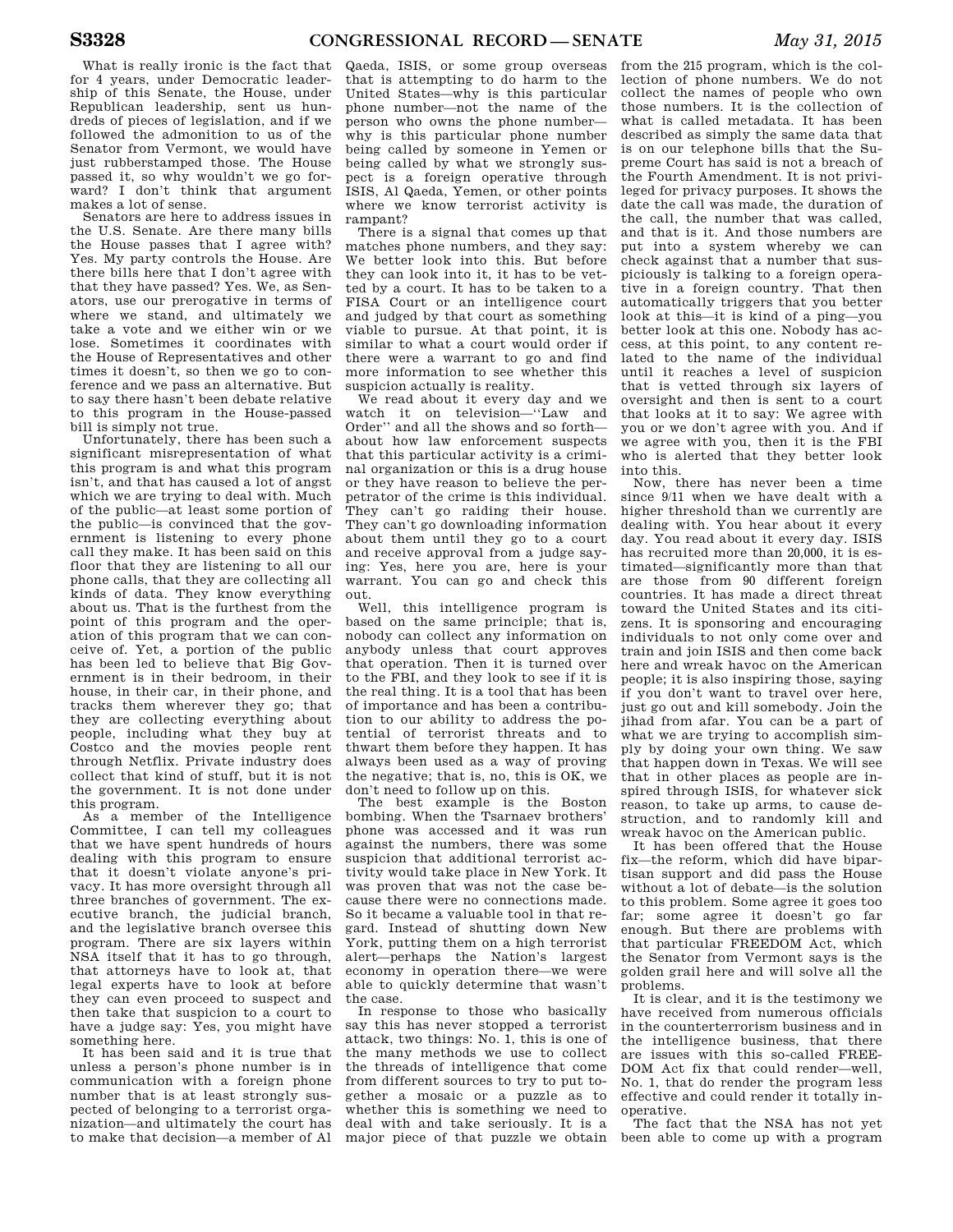which would ensure that we could have the kind of collection we need in the timeframe we need it—some of this is urgent, some of this is pending, some of this is imminent, and it already goes through layers that delay coming to a conclusion and this adds more.

Also, they have indicated the system is untested and exists in name only. We don't know how the new program would be implemented and we don't know how it would be operated. That is why many of us said: Look, for whatever reason, yes, we are at this point, and, yes, it expires at midnight. What we were trying to do before we left was get a short-term extension. We were negotiating. We think it should have been for a significant amount of time, until NSA could test out its program, but we were willing to go much less than that so we could have an opportunity to come back and debate this further and get to the bottom of some of the misrepresented information that has been sent out to the American people and have an opportunity to counter that and also work together to find ways, through working with the House of Representatives, to come up with a more effective bill that wouldn't put the country in more jeopardy or, as some experts have said, would undermine the entire program.

We obviously will be less agile with the House bill. It requires an expansive regulatory system to amass the level of oversight over the current program. I think the real problem is it requires no data retention mandate. The USA FREEDOM Act does not require companies to hold the data sought by the government. Therefore, the USA FREEDOM Act could be operationally useless as companies update their business model in response to changes in technology or market demand. The telephone companies—all 1,400 of them—many don't want to go through the expensive process of the oversight they need to have in the process. They want to sell phones. And they are hearing a lot from customers who basically say: I don't want to buy your phone if it is going to be subject to them listening to everything I do and say—being collected.

Well, first of all, that is factually wrong, but it is an error that has been said over and over on this floor by some Members. That is absolutely wrong. It is false. If we are going to go forward here, we need intellectual honesty about what the program is and what it isn't, and it shouldn't be labeled as something it isn't. I will address that at a later point in time.

But the USA FREEDOM Act, by not allowing retention for a fixed period of time, also lessens our ability to make this program effective. So I have much more to say on this, and I know we are going into caucus as a party to see how we might go forward, given where we are.

It was not necessary that we be here on a Sunday with the clock ticking toward midnight. We could have contin-

ued or we could have gone forward without getting to this particular point in time. But now we will have the opportunity—and, unfortunately, what it looks like is we will have the opportunity to debate this while the program expires.

That is a bet I didn't want to takethe bet being that nothing will happen if we don't have this tool in the amount of time that is going to be taken to now address this. That is running a risk I am not sure Members want to take. I don't want to be part of somebody who says this isn't important enough; therefore, we will let it expire and we will not extend it for a day or an hour or a month or a sufficient amount of time to come to a reasonable conclusion as to how we retain this very important intelligence-gathering tool to keep us safe from terrorists. To go dark on this is a risk of Americans' lives. It is a risk that we are taking, and we are going to be responsible for our vote, whatever that vote is. I, personally, don't want the responsibility of saying: Oh, don't worry. Nothing is going to happen out there. The hundreds of hours that I spend in the Intelligence Committee tells me there is a lot that can happen out there.

Members have every right, if they are not on that committee—every right to access what we access. We have invited people to come down and see it for themselves, so they at least understand what it is and what it isn't. To my knowledge, only two have taken us up on that. There may be more I have missed. But some of those who have stated this program in a totally false way have the siren song to the people out there who think Big Government is in their bedroom, Big Government is taking every piece of information they have about themselves, and Big Government is storing this and ''listening to all your phone calls.'' That is a bunch of hokum and it is wrong.

And for those who refuse to stand up and acknowledge that—because they have had access to the program and refused to take that access—have to bear the responsibility of sowing this wild theory and idea about Big Government in your bedroom and Big Government in your car and Big Government on your phone and Big Government collecting your emails and Big Government doing everything and storing it until the time that Big Government will come and take everything away from you.

I didn't come here to do that and this Senate isn't here to do that and we will not do that. That is why this program has more oversight than any other program in the entire United States Government, and we will put more oversight on there if that is necessary. I will stay up all night and stand over at NSA and make sure they are not listening to your phone calls. But it is irresponsible misrepresentation—irresponsible misrepresentation—to factually state a falsity and not tell the truth.

It is time we told the truth and it is time we stood up to this thing and make sure we are doing everything we can to protect Americans from threats of a lot of people and a lot of organizations that want to kill us all, that would like to see our heads on the chopping block. This is real in our country, as people who are trained by ISIS not only flock back here from Syria, but they inspire people here to pick up weapons and do harm to the American people.

I know the Senator from Arizona has a question.

Mr. PAUL addressed the Chair.

Mr. COATS. I have not yielded the floor.

Mr. PAUL addressed the Chair.

Mr. MCCAIN. Mr. President, I ask for the regular order, and I want to ask the Senator from Indiana a question.

The PRESIDING OFFICER. The Senator from Indiana has the floor.

Mr. COATS. I would be happy to yield to the Senator from Arizona for a question.

Mr. MCCAIN. Maybe the Senator from Kentucky should know the rules of the Senate, that the Senator from Indiana has the floor and the gentleman is open to respond to a question.

My question to the Senator from Indiana—and I want to say that his words are powerful and accurate.

Mr. PAUL. Mr. President, how much time remains on the clock for the Republican side?

Mr. MCCAIN. I would ask the Senator from Indiana if he has seen—

Mr. PAUL. Mr. President, how much time is remaining?

Mr. MCCAIN. I ask for the regular order.

The PRESIDING OFFICER. I think the Chair has made very clear that the Senator from Indiana has the floor.

Mr. COATS. Mr. President, I thank you.

I know the Senator from Kentucky understands that when a Senator has the floor, they are entitled to speak because he has used that rule himself.

Mr. MCCAIN. Twice the Senator from Kentucky has not observed the rules of the Senate.

I would ask the Senator from Indiana, you have seen the events lately that are transpiring. ISIS has taken Palmyra. They are in the streets burning bodies, killing people, going to destroy 2,000-year-old antiquities, and at the same time Ramadi has fallen with thousands of innocent men, women, and children being massacred. At this time, isn't this program as critical as it has ever been since its inception, given the fact that the Middle East is literally on fire and we are losing everywhere?

Mr. COATS. It is more essential than ever, in response to the question from the Senator from Arizona. It is more necessary than ever, as we have seen a higher threat level since 9/11. Of course, we didn't know what the threat was in 9/11, so I don't know how far we have to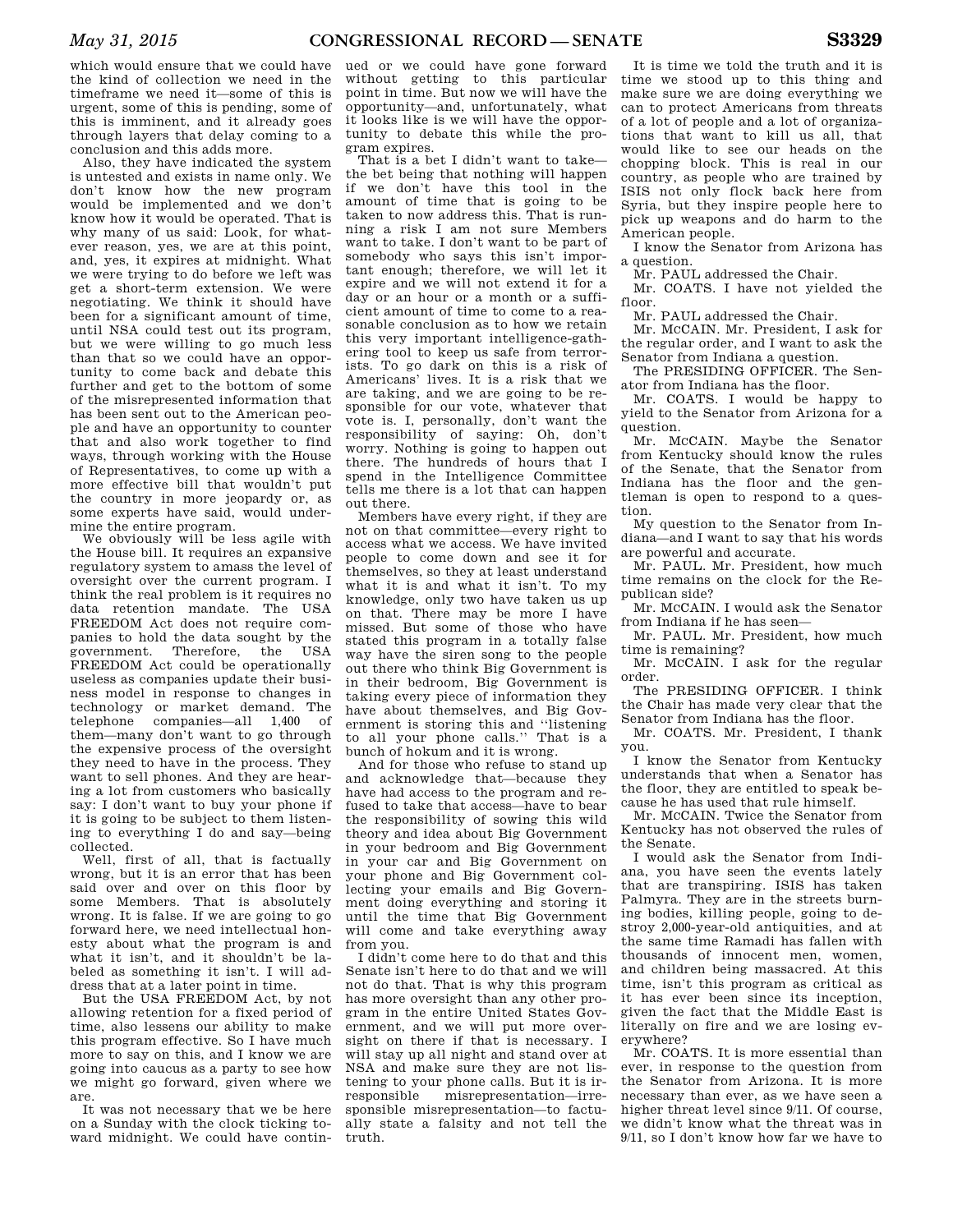go back. But our intelligence today, whether it is any aspect of any of our intelligence agencies, they are sounding the alarm that we need to be as vigilant as possible. We need to, within the law—and we are operating within the law—use every tool possible to try to stop an attack on the American people. What happened on 9/11 was a catastrophe that none of us could have comprehended. A 9/11 with the possession of nuclear, radioactive, biological or chemical weapons would make New York look like just a small incident. It would be 3 million people instead of 3,000 people. I think we have an obligation to do what we can without invading anyone's privacy.

What we are trying to find is this balance between protecting privacy and protecting ourselves from terrorist attacks—protecting Americans from terrorist attacks. We have done this with this program. If what has been said about this program were true, if the falsehoods that have been said were true, I would be the first to line up and say: No, we can't breach the privacy of the American people by doing what they are doing. But the fact is none of it is true. There has not been one act of abuse of this program over the years it has been in place. It has more oversight and layers of oversight. As former Attorney General Mukasey said: For the government to violate and bypass this, it would make Watergate look like kindergarten activity. It would be a conspiracy that would include hundreds of people, and they would all have to swear that they would not breach their conspiratorial process here—a program that is overseen by the Judiciary Committee, by the Senate Intelligence Committee, the House Intelligence Committee, the body of the Senate has access to this and the body of the House—that is 535 people—by the executive branch, a program that was endorsed by Barack Obama, until he changed his mind, apparently, because the public was going the other way based on false information. People are out here basically making the accusations that they are making to try to take this program down and all we are trying to do is work with the House to find a reasonable way of keeping this tool alive keeping Americans safe.

Mr. MCCAIN. Will the Senator yield for a further question?

The PRESIDING OFFICER. Would the Senator suspend?

Under the previous order, all time for debate has expired.

Mr. PAUL. Mr. President, my understanding is there is still 5 minutes remaining on the opposition side. I request that time.

The PRESIDING OFFICER. Is there objection?

Mr. MCCAIN. I object.

Mr. PAUL. Mr. President, how can we have an objection when we already have a consent agreement that says we have 30 minutes of equally divided time and you still have 5 minutes remaining on the opposite side?

The PRESIDING OFFICER. The time was divided in the usual form, and the time for debate has expired.

Mr. PAUL. Mr. President, the time could not have been divided equally, because apparently somebody must have given one side more time than the other.

The PRESIDING OFFICER. The 5 minutes of time that was allotted to the Democratic side was unused, and it was equally divided at 23 minutes apiece.

Mr. PAUL. Mr. President, I was here for 30 minutes of the Republican side speaking. I sat at my seat for 30 minutes. It was not 23 minutes of equally divided time.

Mr. MCCAIN. Mr. President, regular order—obviously people don't know the rules of the Senate. Maybe they should learn them.

Mr. PAUL. Mr. President, I request the remaining 5 minutes of time on the opposite side.

The PRESIDING OFFICER. Is there objection to the request of the Senator from Kentucky?

Mr. MCCAIN. I object.

Mr. PAUL. Mr. President, I challenge the ruling of the Chair and request the yeas and nays.

The PRESIDING OFFICER. Is there a sufficient second?

There is not a sufficient second.

Mr. PAUL. I request a live quorum call.

The PRESIDING OFFICER. The clerk will call the roll.

The senior assistant legislative clerk proceeded to call the roll.

Mr. PAUL. Mr. President, I ask unanimous consent that the order for the quorum call be rescinded.

The PRESIDING OFFICER. Without objection, it is so ordered.

Mr. PAUL. Mr. President, I ask unanimous consent to speak for 5 minutes the 5 minutes that was remaining on the opposition side.

The PRESIDING OFFICER. Without objection, it is so ordered.

Mr. PAUL. Mr. President, let us be very clear about why we are here this evening. We are here this evening because this is an important debate. This is a debate over the Bill of Rights. This is a debate over the Fourth Amendment. This is a debate over your right to be left alone. Justice Brandeis said that the right to be left alone is the most cherished of rights. The right to be left alone is the most prized to civilized men.

Let us be clear. We are here tonight because the President continues to conduct an illegal program. The President has been rebuked by the court. In explicit terms, the President has been told that the program he is conducting is illegal. Now, the President opines on television. The President wants to blame—he says: Anybody but me.

But you know what. The President started this program without congressional permission. Even the authors of the PATRIOT Act say that the PA-TRIOT Act in no way gives authority

to the President to collect all of your phone records all of the time. If there ever was a general warrant, if there ever was a generalized collection of information from people about whom there is no suspicion, this is it.

We are not collecting the information of spies. We are not collecting the information of terrorists. We are collecting all American citizens' records all of the time. This is what we fought the Revolution over. Are we going to so blithely give up our freedom? Are we going to so blithely go along and just say: Take it. Well, I am not going to take it anymore. I do not think the American people are going to take it anymore.

Eighty percent of those under 40 say we have gone too far—that this whole collection of all of our records all the time is too much. The court has said: How can records be relevant to an investigation that has not started? The court has said that even under these lower standards, even under these standards of saying that it would be relevant, all of the stuff they are collecting is precisely irrelevant.

Now people say: Well, they are not looking at it. They are not listening to it. It is the tip of the iceberg, what we are talking about here. Realize that they were dishonest about the program until we caught them. They kept saying over and over: We are not doing this. We are not collecting your records.

They were. The head of the intelligence agency lied to the American people, and he still works there. We should be upset. We should be marching in the streets and saying: He has to go. We cannot allow this. We cannot allow the rule of law to be so trod upon that we live in an arbitrary governmental world where they collect anything they want anytime they want.

This is the tip of the iceberg. They are collecting records through Executive order. They are collecting records through section 702. People say: How will we protect ourselves without these programs? What about using the Constitution? What about using judicial warrants? About the Tsarnaev boy, the Boston Bomber, they say: How will we look at his phone records? Get a warrant. Put his name on it. You can get a warrant. There is no reason in the world—the guy had already bombed us. Do you think anybody was going to turn down a warrant? We should have gotten a warrant before.

Get warrants on people we have suspicion on. The Simpson guy that was shot in Garland had already been arrested. We had suspicion.

Let's hire 1,000 more FBI agents. Let's hire people to do the investigation and quit wasting time on innocent American people. Let's be very clear why we are here: President Obama set up this program, the President Obama who once was against the PATRIOT Act. President Obama once said: You know what; we should have judges write warrants.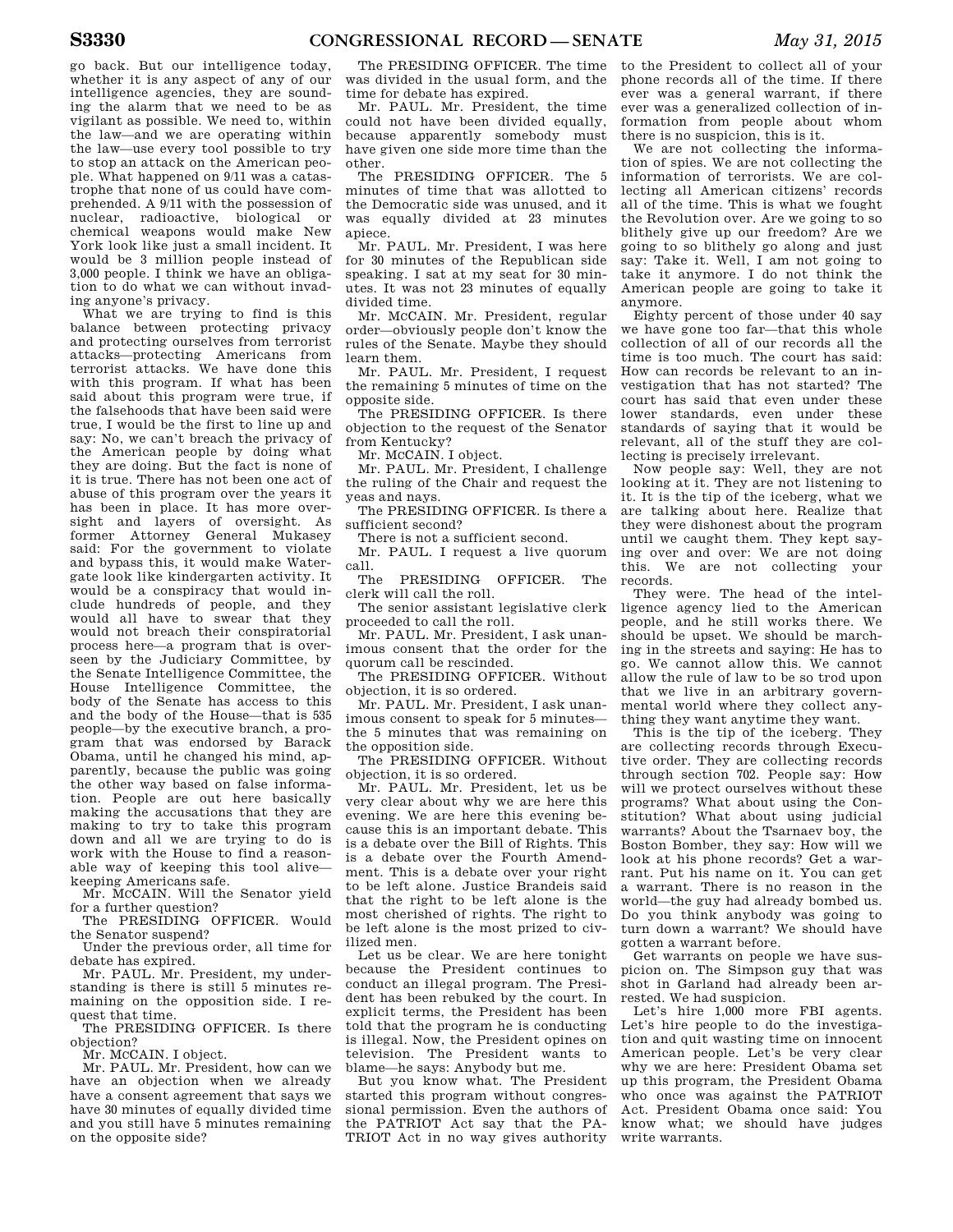President Obama, who once believed in the Fourth Amendment, is the President who is now scooping up all of your records illegally. Then he feigns concern and says: Oh, we need to pass this new bill. He could stop it now. Why won't someone ask the President: Why do you continue? Why won't you stop this program now? The President has every ability to do it. We have every ability to keep our Nation safe. I intend to protect the Constitution.

The PRESIDING OFFICER. The Senator's time has expired.

#### RECESS

The PRESIDING OFFICER. Under the previous order, the Senate stands in recess subject to the call of the Chair.

Thereupon, the Senate, at 5:11 p.m., recessed subject to the call of the Chair and reassembled at 6:14 p.m. when called to order by the Presiding Officer (Mr. WICKER).

## USA FREEDOM ACT OF 2015-MOTION TO PROCEED—Continued

The PRESIDING OFFICER. The majority leader.

Mr. MCCONNELL. Mr. President, before the recess, I tried to get a shortterm extension of three provisions that will expire at midnight tonight: section 215, business records; section 206, roving wiretap authority; and the ''lone wolf'' provision. Unfortunately, those efforts were unsuccessful.

''Lone wolf'' and roving wiretap are not—I repeat, not—the subject of controversy with the House bill. So I would propose that we extend at least the ''lone wolf'' and the roving wiretap authorities while we continue to litigate the differing views on section 215. More specifically, I would propose that we extend those two provisions—''lone wolf'' and roving wiretaps—for up to 2 weeks.

#### UNANIMOUS CONSENT REQUEST

Mr. President, having said that, I ask unanimous consent that the Senate proceed to the immediate consideration of a bill, which is at the desk, to extend the expiring provisions relating to ''lone wolf'' and roving wiretaps for 2 weeks, and that the bill be read a third time and passed, and the motion to reconsider be considered made and laid upon the table with no intervening action or debate.

The PRESIDING OFFICER. Is there objection?

The Senator from Kentucky.

Mr. PAUL. Mr. President, reserving the right to object, one of the promises that was given when the PATRIOT Act was originally passed was that, in exchange for allowing a less than constitutional standard, we would only use the actions against——

The PRESIDING OFFICER. Is there objection?

Mr. PAUL. Terrorists and against foreigners. We found that 99 percent of

the time, section 213 is used for domestic crime. I believe that no section of the PATRIOT Act should be passed unless our targets are terrorists—not Americans.

Mr. CORNYN. Mr. President, regular order.

The PRESIDING OFFICER. The Senator from Kentucky——

Mr. COTTON. Regular order.

Mr. PAUL. I object.

The PRESIDING OFFICER. Objection is heard.

Mr. MCCONNELL. Mr. President, last week, I proposed giving the Intelligence Committee the time it would need to work toward the kind of bipartisan legislative compromise Americans deserve—a compromise that would preserve important counterterrorism tools necessary to protect American lives. That effort was blocked.

Just now, I proposed an even narrower extension that would have only extended some of the least controversial—least controversial—but still critical tools to ensure they do not lapse as Senators work toward a more comprehensive legislative outcome. But even that very narrow offer was blocked. I think it should be worrying for our country because the nature of the threat we face is very serious. It is aggressive, it is sophisticated, it is geographically dispersed, and it is not not—going away.

As the LA Times reported, ''the Obama administration has dramatically stepped up warnings of potential terrorist attacks on American soil after several years of relative calm.'' The paper reported that this is occurring in the wake of ''FBI arrests of at least 30 Americans on terrorism-related charges this year in an array of 'lone wolf' plots.''

So these aren't theoretical threats. They are not theoretical threats. They are with us every day. We have to face up to them. We shouldn't be disarming unilaterally as our enemies grow more sophisticated and aggressive, and we certainly should not be doing so based on a campaign of demagoguery and disinformation launched in the wake of the unlawful actions of Edward Snowden, who was last seen in Russia.

The opponents of this program have not been able to provide any—any—examples of the NSA abusing the authorities provided under section 215. And the record will show that, in fact, there has not been one documented instance of abuse of it.

I think it is also important to remember that the contents of calls are not captured. That is the general view, but it is an incorrect one. I will say it again: The contents of calls are not captured. I say this to the American people: If you have been told that, that is not correct. That is what I mean about a campaign of disinformation. The only things in question are the number dialed, the number from which the call was made, the length of the call, and the date. That is it. That is it. Detailed oversight procedures have

been put in place, too, in order to protect the privacy of Americans.

Now, I believe this is a program that strikes a critical balance between privacy on the one hand and national security on the other. That doesn't mean the Senate still shouldn't have the opportunity to make some changes to it. That is precisely the outcome I had been hoping to facilitate by seeking several short-term extensions. And considering all that has come to light about the House-passed bill in recent weeks, I believe this was more than reasonable.

The administration's inability to answer even the most basic questions about the alternate bulk data system it would have to build under that legislation is, to say the least, pretty troubling—pretty troubling. And that is not just my view. That is the view of many in this body, including colleagues who have been favorably predisposed to the House bill.

In particular, I know Senators from both parties have been disturbed by the administration's continuing inability to guarantee whether the new system would work as well as the current one or whether there would even be any data available to analyze. While the administration has let it be known that this nonexistent system could only be built in time if telephone providers cooperated in building it, providers have made it abundantly clear that they are not going to commit to retaining the data. They are not going to commit to retaining the data for any period of time unless legally required to do so, and there is no such requirement in the House-passed bill none at all.

Here is how one provider put it: ''[We are] not prepared to commit to voluntarily retain documents for any particular period of time pursuant to the proposed USA Freedom Act if not required by law''—if not required by law.

Now, these are just a few of the reasons I thought it prudent to try to give the Senate more space to advance better legislation through committee consideration and regular order, with input from both sides. But, my colleagues, it is now clear that will not be possible in the face of a determined opposition from those who simply wish to end the counterterrorism program altogether. No time to try to improve the House-passed bill will be allowed because some would like to end the program altogether.

So this is where we find ourselves. This is the reality. So it essentially leaves us with two options. Option one is to allow the program to expire altogether without attempting to replace it. That would mean disarming completely and arbitrarily, based on a campaign of disinformation, in the face of growing, aggressive, and sophisticated threats—growing, aggressive, and sophisticated threats. That is a totally unacceptable outcome—a completely and totally unacceptable outcome. So we won't be doing that.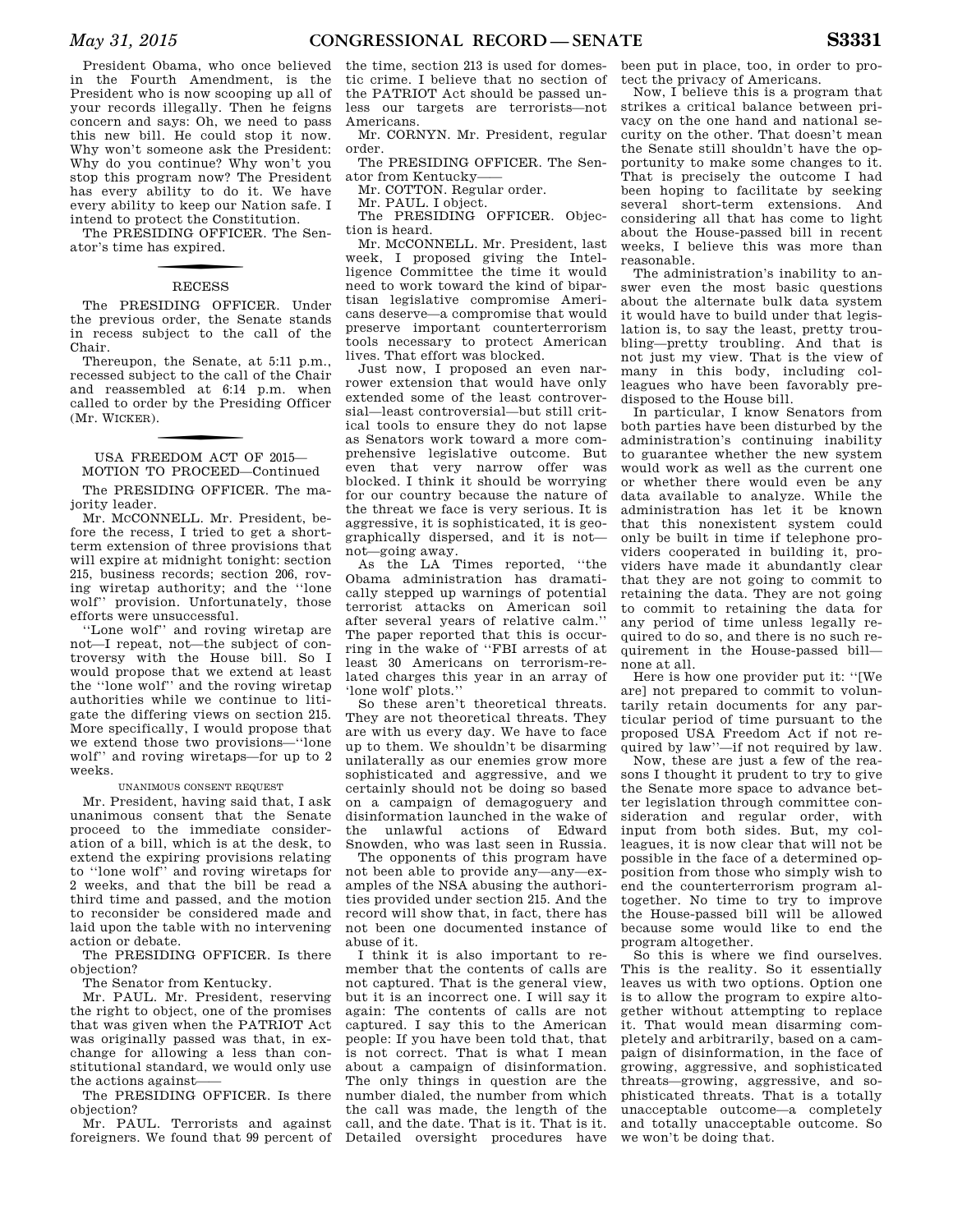So we are left with option two, the House-passed bill. It is certainly not ideal. But along with votes on some modest amendments that attempt to ensure the program can actually work as promised, it is now the only realistic way forward. So I remain determined to continue working toward the best outcome for the American people possible under the circumstances.

This is where we are, colleagues. We have the House-passed bill with some serious flaws and an inability to get a short-term extension to try to improve the House-passed bill in the way we normally do this—through some kind of consultative process.

So bearing that in mind, I move to proceed to the motion to reconsider vote No. 194, the vote by which cloture was not invoked on the motion to proceed to H.R. 2048.

The PRESIDING OFFICER. The question is on agreeing to the motion. The motion was agreed to.

Mr. MCCONNELL. Mr. President, I move to reconsider the motion to invoke cloture on the motion to proceed to H.R. 2048.

The PRESIDING OFFICER. The question is on agreeing to the motion. The motion was agreed to.

CLOTURE MOTION

The PRESIDING OFFICER. Pursuant to rule XXII, the Chair lays before the Senate the pending cloture motion, which the clerk will state.

The senior assistant legislative clerk read as follows:

CLOTURE MOTION

We, the undersigned Senators, in accordance with the provisions of rule XXII of the Standing Rules of the Senate, do hereby move to bring to a close debate on the motion to proceed to H.R. 2048, an act to reform the authorities of the Federal Government to require the production of certain business records, conduct electronic surveillance, use pen registers and trap and trace devices, and use other forms of information gathering for foreign intelligence, counterterrorism, and criminal purposes, and for other purposes.  $\overline{F}$  $\overline{B}$ Enzi

Mitch McConnell, Lamar Alexander, Michael B. Enzi, David Vitter, John Cornyn, Johnny Isakson, Lisa Murkowski, John Barrasso, Richard Burr, Pat Roberts, Roy Blunt, Bob Corker, Orrin G. Hatch, Jerry Moran, Patrick J. Toomey, Mike Lee, Ted Cruz.

The PRESIDING OFFICER. By unanimous consent, the mandatory quorum call has been waived.

The question is, Is it the sense of the Senate that debate on the motion to proceed to H.R. 2048, an act to reform the authorities of the Federal Government to require the production of certain business records, conduct electronic surveillance, use pen registers and trap and trace devices, and use other forms of information gathering for foreign intelligence, counterterrorism, and criminal purposes, and for other purposes, shall be brought to a close, upon reconsideration?

The yeas and nays are mandatory under the rule.

The clerk will call the roll.

The senior assistant legislative clerk called the roll.

Mr. CORNYN. The following Senators are necessarily absent: the Senator from Wyoming (Mr. ENZI), the Senator from South Carolina (Mr. GRAHAM), and the Senator from Nebraska (Mr. SASSE).

Mr. DURBIN. I announce that the Senator from New Jersey (Mr. MENEN-DEZ), the Senator from Washington (Mrs. MURRAY), and the Senator from Hawaii (Mr. SCHATZ) are necessarily absent.

The PRESIDING OFFICER (Mr. BAR-RASSO). Are there any Senators in the Chamber wishing to vote or to change their vote?

The yeas and nays resulted—yeas 77, nays 17, as follows:

 $\overline{B}$  $_{\rm B}^{\rm B}$ 

 $\overline{B}$  $\overline{B}$ 

> $\mathcal{C}$  $\check{\rm c}$  $\mathbf{C}$  $\mathcal{C}$  $\overline{c}$  $\mathbf C$  $\overline{C}$  $\overline{C}$

Cotton Crapo

| [Rollcall Vote No. 196 Leg.] |                |               |
|------------------------------|----------------|---------------|
| $YFAS - 77$                  |                |               |
| Alexander                    | Franken        | Murkowski     |
| Ayotte                       | Gardner        | Murphy        |
| Baldwin                      | Gillibrand     | Nelson        |
| <b>Bennet</b>                | Hatch          | Perdue        |
| <b>Blumenthal</b>            | Heinrich       | Peters        |
| <b>Booker</b>                | Heitkamp       | Portman       |
| <b>Boozman</b>               | Heller         | Reed          |
| Boxer                        | Hirono         | Reid          |
| <b>Brown</b>                 | Hoeven         | Rounds        |
| Burr                         | <b>Inhofe</b>  | Sanders       |
| Cantwell                     | <b>Isakson</b> | Schumer       |
| Capito                       | Johnson        | Scott         |
| Cardin                       | Kaine          | Shaheen       |
| Carper                       | King           | Stabenow      |
| Casey                        | Kirk           | Sullivan      |
| Cassidy                      | Klobuchar      | Tester        |
| Cochran                      | Lankford       | <b>Tillis</b> |
| Coons                        | Leahy          |               |
| Corker                       | Lee            | Toomey        |
| Cornyn                       | Manchin        | Udall         |
| Cruz                         | Markey         | Vitter        |
| Daines                       | McCain         | Warner        |
| Donnelly                     | McCaskill      | Warren        |
| Durbin                       | McConnell      | Whitehouse    |
| Feinstein                    | Merkley        | Wicker        |
| Flake                        | Mikulski       | Wyden         |
| $NAYS-17$                    |                |               |
| Barrasso                     | Ernst          | Roberts       |
| <b>Blunt</b>                 | Fischer        | Rubio         |
| Coats                        | Grasslev       | Sessions      |
| Collins                      | Moran          | Shelby        |

Risch Thune

Paul

NOT VOTING—6

Menendez

Graham Murray Schatz The PRESIDING OFFICER. On this vote, the yeas are 77, the nays are 17.

Sasse

Three-fifths of the Senators duly chosen and sworn having voted in the affirmative, upon reconsideration, the motion is agreed to.

The Senator from Kentucky.

Mr. PAUL. Mr. President, could we have order?

The PRESIDING OFFICER. The Senate will be in order.

Mr. PAUL. Will the Chair inform me when I have 5 minutes remaining?

The PRESIDING OFFICER. The Senator will be so notified.

Mr. PAUL. Mr. President, tonight begins the process of ending bulk collection. The bill will ultimately pass. We always look for silver linings. I think the bill may be replacing one form of bulk collection with another, but the government, after this bill passes, will no longer collect our phone records. My concern is that the phone companies still may do the same thing. Currently, my understanding is the NSA is at the phone company sucking up the phone records and sending them to Utah. My concern is-

The PRESIDING OFFICER. Order in the Senate, please. The Senator deserves to be heard.

Mr. PAUL. My concern is that under the new program, the records will still be sucked up into NSA computers, but the computers will be at the phone company, not in Utah. So the question is, Will it be a distinction without a difference? The question also will be, Will this be individualized?

One of the issues about the Fourth Amendment that was the biggest part of the Fourth Amendment for our Founding Fathers was that a warrant should be individualized. General warrants were what we fought the Revolution over. James Otis fought a famous case in the 1760s, and he fought against the British soldiers writing their own warrants.

What is interesting is that part of the PATRIOT Act allows our police to write their own warrants. We have something called national security letters. These have been done by the hundreds of thousands. Interestingly, when the President was in the Senate, he was opposed to national security letters and said that they should have judicial warrants. Now, it is interesting that in this bill that will pass, it is supported by the President, supported by the Director of National Intelligence, and now supported in a wide bipartisan fashion.

It concerns me whether or not-

The PRESIDING OFFICER. The Senate will be in order.

Will the Senator please suspend.

The Senate will be in order. Please take your conversations out of the well, out of the Chamber. The Senator deserves to be heard.

Mr. PAUL. It concerns me that the President, who supports the bulk data collection and has been performing it illegally for 6 years, now supports this bill. The devil is in the details.

The question is, Will the new bill still allow bulk collection by the phone companies? Will they be able to put into the search engine not an individual about whom we have suspicion but an entire corporation? This is what was revealed when we saw the warrant that had Tsarnaev's name on it.

The Director of National Intelligence came before the American people, came before Congress and swore under oath that they weren't doing this. Part of my problem with the intelligence-gathering in our country is it is hard for me to have trust. It is hard for me to have trust in the people to whom we are giving great power.

They also insist we won't be able to catch terrorists. They insist the bulk collection allowed them to catch terrorists. But then it turned out, when it was investigated, when we looked at the classified documents, when the President's bipartisan privacy and civil liberties commission looked at this, when his review board looked at this, and then when the Department of Justice inspector general looked at this,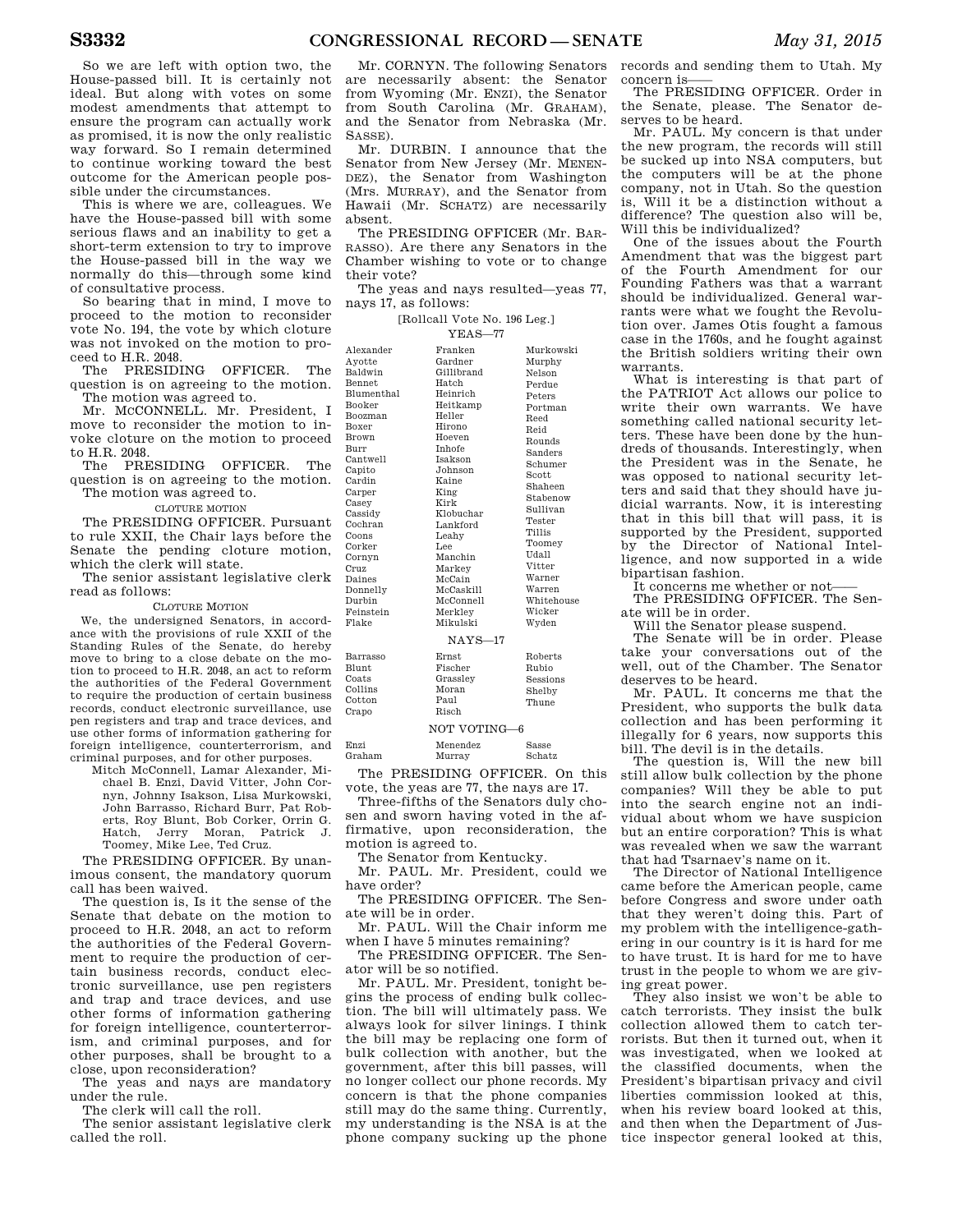they all found that there was no unique data, there was no great discovery, there was no great breaking up of a terrorist ring.

People have brought up the Boston Bomber, the Tsarnaev boy. They say: Well, we need this. We need the PA-TRIOT Act after the bombing to get his phone records.

That is the most absurd thing I have ever heard. He has already committed a bombing. In fact, I think he was dead at that point, and they are saying we couldn't get a warrant to look at his phone records? It is absolutely absurd.

I had a meeting with somebody from the intelligence community about 6 months ago, and I asked them this question: How do we get more information about terrorists—with a warrant with their name on it, where we can go as deep into the details as we want, or this metadata collection that uses a less-than-constitutional standard? And he said: Without question, we get more information with a warrant than we do through the metadata.

When someone commits an act of atrocity, there is no question we would get a warrant, but I would go even further. I would say that I want to get more warrants on people before they blow up things. I would say that we need more money spent on FBI agents analyzing data and trying to find out whom we have suspicion about so we can investigate their records. I think we spend so much money on people about whom there is no suspicion that we don't have enough time and money left to go after the people who would actually harm us.

The people who argue that the world will end at midnight tonight-

The PRESIDING OFFICER. The Senator will please suspend.

Order in the Chamber. Please take your conversations off the floor.

Mr. PAUL. The people who argue that the world will end and that we will be overrun by jihadists tonight are trying to use fear. They want to take just a little bit of our liberty, but they get it by making us afraid. They want us to fear and give up our liberty. They tell us that if we have nothing to hide, we have nothing to fear. That is a far cry from the standard we were founded upon—innocent until proven guilty.

One of the objections I tried to bring forward earlier but was interrupted repeatedly was that the PATRIOT Act was originally intended to go after foreigners and terrorists. We allowed a less-than-constitutional standard. We didn't ask for probable cause; we just said it had to be relevant, the information had to be relevant to an investigation about terrorists. But here is the problem, and this is one of the big problems I have with the PATRIOT Act.

We now use parts of the PATRIOT Act to arrest people for domestic crime. Section 213, sneak-and-peek, where the government can come into your house, place listening devices, never announce they were ever in your

house, and then leave and monitor your behavior and never let you know they were there, is being used 99.5 percent of the time for domestic crime.

So, little by little, we have allowed our freedom to slip away. We allowed the Fourth Amendment to be diminished. We allowed the narrowing loss of something called probable cause.

People say: Well, how would we get terrorists with that?

The vast majority of warrants are approved in our country—the vast majority of warrants that are Fourth Amendment warrants where we individualized and put a name on it and asked probable cause. If tonight the police are looking for a rapist or a murderer, they will go to the house, and if they suspect the person is inside but nothing is imminently happening, they will stand on the curb and they almost always get a warrant.

Do you think there is a judge in this land who would not grant a warrant particularly after the Boston bombing—to look at the Tsarnaev brothers' records? There is not a judge in the land who would say no. I would venture to say that in advance there is not much chance that a judge would say no if you went to them and said: The Russians have given us indication and evidence that he has been radicalized and has associated overseas with people who are training to attack us.

There is no reason why the Constitution can't be used. But we just have to not let those who are in power make us cower in fear. They use fear to take your freedom, and we have to be very, very careful of this.

Now, some are saying I am misrepresenting this, that I am saying the government is listening to your phone calls. I am saying they are collecting your phone records. There are programs, though, in which there may be looking at content—emails, for example. The current law says that after 6 months even the content of your email has no protection. We have a very good piece of legislation to try to fix that. But realize that those who are loud, those who are really wanting you to give up your freedom, don't believe the Fourth Amendment protects your records at all.

And this is a big debate. We went to the court. The Second Circuit Court of Appeals—the highest court in the land just below the Supreme Court—said that what they are doing is illegal, but we don't yet have a ruling on whether it is constitutional.

One of my fears about the bill we are going to pass—the sort of in-between step some think may be better—is that it could moot the case. This means the court case will never get heard by the Supreme Court. I have a court case against the NSA. There is another district court that has ruled against the NSA. We now have an appellate ruling against the NSA. The court may well look at the activity of the Senate and say: Well, you guys have fixed the problem. We don't need to look at it anymore. It is no longer relevant.

My other concern about this new bill that is going to pass is that the same people will judge it who judged the previous system. These people are called the rubberstamp courtroom, also known as FISA. Realize that the FISA Court is the court that said the collection of all Americans' records is relevant. The appellate court basically laughed at this notion and said that it sort of destroys any meaning to the word ''relevant'' if you collect everybody's records. It is not even a modifier. Instead of saying ''relevant,'' they should have said ''You can have everyone's records all the time.''

One of my other concerns about the in-between solution we are going to choose is that some are conjecturing and you have to be suspicious of a government that often lies about their purpose—some are conjecturing that they are going to collect more phone data under the new system. One of the complaints last week, as there was discussion about this—in the newspaper, it was reported that really they were only collecting about 20 to 30 percent of your cell phone data. They were trying to collect all of your land line data, but they weren't for some reason collecting all of your cell phone data. One of my concerns is that as we go to this new system, they may actually be better at collecting our phone records and they may well be able to collect all of our cell phone data.

Unless we go to a system where we individualize the warrants, unless we go to a system where a person's name is on the warrant, I am going to be very, very concerned.

Now, we will present amendments on this bill. We tried to negotiate to be allowed to present amendments, but there wasn't a lot of negotiating that went on in the last week—in fact, there was none. We will still try. We will put amendments forward, and we will try to get amendments to make the bulk collection less bad when it does occur. One of the things we would like to do is to say that when they search the phone records, they can't put the name of a corporation in there; they would have to put in an individual's name.

It is kind of tricky, the way these things are worded. The wording of this bill will say they can only put a U.S. person into the selector term to search all phone records. The problem is that they define ''U.S. person'' as also meaning corporation or association or grouping. So there is a little bit of looseness to the language. So if we are still going to allow corporations, what is to stop them from going back and putting AT&T or Verizon in the selection? Once again they will be looking at all the phone records, and all we will have done is transferred the phone records from government control in Utah to phone company control in another location. Will we be trading bulk collection in Utah for bulk collection under the phone companies?

There are good people who believe this bill will reform, and I think they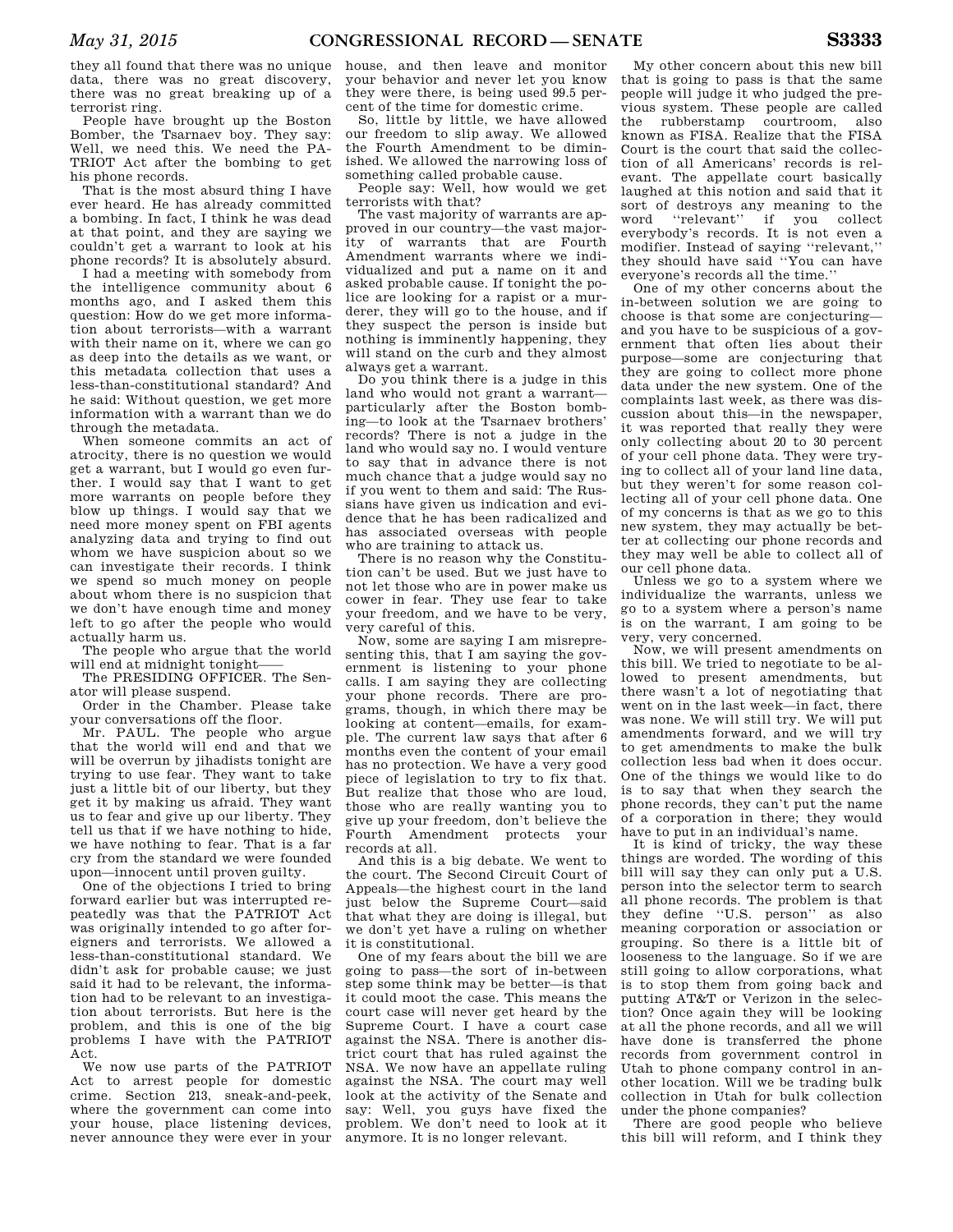are well-intended. I think they are good people who really think that we will end bulk collection and that it won't happen. My fear, though, is of the people who interpret this work at a place known as the rubberstamp factory over at FISA. It is a secret court, and it is a court in which 99.5 percent of the time they approve warrants. Warrants are simply rubberstamped over there. In fact, they approved that ''relevant'' meant all of your records. So my question is, If they put AT&T as a selector item, will we have the same thing, just in a different location?

I have several amendments I am interested in if we are able to amend the bill.

One is that the search would have to be an individual. That is more consistent with the Fourth Amendment.

Another one would change the standard to the constitutional standard, which would be that there would have to be probable cause, which is a higher standard than simply saying it is relevant. Then we would actually be sending a new signal to the FISA Court.

Another amendment I have, which I think would go a long way toward making the PATRIOT Act less bad—I think is the best way to put it—would be to say that any information gathered under a less-than-constitutional standard could only be used for foreigners and terrorists. See, that was the promise. At the time, there were people who opposed the PATRIOT Act—not enough, but there were a few—and when they opposed the PA-TRIOT Act, they said their fear was that it would be used against American citizens.

They said: No, no, we are only going after terrorists. But the law allows them to do it, and we now have sections of the PATRIOT Act which 99.5 percent of the time are being used for domestic crime. We have also seen that the Drug Enforcement Agency—it is alleged—is using information gathered under the PATRIOT Act to then go back and recreate cases against people for domestic crime.

The question we have to ask ourselves is, Are we so frightened that we are willing to give up our freedom? Are we really willing to trade liberty for security?

I think the U.S. Court of Appeals had some great points that they made when they ruled against the government, and I think what is important to know is that the President has continued to do this illegally. You have seen him on television. The President has been saying: Well, Congress is just getting in the way. If Congress would just do their job and get rid of this, everything would be OK. But the truth is that Congress never authorized this. Even the authors of the PATRIOT Act said this was not something Congress ever even contemplated. The court is now saying that as well. This was done by the executive branch—admittedly, both a Republican executive branch and a Democratic executive branch—but this wasn't created by Congress.

So when the President says ''Well, Congress should just do this,'' the question that has never been asked by anyone in the media is ''Why doesn't he stop it?'' Everybody who has given advice has said he would, and he will come out and say he believes in a balanced solution, but he really is just abdicating the solution and has never discontinued the program, even when he has been told explicitly by the court that the program is an illegal program.

This is what the U.S. court of appeals said in the case ACLU v. Clapper:

We agree with the appellants that such an expansive concept of ''relevance'' is unprecedented and unwarranted. . . . The records demanded are not those of suspects under investigation, or of people or businesses that have contact with such subjects, or of people or businesses that have contact with others who are in contact with the subjects.

So even two steps removed, we are gathering records that are completely irrelevant to the investigation. We are gathering up the phone records of innocent Americans.

The other side will say: Well, we are not looking at them.

So I have been thinking about this. Our Founders objected to the British soldiers writing warrants. They objected to them coming into their house and grabbing their papers. Do you think our Framers would have been happy if the British Government said: OK, we are just breaking your door down, we are just getting your papers, but we are not going to look at them. Do you think that would have changed the mindset of the Framers? So the fact that they say they are not looking at our records—is that any comfort or should it be any comfort? The act of violation is in taking your records. The act of violation is in allowing the police or a form of the police—the FBI to write warrants that are not signed by a judge.

The court goes on to say: ''The interpretation that the government asks us to adopt defies any limiting principle.'' The idea of a limiting principle when the court looks at things is that, the way I see it, is the difference between something being arbitrary, where there is no sort of principle that confines what would happen—if you have a law that has no limiting principle, it is essentially arbitrary.

This is what Hayek wrote about in ''The Road to Serfdom.'' Hayek talked about the difference between the rule of law and having an arbitrary interpretation of the law.

The danger of having an arbitrary interpretation of the law and the danger of having general warrants is that they have been used in the past with bias. People have brought their own bias into this. In the sixties, the bias was against civil rights activists and against Vietnam war activists. In the forties, the bias was in incarcerating and interring Japanese Americans. But what was consistent in all of these circumstances was that there was a generalization—a generalization based on

the color of your skin, whether you were Asian American or African American, and also about the shade of your ideology. There is a danger in allowing the government to generalize without suspicion and to disobey the Fourth Amendment, and the danger comes that the government could one day generalize and bias could enter into things.

We have on our records right now laws that allow an American citizen to be detained. It is not specifically a part of the PATRIOT Act, but it is along the same lines as this, that you are getting rid of the due process amendments and the ability of the Bill of Rights to protect an individual. When we allow an individual to be detained without a trial, what happens is that there is the possibility that someone could decide we don't like ''those'' people. And when you say that could never happen, think about the times in our history when it has.

Richard Jewell, everybody said he was the Olympic Bomber. He was convicted on TV. Within hours, people said: Richard Jewell is guilty. Think about if he had been a Black man in 1920 in the South what may have happened to him. Think about the possibility for bias entering into our government. Think about what Madison said about government is—Madison said that we restrain government because we are worried that government may not be comprised of angels. If government were comprised of angels, we would not have to worry about restraining government.

Patrick Henry said that the Constitution was about restraining government, not the people. It is not enough for people to say: Oh, I am a good man or I am a good person or the NSA would never do this. The other problem that makes us doubtful is that the NSA has not been honest with us. If they want to develop trust again, the President should have immediately let the person who lied to us go, the Director of National Intelligence.

The appeals court concluded by saying that the government's bulk collection of telephone metadata exceeds the scope of what Congress has authorized and therefore violates section 215 of the PATRIOT Act. Some will try to argue that this debate was not worth the time we took on it. I could not disagree more. I am like everybody else. You know, I prize my time with my family and being at home on the weekends. I wish we would have done this in a more sensitive way, where we would have had more time and had an open amendment process.

But we waited until the end. We waited until the final deadline. This is a characteristic of government. It is a flaw in government, frankly. We lurch from deadline to deadline. People wonder why Congress is so unpopular. It is because we go from deadline to deadline and then it is: Hurry up. We have no time to debate. We just must pass it as is.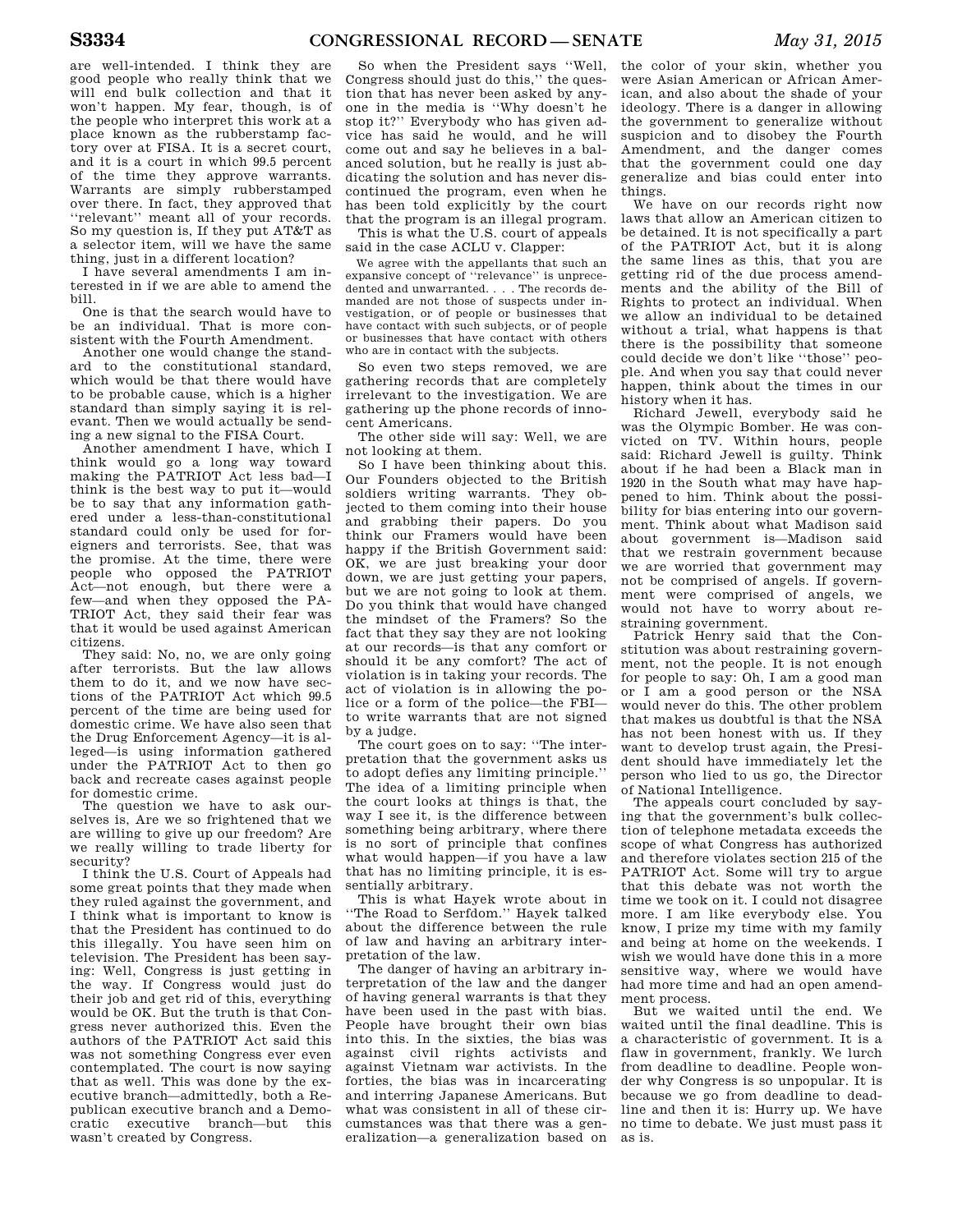The biggest debate against amendments is—and it finally convinced people who did not like this. They so much dislike amendments and slowing down the process, they are just going to take it. Even though they don't like it, they are going to pass what the House passed. It is unlikely any amendments will pass.

But the thing is, we need to get away from lurching from deadline to deadline. What happens, with budget or spending or any of these bills, is we are presented with thousand-page bills with only hours to go. About a year ago this came up. At that time, we were presented with a 1,000-page bill with 2 hours to go. I read the Senate rules. It said: We are supposed to be presented with the bill for 48 hours in advance.

So I raised my hand and made a motion. The motion I made was: Guys, we are breaking the rules here. Men and women, we are breaking the rules here. So they just voted to amend the rules for that bill and ignore the rules. This is why the American people are so frustrated. People here in town think I am making a huge mistake. Some of them, I think, secretly want there to be an attack on the United States so they can blame it on me. One of the people in the media the other day came up to me and said: Oh, when there is a great attack, are you going to feel guilty that you caused this great attack?

The people who attack us are responsible for attacks on us. Do we blame the police chief for the attack by the Boston Bombers? The thing is, is that there can be attacks even if we use the Constitution. But there have been attacks while collecting your bulk data. So the ones who say: Well, when an attack occurs, it is going to be all your fault, are any of them willing to accept the blame? We have bulk collection now. Are any of them willing to accept the blame for the Boston bombing, for the recent shooting in Garland?

No, but they will be the first to point fingers and say: Oh, yes, it is all your fault. We never should have given up on this great program. I am completely convinced that we can obey the Constitution, use the Fourth Amendment as intended, spirited letter of the law, and catch terrorists. When we look objectively at this program, when they analyzed the classified information, they found that there was no unique data. We had to fight them tooth and nail because they started out saying that 52 cases were cracked by the bulk data program.

But then when the President's own bipartisan commission looked at it, it turned out that none of that was true. This gets back to the trust issue. If we are going to be lied to by the Director of National Intelligence, it is hard for us to believe them when they come forward and they say: Oh, this is protecting us. We have to have it. But what we are hearing is information from someone who really did not think it was a big deal to lie to us about whether the program even existed.

Mark my words, the battle is not over. There are some—and I talked with one of the, I would say, smarter people in Silicon Valley, somebody who knows this from an intimate level, how things work, and how the codes and programs work.

He maintains that the bulk collection of phone data is the tip of the iceberg, that there is more information in other data pools that are classified. Some of this is done through an Executive order called 12333. I am not sure I know everything in it. I have had no briefings on it. So anything I will tell you is from the newspaper alone. But the thing is, is that I would like to know: Are we also collecting your credit card information? Are we collecting your texts? Are we collecting your emails?

They have already told us the Fourth Amendment does not protect your emails, even the content, after 6 months. In fact, really they have told you, the Fourth Amendment does not apply to your records at all. So be very careful about the people who say: Trust us. We will never violate your freedom. We will never take advantage of things. The President's Privacy and Civil Liberties Oversight Board's conclusion was that:

Section 215 of the PATRIOT Act has shown minimal value in safeguarding the Nation from terrorism. We have not identified any single instance involving a threat to the United States in which the program made a concrete difference in the outcome.

The President's privacy board went on to say:

The government's collection of a person's entire telephone calling history has a significant and detrimental effect on individual privacy.

When they talked about whether the phone records were relevant to an investigation, the President's Commission said this:

First, the telephone records acquired under the program have no connection to any specific FBI investigation at the time of their collection. Second, because the records are collected in bulk, potentially encompassing all telephone calling records across the Nation, they cannot be regarded as relevant to any FBI investigation.

Here is the continuing danger to us, though: It is, I think, maybe a minor success that we are going to prevent the government from collecting these records. But realize that the interpretation of this will still occur in secret in the FISA Court. This is the FISA Court that said that collecting everyone's records was relevant.

It completely destroys the notion that the word ''relevant'' has any meaning at all. This will be the question: Whether we can trust the FISA Court to make an interpretation that is at a higher degree of discernment than the one in which they said ''relevant'' can mean anything. The original USA FREEDOM Act, as passed originally by the House committee, was a better bill. It was gradually watered down until even the Director of National Intelligence, the one who lied

about the program, now supports it, which gives me some misgivings.

But the records that will be collected—the question is, How will we have an interpretation by the FISA Court? The original bill had an advocate. I thought this was a good part of the original bill. There would be a judicial advocate who would argue on the side of those who were having their records taken. So there would be an adversarial court, lawyers on both sides.

Many people who write about jurisprudence and trying to find justice say that one of the essential functions of a court system, in order to find justice, is that there has to be a lawyer on both sides. There has to be an advocate on both sides. The truth is not always easy to find. The truth is presentation of facts by one side, presentation of contrary facts by the other side, and someone has to figure out which facts are more believable or which facts trump other facts.

So I think a judicial advocate would have been good. They are still going to have it. They call it by a different name now, but it will be optional at the discretion of the FISA Court. So the court that ruled that all of your records are relevant now will have a choice as to whether to give you an advocate. That does not give me a great deal of comfort.

There are other ways we could do this. We occasionally do look at terrorism cases in regular Federal court. When names come up that could jeopardize someone's safety at our intelligence agency or a secret, Federal courts can go into secret session. I have heard the Senator from Oregon often mention this. I think it is a great point that no one wants to reveal the names of anyone or the code or the secrets of how we do this. But if we are talking about constitutional principles, we want to do it in the open. Laws should not be discussed in secret.

As we move forward, the PATRIOT Act will expire tonight. It will only be temporary. They will ultimately get their way. But I think the majority of the American people actually do believe the government has gone too far. In Washington, it is the opposite, but I think Washington is out of touch. There will be 80 votes, you know, to say: Continue the PATRIOT Act maybe more.

But if you go into the general public, if you get outside the beltway and visit America, you find it is completely the opposite. There was a poll a couple of weeks ago that said: Over 80 percent of people under age 40—over 80 percent of them—think that the government collecting your phone records is wrong and should not occur. So I think really this will be useful. People say: You are destroying yourself. You should have never done this. The American people will not side with you.

People wished me harm and wished that this would be unsuccessful. But you know what, I came here to defend the Bill of Rights and to defend the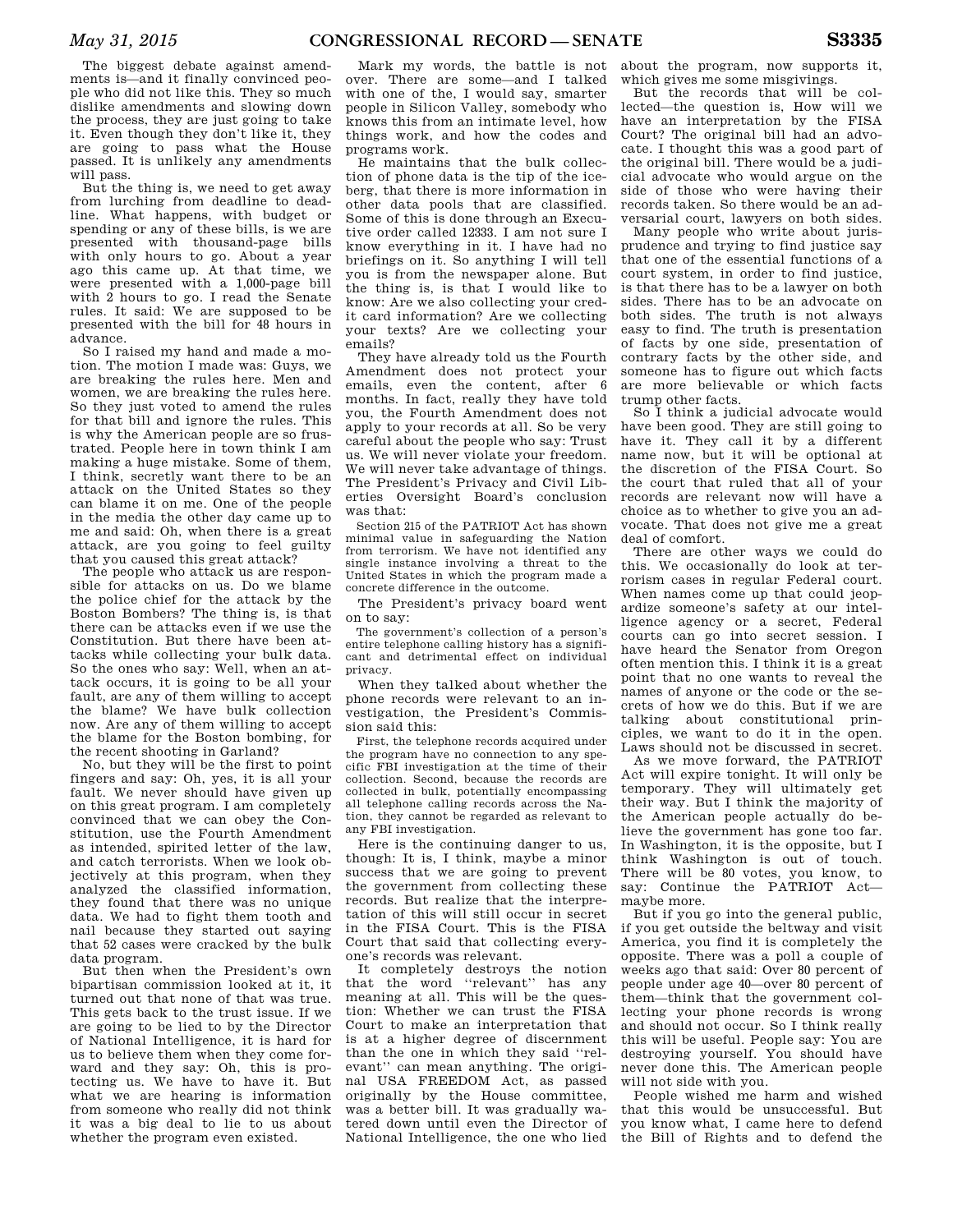Constitution, popular or not. But I frankly think that the Bill of Rights and the Constitution are very popular, very important, and I will continue, as long as I have breath and as long as I am here to defend them.

I yield back the remainder of my time.

The PRESIDING OFFICER. The Senator from Oregon.

Mr. WYDEN. Mr. President, before he leaves the floor, I just want to make sure, having worked with Senator PAUL for many, many months now, that I especially appreciate his efforts in the last few days in this week to try to accommodate this body with respect to amendments. My colleague has said repeatedly that he was very interested in a short list of amendments, that he hoped to have some modest time that would be available for these amendments.

He and I have worked together on a number of them. I think it is a reflection, as people think about this debate and on a topic that is of such enormous importance, that my colleague from Kentucky, especially with respect to this amendment issue, has tried continually to be reasonable and to be accommodating to this body.

Until just a few hours ago, I was at home in Oregon having townhall meetings, flew all night to be here for this extremely important session. Of course, the topic we discussed this evening was front and center in terms of my constituents.

The message from Oregonians at these townhall meetings was very clear. The people whom I have the honor to represent in the Senate want policies that advance their security and protect their liberties. The program we have been talking about tonight in the Senate really does not deliver either. It does not make us safer. It chips away at our liberties.

I am going to spend a little bit of time this evening making the case for those kinds of arguments and laying out the challenge for the days ahead.

Now, with respect to this safety issue, all of us understand—particularly the Presiding Officer, who has been on the Intelligence Committee, as I have, for over 14 years—that it is a dangerous world. Anyone who serves on the Intelligence Committee knows that beyond any kind of debate.

So we want policies that really deliver both security and liberty. This is what the President's own experts had to say with respect to this program that involves collecting millions and millions of phone records on law-abiding Americans. This was a group that was appointed and spent a considerable amount of time looking at the bulk phone records collection program. They issued a report, and will I just paraphrase what is the central finding, on page 104 of their report: As to information contributed to terrorist investigations by the use of section 215 telephony metadata—that is the collecting all of these millions and mil-

lions of phone records—these experts say that ''could readily have been obtained in a timely manner using conventional Section 215 orders.''

Now, the reason that is important is it spells out and recognizes that those who signed this report are individuals with some of the most pristine antiterror credentials in this country— Mike Morell, for example, the former Acting Director of the CIA; Richard Clarke, who held an extremely important position in two administrations and served with both Republicans and Democrats. Both of them are signatories to this important report.

Beyond that—and it has not received much attention—the reality is that our government, on top of everything else, has emergency authorities so that when those who are charged with protecting our country believe there is a threat to the Nation, they are allowed to issue an emergency authorization to get the information they need right away, and then they can go back and get the warrant approved after the fact.

Nobody is talking about eliminating that emergency authority. So what we have is a program that the most authoritative antiterror experts in the country believe does not make our Nation any safer. I read the most significant finding in their report.

On top of that, as I just indicated, emergency authorities are still preserved. In fact, I have indicated to our President and to those who work in the intelligence agencies that if at any point the executive branch and, particularly, the intelligence agencies feel that their emergency authorities are inadequate to protect the country, I personally would be willing to support efforts to ensure that those emergency capabilities are reformed and our country can take the steps it needs when it is necessary.

On top of this question, with respect to the issue of our safety, I want to talk about what I heard at some length earlier today with respect to how the program worked. I heard a number of Senators say that nobody in government is listening to these calls. That was repeated a number of times on the floor of this body.

When the government, under this program, knows whom you called, when you called, and where you called from, in many instances the government doesn't need to be listening. If the government knows, under this program, that a person called a psychiatrist 3 times in 36 hours—twice after midnight—that is a lot of private and personal information. The government doesn't need to be listening to that call.

So as to this notion that some who have wanted to make sure that our country would have both security and liberty are saying that it is a fantasy that the government is listening to calls, I could tell you that those who have been trying to reform the program have said, in effect, that the gov-

ernment doesn't need to listen to those calls. If the government has that amount of private and personal information, the government knows a lot about you, and it really doesn't need to listen. Certainly, if you are talking about a land line, then the government knows where you are calling from if they have a phone book.

So with respect to this question of the government listening, I want it particularly understood that a program such as this, when the government has this kind of information, I believe, represents a threat to our liberty. The reason why I think so is that hardly a week goes by when databases aren't violated. No. 1, we see that reported regularly in the press. No. 2, we have known about unfortunate times in our history—J. Edgar Hoover comes to mind—when this kind of information could be used. And, No. 3, I have been very concerned, given what our former colleague, Senator UDALL, and I had to do with respect to bulk phone record collection of email. We battled to end this. Of course, this was email that could be read by government agencies. We battled with various intelligence leaders saying that we felt this was a violation of people's rights and it wasn't effective. They asserted for months and months that it was. Finally, one day they woke up and said the program wasn't needed any more.

None of this would have even happened had not Senator Udall and I made that case repeatedly. The intelligence leadership knew that we were not going to give it up, but that is what goes on if there isn't a check on some of these kinds of procedures.

Senator PAUL made mention of the fact that the intelligence leadership has not exactly been straight with the American people on these issues. I emphasize that we are not talking about the thousands and thousands of lawabiding patriotic, dedicated, wonderful people who work in the intelligence field. Day in and day out they do so much for our country. We are so appreciative of all they do. They are the ones who do the hard work, for example, to capture Bin Laden and day in and day out to make us safer. But the intelligence leadership, on the other hand, as noted by our colleague from Kentucky, has not always been straight with the American people. I spent many months trying to decipher what the former NSA Director meant when he said the government doesn't collect any dossiers on millions of Americans.

I pointed out I had been on the Intelligence Committee for a long time and I had never heard the term ''dossier'' used. So I tried to learn more about it, used private opportunities and public opportunities, and just couldn't get the information. So, finally, I said: I have to ask this question in public.

On the Intelligence Committee you don't get but perhaps 20 or 25 minutes a year to ask questions in public, to hold intelligence leaders accountable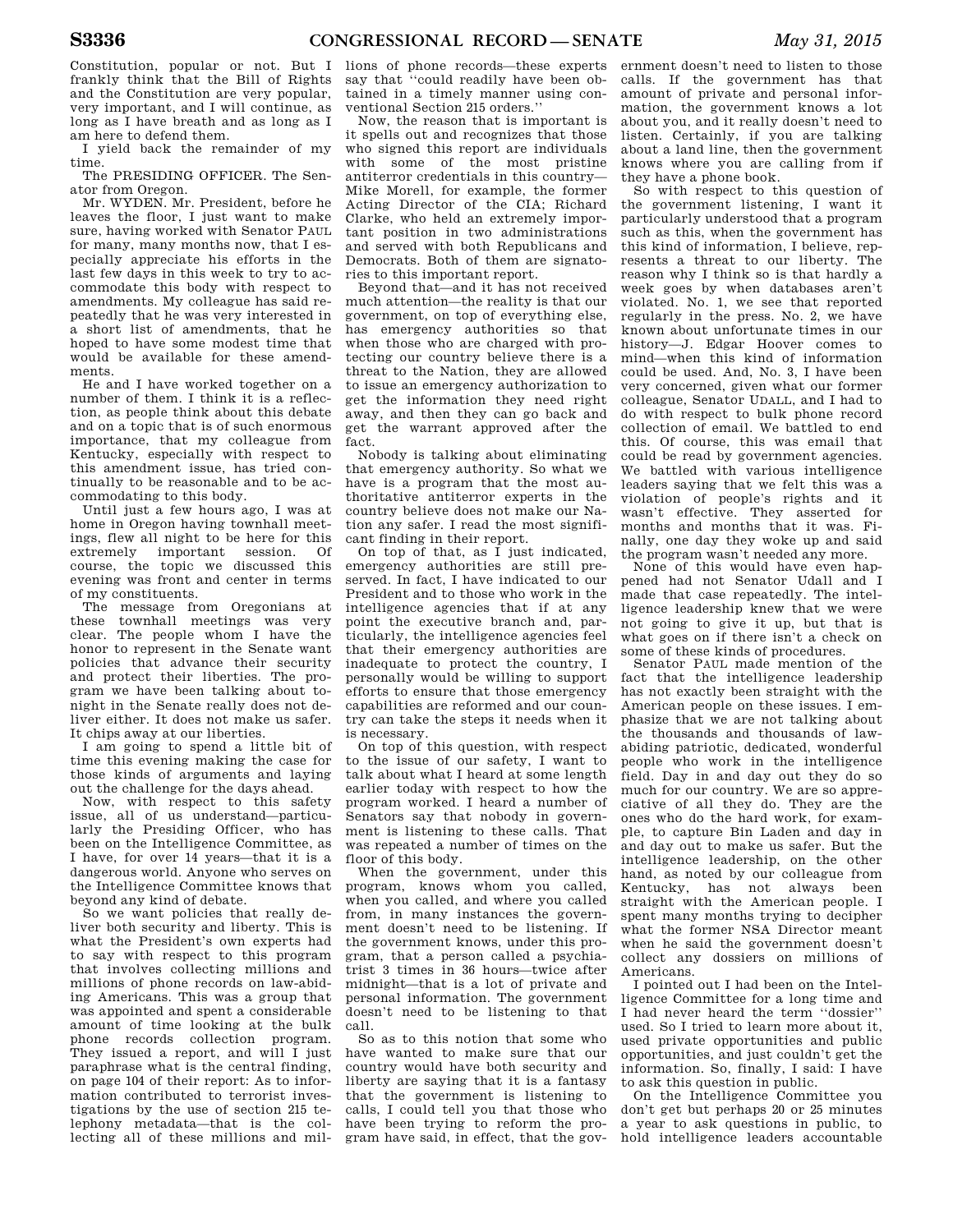on policy matters—not secret operations, because secret operations have to stay secret, but policy matters.

So, after being stonewalled for many months—many months—I finally said I have to ask this question in public. So to make sure no one would feel ambushed, I sent the question to the Director of National Intelligence, Mr. Clapper. I sent it a day ahead of time.

Then I didn't hear anything about its being inappropriate or in violation of classification rules. So I asked in public: Does the government collect any type of data at all on millions or hundreds of millions of Americans? I was told no, and that answer was obviously false. I tried to get it corrected, and we still couldn't get it corrected.

Of course, then Mr. Snowden spoke out publicly and pointed that out. Since that time, the Director of National Intelligence and his representatives have given these five different explanations for why that answer was given. So that is why you have to ask the hard questions. You have to ask the hard questions about these issues.

I see my friend and colleague Senator HEINRICH has joined us tonight. I am so pleased that he has joined the Intelligence Committee. Senator HEINRICH is one of those Senators who subscribes to that view that I just mentioned that it is our job to ask the hard questions. It may be uncomfortable. It is not designed in any way to convey disrespect. We see it as our job to ask the hard questions.

I would be interested in my colleague's thoughts with respect to this issue and to have him be given a chance to participate in this colloquy.

The PRESIDING OFFICER (Mr. JOHNSON). Without objection, it is so ordered.

Mr. HEINRICH. First, I thank my friend from Oregon and I recognize the substantial leadership he has shown on this issue over the years. Long before I came to the Intelligence Committee and long before Edward Snowden began to steal documents, Senator WYDEN, along with Senator Mark Udall and others, were doing everything they could—without disclosing classified information—to shine a light on the fact that the U.S. Government was collecting massive volumes of data on millions of law-abiding American citizens. My friend from Oregon deserves our thanks for that leadership.

Now, after the bulk call data collection program was revealed to the public, the government, frankly, defended it and defended it vigorously. It took a number of months for the intelligence community and the rest of the administration to take a deep breath and really assess whether bulk metadata collection was necessary, whether it was effective, and to consider whether there were other less intrusive, more constitutionally grounded ways to accomplish these same goals.

Starting with the President's Review Group on Intelligence and Communications Technologies, the administration

began to agree that ''some of the authorities that were expanded or created in the aftermath of September 11 unduly sacrifice fundamental interests in individual liberty, personal privacy, and democratic governance.'' And they recommended changing those authorities in order to ''strike a better balance between the competing interests and providing for the common defense and securing 'the Blessings of Liberty to ourselves and our Posterity.'''

Following that, multiple efforts have been made to update and reform FISA and to update and reform the USA PA-TRIOT Act. None of those have been successful. But now we are forced to come to a resolution through a combination of, frankly, procrastination, and, I think, misguided hope that the American people would look the other way while the government continued to vacuum up and store their personal information and data as part of a program that even the intelligence community acknowledges can be accomplished through less intrusive means.

I will be honest. The current USA FREEDOM Act isn't what I consider perfect. For example, I prefer that it include strong reform of section 702 collection, but I accept that circumstances require us to be pragmatic, require us to govern and move forward and to work with one another in both parties to find compromise. That is what the USA FREEDOM Act is. It is a product of bipartisan compromise.

That is why it passed the House of Representatives by a vote of 338 to 88. And let's be blunt, many of those who voted against it didn't do so because they support bulk collection. They did so because they want to see section 215 wither and die in its entirety. That is the political reality we face today, and we need to accept it rather than demanding a continuation of a program that the appeals court has determined is illegal.

Mr. WYDEN. I thank my colleague for his statements and would just want to explore this a little bit further. I hope that those who are following this debate understand that my colleague from New Mexico is a real rising star in the Senate. He and I would like the USA FREEDOM Act to go further, and we both worked together on legislation that would make additional reforms. Certainly, our colleagues on the Intelligence Committee and here in the Senate can expect to see us continuing to work together to advance these additional reforms over the coming months and years. For now, the two of us are saying we ought to support the USA FREEDOM Act and then move on move on to other critical areas.

I particularly want to see closed what is called the backdoor search loophole, which my colleague from New Mexico talked about. What this means, colleagues, is that when you are engaged in a lawful search of someone who is a threat overseas, pursuant to section 702 of the Foreign Intelligence Surveillance Act, very often

law-abiding Americans can get swept up in this search and have their emails looked at.

This is a problem today, and my view is it is likely to be a growing concern in the future because, increasingly, communications systems around the world are becoming globally integrated, so the amount of emails that are reviewed of Americans is likely to grow. But we can't get that change here tonight. So, as my colleague from New Mexico has mentioned, the USA FREEDOM Act would make several worthwhile reforms, such as increasing transparency, reducing the government's reliance on secret laws. But from my perspective, the centerpiece of it is ending the bulk collection of Americans' information under the PA-TRIOT Act.

I have been trying to close this particular loophole for close to a decade now. Some of our colleagues have said the bulk collection has never been abused; that no one's rights have been violated. My own view is—and I will ask what my colleague thinks—that vacuuming up all this information, particularly when databases get violated all the time—we have seen historically instances where there has been improper conduct by the government. I believe dragnet surveillance violates the rights of millions of our people every day.

Vacuuming up the private phone records of millions of Americans with no connection to wrongdoing is simply a violation of their rights.

And vacuuming up Americans' email records, which I pointed out before my colleague came to the floor—which he and our former colleague Senator Udall and I battled—is surely a violation of the rights of Americans as well. Colleagues, that wouldn't have been pointed out at all—it wouldn't have been pointed out at all—unless Senator Udall and I, with the help of our friend from New Mexico, hadn't been pushing back on it. Finally, one day the government said: Well, we will get rid of it because it wasn't effective. They got rid of it because they saw they were going to get hard questions, the kinds of questions my friend from New Mexico has been asking.

Now, with respect to the legality of this program, I know my colleague and I actually filed a legal brief, along with our former colleague Mark Udall, when the Court of Appeals for the Second Circuit was examining that program. In our brief, it was argued that we were able to debunk many of the claims that had been made about the effectiveness of the program.

I think it would be helpful if my colleague from New Mexico laid out some of that analysis here tonight. I would ask the Senator from New Mexico to begin, and I would encourage him to start by addressing the claim that the bulk collection of Americans' phone records is essential for stopping terrorist attacks. My question to my colleague is, Is there any evidence, any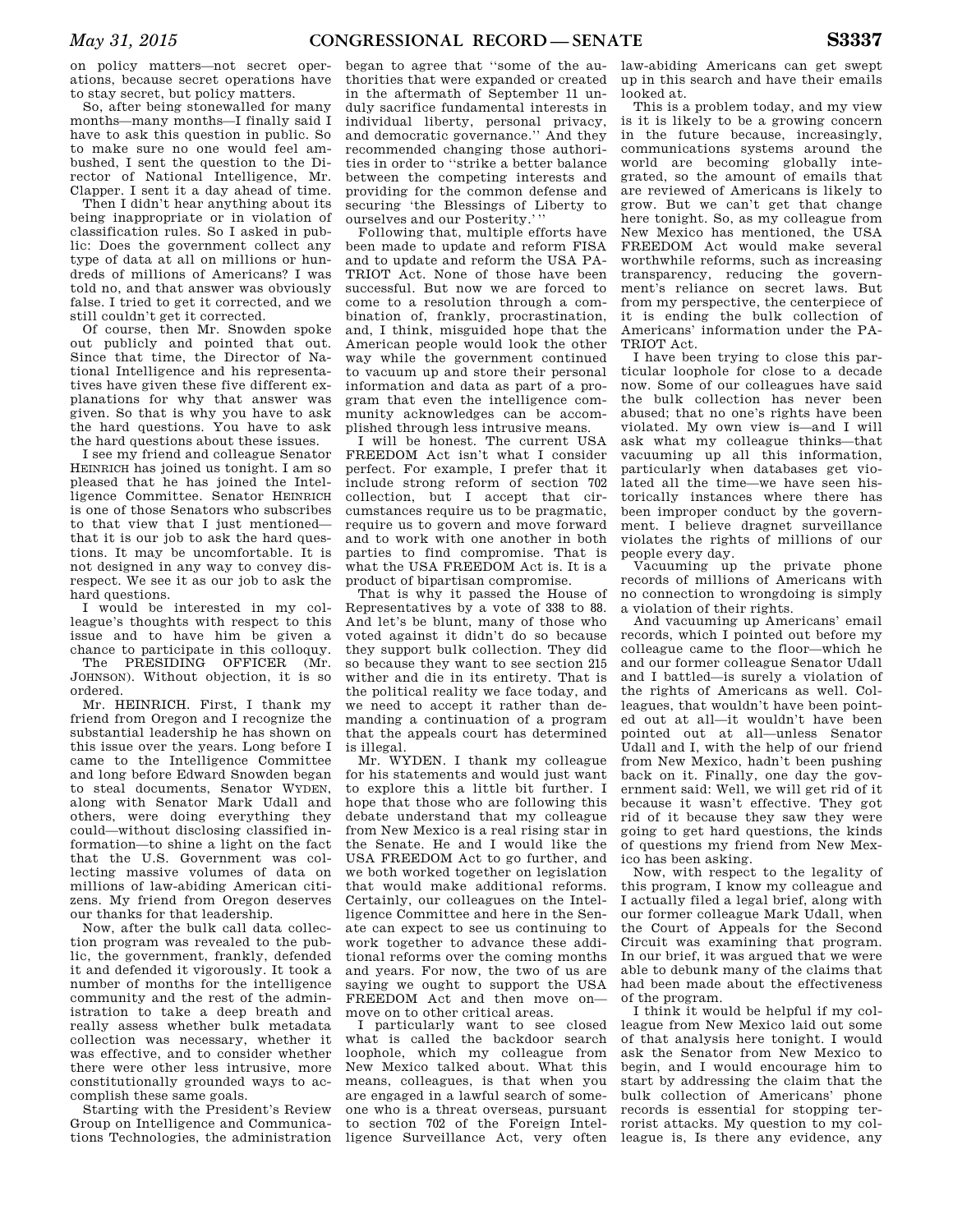real concrete evidence, to support that claim?

Mr. HEINRICH. I thank my friend from Oregon and begin by saying that despite what we may have heard from talking heads on the Sunday shows and on the cable news networks, the answer is no. There is simply no evidence to support those claims.

When this mass surveillance was first revealed to the public 2 years ago, the executive branch initially responded to questions like this by claiming that various post-9/11 authorities had resulted in the thwarting of approximately ''54 terrorist events in the U.S. homeland and abroad.''

Now, a number of us, including my friend from Oregon and my former colleague from Colorado, Senator Udall, began to pull on that thread to really parse down and see just what the executive branch was talking about. First, of those 54 terrorist events, it turned out that only 13 were actually focused in the United States. But more importantly, those numbers conflated multiple different programs, including authorities under section 215 and different authorities under section 702.

On June 19, 2013, my colleague from Oregon and Senator Udall pointed out that ''it appears that the bulk phone records collection program under section 215 of the USA PATRIOT Act played little or no role in most of these disruptions. Saying that 'these programs' have disrupted 'dozens of potential terrorist plots' is misleading if the bulk phone records collection program is actually providing little or no unique value.''

Of the original 54 instances the executive branch pointed to, every one of them crumbled under scrutiny. None of them actually justified the continued existence of the bulk collection program.

Let me take a moment, with the indulgence of our colleagues, and read what was written by Judge Leon of the District Court for the District of Columbia, when he ruled in the Klayman v. Obama case. This is a little long, but I think it is important this be part of the official record of this debate.

Judge Leon writes:

[T]he Government does not cite a single instance in which analysis of the NSA's bulk metadata collection actually stopped an imminent attack, or otherwise aided the Government in achieving any objective that was time-sensitive in nature. In fact, none of the three ''recent episodes'' cited by the Government that supposedly ''illustrate the role that telephony metadata analysis can play in preventing and protecting against terrorist attack'' involved any apparent urgency.

He continues to write that:

[]In the first example, the FBI learned of a terrorist plot still ''in its early stages'' and investigated that plot before turning to the metadata ''to ensure that all potential connections were identified.'' []Assistant Director Holley does not say that the metadata revealed any new information—much less time-sensitive information—that had not already come to light in the investigation up to that point.

The judge continues:

[]In the second example, it appears that the metadata analysis was used only after the terrorist was arrested ''to establish [his] foreign ties and put them in context with his U.S. based planning efforts.'' []And in the third, the metadata analysis ''revealed a previously unknown number for [a] co-conspirator . . . and corroborated his connection to [the target of the investigation] as well as to other U.S.-based extremists.''

Continuing to quote Judge Leon:

[]Again, there is no indication that these revelations were immediately useful or that they prevented an impending attack. Assistant Director Holley even concedes that bulk metadata analysis only ''sometimes provides information earlier than the FBI's other investigative methods and techniques.''

Finally, Judge Leon writes:

[]Given the limited record before me at this point in the litigation—most notably, the utter lack of evidence that a terrorist attack has ever been prevented because of searching the NSA database was faster than other investigative tactics—I have serious doubts about the efficacy of the metadata collection program as a means of conducting time-sensitive investigations in cases involving imminent threats of terrorism.

That is where the judge leaves off. And I will turn back to the Senator from Oregon to address the three cases we discussed in more detail in our amicus brief to the Second Circuit.

Mr. WYDEN. I thank my colleague. The first of these examples—and they really are kind of overblown examples about the effectiveness of bulk collection—is the case of an individual named Najibullah Zazi. Mr. Zazi was a known terrorism suspect, and a number of people have suggested that bulk phone records collection was somehow essential to stopping him because a query of the bulk phone records database for numbers linked to Mr. Zazi returned a previously unknown number belonging to another terrorism suspect.

However, since the government had already identified Zazi as a terrorism suspect prior to querying the bulk phone records database, it had all the evidence it needed to obtain the phone records of Zazi and his associates using an individualized section 215 order or other legal authorities.

In the second case, some have pointed to Mr. Moalin, the San Diego man convicted of sending \$8,500 to support al-Shabaab in Somalia. The intelligence community has indicated that information from the bulk phone records database ''established a connection between a phone number known to be used by an extremist overseas . . . and an unknown San Diegobased number'' that belonged to Mr. Moalin. Yet there are ample existing authorities under which the United States can conduct surveillance on a phone number known to be used by extremists overseas and other phone numbers in contact with that phone number.

The argument that Mr. Moalin's case is an example of a unique value of bulk phone records collection is just not accurate. My view is this is yet another

case that offers a misleading exaggeration with respect to the effectiveness of bulk phone records collection.

Finally, several supporters of the bulk metadata program have claimed that ''[i]f we had had [the bulk phonerecords] program in place at the time [of the September 11, 2001 attacks,] we would have been able to identify'' the phone number of one of the hijackers, Khalid al-Mihdhar.

Just as in these other cases, however, the record indicates that Mr. Mihdhar's phone number could also have been obtained by the government using a variety of alternate means. Before September 11, the government was surveilling a safe house in Yemen but failed to realize that Mr. Mihdhar, who was in contact with the safe house, was actually inside the United States. The government could have used any number of authorities to determine whether anyone in our country was in contact with the safe house it was already targeting. It didn't need a record of every Americans' phone calls to establish that simple connection.

Mr. HEINRICH. I wish to expound on that point a bit, about the many other ways the government can legitimately acquire phone records of terrorism suspects, because I think this is a very important point to understand the tools that already exist that have been very effective and have proven themselves over time.

There are actually a number of legal authorities that can get the same information without the government collecting billions of call records—billions of call records that, in large part, belong to innocent Americans.

For example, the Stored Communications Act permits the government to obtain precisely the same call records that are now acquired through bulk collection under section 215 when they are ''relevant and material to an ongoing criminal investigation.''

Additionally, national security letters, which I point out do not require a court order, can also be used by the government to obtain call records for intelligence purposes.

Further, the government can also acquire telephony metadata on a realtime basis by obtaining orders from either regular Federal courts or the FISC for the installation of pen registers or trap-and-trace devices.

Finally, individualized orders for phone records, as opposed to orders authorizing broad bulk collection, can also be obtained under section 215.

I think those of us early in this debate thought that was what was going to occur under the PATRIOT Act in the first place. But that is what the USA FREEDOM Act seeks to require while prohibiting the bulk collection of millions of personal records. It even includes emergency authorization authority for the government to get records prior to getting court approval, subject to later court approval, in an emergency.

The government can use any of these authorities without any more evidence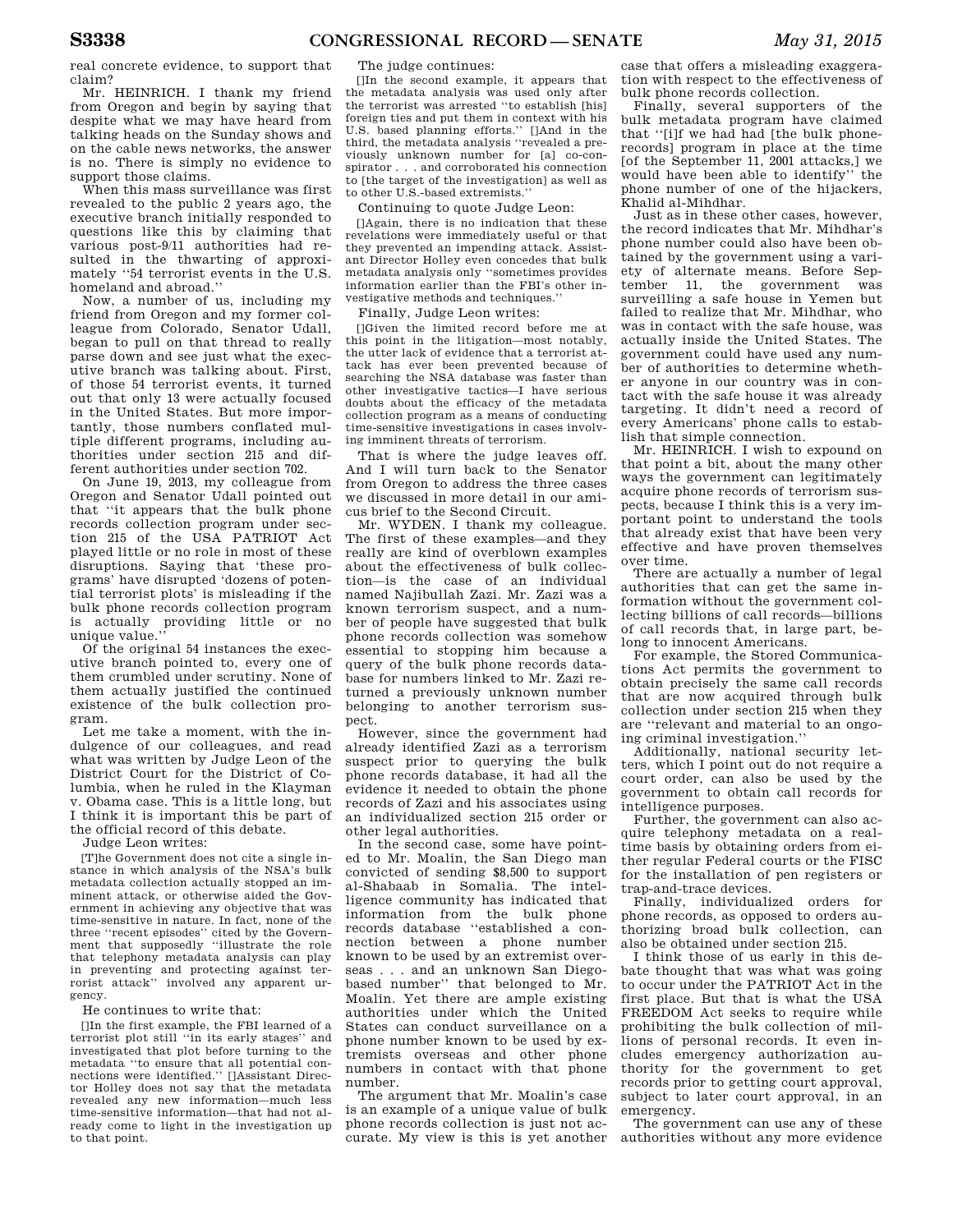than what is currently required to use the bulk phone records database, with less impact, I would point out, on the privacy interests of millions of innocent Americans.

I think at this point the Senator from Oregon and I have laid out our case as to why this dragnet bulk surveillance program fails to make our country measurably safer and why it should end. I am pleased to say that a number of people have finally come around to our way of thinking on this.

Mr. WYDEN. I thank my colleague. I will wrap up and then give the last word to my friend from New Mexico on the subject. He is absolutely right that some of the most authoritative leaders in our country—experts on terror have reached the same judgment we have. I made mention of the President's Review Group on Intelligence and Communications Technologies, and I really would encourage colleagues who are following this debate and citizens across the country—that report is available online, and it is available in our office. Page 104 of that report is very explicit. It says that the information that would otherwise be obtained in collecting all of these phone records—millions of phone records of law-abiding Americans, people such as Mike Morell, former Acting Director of the CIA, and Richard Clark, who served in two administrations they said it could have been obtained through conventional processes.

This is a program that is not making us safer. And it is not my judgment that ought to be the last word; it should be that of people like those I just quoted.

The Privacy and Civil Liberties Oversight Board's report on the telephone records program said pretty much the same thing:

[T]he Section 215 program has shown minimal value in safeguarding the nation from terrorism. Based on the information provided to the Board, including classified briefings and documentation, we have not identified a single instance involving a threat to the United States in which the program made a concrete difference in the outcome of a counterterrorism investigation.

I will close by way of saying—and I touched on this before my friend from New Mexico arrived—I would like to do a lot more than I believe is likely to happen here quickly in the Senate. I do want to see us finally throw in the dustbin of history this bulk phone records collection program because it doesn't make us safer and it compromises our liberty. But, as I indicated to my friend from New Mexico, I would also like to close this backdoor search loophole in the FISA Act, which is going to be a bigger problem in the days ahead given the evolution of communications systems and how they have become globally integrated.

I will close by saying that one of the most important issues we are going to have to tackle in the days ahead is going to deal with encryption. Encryption, of course, is the encoding of data and messages so that they can-

not be easily read. The reason this will be an enormously important issue—and my colleague and I have talked about this—is because of the NSA overreach, the collection of all these phone records of law-abiding people. A lot of our most innovative, cutting-edge companies have found their customers raising real questions about whether their products can be used safely, and a lot of the purchasers who buy their products around the world are saying: Maybe we shouldn't trust them. Maybe we should try to start taking control over their servers and have local storage requirements and that sort of thing. So what our companies did, because they saw the effect of the overreach by the NSA, was they started to use encryption to protect the data and messages of the consumers who buy their products.

Most recently, the head of the FBI, Mr. Comey, rather than try to come back with a solution that protected both our privacy and our security, he said he was interested in requiring companies to build weaknesses into their products. Just think about that requiring companies to build weaknesses into their products. So the government—which, in effect, caused this problem with the overreach—in effect, rather than trying to find a solution that worked for both security and liberty, said: We will start talking about requiring companies to actually build weaknesses into their products.

I and others have pointed out that once you do that, hang on to your hat. When the good guys have the keys, that is one thing, but when companies are required to build weaknesses into their products, the bad guys are going to get the keys in a hurry, too. And with all the cyber hacking and the risks we already have, we ought to be really careful about going where Mr. Comey, our FBI Director, has proposed to go.

But that is not for tonight. Tonight is not an occasion where we will be able to, on a bipartisan basis, close the backdoor-search loophole or where we will be able to come up with a sensible policy with respect to encryption rather than requiring companies to actually build weaknesses in their products. We will not be able to do that tonight. But we will now have a chance here in the Senate to take steps that have been bipartisan both here in the Senate and in the other body, in the House of Representatives, to end the bulk phone records collection program because it doesn't make us safer and it threatens our liberties.

I always like to close by thinking about Ben Franklin, who said that anybody who gives up their liberty to have security really doesn't deserve either.

I am so pleased to have a chance to serve with my colleague from New Mexico on the Intelligence Committee, who is going to be a thoughtful advocate for these kinds of policies, in my view, for many years to come. I thank him for his involvement tonight and

would be happy to give him the last word of our colloquy at this time.

I yield to my colleague.

Mr. HEINRICH. I thank my friend from Oregon. I think he could not have chosen a more appropriate way to end than to reference what Ben Franklin said so many years ago, that great quote that ''those who would give up essential Liberty, to purchase a little temporary Safety, deserve neither Liberty nor Safety.''

While many reforms still lie in front of us, I think, as we move forward to approving the USA FREEDOM Act, we move a lot closer to the balance that Ben Franklin articulated so well over 200 years ago. I look forward to working with my colleague from Oregon and all of our colleagues in achieving that balance and standing up for our constituents.

Mr. WYDEN. Mr. President, I yield the floor.

Mr. LEAHY. Mr. President, we did not have to end up here, just hours away from the midnight expiration of three surveillance authorities, and having just moved to proceed to the USA FREEDOM Act.

I have tried since last year to move legislation through the Senate to address these sunsets. In November, Senator REID brought the USA FREEDOM Act to the floor but the Republican leadership of the Senate blocked debate on it. When they took over the Senate, they assured us that they would send bills—including this one through appropriate committee process. There were promises that the new leadership would not fill the amendment tree, and would use a transparent legislative process. But not one of those promises has been fulfilled with respect to any legislation dealing with the upcoming sunsets.

Once again this year, I proposed with Senator LEE a new version of the USA FREEDOM Act. That bill had significant process in the House, where it passed by an overwhelming margin earlier this month. And once again, the bipartisan coalition here in the Senate tried to get the bill passed. Two Fridays ago, the Senate Republican leadership did not allow us to debate the bill.

Tonight, the Senate did the right thing by invoking cloture on the motion to proceed to the USA FREEDOM Act. I am glad to see several Republicans switched their votes. This is significant progress, but it is late in coming.

We should have proceeded to this bill two Fridays ago. Had we done so, we could have stayed here to do our work, considered amendments, and passed the bill well in advance of tonight's sunset. Instead, we are hours away from expiration and just now considering legislation that many of us have been working on for years. Our intelligence community needs predictability and certainty, not a manufactured crisis.

If all Senators cooperate, we can finish this bill tonight. We can consider a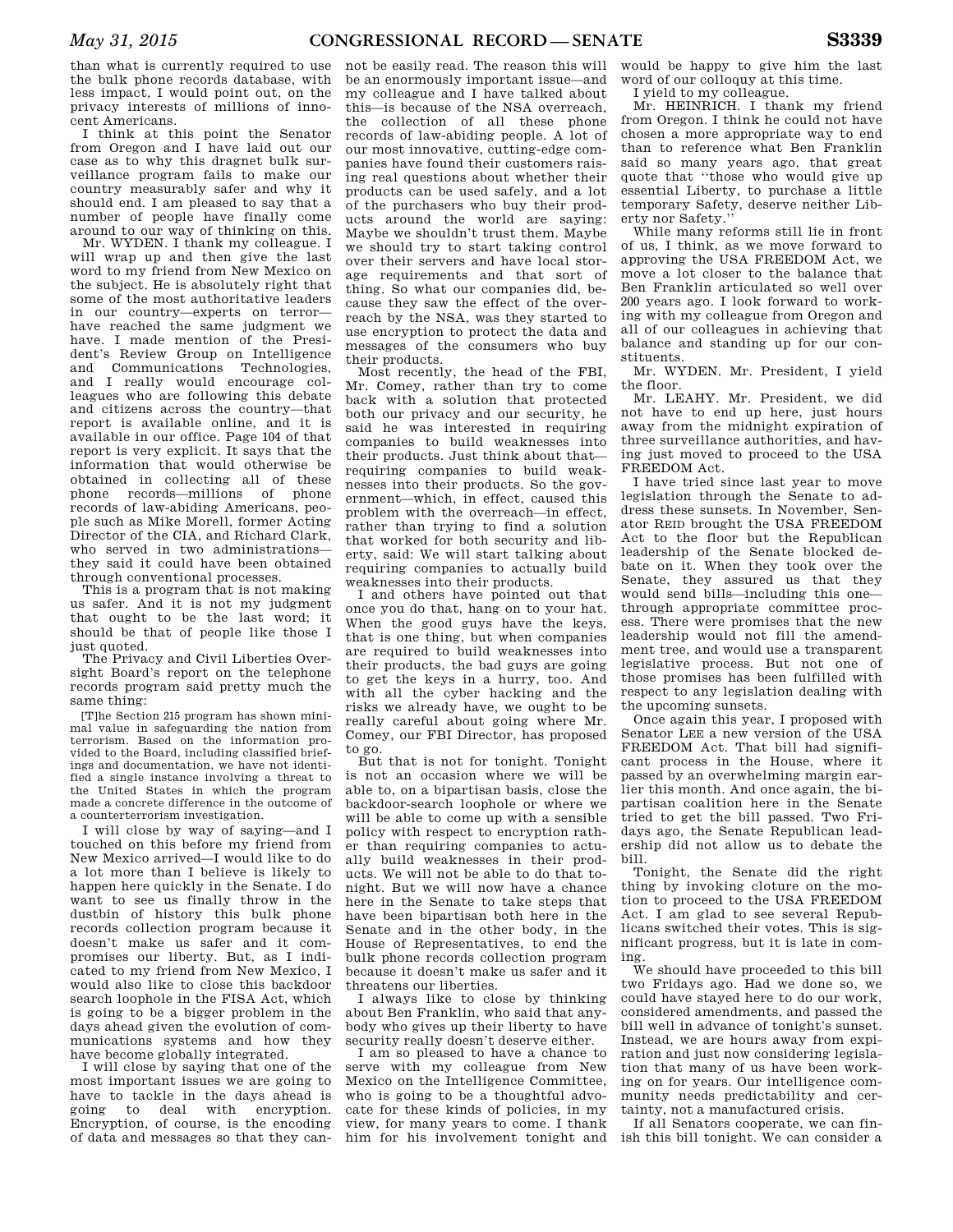handful of amendments under a time agreement, and pass this bill before midnight. That would be the responsible thing to do.

Mr. BARRASSO. Mr. President, I suggest the absence of a quorum.<br>The PRESIDING OFFICER.

The PRESIDING OFFICER. The clerk will call the roll.

The senior assistant legislative clerk proceeded to call the roll.

Mr. MCCONNELL. Madam President, I ask unanimous consent that the order for the quorum call be rescinded.

The PRESIDING OFFICER (Mrs. CAPITO). Without objection, it is so ordered.

Mr. MCCONNELL. Madam President, I know of no further debate on the motion.<br>The

PRESIDING OFFICER. The question is on agreeing to the motion to proceed.

The motion was agreed to.

## USA FREEDOM ACT OF 2015

The PRESIDING OFFICER. The clerk will report the bill by title.

The legislative clerk read as follows: A bill (H.R. 2048) to reform the authorities of the Federal Government to require the production of certain business records, conduct electronic surveillance, use pen registers and trap and trace devices, and use other forms of information gathering for foreign intelligence, counterterrorism, and criminal purposes, and for other purposes.

#### AMENDMENT NO. 1449

(Purpose: In the nature of a substitute)

Mr. MCCONNELL. Madam President, I have a substitute amendment at the

desk that I ask the clerk to report. The PRESIDING OFFICER. The

clerk will report.

The legislative clerk read as follows: The Senator from Kentucky [Mr. MCCON-NELL] proposes an amendment numbered 1449.

Mr. MCCONNELL. I ask unanimous consent that the reading of the amendment be dispensed with.

The PRESIDING OFFICER. Without objection, it is so ordered.

(The amendment is printed in today's RECORD under ''Text of Amendments.'')

Mr. MCCONNELL. I ask for the yeas and nays on my amendment.

The PRESIDING OFFICER. Is there a sufficient second?

There appears to be a sufficient second.

The yeas and nays were ordered.

AMENDMENT NO. 1450 TO AMENDMENT NO. 1449

Mr. MCCONNELL. Madam President, I have an amendment at the desk.

The PRESIDING OFFICER. The clerk will report.

The legislative clerk read as follows: The Senator from Kentucky [Mr. MCCON-NELL] proposes an amendment numbered 1450 to amendment No. 1449.

Mr. MCCONNELL. Madam President, I ask unanimous consent that the reading of the amendment be dispensed with.

The PRESIDING OFFICER. Without objection, it is so ordered.

The amendment is as follows:

Strike Sec. 110(a) and insert the following: (a) IN GENERAL.—The amendments made by sections 101 through 103 shall take effect on the date that is 12 months after the date of the enactment of this Act.

Mr. MCCONNELL. I ask for the yeas and nays on my amendment.

The PRESIDING OFFICER. Is there a sufficient second?

There appears to be a sufficient second.

The yeas and nays were ordered.

AMENDMENT NO. 1451 TO AMENDMENT NO. 1450

Mr. MCCONNELL. I have a second-degree amendment at the desk.

The PRESIDING OFFICER. The clerk will report.

The legislative clerk read as follows: The Senator from Kentucky [Mr. McCoN-NELL] proposes an amendment numbered 1451 to amendment No. 1450.

The amendment is as follows:

(Purpose: To improve the amendment)

At the end, add the following:

(b) NONEFFECT OF CERTAIN PROVISIONS.— Section 401 of this Act, relating to appointment of amicus curiae, shall have no force or effect.

#### **SEC. 110A. APPOINTMENT OF AMICUS CURIAE.**

Section 103 (50 U.S.C. 1803) is amended by adding at the end the following new subsections:

''(i) AMICUS CURIAE.—

''(1) AUTHORIZATION.—A court established under subsection (a) or (b) is authorized, consistent with the requirement of subsection (c) and any other statutory requirement that the court act expeditiously or within a stated time—

''(A) to appoint amicus curiae to—

''(i) assist the court in the consideration of any application for an order or review that, in the opinion of the court, presents a novel or significant interpretation of the law; or

''(ii) provide technical expertise in any instance the court considers appropriate; or

''(B) upon motion, to permit an individual or organization leave to file an amicus curiae brief.

''(2) DESIGNATION.—The courts established by subsection (a) and (b) shall each designate 1 or more individuals who may be appointed to serve as amicus curiae and who are determined to be eligible for access to classified national security information necessary to participate in matters before such courts (if such access is necessary for participation in the matters for which they may be appointed). In appointing an amicus curiae pursuant to paragraph (1), the court may choose from among those so designated.

''(3) EXPERTISE.—An individual appointed as an amicus curiae under paragraph (1) may be an individual who possesses expertise on privacy and civil liberties, intelligence collection, communications technology, or any other area that may lend legal or technical expertise to the court.

''(4) DUTIES.—An amicus curiae appointed under paragraph (1) to assist with the consideration of a covered matter shall carry out the duties assigned by the appointing court. That court may authorize the amicus curiae to review any application, certification, petition, motion, or other submission that the court determines is relevant to the duties assigned by the court.

''(5) NOTIFICATION.—A court established under subsection (a) or (b) shall notify the Attorney General of each exercise of the authority to appoint an amicus curiae under paragraph (1).

''(6) ASSISTANCE.—A court established under subsection (a) or (b) may request and receive (including on a non-reimbursable basis) the assistance of the executive branch in the implementation of this subsection.

''(7) ADMINISTRATION.—A court established under subsection (a) or (b) may provide for the designation, appointment, removal, training, or other support of an amicus curiae appointed under paragraph (1) in a manner that is not inconsistent with this subsection.

''(j) REVIEW OF FISA COURT DECISIONS.— Following issuance of an order under this Act, a court established under subsection (a) shall certify for review to the court established under subsection (b) any question of law that may affect resolution of the matter in controversy that the court determines warrants such review because of a need for uniformity or because consideration by the court established under subsection (b) would serve the interests of justice. Upon certification of a question of law under this subsection, the court established under subsection (b) may give binding instructions or require the entire record to be sent up for decision of the entire matter in controversy.

(k) REVIEW OF FISA COURT OF REVIEW DE-CISIONS.—

''(1) CERTIFICATION.—For purposes of section 1254(2) of title 28, United States Code, the court of review established under subsection (b) shall be considered to be a court of appeals.

''(2) AMICUS CURIAE BRIEFING.—Upon certification of an application under paragraph (1), the Supreme Court of the United States may appoint an amicus curiae designated under subsection (i)(3), or any other person. to provide briefing or other assistance.''.

#### AMENDMENT NO. 1452

Mr. MCCONNELL. I have an amendment to the text proposed to be strick-

en. PRESIDING OFFICER. The clerk will report.

The legislative clerk read as follows: The Senator from Kentucky [Mr. MCCONNELLL] proposes an amendment num-

bered 1452 to the language proposed to be stricken by amendment No. 1449.

(The amendment is printed in today's RECORD under ''Text of Amendments.'') Mr. MCCONNELL. I ask for the yeas

and nays on my amendment.

The PRESIDING OFFICER. Is there a sufficient second?

There appears to be a sufficient second.

The yeas and nays were ordered.

AMENDMENT NO. 1453 TO AMENDMENT NO. 1452 Mr. MCCONNELL. I have a second-de-

gree amendment at the desk. The PRESIDING OFFICER. The

clerk will report.

The legislative clerk read as follows: The Senator from Kentucky [Mr. MCCON-NELL] proposes an amendment numbered 1453 to amendment No. 1452.

The amendment is as follows:

At the end of the amendment, add the fol-

lowing: ''This Act shall take effect 1 day after the date of enactment.''

CLOTURE MOTION

Mr. MCCONNELL. Madam President, I have a cloture motion at the desk.

The PRESIDING OFFICER. The cloture motion having been presented under rule XXII, the Chair directs the clerk to read the motion.

The legislative clerk read as follows: CLOTURE MOTION

We, the undersigned Senators, in accordance with the provisions of rule XXII of the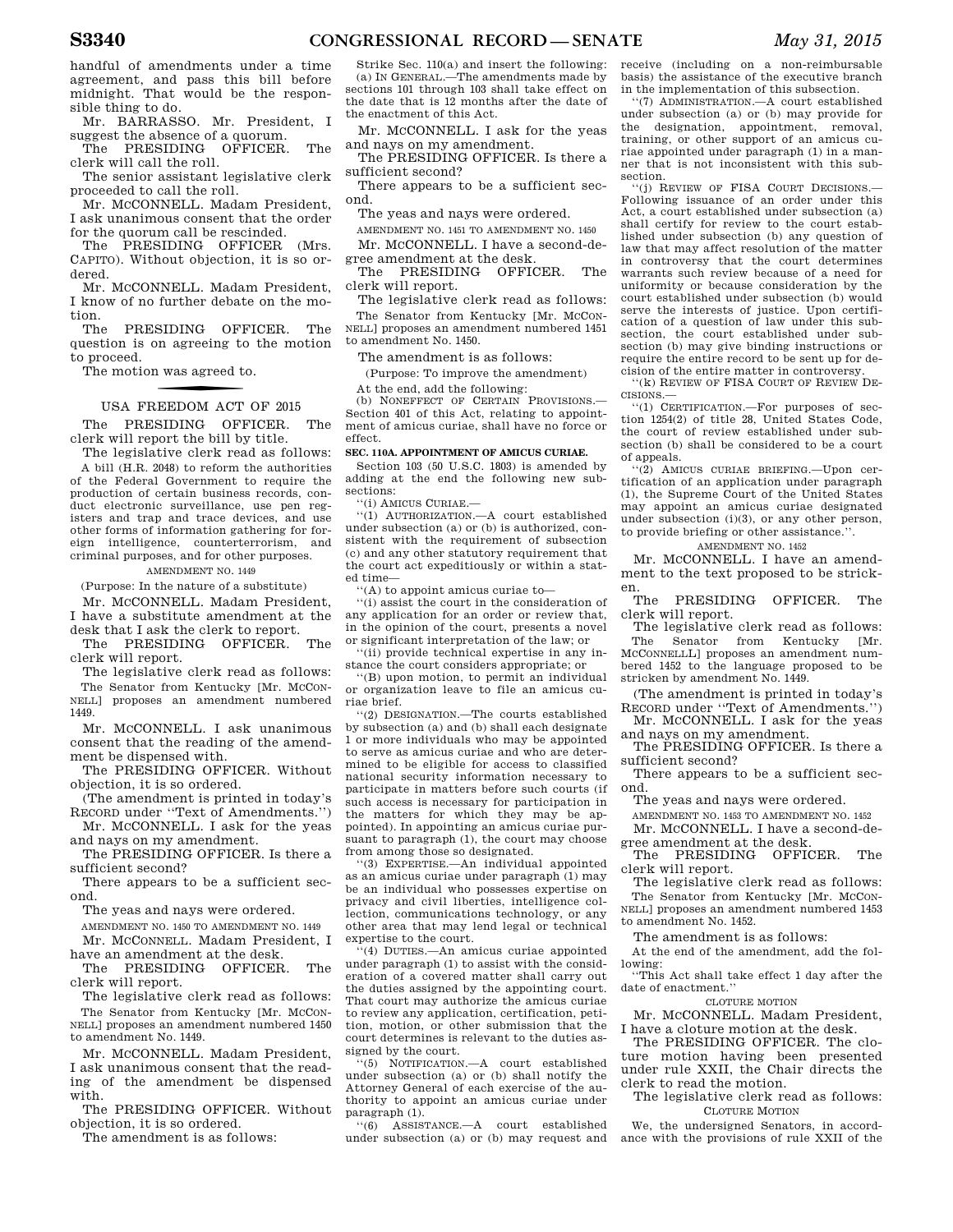Standing Rules of the Senate, do hereby move to bring to a close debate on H.R. 2048, an act to reform the authorities of the Federal Government to require the production of certain business records, conduct electronic surveillance, use pen registers and trap and trace devices, and use other forms of information gathering for foreign intelligence, counterterrorism, and criminal purposes, and for other purposes.

Mitch McConnell, John Cornyn, Ron Johnson, Dean Heller, Steve Daines, Cory Gardner, Johnny Isakson, Richard Burr, Tim Scott, James Lankford, Jeff Flake, Mike Lee, Lisa Murkowski, John Barrasso, Thom Tillis, Chuck Grassley, Richard C. Shelby.

f NATIONAL DEFENSE AUTHORIZA-TION ACT FOR FISCAL YEAR 2016—MOTION TO PROCEED

Mr. MCCONNELL. I move to proceed to H.R. 1735.

The PRESIDING OFFICER. The clerk will report the motion.

The legislative clerk read as follows:

Motion to proceed to Calendar No. 99, H.R. 1735, a bill to authorize appropriations for fiscal year 2016 for military activities of the Department of Defense, for military construction, and for defense activities of the Department of Energy, to prescribe military personnel strengths for such fiscal year, and for other purposes.

CLOTURE MOTION

Mr. MCCONNELL. I send a cloture motion to the desk.

The PRESIDING OFFICER. The cloture motion having been presented under rule XXII, the Chair directs the clerk to read the motion.

The legislative clerk read as follows: CLOTURE MOTION

We, the undersigned Senators, in accordance with the provisions of rule XXII of the Standing Rules of the Senate, do hereby move to bring to a close debate on the motion to proceed to H.R. 1735, an act to authorize appropriations for fiscal year 2016 for military activities of the Department of Defense, for military construction, and for defense activities of the Department of Energy, to prescribe military personnel strengths for such fiscal year, and for other purposes.

Mitch McConnell, John McCain, Lindsey Graham, Kelly Ayotte, Jeff Sessions, Shelley Moore Capito, Joni Ernst, Deb Fischer, Thom Tillis, Roger F. Wicker, Tom Cotton, Dan Sullivan, Mike Rounds, James M. Inhofe, John Cornyn, Mike Lee, Cory Gardner.

## f MORNING BUSINESS

Mr. MCCONNELL. Madam President, I ask unanimous consent that the Senate proceed to a period of morning business, with Senators permitted to speak therein for up to 10 minutes each.

The PRESIDING OFFICER. Without objection, it is so ordered.

#### REMEMBERING BEAU BIDEN

Mrs. BOXER. Madam President, my heart and the hearts of my entire family go out to Vice President JOE BIDEN and his family on the tragic loss of his son, Beau Biden.

As a mother of children about Beau's age I know that this is the age when our children are coming fully into their own and Beau Biden was already there.

He was a skilled attorney general, a promising candidate for Governor, and above all an extraordinarily loving family member.

The Vice President has suffered too many losses in his lifetime and each one has cut deep. I hope he knows that all of us who love him are praying that his faith and the deep love of his family will see him through this tragic loss.

I know the people of California join me in sending the deepest condolences to the Biden family.

## f ADDITIONAL STATEMENTS

#### TRIBUTE TO C. EDWARD BROWN

∑ Mr. GRASSLEY. Madam President, I wish to recognize C. Edward ''Ed'' Brown, FACHE, on his election to the American Medical Group Association's Policy Hall of Fame. Ed has a long track record in Iowa and Washington as a leading advocate in health care policy reform. He also served in numerous leadership roles at the American Medical Group Association, chairing its public policy committee for 4 years and serving as chairman of its board.

Mr. Brown has had a distinguished career in health care in Iowa, where he has served for the last 21 years as chief executive officer of the Iowa Clinic, a multispecialty group practice in Des Moines. The Iowa Clinic is the largest physician-owned multispecialty group in central Iowa, with nearly 200 physicians and health care providers practicing in 40 specialties. The clinic serves a population area of 1.1 million, averaging 400,000 patient visits each year.

Ed has a long list of achievements in delivering cutting edge, quality-focused health care to the benefit of Iowans, and his achievements include the Iowa Clinic's adoption of electronic medical records and information technology systems. He holds a bachelor's degree in nursing from the University of Evansville and a master's degree in health administration from Washington University in St. Louis. Also, he is a fellow of the American College of Healthcare Executives, with more than 30 years of experience in executive and senior levels of health care management.

As an advocate for multispecialty medical groups and AMGA, Ed has been a leader in promoting a model of care delivery and an organization that represents some of the Nation's highest quality and most prestigious health care delivery systems. It is wonderful to see someone with such a distinguished health care record in Iowa recognized at the national level as a dedicated leader who is committed to improving health care at such an important time for our Nation's health care delivery system.

Ed's voice has been an invaluable contribution to the health care debate in this country, and I congratulate him on this deserved recognition for his countless achievements in the public policy realm. ●

## f MESSAGE FROM THE HOUSE RECEIVED DURING ADJOURMENT

#### ENROLLED BILLS SIGNED

Under the authority of the order of the Senate on January 6, 2015, the Secretary of the Senate, on May 26, 2015, during the adjournment of the Senate, received a message from the House of Representatives announcing that the Speaker pro tempore (Mr. HARRIS) has signed the following enrolled bills:

H.R. 1690. An act to designate the United States courthouse located at 700 Grant Street in Pittsburgh, Pennsylvania, as the ''Joseph F. Weis Jr. United States Courthouse''.

H.R. 2353. An act to provide an extension of Federal-aid highway, highway safety, motor carrier safety, transit, and other programs funded out of the Highway Trust Fund, and for other purposes.

The enrolled bills were subsequently signed by the acting President pro tempore (Mr. BLUNT ).

## f INTRODUCTION OF BILLS AND JOINT RESOLUTIONS

#### By Mr. VITTER:

S. 1470. A bill to amend the Small Business Act to provide additional assistance to small business concerns for disaster recovery, and for other purposes; to the Committee on Small Business and Entrepreneurship.

## SUBMISSION OF CONCURRENT AND SENATE RESOLUTIONS

By Mr. CARDIN (for himself, Ms. COL-LINS, Ms. CANTWELL, and Ms. AYOTTE):

S. Res. 188. A resolution expressing appreciation of the goals of American Craft Beer Week and commending the small and independent craft brewers of the United States; considered and agreed to.

## SUBMITTED RESOLUTIONS

SENATE RESOLUTION 188—EX-PRESSING APPRECIATION OF THE GOALS OF AMERICAN CRAFT BEER WEEK AND COM-MENDING THE SMALL AND INDE-PENDENT CRAFT BREWERS OF THE UNITED STATES

Mr. CARDIN (for himself, Ms. COL-LINS, Ms. CANTWELL, and Ms. AYOTTE) submitted the following resolution; which was considered and agreed to:

#### S. RES. 188

Whereas American Craft Beer Week is celebrated annually in breweries, brew pubs, restaurants, and beer stores by craft brewers, home brewers, and beer enthusiasts nationwide;

Whereas in 2015, American Craft Beer Week is celebrated from May 11 to May 17;

Whereas craft brewers are a vibrant affirmation and expression of the entrepreneurial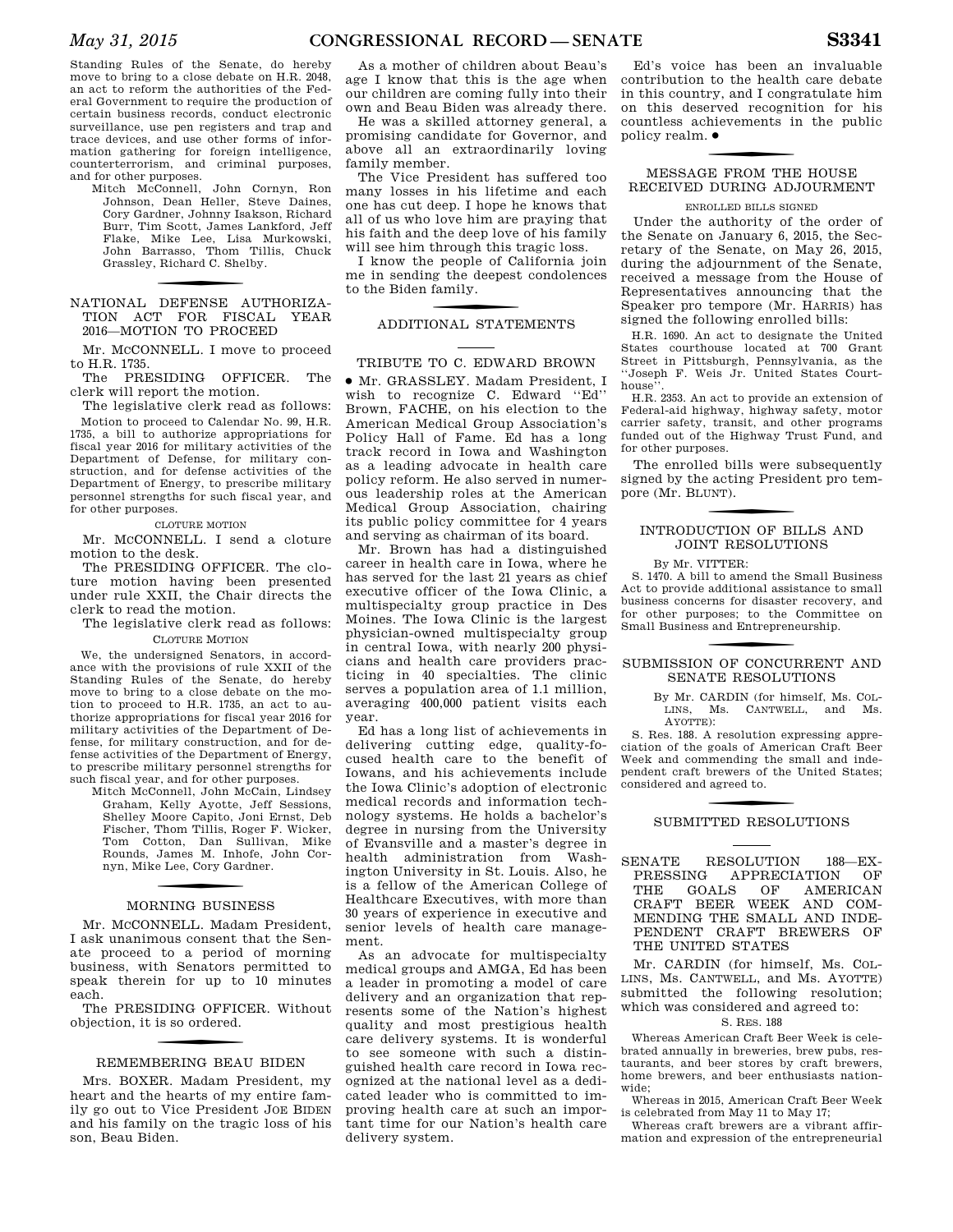traditions of the United States, operating as community-based small businesses, providing employment for 115,000 full- and parttime workers, and generating annually more than \$3,000,000,000 in wages and benefits;

Whereas the United States has craft brewers in every State and more than 3,500 craft breweries nationwide, each producing fewer than 6,000,000 barrels of beer annually;

Whereas in 2014, 615 new breweries opened in the United States, creating jobs and improving economic conditions in communities across the United States;

Whereas in 2014, craft breweries in the United States produced more than 22,000,000 barrels of beer, which is 3,300,000 more barrels than craft breweries produced in 2013;

Whereas the craft brewers of the United States now export more than 383,000 barrels of beer and are establishing new markets abroad, which creates more domestic jobs to meet the growing international demand for craft beer from the United States;

Whereas the craft brewers of the United States support United States agriculture by purchasing barley, malt, and hops that are grown, processed, and distributed in the United States;

Whereas the craft brewers of the United States produce more than 100 distinct styles of flavorful beers, including many soughtafter new and unique styles ranging from smoked porters to pumpkin peach ales that—

(1) contribute to a favorable balance of trade by reducing United States dependence on imported beers;

(2) support United States exports; and

(3) promote United States tourism;

Whereas craft beers from the United States consistently win international quality and taste awards;

Whereas the craft brewers of the United States strive to educate the people of the United States who are of legal drinking age about the differences in beer flavor, aroma, color, alcohol content, body, and other complex variables, the gastronomic qualities of beer, beer history, and historical brewing traditions dating back to colonial times and earlier;

Whereas the craft brewers of the United States champion the message of responsible enjoyment to their customers and work within their communities and the industry to prevent alcohol abuse and underage drinking;

Whereas the craft brewers of the United States are frequently involved in local com-<br>munities through philanthropy, volmunities through philanthropy, volunteerism, and sponsorship opportunities, including parent-teacher associations, Junior Reserve Officers' Training (JROTC), hospitals for children, chambers of commerce, humane societies, rescue squads, athletic teams, and disease research;

Whereas the craft brewers of the United States are fully vested in the future success, health, welfare, and vitality of their communities as local employers who provide a diverse array of quality local jobs that will not be outsourced, who contribute to the local tax base; and who keep money in the United States by reinvesting in their businesses; and

Whereas increased Federal, State, and local support of craft brewing is important to fostering the continued growth of an industry of the United States that creates jobs, greatly benefits local economies, and brings international accolades to small businesses in the United States: Now, therefore, be it

*Resolved,* That the United States Senate— (1) appreciates the goals of American Craft Beer Week, established by the Brewers Association, which represents the small craft brewers of the United States;

(2) recognizes the significant contributions of the craft brewers of the United States to the economy and to the communities in which the craft brewers are located; and

(3) commends the craft brewers of the United States for providing jobs, supporting United States agriculture, improving the balance of trade, and educating the people of the United States and beer lovers around the world about the history and culture of beer while promoting the legal and responsible consumption of beer.

## f AMENDMENTS SUBMITTED AND PROPOSED

SA 1441. Mr. PAUL (for himself and Mr. WYDEN) submitted an amendment intended to be proposed by him to the bill H.R. 2048, to reform the authorities of the Federal Government to require the production of certain business records, conduct electronic surveillance, use pen registers and trap and trace devices, and use other forms of information gathering for foreign intelligence, counterterrorism, and criminal purposes, and for other purposes; which was ordered to lie on the table.

SA 1442. Mr. PAUL submitted an amendment intended to be proposed by him to the bill H.R. 2048, supra; which was ordered to lie on the table.

SA 1443. Mr. PAUL (for himself and Mr. WYDEN) submitted an amendment intended to be proposed by him to the bill H.R. 2048, supra; which was ordered to lie on the table.

SA 1444. Mr. PAUL (for himself and Mr. WYDEN) submitted an amendment intended to be proposed by him to the bill H.R. 2048, supra; which was ordered to lie on the table.

SA 1445. Mr. PAUL submitted an amendment intended to be proposed by him to the bill H.R. 2048, supra; which was ordered to lie on the table.

SA 1446. Mr. PAUL submitted an amendment intended to be proposed by him to the bill H.R. 2048, supra; which was ordered to lie on the table.

SA 1447. Mr. PAUL (for himself and Mr. WYDEN) submitted an amendment intended to be proposed by him to the bill H.R. 2048, supra; which was ordered to lie on the table.

SA 1448. Mr. PAUL (for himself and Mr. WYDEN) submitted an amendment intended to be proposed by him to the bill H.R. 2048, supra; which was ordered to lie on the table.

SA 1449. Mr. MCCONNELL (for himself and Mr. BURR) proposed an amendment to the bill H.R. 2048, supra.

SA 1450. Mr. MCCONNELL proposed an amendment to amendment SA 1449 proposed by Mr. MCCONNELL (for himself and Mr. BURR) to the bill H.R. 2048, supra.

SA 1451. Mr. MCCONNELL proposed an amendment to amendment SA 1450 proposed by Mr. MCCONNELL to the amendment SA 1449 proposed by Mr. MCCONNELL (for himself and Mr. BURR) to the bill H .R. 2048, supra.

SA 1452. Mr. MCCONNELL (for himself and Mr. BURR) proposed an amendment to the bill H.R. 2048, supra.

SA 1453. Mr. MCCONNELL proposed an amendment to amendment SA 1452 proposed by Mr. MCCONNELL (for himself and Mr. BURR) to the bill H.R. 2048, supra.

## TEXT OF AMENDMENTS ON MAY 22, 2015

**SA 1440.** Mr. SANDERS submitted an amendment intended to be proposed by him to the bill H.R. 2048, to reform the authorities of the Federal Government to require the production of certain business records, conduct electronic

surveillance, use pen registers and trap and trace devices, and use other forms of information gathering for foreign intelligence, counterterrorism, and criminal purposes, and for other purposes; which was ordered to lie on the table; as follows:

At the end, add the following:

#### **TITLE IX—COMMISSION ON PRIVACY RIGHTS IN THE DIGITAL AGE**

#### **SECTION 901. SHORT TITLE.**

This title may be cited as the ''Commission on Privacy Rights in the Digital Age Act of 2015''.

#### **SEC. 902. FINDINGS.**

Congress makes the following findings:

(1) Today, technology that did not exist 30 years ago pervades every aspect of life in the United States.

(2) Nearly 2⁄3 of adults in the United States own a smartphone, and 43 percent of adults in the United States rely solely on their cell phone for telephone use.

(3) 84 percent of households in the United States own a computer and 73 percent of households in the United States have a computer with an Internet broadband connection.

(4) Federal policies on privacy protection have not kept pace with the rapid expansion of technology.

(5) Innovations in technology have led to the exponential expansion of data collection by both the public and private sectors.

(6) Consumers are often unaware of the collection of their data and how their information can be collected, bought, and sold by private companies.

#### **SEC. 903. PURPOSE.**

The purpose of this title is to establish, for a 2-year period, a Commission on Privacy Rights in the Digital Age to—

(1) examine—

(A) the ways in which public agencies and private companies gather data on the people of the United States; and

(B) the ways in which that data is utilized, either internally or externally; and

(2) make recommendations concerning potential policy changes needed to safeguard the privacy of the people of the United States.

#### **SEC. 904. COMPOSITION OF THE COMMISSION.**

(a) ESTABLISHMENT.—To carry out the purpose of this title, there is established in the legislative branch a Commission on Privacy Rights in the Digital Age (in this title referred to as the ''Commission'').

(b) COMPOSITION.—The Commission shall be composed of 12 members, as follows:

(1) Four members appointed by the President, of whom—

(A) 2 shall be appointed from the executive branch of the Government; and

(B) 2 shall be appointed from private life.

(2) Two members appointed by the majority leader of the Senate, of whom—

- (A) 1 shall be a Member of the Senate; and
- (B) 1 shall be appointed from private life.

(3) Two members appointed by the minority leader of the Senate, of whom—

(A) 1 shall be a Member of the Senate; and (B) 1 shall be appointed from private life.

(4) Two members appointed by the Speaker of the House of Representatives, of whom—

(A) 1 shall be a Member of the House; and (B) 1 shall be appointed from private life.

(5) Two members appointed by the minority leader of the House of Representatives, of whom—

(A) 1 shall be a Member of the House; and (B) 1 shall be appointed from private life.

(c) CHAIRPERSON.—The Commission shall elect a Chairperson and Vice-Chairperson from among its members.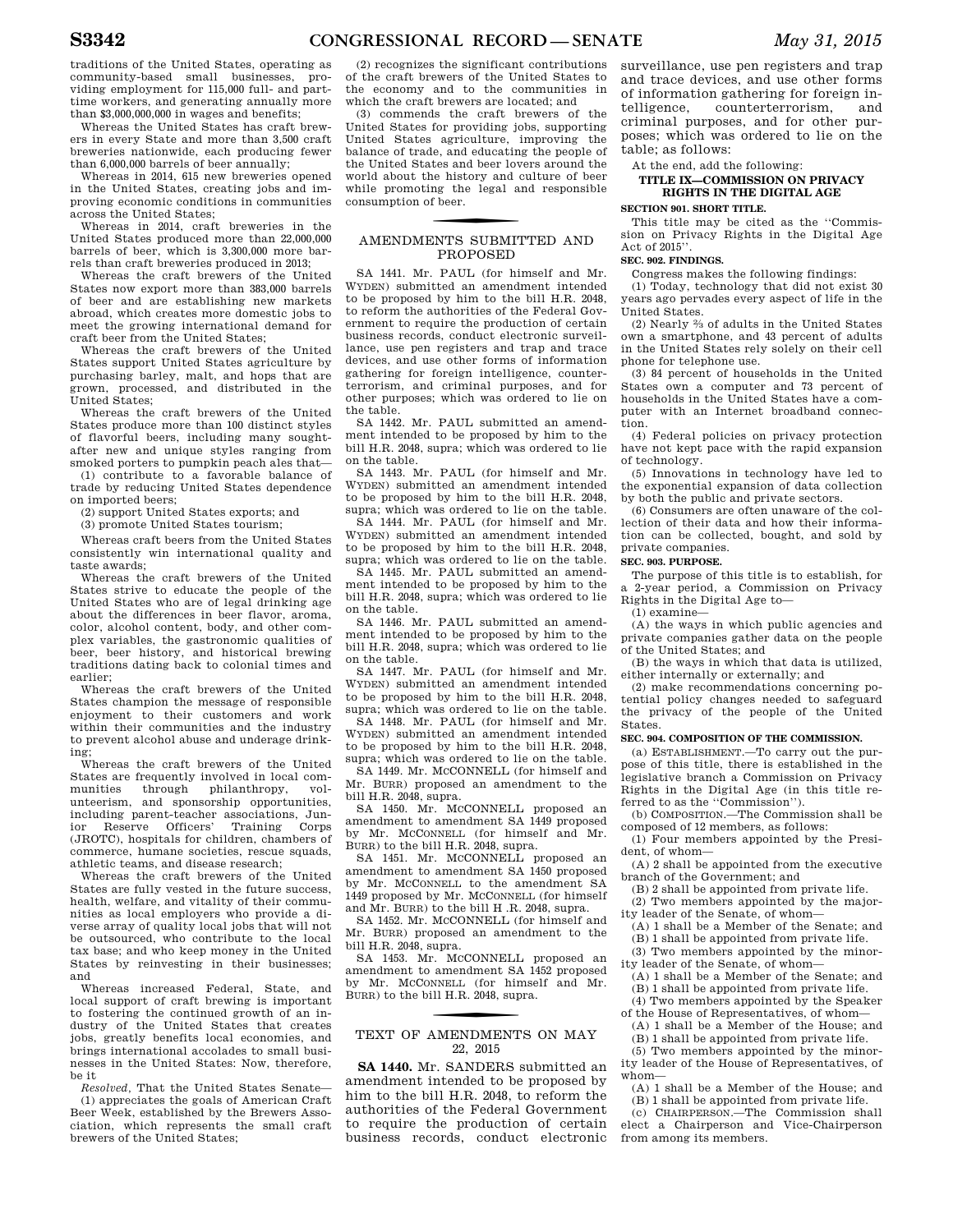(d) MEETINGS; QUORUM; VACANCIES.—

(1) MEETINGS.—After its initial meeting, the Commission shall meet upon the call of the Chairperson or a majority of its members.

(2) QUORUM.—Seven members of the Commission shall constitute a quorum.

(3) VACANCIES.—Any vacancy in the Commission shall not affect its powers but shall be filled in the same manner in which the original appointment was made.

(e) APPOINTMENT OF MEMBERS; INITIAL MEETING.—

(1) APPOINTMENT OF MEMBERS.—Each member of the Commission shall be appointed not later than 60 days after the date of enactment of this Act.

(2) INITIAL MEETING.—On or after the date on which all members of the Commission have been appointed, and not later than 60 days after the date of enactment of this Act, the Commission shall hold its initial meeting.

#### **SEC. 905. DUTIES OF THE COMMISSION.**

The Commission shall—

(1) conduct an investigation of relevant facts and circumstances relating to the expansion of data collection practices in the public, private, and national security sectors, including implications for—

(A) surveillance;

(B) political, civil, and commercial rights of individuals and corporate entities;

(C) employment practices, including hiring and firing; and

(D) credit availability and reporting; and

(2) submit to the President and Congress reports containing findings, conclusions, and recommendations for corrective measures relating to the facts and circumstances investigated under paragraph (1), in accordance with section 911.

#### **SEC. 906. POWERS OF THE COMMISSION.**

(a) IN GENERAL.

(1) HEARINGS AND EVIDENCE.—The Commission or, at its direction, any subcommittee or member of the Commission, may, for the purpose of carrying out this title—

(A) hold such hearings, sit and act at such times and places, take such testimony, receive such evidence, and administer such oaths as the Commission or such subcommittee or member determines advisable; and

(B) subject to paragraph  $(2)(A)$ , require, by subpoena or otherwise, the attendance and testimony of such witnesses and the production of such books, records, correspondence, memoranda, papers, documents, tapes, and materials as the Commission or such subcommittee or member determines advisable.  $(2)$  SUBPOENAS -

(A) ISSUANCE.—

(i) IN GENERAL.—A subpoena may be issued under paragraph (1) only—

(I) by the agreement of the Chairperson and the Vice Chairperson; or

(II) by the affirmative vote of 8 members of the Commission.

(ii) SIGNATURE.—Subject to clause (i), a subpoena issued under paragraph (1) may—

(I) be issued under the signature of—

(aa) the Chairperson; or

(bb) a member designated by a majority of the Commission; and

(II) be served by—

(aa) any person designated by the Chairperson; or

(bb) a member designated by a majority of the Commission.

(B) ENFORCEMENT.

(i) IN GENERAL.—In the case of contumacy or failure to obey a subpoena issued under paragraph (1), the United States district court for the judicial district in which the subpoenaed person resides, is served, or may be found, or where the subpoena is returnable, may issue an order requiring such person to appear at any designated place to testify or to produce documentary or other evidence.

(ii) CONTEMPT OF COURT.—Any failure to obey the order of the court under clause (i) may be punished by the court as a contempt of that court.

(3) WITNESS ALLOWANCES AND FEES.—

(A) IN GENERAL.—Section 1821 of title 28, United States Code, shall apply to witnesses requested or subpoenaed to appear at any hearing of the Commission.

(B) SOURCE OF FUNDS.—The per diem and mileage allowances for witnesses shall be paid from funds available to pay the expenses of the Commission.

(b) CONTRACTING.—The Commission may, to such extent and in such amounts as are provided in appropriations Acts, enter into contracts to enable the Commission to discharge its duties under this title.

(c) INFORMATION FROM FEDERAL AGEN-CIES.—

(1) IN GENERAL.—The Commission may secure directly from any Federal department or agency such information as the Commission considers necessary to carry out this Act.

(2) FURNISHING OF INFORMATION.—If the Chairperson, the chairperson of any subcommittee created by a majority of the Commission, or any member designated by a majority of the Commission submits to a Federal department or agency a request for information under paragraph (1), the head of the department or agency shall, to the extent authorized by law, furnish the information directly to the Commission.

(3) RECEIPT, HANDLING, STORAGE, AND DIS-SEMINATION.—Information furnished under paragraph (2) shall only be received, handled, stored, and disseminated by members of the Commission and its staff consistent with all applicable statutes, regulations, and executive orders.

(d) ASSISTANCE FROM FEDERAL AGENCIES.—

(1) GENERAL SERVICES ADMINISTRATION.— The Administrator of General Services shall provide to the Commission on a reimbursable basis administrative support and other services for the performance of the Commission's functions.

(2) OTHER DEPARTMENTS AND AGENCIES.—In addition to the assistance provided under paragraph (1), departments and agencies of the United States may provide to the Commission such services, funds, facilities, staff, and other support services as the departments and agencies may determine advisable and as authorized by law.

(e) POSTAL SERVICES.—The Commission may use the United States mails in the same manner and under the same conditions as a department or agency of the United States.

#### **SEC. 907. NONAPPLICABILITY OF FEDERAL ADVI-SORY COMMITTEE ACT.**

(a) IN GENERAL.—The Federal Advisory Committee Act (5 U.S.C. App.) shall not apply to the Commission.

(b) PUBLIC MEETINGS AND RELEASE OF PUB-LIC VERSIONS OF REPORTS.—The Commission shall—

(1) hold public hearings and meetings to the extent appropriate; and

(2) release public versions of the reports required under subsections (a) and (b) of section 911.

(c) PUBLIC HEARINGS.—Any public hearing of the Commission shall be conducted in a manner consistent with the protection of information provided to or developed for or by the Commission as required by any applicable statute, regulation, or executive order. **SEC. 908. STAFF OF COMMISSION.** 

#### (a) IN GENERAL.—

(1) APPOINTMENT AND COMPENSATION.—The Chairperson, in consultation with the Vice Chairperson and in accordance with rules agreed upon by the Commission, may appoint and fix the compensation of an executive director and such other personnel as may be necessary to enable the Commission to carry out the functions of the Commission, without regard to the provisions of title 5, United States Code, governing appointments in the competitive service, and without regard to the provisions of chapter 51 and subchapter III of chapter 53 of that title relating to classification and General Schedule pay rates, except that no rate of pay fixed under this paragraph may exceed the equivalent of that payable for a position at level V of the Executive Schedule under section 5316 of title 5, United States Code.

(2) PERSONNEL AS FEDERAL EMPLOYEES.—

(A) IN GENERAL.—The executive director and any personnel of the Commission who are employees shall be employees under section 2105 of title 5, United States Code, for purposes of chapters 63, 81, 83, 84, 85, 87, 89, 89A, 89B, and 90 of that title.

(B) MEMBERS OF COMMISSION.—Subparagraph (A) shall not be construed to apply to members of the Commission.

(b) DETAILEES.—Any Federal Government employee may be detailed to the Commission without reimbursement from the Commission, and such detailee shall retain the rights, status, and privileges of his or her regular employment without interruption.

(c) CONSULTANT SERVICES.—The Commission may procure the services of experts and consultants in accordance with section 3109 of title 5, United States Code, but at rates not to exceed the daily rate paid a person occupying a position at level IV of the Executive Schedule under section 5315 of that title. **SEC. 909. COMPENSATION AND TRAVEL EX-**

## **PENSES.**

(a) COMPENSATION.—Each member of the Commission who is not an officer or employee of the Federal Government may be compensated at not to exceed the daily equivalent of the annual rate of basic pay in effect for a position at level IV of the Executive Schedule under section 5315 of title 5, United States Code, for each day during which that member is engaged in the actual performance of the duties of the Commission.

(b) TRAVEL EXPENSES.—While away from their homes or regular places of business in the performance of services for the Commission, members of the Commission shall be allowed travel expenses, including per diem in lieu of subsistence, in the same manner as persons employed intermittently in the Government service are allowed expenses under section 5703 of title 5, United States Code.

#### **SEC. 910. SECURITY CLEARANCES FOR COMMIS-SION MEMBERS AND STAFF.**

The appropriate departments or agencies of the Federal Government shall cooperate with the Commission in expeditiously providing to the members and staff of the Commission appropriate security clearances to the extent possible under applicable procedures and requirements, and no person shall be provided with access to classified information under this title without the appropriate security clearances.

#### **SEC. 911. REPORTS OF COMMISSION; TERMI-NATION.**

(a) INTERIM REPORTS.—The Commission shall submit to the President and Congress interim reports containing such findings, conclusions, and recommendations for corrective measures as have been agreed to by a majority of Commission members.

(b) FINAL REPORT.—Not later than 2 years after the date of enactment of this Act, the Commission shall submit to the President and Congress a final report containing such findings, conclusions, and recommendations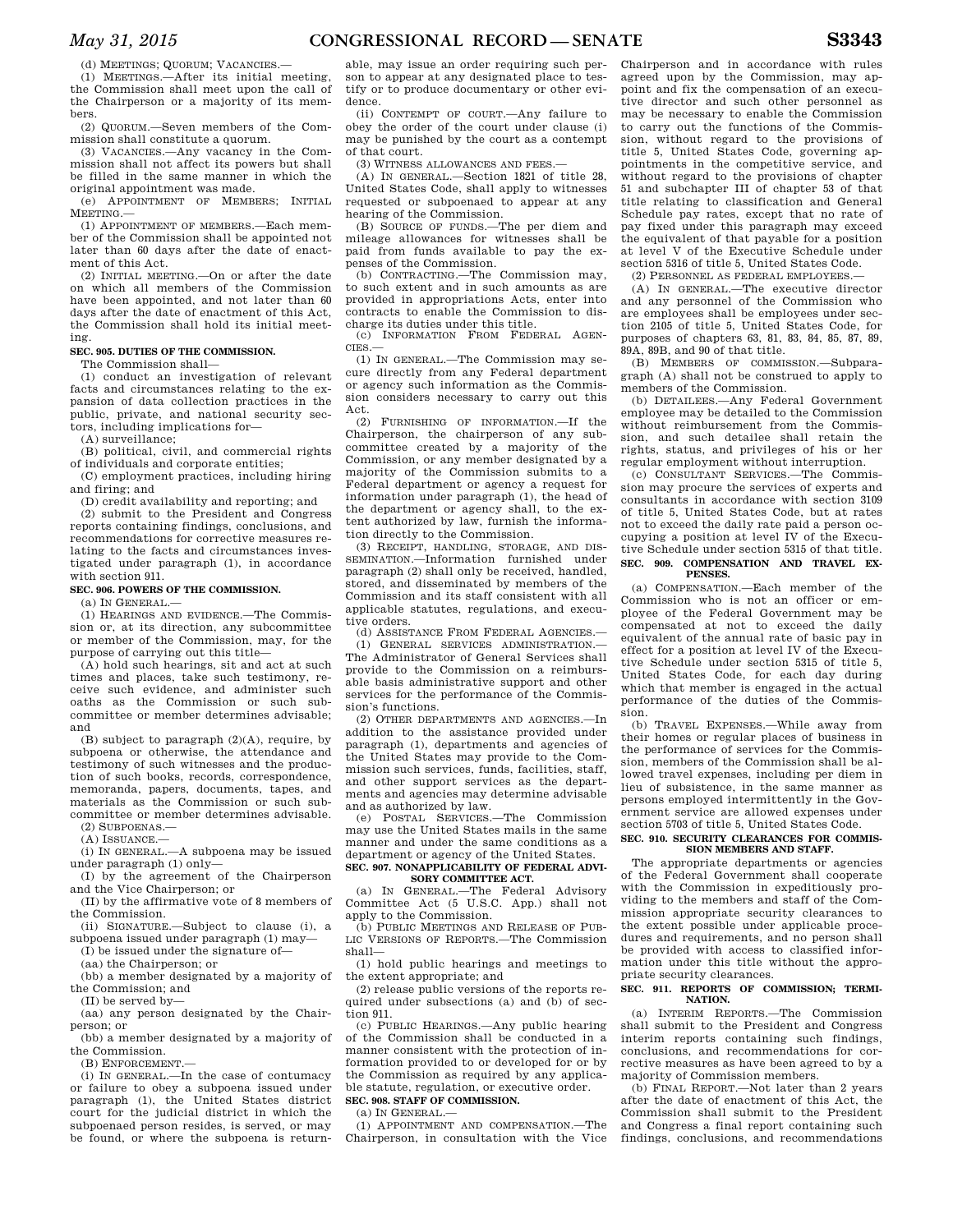for corrective measures as have been agreed to by a majority of Commission members.

(c) CLASSIFIED INFORMATION.—Each report submitted under subsection (a) or (b) shall be in unclassified form, but may include a classified annex.

(d) TERMINATION.—

(1) IN GENERAL.—The Commission, and all the authorities under this title, shall terminate 60 days after the date on which Commission submits the final report under subsection (b).

(2) ADMINISTRATIVE ACTIVITIES BEFORE TER-MINATION.—The Commission may use the 60 day period referred to in paragraph (1) for the purpose of concluding its activities, including providing testimony to committees of Congress concerning its reports and disseminating the final report.

#### **SEC. 912. FUNDING.**

(a) AUTHORIZATION OF APPROPRIATIONS.— There are authorized to be appropriated such sums as are necessary to carry out this title.

(b) DURATION OF AVAILABILITY.—Amounts made available to the Commission under subsection (a) shall remain available until the termination of the Commission.

## TEXT OF AMENDMENTS

**SA 1441.** Mr. PAUL (for himself and Mr. WYDEN) submitted an amendment intended to be proposed by him to the bill H.R. 2048, to reform the authorities of the Federal Government to require the production of certain business records, conduct electronic surveillance, use pen registers and trap and trace devices, and use other forms of information gathering for foreign intelligence, counterterrorism, and criminal purposes, and for other purposes; which was ordered to lie on the table; as follows:

On page 4, strike line 20 and all that follows through page 5, line 4, and insert the following:

protect against international terrorism, a statement of facts showing that there is probable cause to believe that—

''(i) the call detail records sought to be produced based on the specific selection term required under subparagraph (A) are relevant to such investigation; and

''(ii) such specific selection term

**SA 1442.** Mr. PAUL submitted an amendment intended to be proposed by him to the bill H.R. 2048, to reform the authorities of the Federal Government to require the production of certain business records, conduct electronic surveillance, use pen registers and trap and trace devices, and use other forms of information gathering for foreign intelligence, counterterrorism, and criminal purposes, and for other purposes; which was ordered to lie on the table; as follows:

On page 29, line 6, strike the quotation marks and the second period and insert the following:

''(iii) LIMITATION TO ACTS OF TERRORISM AND ESPIONAGE.—Notwithstanding clauses (i) and (ii), no information obtained or evidence derived from a part of certification or procedure relating to which the Court orders a correction of a deficiency under subparagraph (B) shall be disclosed in a criminal case by the Government unless the defendant is charged with an act of espionage under chapter 37 of title 18, United States Code, or an act of terrorism (as defined under section 3077 of title 18, United States Code).''.

**SA 1443.** Mr. PAUL (for himself and Mr. WYDEN) submitted an amendment intended to be proposed by him to the bill H.R. 2048, to reform the authorities of the Federal Government to require the production of certain business records, conduct electronic surveillance, use pen registers and trap and trace devices, and use other forms of information gathering for foreign in-<br>telligence. counterterrorism and telligence, counterterrorism, criminal purposes, and for other purposes; which was ordered to lie on the table; as follows:

At the appropriate place, insert the following:

#### SEC. BEQUIREMENT OF NOTICE TO DE-**FENDANTS.**

 $(a)$  IN GENERAL.

(1) ELECTRONIC SURVEILLANCE.—Section 106 (50 U.S.C. 1806) is amended by striking subsections (c) and (d) and inserting the following:

 $C$ <sup>(c)(1)</sup> Whenever the Government initiates a proceeding in or before any court, department, officer, agency, regulatory body, or other authority of the United States against a person, the Government shall notify the person and the court or authority of—

''(A) each title of this Act the Government relied on to obtain the communications of the person or information about the communications or activities of the person, which contributed in any manner to the investigation of the person; and

''(B) each type of communication or information obtained under this Act, as described in the order or directive relied upon to obtain the communication or information.

''(2) The Government shall provide the notification required under paragraph (1) before or within a reasonable time after the commencement of the proceeding.

'(d) The notification requirement under subsection (c) shall apply to any State or political subdivision thereof whenever the State or political subdivision initiates a proceeding in or before any court, department, officer, agency, regulatory body, or other authority of the State or political subdivision against a person, in the same manner such subsection applies to the Government in connection with a proceeding against a person.'

(2) PHYSICAL SEARCHES.—Section 305 (50 U.S.C. 1825) is amended by striking subsections (d) and (e) and inserting the following:

''(d)(1) Whenever the Government initiates a proceeding in or before any court, department, officer, agency, regulatory body, or other authority of the United States against a person, the Government shall notify the person and the court or authority of—

''(A) each title of this Act the Government relied on to obtain the communications of the person or information about the communications or activities of the person, which contributed in any manner to the investigation of the person; and

''(B) each type of communication or information obtained under this Act, as described in the order or directive relied upon to obtain the communication or information.

''(2) The Government shall provide the notification required under paragraph (1) before or within a reasonable time after the commencement of the proceeding.

'(e) The notification requirement under subsection (d) shall apply to any State or political subdivision thereof whenever the State or political subdivision initiates a proceeding in or before any court, department, officer, agency, regulatory body, or other authority of the State or political subdivision against a person, in the same manner such subsection applies to the Government in connection with a proceeding against a person.''.

(3) PEN REGISTER AND TRAP AND TRACE DE-VICES.—Section 405 (50 U.S.C. 1845) is amended by striking subsections (c) and (d) and inserting the following:

''(c)(1) Whenever the Government initiates a proceeding in or before any court, department, officer, agency, regulatory body, or other authority of the United States against a person, the Government shall notify the person and the court or authority of—

''(A) each title of this Act the Government relied on to obtain the communications of the person or information about the communications or activities of the person, which contributed in any manner to the investigation of the person; and

''(B) each type of communication or information obtained under this Act, as described in the order or directive relied upon to obtain the communication or information.

''(2) The Government shall provide the notification required under paragraph (1) before or within a reasonable time after the commencement of the proceeding.

(d) The notification requirement under subsection (c) shall apply to any State or political subdivision thereof whenever the State or political subdivision initiates a proceeding in or before any court, department, officer, agency, regulatory body, or other authority of the State or political subdivision against a person, in the same manner such subsection applies to the Government in connection with a proceeding against a person.

(b) TANGIBLE THINGS.—Section 501 (50 U.S.C. 1861), as amended by section 107 of this Act, is amended by adding at the end the following:

''(l) SUPPRESSION OF EVIDENCE.—

''(1) MOTION TO SUPPRESS.—

''(A) IN GENERAL.—Any person against whom evidence obtained or derived from the production of tangible things under this title is to be, or has been, introduced or otherwise used or disclosed in any trial, hearing, or other proceeding in or before any court, department, officer, agency, regulatory body, or other authority of the United States, a State, or a political subdivision thereof, may move to suppress the evidence obtained or derived from the production of the communications of the person or information about the communications or activities of the person on the grounds that—

''(i) the information was unlawfully acquired; or

''(ii) the production was not made in accordance with an order of authorization or approval.

''(B) TIMING.—A motion described in subparagraph (A) shall be made before the trial, hearing, or other proceeding commences, unless there was no opportunity to make such a motion or the person was not aware of the grounds of the motion.

''(2) IN CAMERA AND EX PARTE REVIEW BY COURT.—

''(A) DEFINITION.—In this paragraph, the term 'covered circumstance' means—

''(i) that—

''(I) a court or authority receives a notice under subsection (c) or (d) of section 106, subsection (d) or (e) of section 305, or subsection (c) or (d) of section 405 that relates to the production of tangible things under this title;

''(II) a motion is made under paragraph (1) of this subsection; or

''(III) a motion or request is made by a person under any other statute or rule of the United States or any State before a court or authority of the United States or any State to—

''(aa) discover or obtain applications or orders or other materials relating to the production of tangible things under this title; or

''(bb) discover, obtain, or suppress evidence or information obtained or derived from the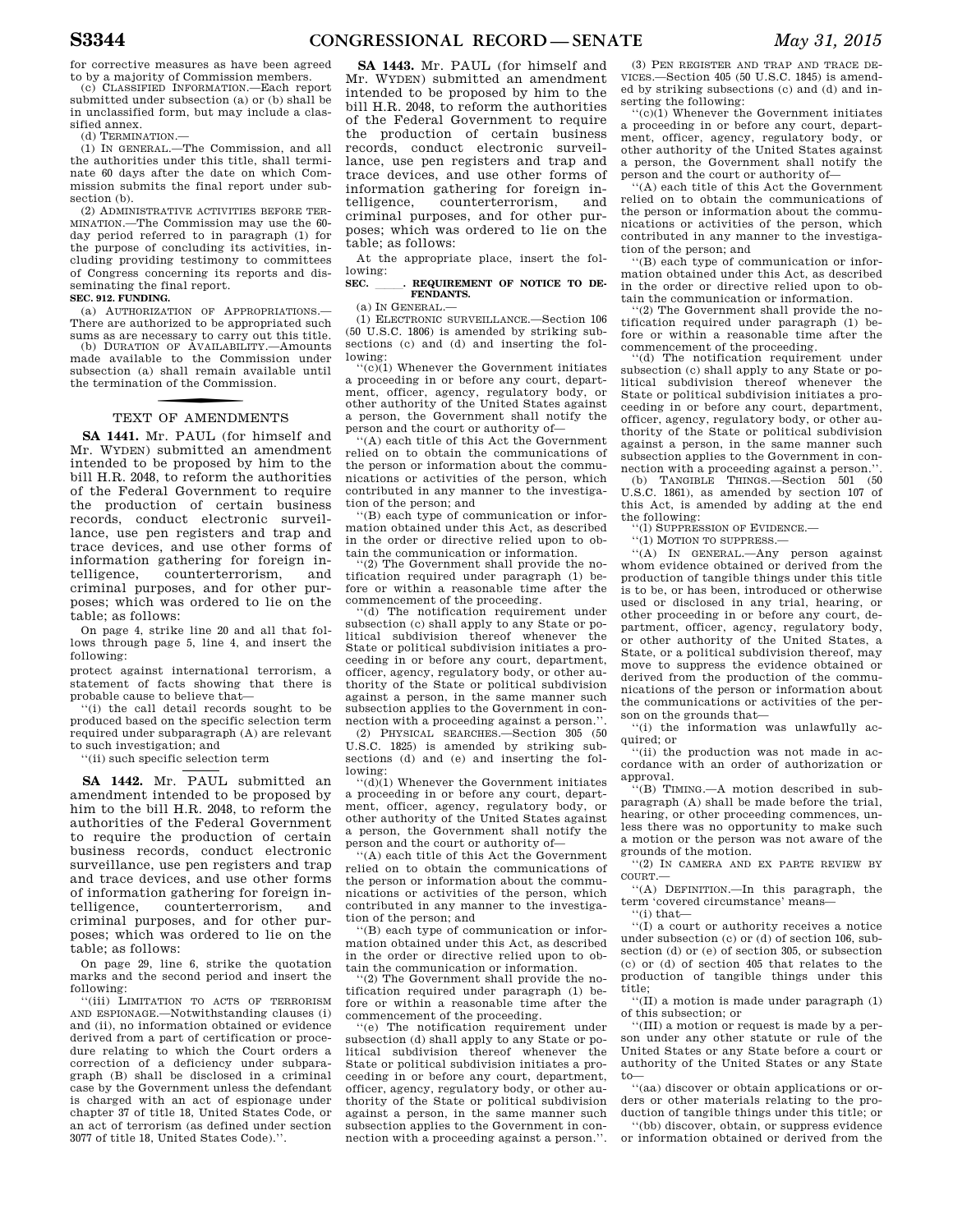production of tangible things under this title; and

''(ii) that the Attorney General files an affidavit under oath that disclosure or an adversary hearing would harm the national security of the United States.

''(B) AUTHORITY.—In a covered circumstance, the applicable district court of the United States, or if notice is given to or the motion is made before another authority, the district court of the United States in the same judicial district as the authority, shall review in camera and ex parte the application, order, and such other materials relating to the production of tangible things under this title as may be necessary to determine whether the production was lawfully authorized and conducted.

''(C) DISCLOSURE.—In making a determination under subparagraph (B), the court may disclose to the applicable person, under appropriate security procedures and protective orders, portions of the application, order, or other materials relating to the production only if such disclosure would aid the court in making an accurate determination of the legality of the surveillance.

''(3) SUPPRESSION OF EVIDENCE; DENIAL OF MOTION.—If a district court of the United States determines under paragraph (2) that the production of tangible things under this title was not lawfully authorized or conducted, the court shall, in accordance with the requirements of law, suppress the evidence which was unlawfully obtained or derived from the production or otherwise grant the motion of the movant. If the court determines that the production was lawfully authorized and conducted, it shall deny the motion of the movant except to the extent that due process requires discovery or disclosure.

''(4) FINALITY OF ORDERS.—An order granting a motion or request under paragraph (3), a determination under this subsection that the production of tangible things under this title was not lawfully authorized or conducted, and an order of a district court of the United States requiring review or granting disclosure of an application, order, or other material relating to the production of tangible things under this title shall be a final order and binding upon all courts of the United States and the several States, except a United States court of appeals and the Supreme Court of the United States.

'(5) DESTRUCTION OF UNLAWFULLY OBTAINED EVIDENCE.—If a district court of the United States determines under paragraph (2) that the production of tangible things under this title was not lawfully authorized or conducted, the determination is a final order under paragraph (4), and the district court finds there is no reason to believe that destruction may endanger the national security of the United States, interfere with a criminal, counterterrorism, or counterintelligence investigation, interfere with diplomatic relations, or endanger the life or physical safety of any person, the Government shall destroy all copies of the tangible things produced under this title in the possession of the Government by not later than 30 days after the date of issuance of the final court order.''.

**SA 1444.** Mr. PAUL (for himself and Mr. WYDEN) submitted an amendment intended to be proposed by him to the bill H.R. 2048, to reform the authorities of the Federal Government to require the production of certain business records, conduct electronic surveillance, use pen registers and trap and trace devices, and use other forms of information gathering for foreign intelligence, counterterrorism, and criminal purposes, and for other purposes; which was ordered to lie on the table; as follows:

On page 17, line 4, strike ''an electronic'' and all that follows through ''Code)'' on line 9 and insert ''a corporation or other legal entity''.

**SA 1445.** Mr. PAUL submitted an amendment intended to be proposed by him to the bill H.R. 2048, to reform the authorities of the Federal Government to require the production of certain business records, conduct electronic surveillance, use pen registers and trap and trace devices, and use other forms of information gathering for foreign intelligence, counterterrorism, and criminal purposes, and for other purposes; which was ordered to lie on the table; as follows:

At the appropriate place, insert the following:

#### SEC. \_\_\_. COURT APPROVAL FOR NATIONAL SE-**CURITY LETTERS.**

(a) IN GENERAL.—Section 2709(b) of title 18, United States Code, is amended—

(1) in the subsection heading, by striking 'REQUIRED CERTIFICATION'' and inserting ''REQUEST UPON AUTHORIZATION BY COURT''; and

(2) in the matter preceding paragraph (1), by striking ''The Director'' and inserting ''If authorized by an order of a Federal court (other than the court established under section 103(a) of the Foreign Intelligence Surveillance Act of 1978 (50 U.S.C. 1803(a))), the Director''.

(b) RIGHT TO FINANCIAL PRIVACY ACT OF 1978.—Section  $1114(a)(5)(A)$  of the Right to Financial Privacy Act of 1978 (12 U.S.C.  $3414(a)(5)(A)$  is amended by adding at the end the following: ''A certification may only be made under this subparagraph if authorized by an order of a Federal court (other than the court established under section 103(a) of the Foreign Intelligence Surveil-

lance Act of 1978 (50 U.S.C. 1803(a))).''. (c) FAIR CREDIT REPORTING ACT.—The Fair Credit Reporting Act (15 U.S.C. 1681 et seq.) is amended—

(1) in section 626 (15 U.S.C. 1681u)—

(A) in subsection (a), in the second sentence, by inserting ''if authorized by an order of a Federal court (other than the court established under section 103(a) of the Foreign Intelligence Surveillance Act of 1978 (50 U.S.C. 1803(a))) and'' after ''The Director or the Director's designee may make such a certification only''; and

(B) in subsection (b), in the second sentence, by inserting ''if authorized by an order of a Federal court (other than the court established under section 103(a) of the Foreign Intelligence Surveillance Act of 1978  $(50 \,$  U.S.C.  $1803(a)))$  and<br>''  $\,$  after ''The Director or the Director's designee may make such a certification only''; and

(2) in section 627(b) (15 U.S.C. 1681v(b))—

(A) in the subsection heading, by striking "FORM OF" and inserting "REQUIREMENTS and inserting "REQUIREMENTS FOR''; and

(B) by striking ''described in subsection (a) shall be signed'' and inserting the following: 'described in subsection (a)-

''(1) may only be made if authorized by an order of a Federal court (other than the court established under section 103(a) of the Foreign Intelligence Surveillance Act of 1978 (50 U.S.C. 1803(a))); and

''(2) shall be signed''.

**SA 1446.** Mr. PAUL submitted an amendment intended to be proposed by him to the bill H.R. 2048, to reform the

authorities of the Federal Government to require the production of certain business records, conduct electronic surveillance, use pen registers and trap and trace devices, and use other forms of information gathering for foreign intelligence, counterterrorism, and criminal purposes, and for other purposes; which was ordered to lie on the table; as follows:

At the appropriate place, insert the following:

#### SEC. **ILLEL PRESERVA-TION AND PROTECTION.**

(a) SHORT TITLE.—This section may be cited as the ''Fourth Amendment Preservation and Protection Act of 2015''.

(b) FINDINGS.—Congress finds that the right under the Fourth Amendment to the Constitution of the United States of the people to be secure in their persons, houses, papers, and effects against unreasonable searches and seizures is violated when the Federal Government or a State or local government acquires information voluntarily relinquished by a person to another party for a limited business purpose without the express informed consent of the person to the specific request by the Federal Government or a State or local government or a warrant, upon probable cause, supported by oath or affirmation, and particularly describing the place to be searched, and the persons or things to be seized.

(c) DEFINITION.—In this section, the term ''system of records'' means any group of records from which information is retrieved by the name of the individual or by some identifying number, symbol, or other identifying particular associated with the individual.

(d) PROHIBITION.—

(1) IN GENERAL.—Except as provided in paragraph (2), the Federal Government and a State or local government may not obtain or seek to obtain information relating to an individual or group of individuals held by a third party in a system of records, and no such information shall be admissible in a criminal prosecution in a court of law.

(2) EXCEPTION.—The Federal Government or a State or local government may obtain, and a court may admit, information relating to an individual held by a third party in a system of records if—

(A) the individual whose name or identification information the Federal Government or State or local government is using to access the information provides express and informed consent to the search; or

(B) the Federal Government or State or local government obtains a warrant, upon probable cause, supported by oath or affirmation, and particularly describing the place to be searched, and the persons or things to be seized.

**SA 1447.** Mr. PAUL (for himself and Mr. WYDEN) submitted an amendment intended to be proposed by him to the bill H.R. 2048, to reform the authorities of the Federal Government to require the production of certain business records, conduct electronic surveillance, use pen registers and trap and trace devices, and use other forms of information gathering for foreign intelligence, counterterrorism, and criminal purposes, and for other purposes; which was ordered to lie on the table; as follows:

At the appropriate place, insert the following: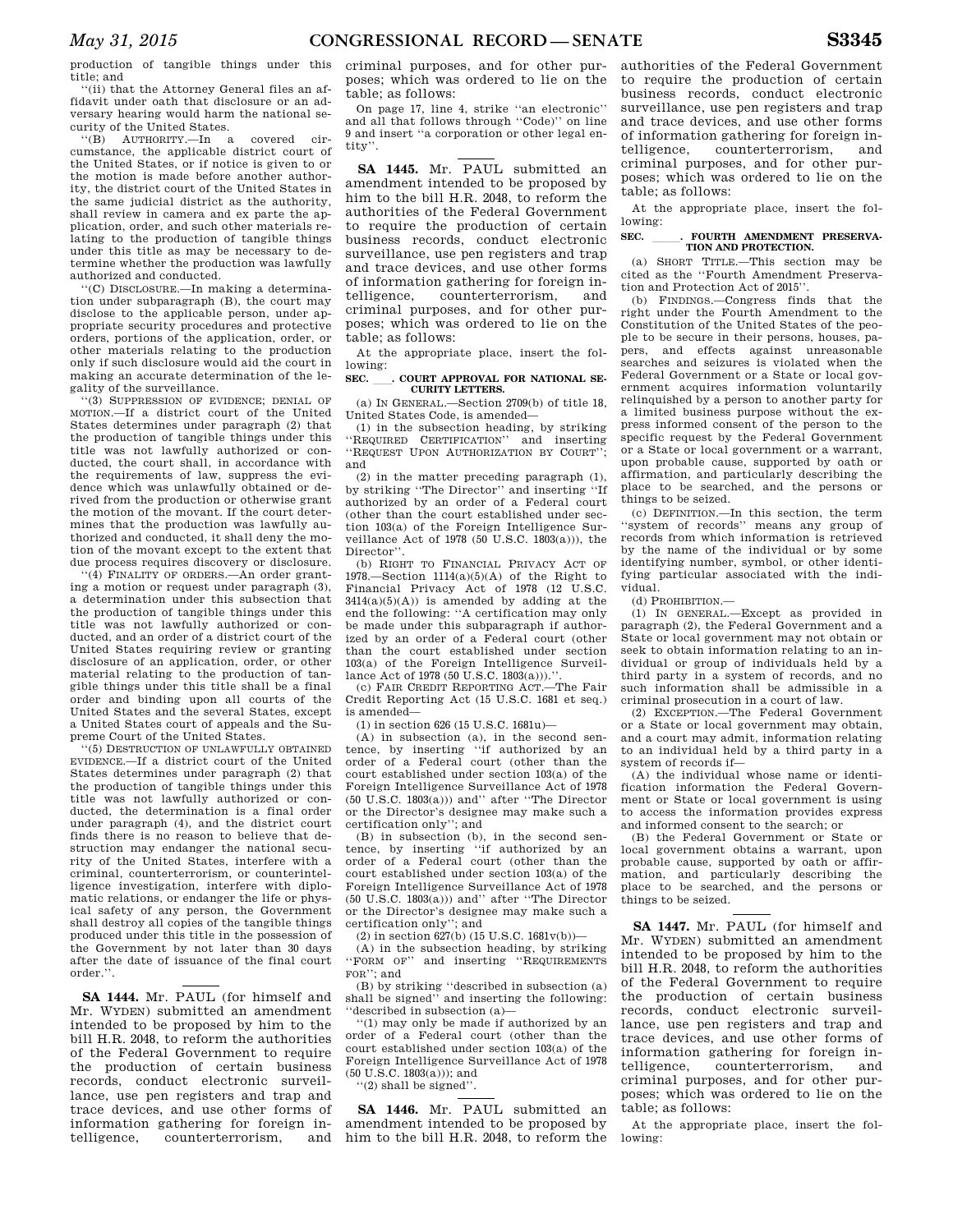## SEC. \_\_\_\_\_\_. CLARIFICATION ON PROHIBITION ON **SEARCHING OF COLLECTIONS** OF CONDUCT<br>COMMUNICATIONS TO CONDUCT<br>WARRANTLESS SEARCHES FOR THE **COMMUNICATIONS OF UNITED STATES PERSONS.**

Section 702(b) of the Foreign Intelligence Surveillance Act of 1978 (50 U.S.C.  $1881a(b)$ ) is amended—

(1) by redesignating paragraphs (1) through (5) as subparagraphs (A) through (E), respectively, and indenting such subparagraphs, as so redesignated, an additional two ems from the left margin;

(2) by striking ''An acquisition'' and inserting the following:

 $''(1)$  IN GENERAL.—An acquisition"; and

(3) by adding at the end the following:

''(2) CLARIFICATION ON PROHIBITION ON SEARCHING OF COLLECTIONS OF COMMUNICA-TIONS OF UNITED STATES PERSONS.—

''(A) IN GENERAL.—Except as provided in subparagraph (B), no officer or employee of the United States may conduct a search of a collection of communications acquired under this section in an effort to find communications of a particular United States person (other than a corporation).

''(B) CONCURRENT AUTHORIZATION AND EX-CEPTION FOR EMERGENCY SITUATIONS.—Subparagraph (A) shall not apply to a search for communications related to a particular United States person if—

''(i) such United States person is the subject of an order or emergency authorization authorizing electronic surveillance or physical search under section 105, 304, 703, 704, or 705 of this Act, or under title 18, United States Code, for the effective period of that order;

''(ii) the entity carrying out the search has a reasonable belief that the life or safety of such United States person is threatened and the information is sought for the purpose of assisting that person; or

''(iii) such United States person has consented to the search.''.

**SA 1448.** Mr. PAUL (for himself and Mr. WYDEN) submitted an amendment intended to be proposed by him to the bill H.R. 2048, to reform the authorities of the Federal Government to require the production of certain business records, conduct electronic surveillance, use pen registers and trap and trace devices, and use other forms of information gathering for foreign intelligence, counterterrorism, and criminal purposes, and for other purposes; which was ordered to lie on the table; as follows:

At the appropriate place, insert the following:

#### SEC. PROHIBITION ON DATA SECURITY VUL-**NERABILITY MANDATES.**

(a) IN GENERAL.—Except as provided in subsection (b), no agency may mandate that a manufacturer, developer, or seller of covered products design or alter the security functions in its product or service to allow the surveillance of any user of such product or service, or to allow the physical search of such product, by any agency.

(b) EXCEPTION.—Subsection (a) shall not apply to mandates authorized under the Communications Assistance for Law Enforcement Act (47 U.S.C. 1001 et seq.).

(c) DEFINITIONS.—In this section—

(1) the term ''agency'' has the meaning given the term in section 3502 of title 44, United States Code; and

(2) the term ''covered product'' means any computer hardware, computer software, or electronic device that is made available to the general public.

SA 1449. Mr. MCCONNELL (for himself and Mr. BURR) proposed an amendment to the bill H.R. 2048, to reform the authorities of the Federal Government to require the production of certain business records, conduct electronic surveillance, use pen registers and trap and trace devices, and use other forms of information gathering for foreign intelligence, counterterrorism, and criminal purposes, and for other purposes; as follows:

Strike all after the enacting clause and insert the following:

**SECTION 1. SHORT TITLE; TABLE OF CONTENTS.** 

(a) SHORT TITLE.—This Act may be cited as the ''Uniting and Strengthening America by Fulfilling Rights and Ensuring Effective Discipline Over Monitoring Act of 2015'' or the ''USA FREEDOM Act of 2015''.

(b) TABLE OF CONTENTS.—The table of contents for this Act is as follows:

1. Short title; table of contents.

2. Amendments to the Foreign Intelligence Surveillance Act of 1978.

#### TITLE I—FISA BUSINESS RECORDS REFORMS

101. Additional requirements for call detail records.

- 102. Emergency authority.
- 103. Prohibition on bulk collection of tangible things.
- 104. Judicial review.
- 105. Liability protection.
- 106. Compensation for assistance.
- 107. Notice to the Attorney General on changes in retention of call detail records.
- 108. Definitions. 109. Inspector General reports on business records orders.
- 110. Effective date.
- 111. Rule of construction.
	- TITLE II—FISA PEN REGISTER AND TRAP AND TRACE DEVICE REFORM
- 201. Prohibition on bulk collection.
- 202. Privacy procedures.
- TITLE III—FISA ACQUISITIONS TAR-<br>GETING PERSONS OUTSIDE THE PERSONS UNITED STATES REFORMS
- 301. Limits on use of unlawfully obtained information.
	- TITLE IV—FOREIGN INTELLIGENCE SURVEILLANCE COURT REFORMS
- 401. Appointment of amicus curiae.
- 402. Declassification of decisions, orders, and opinions.
- TITLE V—NATIONAL SECURITY LETTER REFORM
- 501. Prohibition on bulk collection.
- 502. Limitations on disclosure of national security letters.

503. Judicial review.

- TITLE VI—FISA TRANSPARENCY AND REPORTING REQUIREMENTS
- 601. Additional reporting on orders requiring production of business records; business records compliance reports to Congress.
- 602. Annual reports by the Government. 603. Public reporting by persons subject to
- FISA orders. 604. Reporting requirements for decisions, orders, and opinions of the For-
- eign Intelligence Surveillance Court and the Foreign Intelligence Surveillance Court of Review.
- 605. Submission of reports under FISA. TITLE VII—ENHANCED NATIONAL SECURITY PROVISIONS
- 701. Emergencies involving non-United States persons.
- 702. Preservation of treatment of non-United States persons traveling outside the United States as agents of foreign powers.
- 703. Improvement to investigations of international proliferation of weapons of mass destruction.
- 704. Increase in penalties for material support of foreign terrorist organizations.

705. Sunsets.

- TITLE VIII—SAFETY OF MARITIME NAVI-GATION AND NUCLEAR TERRORISM CONVENTIONS IMPLEMENTATION
- Subtitle A—Safety of Maritime Navigation
- 801. Amendment to section 2280 of title 18, United States Code.
- 802. New section 2280a of title 18, United States Code.
- 803. Amendments to section 2281 of title 18, United States Code.
- 804. New section 2281a of title 18, United States Code.
- 805. Ancillary measure.
- Subtitle B—Prevention of Nuclear Terrorism
- 811. New section 2332i of title 18, United States Code.

812. Amendment to section 831 of title 18, United States Code.

#### **SEC. 2. AMENDMENTS TO THE FOREIGN INTEL-LIGENCE SURVEILLANCE ACT OF 1978.**

Except as otherwise expressly provided, whenever in this Act an amendment or repeal is expressed in terms of an amendment to, or a repeal of, a section or other provision, the reference shall be considered to be made to a section or other provision of the Foreign Intelligence Surveillance Act of 1978 (50 U.S.C. 1801 et seq.).

#### **TITLE I—FISA BUSINESS RECORDS REFORMS**

#### **SEC. 101. ADDITIONAL REQUIREMENTS FOR CALL DETAIL RECORDS.**

(a) APPLICATION.—Section 501(b)(2) (50 U.S.C.  $1861(b)(2)$ ) is amended—

(1) in subparagraph (A)—

(A) in the matter preceding clause (i), by striking ''a statement'' and inserting ''in the case of an application other than an application described in subparagraph (C) (including an application for the production of call detail records other than in the manner described in subparagraph (C)), a statement''; and

(B) in clause (iii), by striking ''; and'' and inserting a semicolon;

(2) by redesignating subparagraphs (A) and (B) as subparagraphs (B) and (D), respectively; and

(3) by inserting after subparagraph (B) (as so redesignated) the following new subparagraph:

''(C) in the case of an application for the production on an ongoing basis of call detail records created before, on, or after the date of the application relating to an authorized investigation (other than a threat assessment) conducted in accordance with subsection (a)(2) to protect against international terrorism, a statement of facts showing that—

''(i) there are reasonable grounds to believe that the call detail records sought to be produced based on the specific selection term required under subparagraph (A) are relevant to such investigation; and

''(ii) there is a reasonable, articulable suspicion that such specific selection term is associated with a foreign power engaged in international terrorism or activities in preparation therefor, or an agent of a foreign power engaged in international terrorism or activities in preparation therefor; and'

(b) ORDER.—Section 501(c)(2) (50 U.S.C.  $1861(c)(2)$  is amended—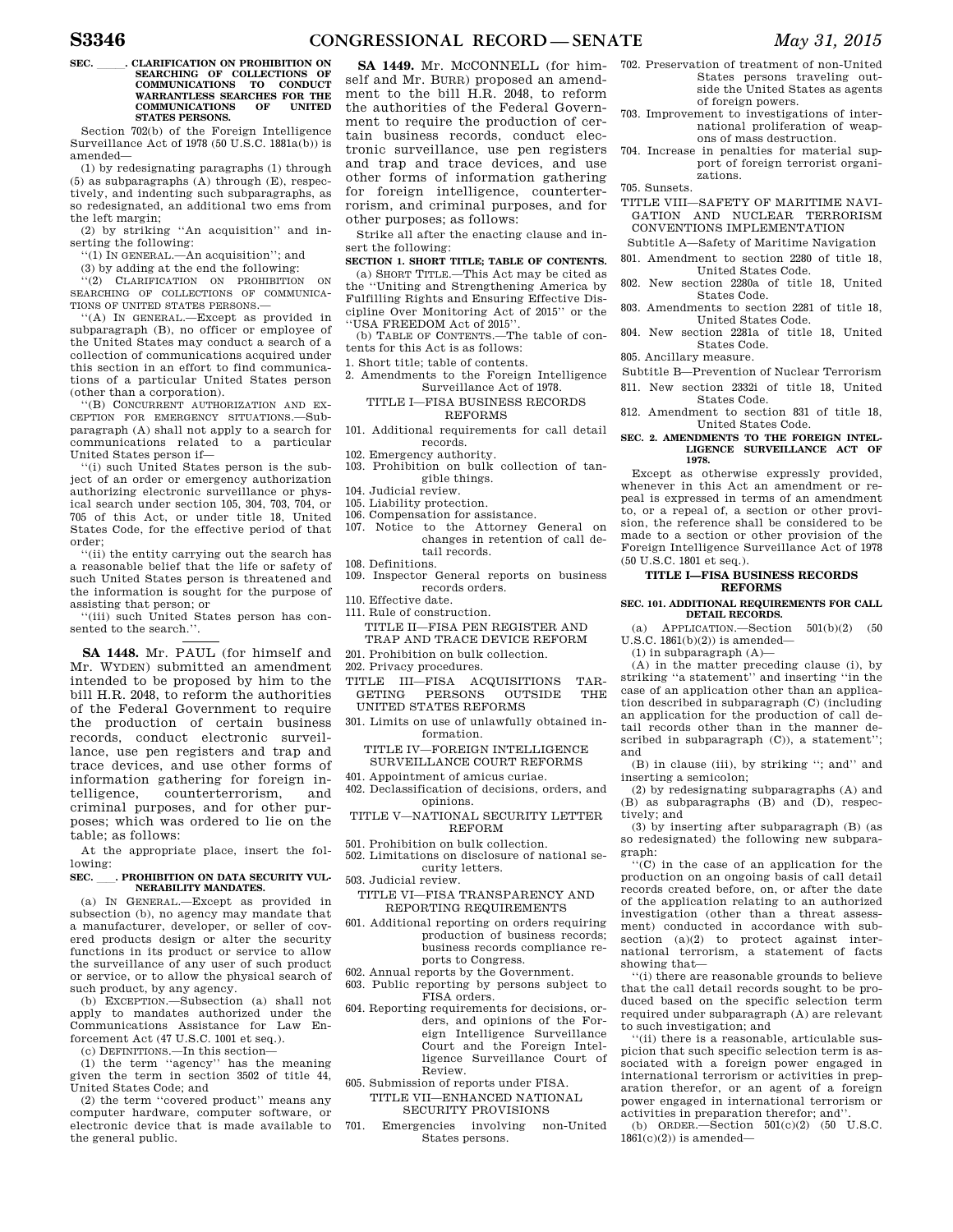(1) in subparagraph (D), by striking ''; and'' and inserting a semicolon;

(2) in subparagraph (E), by striking the period and inserting ''; and''; and

(3) by adding at the end the following new subparagraph:

''(F) in the case of an application described in subsection (b)(2)(C), shall—

''(i) authorize the production on a daily basis of call detail records for a period not to exceed 180 days;

''(ii) provide that an order for such production may be extended upon application under subsection (b) and the judicial finding under paragraph (1) of this subsection;

''(iii) provide that the Government may require the prompt production of a first set of call detail records using the specific selection term that satisfies the standard required under subsection (b)(2)(C)(ii);

''(iv) provide that the Government may require the prompt production of a second set of call detail records using session-identifying information or a telephone calling card number identified by the specific selection term used to produce call detail records under clause (iii);

''(v) provide that, when produced, such records be in a form that will be useful to the Government;

''(vi) direct each person the Government directs to produce call detail records under the order to furnish the Government forthwith all information, facilities, or technical assistance necessary to accomplish the production in such a manner as will protect the secrecy of the production and produce a minimum of interference with the services that such person is providing to each subject of the production; and

''(vii) direct the Government to—

''(I) adopt minimization procedures that require the prompt destruction of all call detail records produced under the order that the Government determines are not foreign intelligence information; and

''(II) destroy all call detail records produced under the order as prescribed by such procedures.'

#### **SEC. 102. EMERGENCY AUTHORITY.**

(a) AUTHORITY.—Section 501 (50 U.S.C. 1861) is amended by adding at the end the following new subsection:

''(i) EMERGENCY AUTHORITY FOR PRODUC-TION OF TANGIBLE THINGS.—

''(1) Notwithstanding any other provision of this section, the Attorney General may require the emergency production of tangible things if the Attorney General—

''(A) reasonably determines that an emergency situation requires the production of tangible things before an order authorizing such production can with due diligence be obtained;

''(B) reasonably determines that the factual basis for the issuance of an order under this section to approve such production of tangible things exists;

''(C) informs, either personally or through a designee, a judge having jurisdiction under this section at the time the Attorney General requires the emergency production of tangible things that the decision has been made to employ the authority under this subsection; and

''(D) makes an application in accordance with this section to a judge having jurisdiction under this section as soon as practicable, but not later than 7 days after the Attorney General requires the emergency production of tangible things under this subsection.

''(2) If the Attorney General requires the emergency production of tangible things under paragraph (1), the Attorney General shall require that the minimization procedures required by this section for the issuance of a judicial order be followed.

''(3) In the absence of a judicial order approving the production of tangible things under this subsection, the production shall terminate when the information sought is obtained, when the application for the order is denied, or after the expiration of 7 days from the time the Attorney General begins requiring the emergency production of such tangible things, whichever is earliest.

''(4) A denial of the application made under this subsection may be reviewed as provided in section 103.

''(5) If such application for approval is denied, or in any other case where the production of tangible things is terminated and no order is issued approving the production, no information obtained or evidence derived from such production shall be received in evidence or otherwise disclosed in any trial, hearing, or other proceeding in or before any court, grand jury, department, office, agency, regulatory body, legislative committee, or other authority of the United States, a State, or a political subdivision thereof, and no information concerning any United States person acquired from such production shall subsequently be used or disclosed in any other manner by Federal officers or employees without the consent of such person, except with the approval of the Attorney General if the information indicates a threat of death or serious bodily harm to any person.

''(6) The Attorney General shall assess compliance with the requirements of para $graph (5)$ .".<br>(b) CONFORMING

(b) CONFORMING AMENDMENT.—Section 501(d) (50 U.S.C. 1861(d)) is amended—

 $(1)$  in paragraph  $(1)$ -

(A) in the matter preceding subparagraph (A), by striking ''pursuant to an order'' and inserting ''pursuant to an order issued or an emergency production required'';

(B) in subparagraph (A), by striking ''such order'' and inserting ''such order or such emergency production''; and

(C) in subparagraph (B), by striking ''the order'' and inserting ''the order or the emergency production''; and

 $(2)$  in paragraph  $(2)$ —

(A) in subparagraph (A), by striking ''an order'' and inserting ''an order or emergency production''; and

(B) in subparagraph (B), by striking ''an order'' and inserting ''an order or emergency production''.

#### **SEC. 103. PROHIBITION ON BULK COLLECTION OF TANGIBLE THINGS.**

(a)  $APPLICATION. -Section 501(b)(2) (50)$ U.S.C. 1861(b)(2)), as amended by section 101(a) of this Act, is further amended by inserting before subparagraph (B), as redesignated by such section 101(a) of this Act, the following new subparagraph:

''(A) a specific selection term to be used as the basis for the production of the tangible things sought;''.

(b) ORDER.—Section 501(c) (50 U.S.C.  $1861(c)$ ) is amended—

(1) in paragraph (2)(A), by striking the semicolon and inserting '', including each specific selection term to be used as the basis for the production;''; and

(2) by adding at the end the following new paragraph:

''(3) No order issued under this subsection may authorize the collection of tangible things without the use of a specific selection term that meets the requirements of subsection  $(b)(2)$ .".

#### **SEC. 104. JUDICIAL REVIEW.**

(a) MINIMIZATION PROCEDURES.—

(1) JUDICIAL REVIEW.—Section  $501(c)(1)$  (50 U.S.C.  $1861(c)(1)$  is amended by inserting after ''subsections (a) and (b)'' the following: ''and that the minimization procedures submitted in accordance with subsection

(b)(2)(D) meet the definition of minimization procedures under subsection (g)''.

(2) RULE OF CONSTRUCTION.—Section 501(g) (50 U.S.C. 1861(g)) is amended by adding at the end the following new paragraph:

''(3) RULE OF CONSTRUCTION.—Nothing in this subsection shall limit the authority of the court established under section 103(a) to impose additional, particularized minimization procedures with regard to the production, retention, or dissemination of nonpublicly available information concerning unconsenting United States persons, including additional, particularized procedures related to the destruction of information within a reasonable time period.''.

(3) TECHNICAL AND CONFORMING AMEND-MENT.—Section 501(g)(1) (50 U.S.C. 1861(g)(1)) is amended—

(A) by striking ''Not later than 180 days after the date of the enactment of the USA PATRIOT Improvement and Reauthorization Act of 2005, the'' and inserting ''The''; and

(B) by inserting after ''adopt'' the following: ", and update as appropriate,

(b) ORDERS.—Section 501(f)(2) (50 U.S.C.  $1861(f)(2)$ ) is amended—

(1) in subparagraph  $(A)(i)$ —

(A) by striking ''that order'' and inserting ''the production order or any nondisclosure order imposed in connection with the production order''; and

(B) by striking the second sentence; and

 $(2)$  in subparagraph  $(C)$ -

(A) by striking clause (ii); and

(B) by redesignating clause (iii) as clause  $(i)$ .

#### **SEC. 105. LIABILITY PROTECTION.**

Section 501(e) (50 U.S.C. 1861(e)) is amended to read as follows:

''(e)(1) No cause of action shall lie in any court against a person who—

''(A) produces tangible things or provides information, facilities, or technical assistance in accordance with an order issued or an emergency production required under this section; or

''(B) otherwise provides technical assistance to the Government under this section or to implement the amendments made to this section by the USA FREEDOM Act of 2015.

''(2) A production or provision of information, facilities, or technical assistance described in paragraph (1) shall not be deemed to constitute a waiver of any privilege in any other proceeding or context.

#### **SEC. 106. COMPENSATION FOR ASSISTANCE.**

Section 501 (50 U.S.C. 1861), as amended by section 102 of this Act, is further amended by adding at the end the following new subsection:

''(j) COMPENSATION.—The Government shall compensate a person for reasonable expenses incurred for—

''(1) producing tangible things or providing information, facilities, or assistance in accordance with an order issued with respect to an application described in subsection  $(b)(2)(C)$  or an emergency production under subsection (i) that, to comply with subsection (i)(1)(D), requires an application described in subsection  $(b)(2)(C)$ ; or

''(2) otherwise providing technical assistance to the Government under this section or to implement the amendments made to this section by the USA FREEDOM Act of 2015.''.

#### **SEC. 107. NOTICE TO THE ATTORNEY GENERAL ON CHANGES IN RETENTION OF CALL DETAIL RECORDS.**

Section 501 (50 U.S.C. 1861), as amended by section 106 of this Act, is amended by adding at the end the following new subsection:

''(k) PROSPECTIVE CHANGES TO EXISTING PRACTICES RELATED TO CALL DETAIL RECORDS.—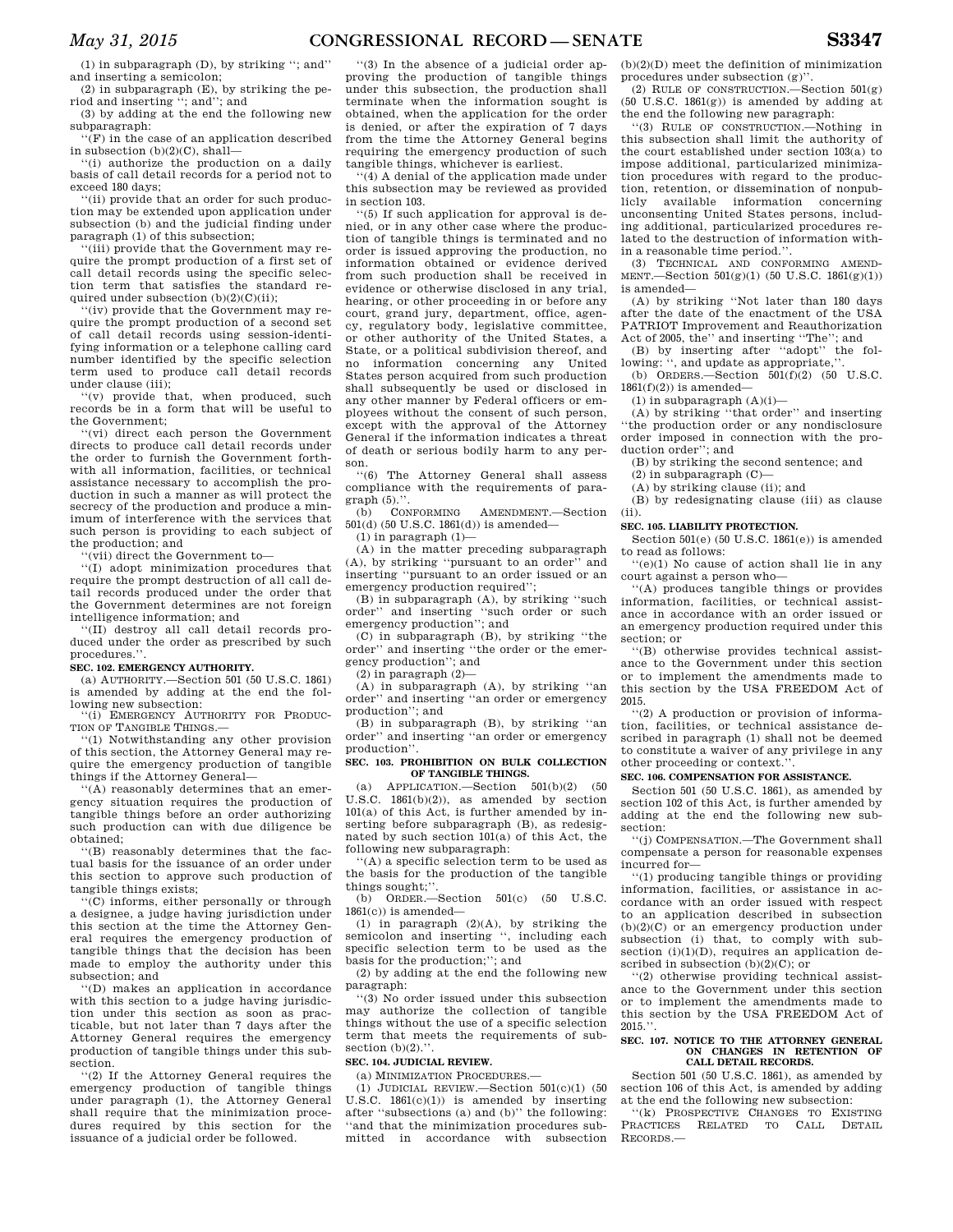''(1) IN GENERAL.—Consistent with subsection  $(c)(2)(F)$ , an electronic communication service provider that has been issued an order to produce call detail records pursuant to an order under subsection (c) shall notify the Attorney General if that service provider intends to retain its call detail records for a period less than 18 months.

''(2) TIMING OF NOTICE.—A notification under paragraph (1) shall be made not less than 180 days prior to the date such electronic communications service provider intends to implement a policy to retain such records for a period less than 18 months.''. **SEC. 108. DEFINITIONS.** 

Section 501 (50 U.S.C. 1861), as amended by section 107 of this Act, is further amended by adding at the end the following new subsection:

''(l) DEFINITIONS.—In this section:

''(1) IN GENERAL.—The terms 'foreign power', 'agent of a foreign power', 'international terrorism', 'foreign intelligence in-<br>formation', 'Attorney General', 'United formation', 'Attorney General', States person', 'United States', 'person', and 'State' have the meanings provided those terms in section 101.

''(2) ADDRESS.—The term 'address' means a physical address or electronic address, such as an electronic mail address or temporarily assigned network address (including an Internet protocol address).

''(3) CALL DETAIL RECORD.—The term 'call detail record'—

''(A) means session-identifying information (including an originating or terminating telephone number, an International Mobile Subscriber Identity number, or an International Mobile Station Equipment Identity number), a telephone calling card number, or the time or duration of a call; and

''(B) does not include—

''(i) the contents (as defined in section 2510(8) of title 18, United States Code) of any communication;

''(ii) the name, address, or financial information of a subscriber or customer; or

''(iii) cell site location or global positioning system information.

''(4) SPECIFIC SELECTION TERM.—

''(A) TANGIBLE THINGS.—

''(i) IN GENERAL.—Except as provided in subparagraph (B), a 'specific selection term'—

''(I) is a term that specifically identifies a person, account, address, or personal device, or any other specific identifier; and

 $^{\circ}$ (II) is used to limit, to the greatest extent reasonably practicable, the scope of tangible things sought consistent with the purpose for seeking the tangible things.

''(ii) LIMITATION.—A specific selection term under clause (i) does not include an identifier that does not limit, to the greatest extent reasonably practicable, the scope of tangible things sought consistent with the purpose for seeking the tangible things, such as an identifier that—

''(I) identifies an electronic communication service provider (as that term is defined in section 701) or a provider of remote computing service (as that term is defined in section 2711 of title 18, United States Code), when not used as part of a specific identifier as described in clause (i), unless the provider is itself a subject of an authorized investigation for which the specific selection term is used as the basis for the production; or

''(II) identifies a broad geographic region, including the United States, a city, a county, a State, a zip code, or an area code, when not used as part of a specific identifier as described in clause (i).

''(iii) RULE OF CONSTRUCTION.—Nothing in this paragraph shall be construed to preclude the use of multiple terms or identifiers to meet the requirements of clause (i).

''(B) CALL DETAIL RECORD APPLICATIONS.— For purposes of an application submitted under subsection  $(b)(2)(C)$ , the term 'specific selection term' means a term that specifically identifies an individual, account, or personal device.''.

#### **SEC. 109. INSPECTOR GENERAL REPORTS ON BUSINESS RECORDS ORDERS.**

Section 106A of the USA PATRIOT Improvement and Reauthorization Act of 2005 (Public Law 109–177; 120 Stat. 200) is amended—

(1) in subsection (b)—

(A) in paragraph (1), by inserting ''and calendar years 2012 through 2014'' after ''2006'';

(B) by striking paragraphs (2) and (3);

(C) by redesignating paragraphs (4) and (5) as paragraphs (2) and (3), respectively; and

(D) in paragraph (3) (as so redesignated)— (i) by striking subparagraph (C) and inserting the following new subparagraph:

'(C) with respect to calendar years 2012 through 2014, an examination of the minimization procedures used in relation to orders under section 501 of the Foreign Intelligence Surveillance Act of 1978 (50 U.S.C. 1861) and whether the minimization procedures adequately protect the constitutional rights of United States persons;''; and

(ii) in subparagraph  $(D)$ , by striking "(as such term is defined in section 3(4) of the National Security Act of 1947 (50 U.S.C.  $401a(4))$ ";

(2) in subsection (c), by adding at the end the following new paragraph:

''(3) CALENDAR YEARS 2012 THROUGH 2014.— Not later than 1 year after the date of enactment of the USA FREEDOM Act of 2015, the Inspector General of the Department of Justice shall submit to the Committee on the Judiciary and the Select Committee on Intelligence of the Senate and the Committee on the Judiciary and the Permanent Select Committee on Intelligence of the House of Representatives a report containing the results of the audit conducted under subsection (a) for calendar years 2012 through 2014.'';

(3) by redesignating subsections (d) and (e) as subsections (e) and (f), respectively;

(4) by inserting after subsection (c) the following new subsection:

''(d) INTELLIGENCE ASSESSMENT.—

''(1) IN GENERAL.—For the period beginning on January 1, 2012, and ending on December 31, 2014, the Inspector General of the Intelligence Community shall assess—

 $(A)$  the importance of the information acquired under title V of the Foreign Intelligence Surveillance Act of 1978 (50 U.S.C. 1861 et seq.) to the activities of the intelligence community;

''(B) the manner in which that information was collected, retained, analyzed, and disseminated by the intelligence community:

''(C) the minimization procedures used by elements of the intelligence community under such title and whether the minimization procedures adequately protect the constitutional rights of United States persons; and

''(D) any minimization procedures proposed by an element of the intelligence community under such title that were modified or denied by the court established under section 103(a) of such Act (50 U.S.C. 1803(a)).

''(2) SUBMISSION DATE FOR ASSESSMENT.— Not later than 180 days after the date on which the Inspector General of the Department of Justice submits the report required under subsection (c)(3), the Inspector General of the Intelligence Community shall submit to the Committee on the Judiciary and the Select Committee on Intelligence of the Senate and the Committee on the Judiciary and the Permanent Select Committee on Intelligence of the House of Representatives a report containing the results of the assessment for calendar years 2012 through 2014.''; (5) in subsection (e), as redesignated by paragraph (3)—

 $(A)$  in paragraph  $(1)$ —

(i) by striking ''a report under subsection  $(c)(1)$  or  $(c)(2)$ " and inserting "any report under subsection (c) or (d)''; and

(ii) by striking ''Inspector General of the Department of Justice'' and inserting ''Inspector General of the Department of Justice, the Inspector General of the Intelligence Community, and any Inspector General of an element of the intelligence community that prepares a report to assist the Inspector General of the Department of Justice or the Inspector General of the Intelligence Community in complying with the requirements of this section''; and

(B) in paragraph (2), by striking ''the reports submitted under subsections (c)(1) and  $(c)(2)$ " and inserting "any report submitted under subsection  $(c)$  or  $(d)$ ";

(6) in subsection (f), as redesignated by paragraph (3)—

 $(A)$  by striking "The reports submitted" under subsections  $(c)(1)$  and  $(c)(2)$ " and inserting ''Each report submitted under subsection (c)''; and

(B) by striking "subsection  $(d)(2)$ " and inserting "subsection (e)(2)"; and

(7) by adding at the end the following new subsection:

''(g) DEFINITIONS.—In this section:

''(1) INTELLIGENCE COMMUNITY.—The term 'intelligence community' has the meaning given that term in section 3 of the National Security Act of 1947 (50 U.S.C. 3003).

''(2) UNITED STATES PERSON.—The term 'United States person' has the meaning given that term in section 101 of the Foreign Intelligence Surveillance Act of 1978 (50 U.S.C.  $1801$ ."

#### **SEC. 110. EFFECTIVE DATE.**

(a) IN GENERAL.—The amendments made by sections 101 through 103 shall take effect on the date that is 180 days after the date of the enactment of this Act.

(b) REVIEW AND CERTIFICATION.—The Director of National Intelligence shall—

(1) review the implementation of the transition from the existing procedures for the production of call detail records under title V of the Foreign Intelligence Surveillance Act of 1978 (50 U.S.C. 1801 et seq.), as in effect prior to the effective date for the amendments made by sections 101 through 103 of this Act, to the new procedures pursuant to the amendments made by sections 101 through 103 of this Act; and

(2) not later than 30 days before the effective date specified in subsection (a), certify to Congress in writing that—

(A) the implementation of the transition described in paragraph (1) is operationally effective to allow the timely retrieval of foreign intelligence information from recipients of an order issued under section  $501(c)(2)(F)$ of the Foreign Intelligence Surveillance Act of 1978, as amended by section 101 of this Act; and

(B) the implementation of the amendments made by section 101 through 103 of this Act—

(i) will not harm the national security of the United States; and

(ii) will ensure the protection of classified information and classified intelligence sources and methods related to such production of call detail records.

(c) RULE OF CONSTRUCTION.—Nothing in this Act shall be construed to alter or eliminate the authority of the Government to obtain an order under title V of the Foreign Intelligence Surveillance Act of 1978 (50 U.S.C. 1861 et seq.) as in effect prior to the effective date described in subsection (a) during the period ending on such effective date.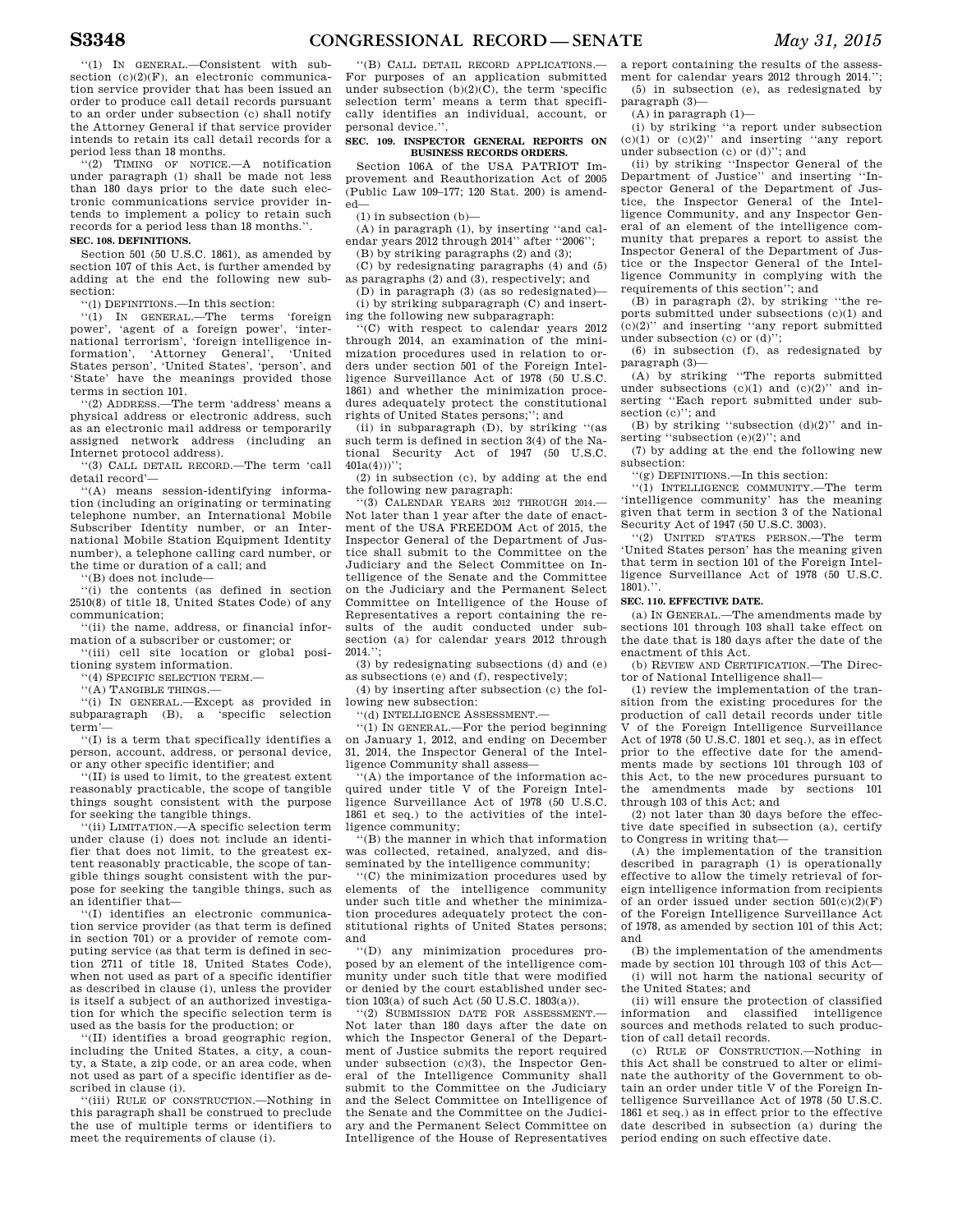#### **SEC. 111. RULE OF CONSTRUCTION.**

Nothing in this Act shall be construed to authorize the production of the contents (as such term is defined in section 2510(8) of title 18, United States Code) of any electronic communication from an electronic communication service provider (as such term is defined in section  $701(b)(4)$  of the Foreign Intelligence Surveillance Act of 1978 (50 U.S.C.  $1881(b)(4))$ ) under title V of the Foreign Intelligence Surveillance Act of 1978 (50 U.S.C. 1861 et seq.).

#### **TITLE II—FISA PEN REGISTER AND TRAP AND TRACE DEVICE REFORM**

**SEC. 201. PROHIBITION ON BULK COLLECTION.**  (a) PROHIBITION.—Section 402(c) (50 U.S.C.  $1842(c)$ ) is amended—

(1) in paragraph (1), by striking ''; and'' and inserting a semicolon;

(2) in paragraph (2), by striking the period at the end and inserting ''; and''; and

(3) by adding at the end the following new paragraph:

''(3) a specific selection term to be used as the basis for the use of the pen register or trap and trace device."

(b) DEFINITION.—Section 401 (50 U.S.C. 1841) is amended by adding at the end the following new paragraph:

 $``(4)(A)$  The term 'specific selection term'— ''(i) is a term that specifically identifies a person, account, address, or personal device, or any other specific identifier; and

''(ii) is used to limit, to the greatest extent reasonably practicable, the scope of information sought, consistent with the purpose for seeking the use of the pen register or trap and trace device.

''(B) A specific selection term under subparagraph (A) does not include an identifier that does not limit, to the greatest extent reasonably practicable, the scope of information sought, consistent with the purpose for seeking the use of the pen register or trap and trace device, such as an identifier that—

''(i) identifies an electronic communication service provider (as that term is defined in section 701) or a provider of remote computing service (as that term is defined in section 2711 of title 18, United States Code), when not used as part of a specific identifier as described in subparagraph (A), unless the provider is itself a subject of an authorized investigation for which the specific selection term is used as the basis for the use; or

'(ii) identifies a broad geographic region. including the United States, a city, a county, a State, a zip code, or an area code, when not used as part of a specific identifier as described in subparagraph (A).

''(C) For purposes of subparagraph (A), the term 'address' means a physical address or electronic address, such as an electronic mail address or temporarily assigned network address (including an Internet protocol address).

''(D) Nothing in this paragraph shall be construed to preclude the use of multiple terms or identifiers to meet the requirements of subparagraph (A).''.

#### **SEC. 202. PRIVACY PROCEDURES.**

(a) IN GENERAL.—Section 402 (50 U.S.C. 1842) is amended by adding at the end the following new subsection:

''(h) PRIVACY PROCEDURES.—

''(1) IN GENERAL.—The Attorney General shall ensure that appropriate policies and procedures are in place to safeguard nonpublicly available information concerning United States persons that is collected through the use of a pen register or trap and trace device installed under this section. Such policies and procedures shall, to the maximum extent practicable and consistent with the need to protect national security, include privacy protections that apply to the collection, retention, and use of information concerning United States persons.

''(2) RULE OF CONSTRUCTION.—Nothing in this subsection limits the authority of the court established under section 103(a) or of the Attorney General to impose additional privacy or minimization procedures with regard to the installation or use of a pen register or trap and trace device."

(b) EMERGENCY AUTHORITY.—Section 403 (50 U.S.C. 1843) is amended by adding at the end the following new subsection: ''(d) PRIVACY PROCEDURES.—Information

collected through the use of a pen register or trap and trace device installed under this section shall be subject to the policies and procedures required under section  $402(h)$ ."

#### **TITLE III—FISA ACQUISITIONS TAR-GETING PERSONS OUTSIDE THE UNITED STATES REFORMS**

#### **SEC. 301. LIMITS ON USE OF UNLAWFULLY OB-TAINED INFORMATION.**

Section 702(i)(3) (50 U.S.C. 1881a(i)(3)) is amended by adding at the end the following new subparagraph:

''(D) LIMITATION ON USE OF INFORMATION.— ''(i) IN GENERAL.—Except as provided in clause (ii), if the Court orders a correction of a deficiency in a certification or procedures under subparagraph (B), no information obtained or evidence derived pursuant to the part of the certification or procedures that has been identified by the Court as deficient concerning any United States person shall be received in evidence or otherwise disclosed in any trial, hearing, or other proceeding in or before any court, grand jury, department, office, agency, regulatory body, legislative committee, or other authority of the United States, a State, or political subdivision thereof, and no information concerning any United States person acquired pursuant to such part of such certification or procedures shall subsequently be used or disclosed in any other manner by Federal officers or employees without the consent of the United States person, except with the approval of the Attorney General if the information indicates a threat of death or serious bodily harm to any person.

''(ii) EXCEPTION.—If the Government corrects any deficiency identified by the order of the Court under subparagraph (B), the Court may permit the use or disclosure of information obtained before the date of the correction under such minimization procedures as the Court may approve for purposes of this clause.''.

#### **TITLE IV—FOREIGN INTELLIGENCE SURVEILLANCE COURT REFORMS**

**SEC. 401. APPOINTMENT OF AMICUS CURIAE.**  Section 103 (50 U.S.C. 1803) is amended by adding at the end the following new subsections:

#### ''(i) AMICUS CURIAE.—

''(1) DESIGNATION.—The presiding judges of the courts established under subsections (a) and (b) shall, not later than 180 days after the enactment of this subsection, jointly designate not fewer than 5 individuals to be eligible to serve as amicus curiae, who shall serve pursuant to rules the presiding judges may establish. In designating such individuals, the presiding judges may consider individuals recommended by any source, including members of the Privacy and Civil Liberties Oversight Board, the judges determine appropriate.

''(2) AUTHORIZATION.—A court established under subsection (a) or (b), consistent with the requirement of subsection (c) and any other statutory requirement that the court act expeditiously or within a stated time—

''(A) shall appoint an individual who has been designated under paragraph (1) to serve as amicus curiae to assist such court in the consideration of any application for an order or review that, in the opinion of the court, presents a novel or significant interpretation

of the law, unless the court issues a finding that such appointment is not appropriate; and

''(B) may appoint an individual or organization to serve as amicus curiae, including to provide technical expertise, in any instance as such court deems appropriate or, upon motion, permit an individual or organization leave to file an amicus curiae brief.

''(3) QUALIFICATIONS OF AMICUS CURIAE.—

''(A) EXPERTISE.—Individuals designated under paragraph (1) shall be persons who possess expertise in privacy and civil liberties, intelligence collection, communications technology, or any other area that may lend legal or technical expertise to a court established under subsection (a) or (b).

''(B) SECURITY CLEARANCE.—Individuals designated pursuant to paragraph (1) shall be persons who are determined to be eligible for access to classified information necessary to participate in matters before the courts. Amicus curiae appointed by the court pursuant to paragraph (2) shall be persons who are determined to be eligible for access to classified information, if such access is necessary to participate in the matters in which they may be appointed.

''(4) DUTIES.—If a court established under subsection (a) or (b) appoints an amicus curiae under paragraph (2)(A), the amicus curiae shall provide to the court, as appropriate—

''(A) legal arguments that advance the protection of individual privacy and civil liberties;

''(B) information related to intelligence collection or communications technology; or

''(C) legal arguments or information regarding any other area relevant to the issue presented to the court.

''(5) ASSISTANCE.—An amicus curiae appointed under paragraph (2)(A) may request that the court designate or appoint additional amici curiae pursuant to paragraph (1) or paragraph (2), to be available to assist the amicus curiae.

''(6) ACCESS TO INFORMATION.—

''(A) IN GENERAL.—If a court established under subsection (a) or (b) appoints an amicus curiae under paragraph (2), the amicus curiae—

''(i) shall have access to any legal precedent, application, certification, petition, motion, or such other materials that the court determines are relevant to the duties of the amicus curiae; and

''(ii) may, if the court determines that it is relevant to the duties of the amicus curiae, consult with any other individuals designated pursuant to paragraph (1) regarding information relevant to any assigned proceeding.

''(B) BRIEFINGS.—The Attorney General may periodically brief or provide relevant materials to individuals designated pursuant to paragraph (1) regarding constructions and interpretations of this Act and legal, technological, and other issues related to actions authorized by this Act.

''(C) CLASSIFIED INFORMATION.—An amicus curiae designated or appointed by the court may have access to classified documents, information, and other materials or proceedings only if that individual is eligible for access to classified information and to the extent consistent with the national security of the United States.

''(D) RULE OF CONSTRUCTION.—Nothing in this section shall be construed to require the Government to provide information to an amicus curiae appointed by the court that is privileged from disclosure.

''(7) NOTIFICATION.—A presiding judge of a court established under subsection (a) or (b)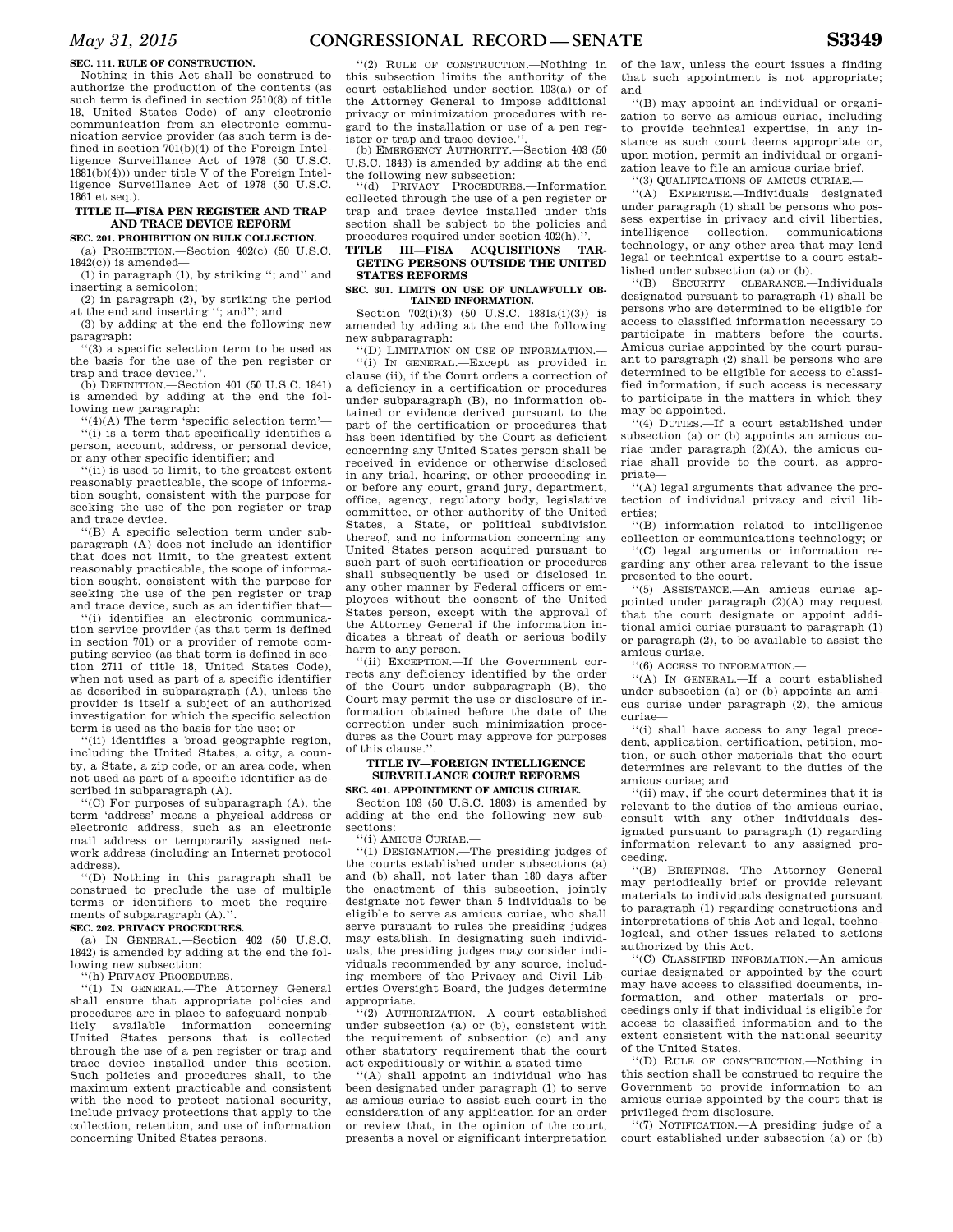shall notify the Attorney General of each exercise of the authority to appoint an individual to serve as amicus curiae under paragraph (2).

''(8) ASSISTANCE.—A court established under subsection (a) or (b) may request and receive (including on a nonreimbursable basis) the assistance of the executive branch in the implementation of this subsection.

''(9) ADMINISTRATION.—A court established under subsection (a) or (b) may provide for the designation, appointment, removal, training, or other support for an individual designated to serve as amicus curiae under paragraph (1) or appointed to serve as amicus curiae under paragraph (2) in a manner that is not inconsistent with this subsection.

'(10) RECEIPT OF INFORMATION.—Nothing in this subsection shall limit the ability of a court established under subsection (a) or (b) to request or receive information or materials from, or otherwise communicate with, the Government or amicus curiae appointed under paragraph (2) on an ex parte basis, nor limit any special or heightened obligation in any ex parte communication or proceeding.

''(j) REVIEW OF FISA COURT DECISIONS.— Following issuance of an order under this Act, a court established under subsection (a) shall certify for review to the court established under subsection (b) any question of law that may affect resolution of the matter in controversy that the court determines warrants such review because of a need for uniformity or because consideration by the court established under subsection (b) would serve the interests of justice. Upon certification of a question of law under this subsection, the court established under subsection (b) may give binding instructions or require the entire record to be sent up for decision of the entire matter in controversy.

''(k) REVIEW OF FISA COURT OF REVIEW DE-CISIONS.—

''(1) CERTIFICATION.—For purposes of section 1254(2) of title 28, United States Code, the court of review established under subsection (b) shall be considered to be a court of appeals.

''(2) AMICUS CURIAE BRIEFING.—Upon certification of an application under paragraph (1), the Supreme Court of the United States may appoint an amicus curiae designated under subsection (i)(1), or any other person. to provide briefing or other assistance.''.

**SEC. 402. DECLASSIFICATION OF DECISIONS, OR-DERS, AND OPINIONS.** 

(a) DECLASSIFICATION.—Title VI (50 U.S.C. 1871 et seq.) is amended—

(1) in the heading, by striking ''**REPORT-ING REQUIREMENT**'' and inserting ''**OVER-SIGHT**''; and

(2) by adding at the end the following new section:

#### **''SEC. 602. DECLASSIFICATION OF SIGNIFICANT DECISIONS, ORDERS, AND OPINIONS.**

''(a) DECLASSIFICATION REQUIRED.—Subject to subsection (b), the Director of National Intelligence, in consultation with the Attorney General, shall conduct a declassification review of each decision, order, or opinion issued by the Foreign Intelligence Surveillance Court or the Foreign Intelligence Surveillance Court of Review (as defined in section 601(e)) that includes a significant construction or interpretation of any provision of law, including any novel or significant construction or interpretation of the term 'specific selection term', and, consistent with that review, make publicly available to the greatest extent practicable each such decision, order, or opinion.

''(b) REDACTED FORM.—The Director of National Intelligence, in consultation with the Attorney General, may satisfy the requirement under subsection (a) to make a decision, order, or opinion described in such subsection publicly available to the greatest extent practicable by making such decision, order, or opinion publicly available in redacted form.

''(c) NATIONAL SECURITY WAIVER.—The Director of National Intelligence, in consultation with the Attorney General, may waive the requirement to declassify and make publicly available a particular decision, order, or opinion under subsection (a), if—

''(1) the Director of National Intelligence, in consultation with the Attorney General, determines that a waiver of such requirement is necessary to protect the national security of the United States or properly classified intelligence sources or methods; and

''(2) the Director of National Intelligence makes publicly available an unclassified statement prepared by the Attorney General, in consultation with the Director of National Intelligence—

''(A) summarizing the significant construction or interpretation of any provision of law, which shall include, to the extent consistent with national security, a description of the context in which the matter arises and any significant construction or interpretation of any statute, constitutional provision, or other legal authority relied on by the decision; and

''(B) that specifies that the statement has been prepared by the Attorney General and constitutes no part of the opinion of the Foreign Intelligence Surveillance Court or the Foreign Intelligence Surveillance Court of Review.

(b) TABLE OF CONTENTS AMENDMENTS.—The table of contents in the first section is amended—

(1) by striking the item relating to title VI and inserting the following new item:

#### ''TITLE VI—OVERSIGHT'';

and

(2) by inserting after the item relating to section 601 the following new item:

''Sec. 602. Declassification of significant decisions, orders, and opinions.''.

#### **TITLE V—NATIONAL SECURITY LETTER REFORM**

**SEC. 501. PROHIBITION ON BULK COLLECTION.** 

(a) COUNTERINTELLIGENCE ACCESS TO TELE-PHONE TOLL AND TRANSACTIONAL RECORDS.— Section 2709(b) of title 18, United States Code, is amended in the matter preceding paragraph (1) by striking ''may'' and inserting ''may, using a term that specifically identifies a person, entity, telephone number, or account as the basis for a request'

(b) ACCESS TO FINANCIAL RECORDS FOR CER-TAIN INTELLIGENCE AND PROTECTIVE PUR-POSES.—Section 1114(a)(2) of the Right to Financial Privacy Act of 1978 (12 U.S.C.  $3414(a)(2)$  is amended by striking the period and inserting ''and a term that specifically identifies a customer, entity, or account to be used as the basis for the production and disclosure of financial records."

(c) DISCLOSURES TO FBI OF CERTAIN CON-SUMER RECORDS FOR COUNTERINTELLIGENCE PURPOSES.—Section 626 of the Fair Credit Reporting Act (15 U.S.C. 1681u) is amended—

(1) in subsection (a), by striking ''that information,'' and inserting ''that information that includes a term that specifically identifies a consumer or account to be used as the basis for the production of that information,'';

(2) in subsection (b), by striking ''written request,'' and inserting ''written request that includes a term that specifically identifies a consumer or account to be used as the basis for the production of that information,''; and

(3) in subsection (c), by inserting '', which shall include a term that specifically identifies a consumer or account to be used as the basis for the production of the information,'' after ''issue an order ex parte''.

(d) DISCLOSURES TO GOVERNMENTAL AGEN-CIES FOR COUNTERTERRORISM PURPOSES OF CONSUMER REPORTS.—Section 627(a) of the Fair Credit Reporting Act (15 U.S.C. 1681v(a)) is amended by striking ''analysis.'' and inserting ''analysis and that includes a term that specifically identifies a consumer or account to be used as the basis for the production of such information.''.

#### **SEC. 502. LIMITATIONS ON DISCLOSURE OF NA-TIONAL SECURITY LETTERS.**

(a) COUNTERINTELLIGENCE ACCESS TO TELE-PHONE TOLL AND TRANSACTIONAL RECORDS.-Section 2709 of title 18, United States Code, is amended by striking subsection (c) and inserting the following new subsection:

''(c) PROHIBITION OF CERTAIN DISCLOSURE.— ''(1) PROHIBITION.—

''(A) IN GENERAL.—If a certification is issued under subparagraph (B) and notice of the right to judicial review under subsection (d) is provided, no wire or electronic communication service provider that receives a request under subsection (b), or officer, employee, or agent thereof, shall disclose to any person that the Federal Bureau of Investigation has sought or obtained access to information or records under this section.

''(B) CERTIFICATION.—The requirements of subparagraph (A) shall apply if the Director of the Federal Bureau of Investigation, or a designee of the Director whose rank shall be no lower than Deputy Assistant Director at Bureau headquarters or a Special Agent in Charge of a Bureau field office, certifies that the absence of a prohibition of disclosure under this subsection may result in—

''(i) a danger to the national security of the United States;

''(ii) interference with a criminal, counterterrorism, or counterintelligence investigation;

''(iii) interference with diplomatic relations; or

''(iv) danger to the life or physical safety of any person.

''(2) EXCEPTION.—

''(A) IN GENERAL.—A wire or electronic communication service provider that receives a request under subsection (b), or officer, employee, or agent thereof, may disclose information otherwise subject to any applicable nondisclosure requirement to—

''(i) those persons to whom disclosure is necessary in order to comply with the request;

''(ii) an attorney in order to obtain legal advice or assistance regarding the request; or

''(iii) other persons as permitted by the Director of the Federal Bureau of Investigation or the designee of the Director.

''(B) APPLICATION.—A person to whom disclosure is made under subparagraph (A) shall be subject to the nondisclosure requirements applicable to a person to whom a request is issued under subsection (b) in the same manner as the person to whom the request is issued.

''(C) NOTICE.—Any recipient that discloses to a person described in subparagraph (A) information otherwise subject to a nondisclosure requirement shall notify the person of the applicable nondisclosure requirement.

''(D) IDENTIFICATION OF DISCLOSURE RECIPI-ENTS.—At the request of the Director of the Federal Bureau of Investigation or the designee of the Director, any person making or intending to make a disclosure under clause (i) or (iii) of subparagraph (A) shall identify to the Director or such designee the person to whom such disclosure will be made or to whom such disclosure was made prior to the request.''.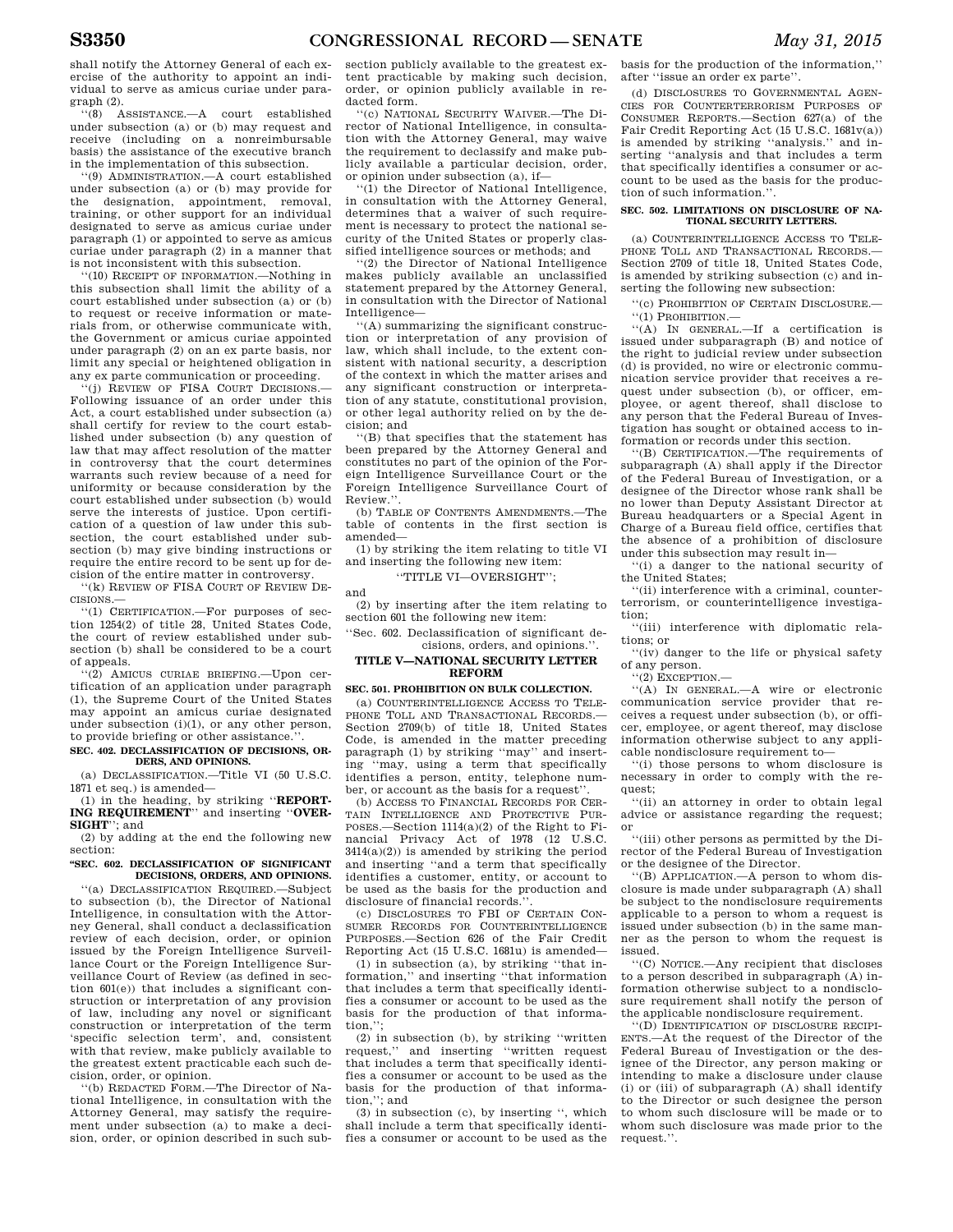(b) ACCESS TO FINANCIAL RECORDS FOR CER-TAIN INTELLIGENCE AND PROTECTIVE PUR-POSES.—Section 1114 of the Right to Financial Privacy Act of 1978 (12 U.S.C. 3414) is amended—

(1) in subsection (a)(5), by striking subparagraph (D); and

(2) by inserting after subsection (b) the following new subsection:

'(c) PROHIBITION OF CERTAIN DISCLOSURE.-''(1) PROHIBITION.—

''(A) IN GENERAL.—If a certification is issued under subparagraph (B) and notice of the right to judicial review under subsection (d) is provided, no financial institution that receives a request under subsection (a), or officer, employee, or agent thereof, shall disclose to any person that the Federal Bureau of Investigation has sought or obtained access to information or records under subsection (a).

''(B) CERTIFICATION.—The requirements of subparagraph (A) shall apply if the Director of the Federal Bureau of Investigation, or a designee of the Director whose rank shall be no lower than Deputy Assistant Director at Bureau headquarters or a Special Agent in Charge of a Bureau field office, certifies that the absence of a prohibition of disclosure under this subsection may result in—

''(i) a danger to the national security of the United States;

''(ii) interference with a criminal, counterterrorism, or counterintelligence investigation;

''(iii) interference with diplomatic relations; or

''(iv) danger to the life or physical safety of any person.

 $''(2)$  EXCEPTION  $-$ 

''(A) IN GENERAL.—A financial institution that receives a request under subsection (a), or officer, employee, or agent thereof, may disclose information otherwise subject to any applicable nondisclosure requirement to—

''(i) those persons to whom disclosure is necessary in order to comply with the request;

''(ii) an attorney in order to obtain legal advice or assistance regarding the request; or

''(iii) other persons as permitted by the Director of the Federal Bureau of Investigation or the designee of the Director.

''(B) APPLICATION.—A person to whom disclosure is made under subparagraph (A) shall be subject to the nondisclosure requirements applicable to a person to whom a request is issued under subsection (a) in the same manner as the person to whom the request is issued.

''(C) NOTICE.—Any recipient that discloses to a person described in subparagraph (A) information otherwise subject to a nondisclosure requirement shall inform the person of the applicable nondisclosure requirement.

''(D) IDENTIFICATION OF DISCLOSURE RECIPI-ENTS.—At the request of the Director of the Federal Bureau of Investigation or the designee of the Director, any person making or intending to make a disclosure under clause (i) or (iii) of subparagraph (A) shall identify to the Director or such designee the person to whom such disclosure will be made or to whom such disclosure was made prior to the request.''.

(c) IDENTITY OF FINANCIAL INSTITUTIONS AND CREDIT REPORTS.—Section 626 of the Fair Credit Reporting Act (15 U.S.C. 1681u) is amended by striking subsection (d) and inserting the following new subsection:

(d) PROHIBITION OF CERTAIN DISCLOSURE.

''(1) PROHIBITION.—

''(A) IN GENERAL.—If a certification is issued under subparagraph (B) and notice of the right to judicial review under subsection (e) is provided, no consumer reporting agen-

cy that receives a request under subsection (a) or (b) or an order under subsection (c), or officer, employee, or agent thereof, shall disclose or specify in any consumer report, that the Federal Bureau of Investigation has sought or obtained access to information or records under subsection (a), (b), or (c).

''(B) CERTIFICATION.—The requirements of subparagraph (A) shall apply if the Director of the Federal Bureau of Investigation, or a designee of the Director whose rank shall be no lower than Deputy Assistant Director at Bureau headquarters or a Special Agent in Charge of a Bureau field office, certifies that the absence of a prohibition of disclosure under this subsection may result in—

''(i) a danger to the national security of the United States;

''(ii) interference with a criminal, counterterrorism, or counterintelligence investigation;

''(iii) interference with diplomatic relations; or

''(iv) danger to the life or physical safety of any person.

 $''(2)$  EXCEPTION  $-$ 

''(A) IN GENERAL.—A consumer reporting agency that receives a request under subsection (a) or (b) or an order under subsection (c), or officer, employee, or agent thereof, may disclose information otherwise subject to any applicable nondisclosure requirement to—

''(i) those persons to whom disclosure is necessary in order to comply with the request;

''(ii) an attorney in order to obtain legal advice or assistance regarding the request; or

''(iii) other persons as permitted by the Director of the Federal Bureau of Investigation or the designee of the Director.

''(B) APPLICATION.—A person to whom disclosure is made under subparagraph (A) shall be subject to the nondisclosure requirements applicable to a person to whom a request under subsection (a) or (b) or an order under subsection (c) is issued in the same manner as the person to whom the request is issued.

''(C) NOTICE.—Any recipient that discloses to a person described in subparagraph (A) information otherwise subject to a nondisclosure requirement shall inform the person of the applicable nondisclosure requirement.

''(D) IDENTIFICATION OF DISCLOSURE RECIPI-ENTS.—At the request of the Director of the Federal Bureau of Investigation or the designee of the Director, any person making or intending to make a disclosure under clause (i) or (iii) of subparagraph (A) shall identify to the Director or such designee the person to whom such disclosure will be made or to whom such disclosure was made prior to the request.''.

(d) CONSUMER REPORTS.—Section 627 of the Fair Credit Reporting Act (15 U.S.C. 1681v) is amended by striking subsection (c) and inserting the following new subsection:

''(c) PROHIBITION OF CERTAIN DISCLOSURE.— ''(1) PROHIBITION.—

''(A) IN GENERAL.—If a certification is issued under subparagraph (B) and notice of the right to judicial review under subsection (d) is provided, no consumer reporting agency that receives a request under subsection (a), or officer, employee, or agent thereof, shall disclose or specify in any consumer report, that a government agency described in subsection (a) has sought or obtained access to information or records under subsection (a).

''(B) CERTIFICATION.—The requirements of subparagraph (A) shall apply if the head of the government agency described in subsection (a), or a designee, certifies that the absence of a prohibition of disclosure under this subsection may result in—

''(i) a danger to the national security of the United States;

''(ii) interference with a criminal, counterterrorism, or counterintelligence investigation;

''(iii) interference with diplomatic relations; or

''(iv) danger to the life or physical safety of any person.

''(2) EXCEPTION.—

''(A) IN GENERAL.—A consumer reporting agency that receives a request under subsection (a), or officer, employee, or agent thereof, may disclose information otherwise subject to any applicable nondisclosure requirement to—

''(i) those persons to whom disclosure is necessary in order to comply with the request;

''(ii) an attorney in order to obtain legal advice or assistance regarding the request: or

''(iii) other persons as permitted by the head of the government agency described in subsection (a) or a designee.

''(B) APPLICATION.—A person to whom disclosure is made under subparagraph (A) shall be subject to the nondisclosure requirements applicable to a person to whom a request under subsection (a) is issued in the same manner as the person to whom the request is issued.

''(C) NOTICE.—Any recipient that discloses to a person described in subparagraph (A) information otherwise subject to a nondisclosure requirement shall inform the person of the applicable nondisclosure requirement.

''(D) IDENTIFICATION OF DISCLOSURE RECIPI-ENTS.—At the request of the head of the government agency described in subsection (a) or a designee, any person making or intending to make a disclosure under clause (i) or (iii) of subparagraph (A) shall identify to the head or such designee the person to whom such disclosure will be made or to whom such disclosure was made prior to the request.''.

(e) INVESTIGATIONS OF PERSONS WITH AC-CESS TO CLASSIFIED INFORMATION.—Section 802 of the National Security Act of 1947 (50 U.S.C. 3162) is amended by striking subsection (b) and inserting the following new subsection:

''(b) PROHIBITION OF CERTAIN DISCLOSURE.— ''(1) PROHIBITION.—

''(A) IN GENERAL.—If a certification is issued under subparagraph (B) and notice of the right to judicial review under subsection (c) is provided, no governmental or private entity that receives a request under subsection (a), or officer, employee, or agent thereof, shall disclose to any person that an authorized investigative agency described in subsection (a) has sought or obtained access to information under subsection (a).

''(B) CERTIFICATION.—The requirements of subparagraph (A) shall apply if the head of an authorized investigative agency described in subsection (a), or a designee, certifies that the absence of a prohibition of disclosure under this subsection may result in—

''(i) a danger to the national security of the United States;

''(ii) interference with a criminal, counterterrorism, or counterintelligence investigation;

''(iii) interference with diplomatic relations; or

''(iv) danger to the life or physical safety of any person.

"(2) EXCEPTION.

''(A) IN GENERAL.—A governmental or private entity that receives a request under subsection (a), or officer, employee, or agent thereof, may disclose information otherwise subject to any applicable nondisclosure requirement to—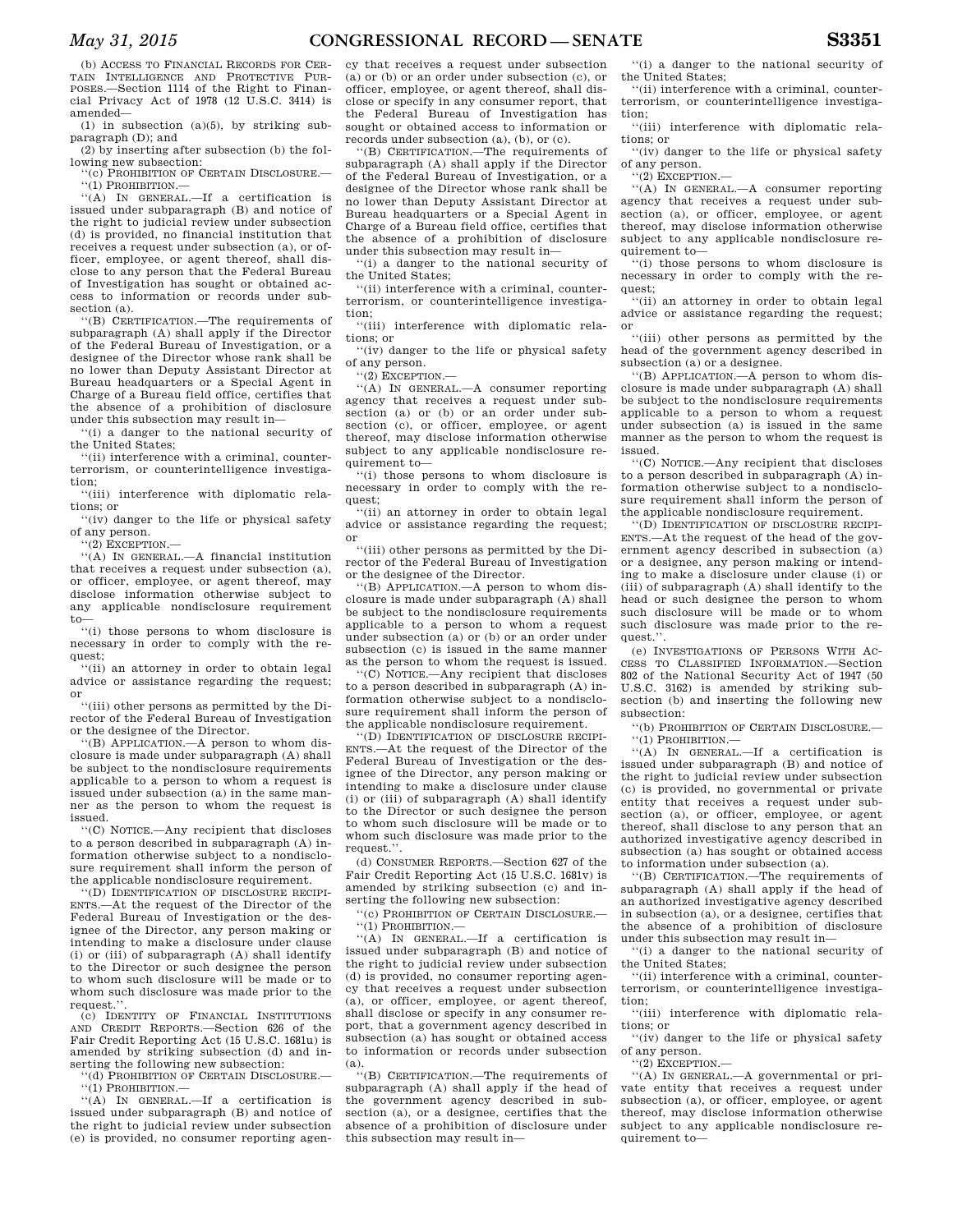''(i) those persons to whom disclosure is necessary in order to comply with the request;

''(ii) an attorney in order to obtain legal advice or assistance regarding the request; or

''(iii) other persons as permitted by the head of the authorized investigative agency described in subsection (a) or a designee.

''(B) APPLICATION.—A person to whom disclosure is made under subparagraph (A) shall be subject to the nondisclosure requirements applicable to a person to whom a request is issued under subsection (a) in the same manner as the person to whom the request is issued.

''(C) NOTICE.—Any recipient that discloses to a person described in subparagraph (A) information otherwise subject to a nondisclosure requirement shall inform the person of the applicable nondisclosure requirement.

''(D) IDENTIFICATION OF DISCLOSURE RECIPI-ENTS.—At the request of the head of an authorized investigative agency described in subsection (a), or a designee, any person making or intending to make a disclosure under clause (i) or (iii) of subparagraph (A) shall identify to the head of the authorized investigative agency or such designee the person to whom such disclosure will be made or to whom such disclosure was made prior to the request.'

(f) TERMINATION PROCEDURES.—

(1) IN GENERAL.—Not later than 180 days after the date of enactment of this Act, the Attorney General shall adopt procedures with respect to nondisclosure requirements issued pursuant to section 2709 of title 18, United States Code, section 626 or 627 of the Fair Credit Reporting Act (15 U.S.C. 1681u and 1681v), section 1114 of the Right to Financial Privacy Act (12 U.S.C. 3414), or section 802 of the National Security Act of 1947 (50 U.S.C. 3162), as amended by this Act, to require—

(A) the review at appropriate intervals of such a nondisclosure requirement to assess whether the facts supporting nondisclosure continue to exist;

(B) the termination of such a nondisclosure requirement if the facts no longer support nondisclosure; and

(C) appropriate notice to the recipient of the national security letter, or officer, employee, or agent thereof, subject to the nondisclosure requirement, and the applicable court as appropriate, that the nondisclosure requirement has been terminated.

(2) REPORTING.—Upon adopting the procedures required under paragraph (1), the Attorney General shall submit the procedures to the Committee on the Judiciary of the Senate and the Committee on the Judiciary of the House of Representatives.

(g) JUDICIAL REVIEW.—Section 3511 of title 18, United States Code, is amended by striking subsection (b) and inserting the following new subsection:

''(b) NONDISCLOSURE.—

''(1) IN GENERAL.—

''(A) NOTICE.—If a recipient of a request or order for a report, records, or other information under section 2709 of this title, section 626 or 627 of the Fair Credit Reporting Act (15 U.S.C. 1681u and 1681v), section 1114 of the Right to Financial Privacy Act of 1978 (12 U.S.C. 3414), or section 802 of the National Security Act of 1947 (50 U.S.C. 3162), wishes to have a court review a nondisclosure requirement imposed in connection with the request or order, the recipient may notify the Government or file a petition for judicial review in any court described in subsection (a).

''(B) APPLICATION.—Not later than 30 days after the date of receipt of a notification under subparagraph (A), the Government shall apply for an order prohibiting the dis-

closure of the existence or contents of the relevant request or order. An application under this subparagraph may be filed in the district court of the United States for the judicial district in which the recipient of the order is doing business or in the district court of the United States for any judicial district within which the authorized investigation that is the basis for the request is being conducted. The applicable nondisclosure requirement shall remain in effect during the pendency of proceedings relating to the requirement.

''(C) CONSIDERATION.—A district court of the United States that receives a petition under subparagraph (A) or an application under subparagraph (B) should rule expeditiously, and shall, subject to paragraph (3), issue a nondisclosure order that includes conditions appropriate to the circumstances.

''(2) APPLICATION CONTENTS.—An application for a nondisclosure order or extension thereof or a response to a petition filed under paragraph (1) shall include a certification from the Attorney General, Deputy Attorney General, an Assistant Attorney General, or the Director of the Federal Bureau of Investigation, or a designee in a position not lower than Deputy Assistant Director at Bureau headquarters or a Special Agent in Charge in a Bureau field office designated by the Director, or in the case of a request by a department, agency, or instrumentality of the Federal Government other than the Department of Justice, the head or deputy head of the department, agency, or instrumentality, containing a statement of specific facts indicating that the absence of a prohibition of disclosure under this subsection may result in—

''(A) a danger to the national security of the United States;

''(B) interference with a criminal, counterterrorism, or counterintelligence investigation;

''(C) interference with diplomatic relations; or

''(D) danger to the life or physical safety of any person.

 $(3)$  STANDARD.—A district court of the United States shall issue a nondisclosure order or extension thereof under this subsection if the court determines that there is reason to believe that disclosure of the information subject to the nondisclosure requirement during the applicable time period may result in—

''(A) a danger to the national security of the United States;

''(B) interference with a criminal, counterterrorism, or counterintelligence investigation;

''(C) interference with diplomatic relations; or

''(D) danger to the life or physical safety of any person.''.

#### **SEC. 503. JUDICIAL REVIEW.**

(a) COUNTERINTELLIGENCE ACCESS TO TELE-PHONE TOLL AND TRANSACTIONAL RECORDS. Section 2709 of title 18, United States Code, is amended—

(1) by redesignating subsections (d), (e), and (f) as subsections (e), (f), and (g), respectively; and

(2) by inserting after subsection (c) the following new subsection:

''(d) JUDICIAL REVIEW.—

''(1) IN GENERAL.—A request under subsection (b) or a nondisclosure requirement imposed in connection with such request under subsection (c) shall be subject to judicial review under section 3511.

''(2) NOTICE.—A request under subsection (b) shall include notice of the availability of judicial review described in paragraph (1).

(b) ACCESS TO FINANCIAL RECORDS FOR CER-TAIN INTELLIGENCE AND PROTECTIVE PUR-

POSES.—Section 1114 of the Right to Financial Privacy Act of 1978 (12 U.S.C. 3414) is amended—

(1) by redesignating subsection (d) as subsection (e); and

(2) by inserting after subsection (c) the following new subsection:

''(d) JUDICIAL REVIEW.—

''(1) IN GENERAL.—A request under subsection (a) or a nondisclosure requirement imposed in connection with such request under subsection (c) shall be subject to judicial review under section 3511 of title 18, United States Code.

''(2) NOTICE.—A request under subsection (a) shall include notice of the availability of judicial review described in paragraph (1).

(c) IDENTITY OF FINANCIAL INSTITUTIONS AND CREDIT REPORTS.—Section 626 of the Fair Credit Reporting Act (15 U.S.C. 1681u) is amended—

 $(1)$  by redesignating subsections through (m) as subsections (f) through (n), respectively; and

(2) by inserting after subsection (d) the following new subsection:

''(e) JUDICIAL REVIEW.—

''(1) IN GENERAL.—A request under subsection (a) or (b) or an order under subsection (c) or a non-disclosure requirement imposed in connection with such request under subsection (d) shall be subject to judicial review under section 3511 of title 18, United States Code.

''(2) NOTICE.—A request under subsection (a) or (b) or an order under subsection (c) shall include notice of the availability of judicial review described in paragraph (1).<br>
(d) IDENTITY OF FINANCIAL INSTITU

IDENTITY OF FINANCIAL INSTITUTIONS AND CREDIT REPORTS.—Section 627 of the Fair Credit Reporting Act (15 U.S.C. 1681v) is amended—

(1) by redesignating subsections (d), (e), and (f) as subsections (e), (f), and (g), respectively; and

(2) by inserting after subsection (c) the following new subsection:

''(d) JUDICIAL REVIEW.—

''(1) IN GENERAL.—A request under subsection (a) or a non-disclosure requirement imposed in connection with such request under subsection (c) shall be subject to judicial review under section 3511 of title 18, United States Code.

''(2) NOTICE.—A request under subsection (a) shall include notice of the availability of judicial review described in paragraph (1).

(e) INVESTIGATIONS OF PERSONS WITH AC-CESS TO CLASSIFIED INFORMATION.—Section 802 of the National Security Act of 1947 (50 U.S.C. 3162) is amended—

(1) by redesignating subsections (c) through (f) as subsections (d) through (g), respectively; and

(2) by inserting after subsection (b) the following new subsection:

''(c) JUDICIAL REVIEW.—

tively; and

''(1) IN GENERAL.—A request under subsection (a) or a nondisclosure requirement imposed in connection with such request under subsection (b) shall be subject to judicial review under section 3511 of title 18, United States Code.

''(2) NOTICE.—A request under subsection (a) shall include notice of the availability of judicial review described in paragraph  $(1)$ .

#### **TITLE VI—FISA TRANSPARENCY AND REPORTING REQUIREMENTS**

#### **SEC. 601. ADDITIONAL REPORTING ON ORDERS REQUIRING PRODUCTION OF BUSI-NESS RECORDS; BUSINESS RECORDS COMPLIANCE REPORTS TO CON-GRESS.**

(a) REPORTS SUBMITTED TO COMMITTEES.— Section 502(b) (50 U.S.C. 1862(b)) is amended— (1) by redesignating paragraphs (1), (2), and  $(3)$  as paragraphs  $(6)$ ,  $(7)$ , and  $(8)$ , respec-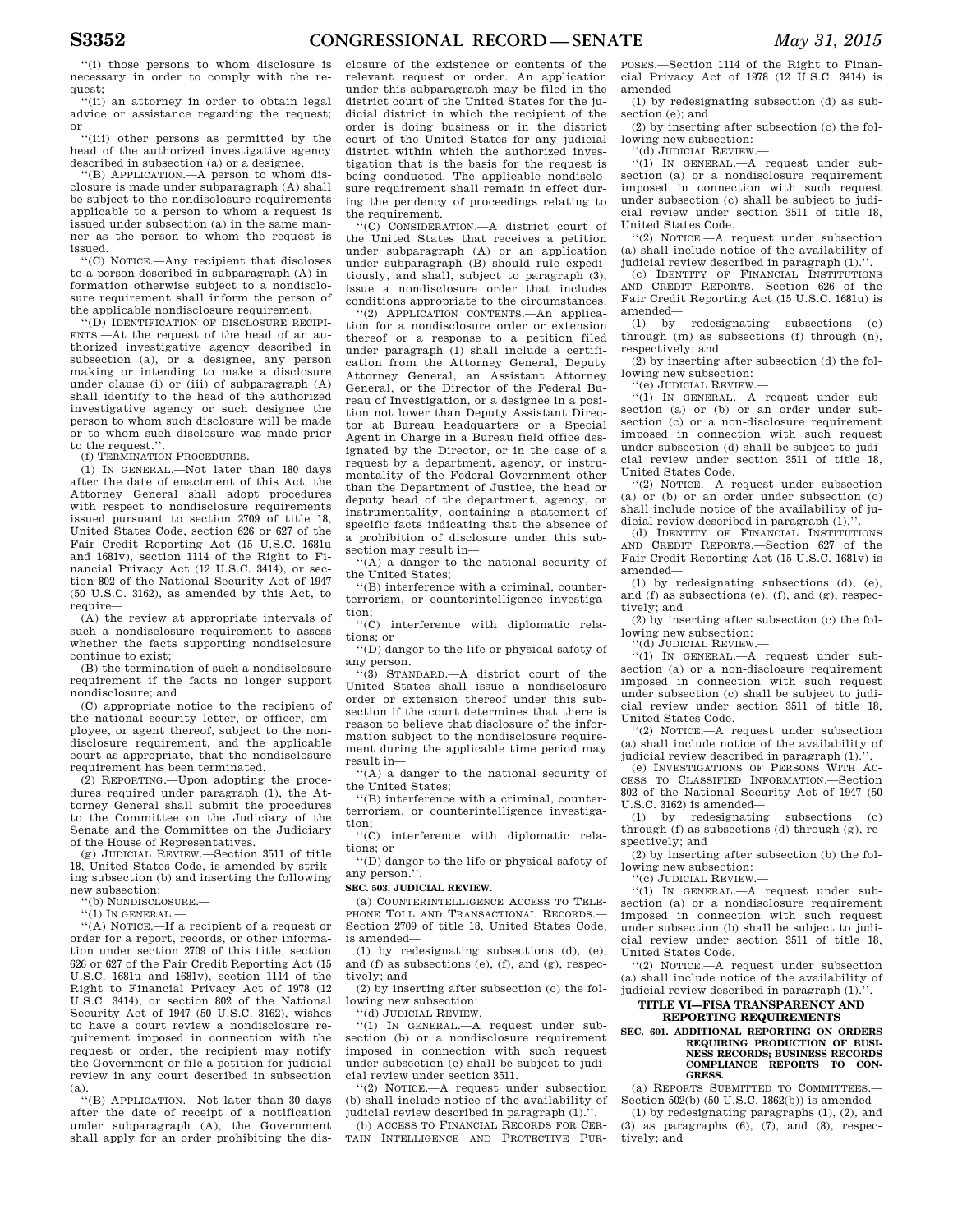(2) by inserting before paragraph (6) (as so redesignated) the following new paragraphs:

''(1) a summary of all compliance reviews conducted by the Government for the production of tangible things under section 501;

''(2) the total number of applications described in section 501(b)(2)(B) made for orders approving requests for the production of tangible things;

''(3) the total number of such orders either granted, modified, or denied;

''(4) the total number of applications described in section 501(b)(2)(C) made for orders approving requests for the production of call detail records;

''(5) the total number of such orders either granted, modified, or denied;'

(b) REPORTING ON CERTAIN TYPES OF PRO-<br>UCTION.—Section 502(c)(1) (50 U.S.C.  $DUCTION. - Section 502(c)(1) (50$  $1862(c)(1)$ ) is amended—

(1) in subparagraph (A), by striking ''and''; (2) in subparagraph (B), by striking the pe-

riod at the end and inserting a semicolon; and

(3) by adding at the end the following new subparagraphs:

''(C) the total number of applications made for orders approving requests for the production of tangible things under section 501 in which the specific selection term does not specifically identify an individual, account, or personal device;

''(D) the total number of orders described in subparagraph (C) either granted, modified, or denied; and

'(E) with respect to orders described in subparagraph (D) that have been granted or modified, whether the court established under section 103 has directed additional, particularized minimization procedures beyond those adopted pursuant to section  $501(g)$ ."

#### **SEC. 602. ANNUAL REPORTS BY THE GOVERN-MENT.**

(a) IN GENERAL.—Title VI (50 U.S.C. 1871 et seq.), as amended by section 402 of this Act, is further amended by adding at the end the following new section:

#### **''SEC. 603. ANNUAL REPORTS.**

''(a) REPORT BY DIRECTOR OF THE ADMINIS-TRATIVE OFFICE OF THE UNITED STATES COURTS.—

''(1) REPORT REQUIRED.—The Director of the Administrative Office of the United States Courts shall annually submit to the Permanent Select Committee on Intelligence and the Committee on the Judiciary of the House of Representatives and the Select Committee on Intelligence and the Committee on the Judiciary of the Senate, subject to a declassification review by the Attorney General and the Director of National Intelligence, a report that includes—

''(A) the number of applications or certifications for orders submitted under each of sections 105, 304, 402, 501, 702, 703, and 704;

''(B) the number of such orders granted under each of those sections;

''(C) the number of orders modified under each of those sections;

''(D) the number of applications or certifications denied under each of those sections;

''(E) the number of appointments of an individual to serve as amicus curiae under section 103, including the name of each individual appointed to serve as amicus curiae; and

''(F) the number of findings issued under section 103(i) that such appointment is not appropriate and the text of any such findings.

''(2) PUBLICATION.—The Director shall make the report required under paragraph (1) publicly available on an Internet Web site, except that the Director shall not make publicly available on an Internet Web site the findings described in subparagraph (F) of paragraph (1).

''(b) MANDATORY REPORTING BY DIRECTOR OF NATIONAL INTELLIGENCE.—Except as provided in subsection (d), the Director of National Intelligence shall annually make publicly available on an Internet Web site a report that identifies, for the preceding 12 month period—

''(1) the total number of orders issued pursuant to titles I and III and sections 703 and 704 and a good faith estimate of the number of targets of such orders;

''(2) the total number of orders issued pursuant to section 702 and a good faith estimate of—

''(A) the number of search terms concerning a known United States person used to retrieve the unminimized contents of electronic communications or wire communications obtained through acquisitions authorized under such section, excluding the number of search terms used to prevent the return of information concerning a United States person; and

''(B) the number of queries concerning a known United States person of unminimized noncontents information relating to electronic communications or wire communications obtained through acquisitions authorized under such section, excluding the number of queries containing information used to prevent the return of information concerning a United States person;

''(3) the total number of orders issued pursuant to title IV and a good faith estimate of—

''(A) the number of targets of such orders; and

''(B) the number of unique identifiers used to communicate information collected pursuant to such orders;

''(4) the total number of orders issued pursuant to applications made under section  $501(b)(2)(B)$  and a good faith estimate of-

''(A) the number of targets of such orders; and

''(B) the number of unique identifiers used to communicate information collected pursuant to such orders;

''(5) the total number of orders issued pursuant to applications made under section  $501(b)(2)(C)$  and a good faith estimate of-

''(A) the number of targets of such orders; ''(B) the number of unique identifiers used to communicate information collected pursuant to such orders; and

''(C) the number of search terms that included information concerning a United States person that were used to query any database of call detail records obtained through the use of such orders; and

''(6) the total number of national security letters issued and the number of requests for information contained within such national

security letters.<br>"(c) TIMING.—The annual reports required by subsections (a) and (b) shall be made publicly available during April of each year and include information relating to the previous calendar year.

''(d) EXCEPTIONS.—

''(1) STATEMENT OF NUMERICAL RANGE.—If a good faith estimate required to be reported under subparagraph (B) of any of paragraphs  $(3)$ ,  $(4)$ , or  $(5)$  of subsection  $(b)$  is fewer than 500, it shall be expressed as a numerical range of 'fewer than 500' and shall not be expressed as an individual number.

''(2) NONAPPLICABILITY TO CERTAIN INFOR-MATION.

''(A) FEDERAL BUREAU OF INVESTIGATION.— Paragraphs  $(2)(A)$ ,  $(2)(B)$ , and  $(5)(C)$  of subsection (b) shall not apply to information or records held by, or queries conducted by, the Federal Bureau of Investigation.

''(B) ELECTRONIC MAIL ADDRESS AND TELE-PHONE NUMBERS.—Paragraph (3)(B) of subsection (b) shall not apply to orders resulting in the acquisition of information by the Fed-

eral Bureau of Investigation that does not include electronic mail addresses or telephone numbers.

''(3) CERTIFICATION.—

''(A) IN GENERAL.—If the Director of National Intelligence concludes that a good faith estimate required to be reported under subsection  $(b)(2)(B)$  cannot be determined accurately because some but not all of the relevant elements of the intelligence community are able to provide such good faith estimate, the Director shall—

''(i) certify that conclusion in writing to the Select Committee on Intelligence and the Committee on the Judiciary of the Senate and the Permanent Select Committee on Intelligence and the Committee on the Judiciary of the House of Representatives;

''(ii) report the good faith estimate for those relevant elements able to provide such good faith estimate;

''(iii) explain when it is reasonably anticipated that such an estimate will be able to be determined fully and accurately; and

''(iv) make such certification publicly available on an Internet Web site.

''(B) FORM.—A certification described in subparagraph (A) shall be prepared in unclassified form, but may contain a classified annex.

''(C) TIMING.—If the Director of National Intelligence continues to conclude that the good faith estimates described in this paragraph cannot be determined accurately, the Director shall annually submit a certification in accordance with this paragraph.

''(e) DEFINITIONS.—In this section:

''(1) CONTENTS.—The term 'contents' has the meaning given that term under section 2510 of title 18, United States Code.<br>
"(2) ELECTRONIC COMMUNICA"

ELECTRONIC COMMUNICATION.—The term 'electronic communication' has the meaning given that term under section 2510 of title 18, United States Code.

''(3) NATIONAL SECURITY LETTER.—The term 'national security letter' means a request for a report, records, or other information under—

''(A) section 2709 of title 18, United States Code;

 $''(B)$  section 1114(a)(5)(A) of the Right to Financial Privacy Act of 1978 (12 U.S.C. 3414(a)(5)(A));

''(C) subsection (a) or (b) of section 626 of the Fair Credit Reporting Act (15 U.S.C. 1681u(a), 1681u(b)); or

''(D) section 627(a) of the Fair Credit Reporting Act (15 U.S.C. 1681 $v(a)$ ).

''(4) UNITED STATES PERSON.—The term 'United States person' means a citizen of the United States or an alien lawfully admitted for permanent residence (as defined in section 101(a) of the Immigration and Nationality Act (8 U.S.C.  $1101(a))$ ).

''(5) WIRE COMMUNICATION.—The term 'wire communication' has the meaning given that term under section 2510 of title 18, United States Code.'

(b) TABLE OF CONTENTS AMENDMENT.—The table of contents, as amended by section 402 of this Act, is further amended by inserting after the item relating to section 602, as added by section 402 of this Act, the following new item:

''Sec. 603. Annual reports.''.

(c) PUBLIC REPORTING ON NATIONAL SECU-RITY LETTERS.—Section 118(c) of the USA PATRIOT Improvement and Reauthorization Act of 2005 (18 U.S.C. 3511 note) is amended—  $(1)$  in paragraph  $(1)$ -

(A) in the matter preceding subparagraph (A), by striking ''United States''; and

(B) in subparagraph (A), by striking '', excluding the number of requests for subscriber information'';

(2) by redesignating paragraph (2) as paragraph (3); and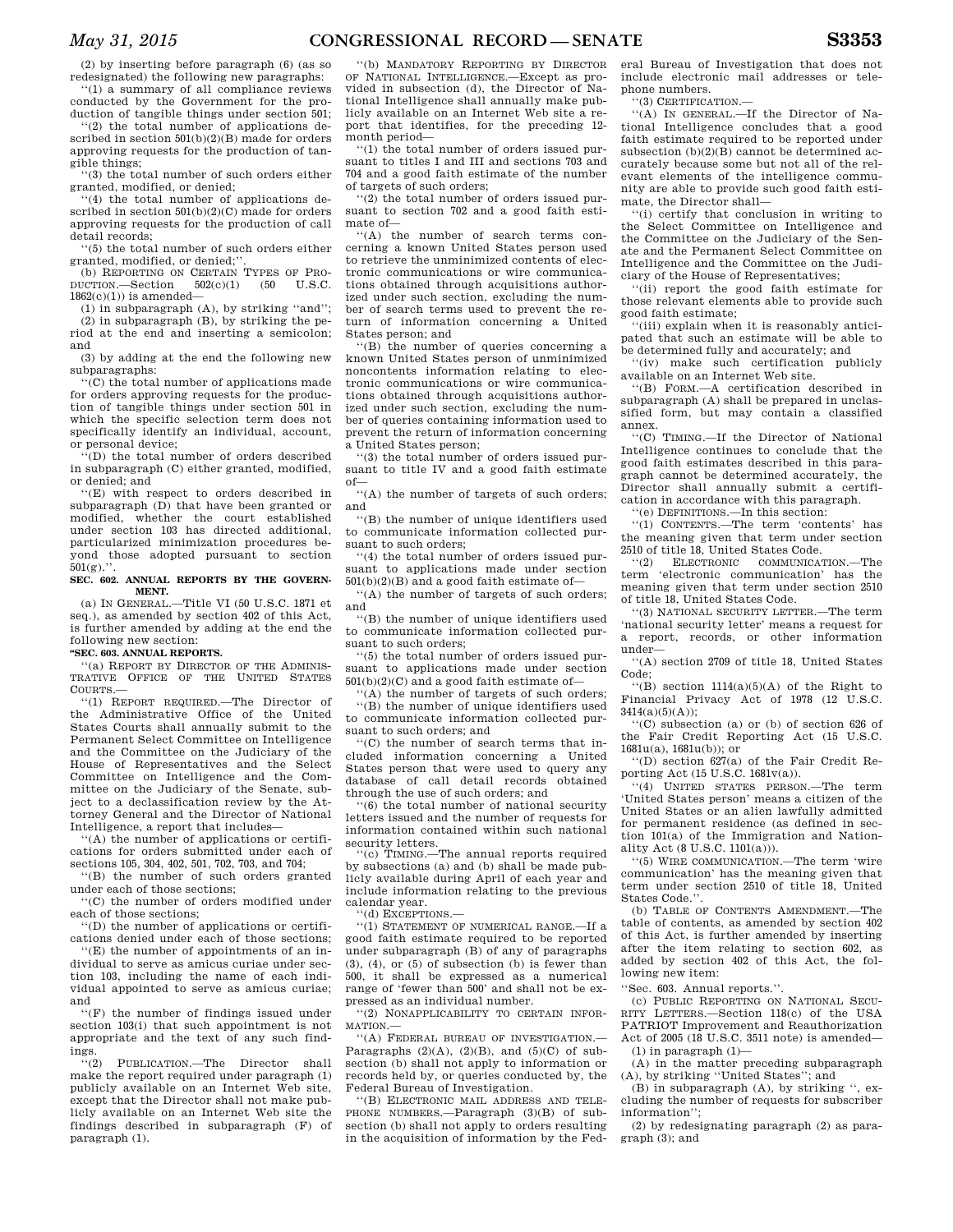(3) by inserting after paragraph (1) the following:

''(2) CONTENT.—

''(A) IN GENERAL.—Except as provided in subparagraph (B), each report required under this subsection shall include a good faith estimate of the total number of requests described in paragraph (1) requiring disclosure of information concerning—

''(i) United States persons; and

''(ii) persons who are not United States persons.

''(B) EXCEPTION.—With respect to the number of requests for subscriber information under section 2709 of title 18, United States Code, a report required under this subsection need not separate the number of requests into each of the categories described in subparagraph  $(A)$ .".<br> $(A)$  STORED

(d) STORED COMMUNICATIONS.—Section 2702(d) of title 18, United States Code, is amended—

(1) in paragraph (1), by striking ''; and'' and inserting a semicolon;

 $(2)$  in paragraph  $(2)(B)$ , by striking the period and inserting ''; and''; and

(3) by adding at the end the following new paragraph:

''(3) the number of accounts from which the Department of Justice has received voluntary disclosures under subsection (c)(4).''.

#### **SEC. 603. PUBLIC REPORTING BY PERSONS SUB-JECT TO FISA ORDERS.**

(a) IN GENERAL.—Title VI (50 U.S.C. 1871 et seq.), as amended by sections 402 and 602 of this Act, is further amended by adding at the end the following new section:

#### **''SEC. 604. PUBLIC REPORTING BY PERSONS SUB-JECT TO ORDERS.**

''(a) REPORTING.—A person subject to a nondisclosure requirement accompanying an order or directive under this Act or a national security letter may, with respect to such order, directive, or national security letter, publicly report the following information using one of the following structures:

''(1) A semiannual report that aggregates the number of orders, directives, or national security letters with which the person was required to comply into separate categories of—

''(A) the number of national security letters received, reported in bands of 1000 starting with 0–999;

''(B) the number of customer selectors targeted by national security letters, reported in bands of 1000 starting with 0–999;

'(C) the number of orders or directives received, combined, under this Act for contents, reported in bands of 1000 starting with 0–999;

''(D) the number of customer selectors targeted under orders or directives received, combined, under this Act for contents reported in bands of 1000 starting with 0–999;

''(E) the number of orders received under this Act for noncontents, reported in bands of 1000 starting with 0–999; and

''(F) the number of customer selectors targeted under orders under this Act for noncontents, reported in bands of 1000 starting with 0–999, pursuant to—

''(i) title IV;

''(ii) title V with respect to applications described in section 501(b)(2)(B); and

''(iii) title V with respect to applications described in section 501(b)(2)(C).

''(2) A semiannual report that aggregates the number of orders, directives, or national security letters with which the person was required to comply into separate categories of—

''(A) the number of national security letters received, reported in bands of 500 starting with 0–499;

''(B) the number of customer selectors targeted by national security letters, reported in bands of 500 starting with 0–499;

''(C) the number of orders or directives received, combined, under this Act for contents, reported in bands of 500 starting with 0–499;

''(D) the number of customer selectors targeted under orders or directives received, combined, under this Act for contents, reported in bands of 500 starting with 0–499;

''(E) the number of orders received under this Act for noncontents, reported in bands of 500 starting with 0–499; and

''(F) the number of customer selectors targeted under orders received under this Act for noncontents, reported in bands of 500 starting with 0–499.

''(3) A semiannual report that aggregates the number of orders, directives, or national security letters with which the person was required to comply in the into separate categories of—

''(A) the total number of all national security process received, including all national security letters, and orders or directives under this Act, combined, reported in bands of 250 starting with 0–249; and

''(B) the total number of customer selectors targeted under all national security process received, including all national security letters, and orders or directives under this Act, combined, reported in bands of 250 starting with 0–249.

''(4) An annual report that aggregates the number of orders, directives, and national security letters the person was required to comply with into separate categories of—

''(A) the total number of all national security process received, including all national security letters, and orders or directives under this Act, combined, reported in bands of 100 starting with 0–99; and

''(B) the total number of customer selectors targeted under all national security process received, including all national security letters, and orders or directives under this Act, combined, reported in bands of 100 starting with 0–99.

''(b) PERIOD OF TIME COVERED BY RE-PORTS.—

''(1) A report described in paragraph (1) or (2) of subsection (a) shall include only information—

''(A) relating to national security letters for the previous 180 days; and

''(B) relating to authorities under this Act for the 180-day period of time ending on the date that is not less than 180 days prior to the date of the publication of such report, except that with respect to a platform, product, or service for which a person did not previously receive an order or directive (not including an enhancement to or iteration of an existing publicly available platform, product, or service) such report shall not include any information relating to such new order or directive until 540 days after the date on which such new order or directive is received.

''(2) A report described in paragraph (3) of subsection (a) shall include only information relating to the previous 180 days.

''(3) A report described in paragraph (4) of subsection (a) shall include only information for the 1-year period of time ending on the date that is not less than 1 year prior to the date of the publication of such report.

''(c) OTHER FORMS OF AGREED TO PUBLICA-TION.—Nothing in this section prohibits the Government and any person from jointly agreeing to the publication of information referred to in this subsection in a time, form, or manner other than as described in this section.

''(d) DEFINITIONS.—In this section:

''(1) CONTENTS.—The term 'contents' has the meaning given that term under section 2510 of title 18, United States Code.

''(2) NATIONAL SECURITY LETTER.—The term 'national security letter' has the meaning given that term under section 603.'

(b) TABLE OF CONTENTS AMENDMENT.—The table of contents, as amended by sections 402 and 602 of this Act, is further amended by inserting after the item relating to section 603, as added by section 602 of this Act, the following new item:

''Sec. 604. Public reporting by persons subject to orders.

#### SEC. **604. REPORTING REQUIREMENTS FOR DECI-SIONS, ORDERS, AND OPINIONS OF**  THE FOREIGN INTELLIGENCE SUB-**VEILLANCE COURT AND THE FOR-**

**EIGN INTELLIGENCE SURVEILLANCE COURT OF REVIEW.**  Section  $601(c)(1)$  (50 U.S.C. 1871(c)(1)) is

amended to read as follows:

''(1) not later than 45 days after the date on which the Foreign Intelligence Surveillance Court or the Foreign Intelligence Surveillance Court of Review issues a decision, order, or opinion, including any denial or modification of an application under this Act, that includes significant construction or interpretation of any provision of law or results in a change of application of any provision of this Act or a novel application of any provision of this Act, a copy of such decision, order, or opinion and any pleadings, applications, or memoranda of law associated with such decision, order, or opinion; and''.

#### **SEC. 605. SUBMISSION OF REPORTS UNDER FISA.**

(a) ELECTRONIC SURVEILLANCE.—Section  $108(a)(1)$  (50 U.S.C.  $1808(a)(1)$ ) is amended by striking ''the House Permanent Select Committee on Intelligence and the Senate Select Committee on Intelligence, and the Committee on the Judiciary of the Senate,'' and inserting ''the Permanent Select Committee on Intelligence and the Committee on the Judiciary of the House of Representatives and the Select Committee on Intelligence and the Committee on the Judiciary of the Senate'

(b) PHYSICAL SEARCHES.—The matter preceding paragraph (1) of section 306 (50 U.S.C. 1826) is amended—

(1) in the first sentence, by striking ''Permanent Select Committee on Intelligence of the House of Representatives and the Select Committee on Intelligence of the Senate, and the Committee on the Judiciary of the Senate,'' and inserting ''Permanent Select Committee on Intelligence and the Committee on the Judiciary of the House of Representatives and the Select Committee on Intelligence and the Committee on the Judiciary of the Senate''; and

(2) in the second sentence, by striking ''and the Committee on the Judiciary of the House of Representatives''.

(c) PEN REGISTERS AND TRAP AND TRACE DEVICES.—Section 406(b) (50 U.S.C. 1846(b)) is amended—

(1) in paragraph (2), by striking ''; and'' and inserting a semicolon;

(2) in paragraph (3), by striking the period and inserting a semicolon; and

(3) by adding at the end the following new paragraphs:

''(4) each department or agency on behalf of which the Attorney General or a designated attorney for the Government has made an application for an order authorizing or approving the installation and use of a pen register or trap and trace device under this title; and

''(5) for each department or agency described in paragraph (4), each number described in paragraphs  $(1)$ ,  $(2)$ , and  $(3)$ .

(d) ACCESS TO CERTAIN BUSINESS RECORDS AND OTHER TANGIBLE THINGS.—Section 502(a) (50 U.S.C. 1862(a)) is amended by striking ''Permanent Select Committee on Intelligence of the House of Representatives and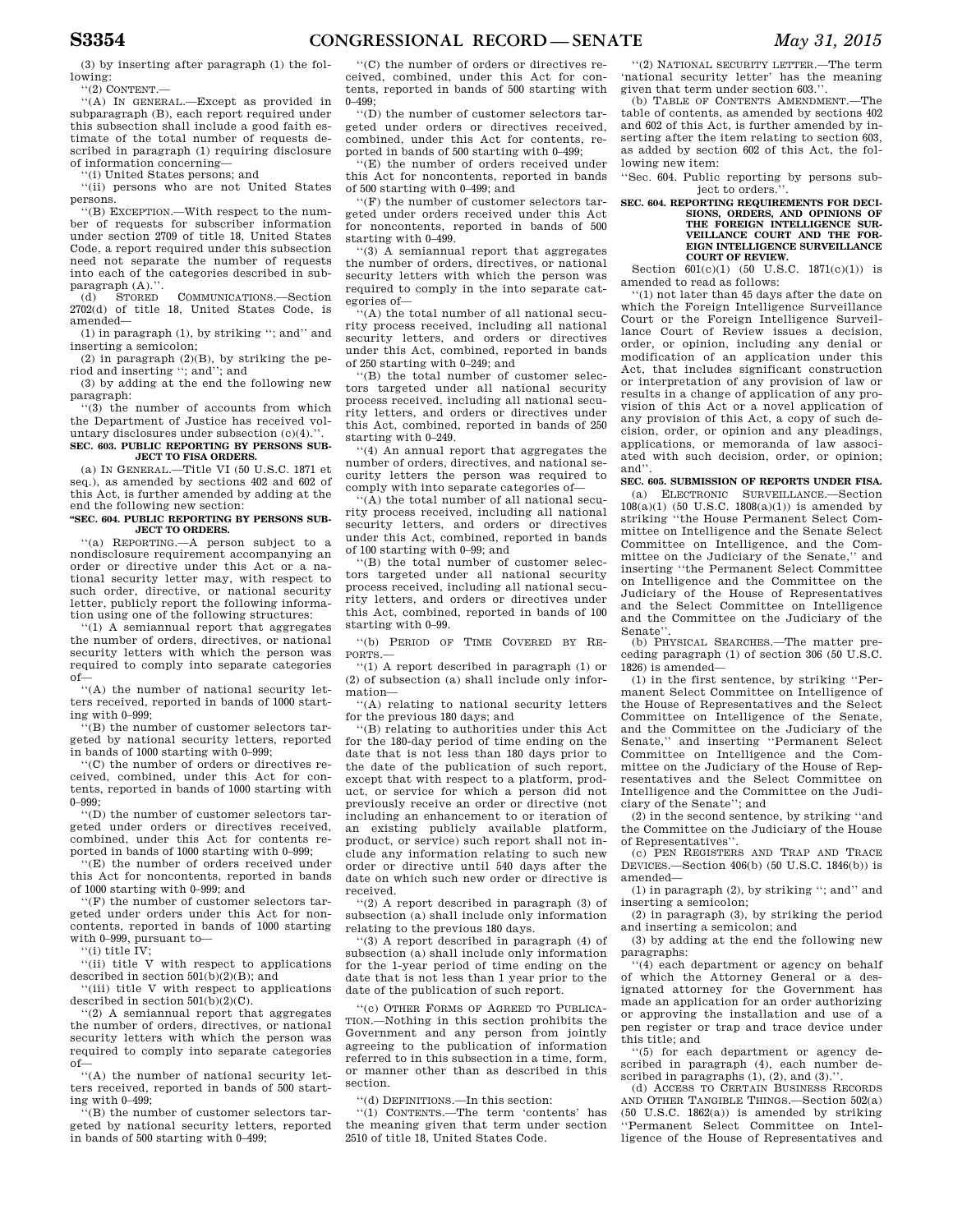#### **TITLE VII—ENHANCED NATIONAL SECURITY PROVISIONS**

**SEC. 701. EMERGENCIES INVOLVING NON-UNITED STATES PERSONS.** 

(a) IN GENERAL.—Section 105 (50 U.S.C. 1805) is amended—

(1) by redesignating subsections  $(f)$ ,  $(g)$ ,  $(h)$ , and (i) as subsections (g), (h), (i), and (j), respectively; and

(2) by inserting after subsection (e) the following:

 $(f)(1)$  Notwithstanding any other provision of this Act, the lawfully authorized targeting of a non-United States person previously believed to be located outside the United States for the acquisition of foreign intelligence information may continue for a period not to exceed 72 hours from the time that the non-United States person is reasonably believed to be located inside the United States and the acquisition is subject to this title or to title III of this Act, provided that the head of an element of the intelligence community—

'(A) reasonably determines that a lapse in the targeting of such non-United States person poses a threat of death or serious bodily harm to any person;

''(B) promptly notifies the Attorney General of a determination under subparagraph  $(A)$ ; and

''(C) requests, as soon as practicable, the employment of emergency electronic surveillance under subsection (e) or the employment of an emergency physical search pursuant to section 304(e), as warranted.

'(2) The authority under this subsection to continue the acquisition of foreign intelligence information is limited to a period not to exceed 72 hours and shall cease upon the earlier of the following:

''(A) The employment of emergency electronic surveillance under subsection (e) or the employment of an emergency physical search pursuant to section  $304(e)$ .

''(B) An issuance of a court order under this title or title III of this Act.

''(C) The Attorney General provides direction that the acquisition be terminated.

''(D) The head of the element of the intelligence community conducting the acquisition determines that a request under paragraph (1)(C) is not warranted.

''(E) When the threat of death or serious bodily harm to any person is no longer reasonably believed to exist.

'(3) Nonpublicly available information concerning unconsenting United States persons acquired under this subsection shall not be disseminated during the 72 hour time period under paragraph (1) unless necessary to investigate, reduce, or eliminate the threat of death or serious bodily harm to any person.

''(4) If the Attorney General declines to authorize the employment of emergency electronic surveillance under subsection (e) or the employment of an emergency physical search pursuant to section 304(e), or a court order is not obtained under this title or title III of this Act, information obtained during the 72 hour acquisition time period under paragraph (1) shall not be retained, except with the approval of the Attorney General if the information indicates a threat of death or serious bodily harm to any person.

 $(5)$  Paragraphs  $(5)$  and  $(6)$  of subsection  $(e)$ shall apply to this subsection.''.

(b) NOTIFICATION OF EMERGENCY EMPLOY-MENT OF ELECTRONIC SURVEILLANCE.—Section

106(j) (50 U.S.C. 1806(j)) is amended by striking ''section 105(e)'' and inserting ''subsection (e) or (f) of section 105''.

(c) REPORT TO CONGRESS.—Section 108(a)(2)  $(50 \text{ U.S.C. } 1808(a)(2))$  is amended—

(1) in subparagraph (B), by striking ''and'' at the end;

(2) in subparagraph (C), by striking the period at the end and inserting ''; and''; and

(3) by adding at the end the following:

''(D) the total number of authorizations under section 105(f) and the total number of subsequent emergency employments of electronic surveillance under section 105(e) or emergency physical searches pursuant to section  $301(e)$ ."

#### **SEC. 702. PRESERVATION OF TREATMENT OF NON-UNITED STATES PERSONS TRAVELING OUTSIDE THE UNITED STATES AS AGENTS OF FOREIGN POWERS.**

Section 101(b)(1) is amended—

(1) in subparagraph (A), by inserting before the semicolon at the end the following: '', irrespective of whether the person is inside the United States''; and

(2) in subparagraph (B)—

(A) by striking ''of such person's presence in the United States''; and

(B) by striking ''such activities in the United States'' and inserting ''such activities'

#### **SEC. 703. IMPROVEMENT TO INVESTIGATIONS OF INTERNATIONAL PROLIFERATION OF WEAPONS OF MASS DESTRUC-TION.**

Section 101(b)(1) is further amended by striking subparagraph (E) and inserting the following new subparagraph (E):

''(E) engages in the international proliferation of weapons of mass destruction, or activities in preparation therefor, for or on behalf of a foreign power, or knowingly aids or abets any person in the conduct of such proliferation or activities in preparation therefor, or knowingly conspires with any person to engage in such proliferation or activities in preparation therefor; or''.

#### **SEC. 704. INCREASE IN PENALTIES FOR MATE-RIAL SUPPORT OF FOREIGN TER-RORIST ORGANIZATIONS.**

Section 2339B(a)(1) of title 18, United States Code, is amended by striking ''15 years'' and inserting ''20 years''.

**SEC. 705. SUNSETS.** 

(a) USA PATRIOT IMPROVEMENT AND RE-AUTHORIZATION ACT OF 2005.—Section 102(b)(1) of the USA PATRIOT Improvement and Reauthorization Act of 2005 (50 U.S.C. 1805 note) is amended by striking ''June 1, 2015'' and inserting "December 15, 2019".

(b) INTELLIGENCE REFORM AND TERRORISM PREVENTION ACT OF 2004.—Section 6001(b)(1) of the Intelligence Reform and Terrorism Prevention Act of 2004 (50 U.S.C. 1801 note) is amended by striking ''June 1, 2015'' and inserting "December 15, 2019".<br>
(c) CONFORMING AMER

(c) CONFORMING AMENDMENT.—Section 102(b)(1) of the USA PATRIOT Improvement and Reauthorization Act of 2005 (50 U.S.C. 1805 note), as amended by subsection (a), is further amended by striking ''sections 501, 502, and'' and inserting ''title V and section''.

#### **TITLE VIII—SAFETY OF MARITIME NAVI-GATION AND NUCLEAR TERRORISM CONVENTIONS IMPLEMENTATION**

#### **Subtitle A—Safety of Maritime Navigation SEC. 801. AMENDMENT TO SECTION 2280 OF TITLE 18, UNITED STATES CODE.**

Section 2280 of title 18, United States Code, is amended—

 $(1)$  in subsection  $(b)$ -

 $(A)$  in paragraph  $(1)(A)(i)$ , by striking "a ship flying the flag of the United States'' and inserting ''a vessel of the United States or a vessel subject to the jurisdiction of the United States (as defined in section 70502 of title 46)'';

(B) in paragraph  $(1)(A)(ii)$ , by inserting including the territorial seas'' after ''in the United States''; and

(C) in paragraph  $(1)(A)(iii)$ , by inserting ", by a United States corporation or legal entity,'' after ''by a national of the United States'';

(2) in subsection (c), by striking ''section 2(c)'' and inserting ''section 13(c)'';

(3) by striking subsection (d);

(4) by striking subsection (e) and inserting after subsection (c) the following: ''(d) DEFINITIONS.—As used in this section,

section 2280a, section 2281, and section 2281a, the term—

(1) 'applicable treaty' means-

''(A) the Convention for the Suppression of Unlawful Seizure of Aircraft, done at The Hague on 16 December 1970;

''(B) the Convention for the Suppression of Unlawful Acts against the Safety of Civil Aviation, done at Montreal on 23 September 1971;

''(C) the Convention on the Prevention and Punishment of Crimes against Internationally Protected Persons, including Diplomatic Agents, adopted by the General Assembly of the United Nations on 14 December 1973;

''(D) International Convention against the Taking of Hostages, adopted by the General Assembly of the United Nations on 17 December 1979;

''(E) the Convention on the Physical Protection of Nuclear Material, done at Vienna on 26 October 1979;

''(F) the Protocol for the Suppression of Unlawful Acts of Violence at Airports Serving International Civil Aviation, supplementary to the Convention for the Suppression of Unlawful Acts against the Safety of Civil Aviation, done at Montreal on 24 February 1988;

''(G) the Protocol for the Suppression of Unlawful Acts against the Safety of Fixed Platforms Located on the Continental Shelf, done at Rome on 10 March 1988;

''(H) International Convention for the Suppression of Terrorist Bombings, adopted by the General Assembly of the United Nations on 15 December 1997; and

''(I) International Convention for the Suppression of the Financing of Terrorism, adopted by the General Assembly of the United Nations on 9 December 1999;

''(2) 'armed conflict' does not include internal disturbances and tensions, such as riots, isolated and sporadic acts of violence, and other acts of a similar nature;

''(3) 'biological weapon' means—

''(A) microbial or other biological agents, or toxins whatever their origin or method of production, of types and in quantities that have no justification for prophylactic, protective, or other peaceful purposes; or

''(B) weapons, equipment, or means of delivery designed to use such agents or toxins for hostile purposes or in armed conflict;

''(4) 'chemical weapon' means, together or separately—

''(A) toxic chemicals and their precursors, except where intended for—

''(i) industrial, agricultural, research, medical, pharmaceutical, or other peaceful purposes;

''(ii) protective purposes, namely those purposes directly related to protection against toxic chemicals and to protection against chemical weapons;

''(iii) military purposes not connected with the use of chemical weapons and not dependent on the use of the toxic properties of chemicals as a method of warfare; or

''(iv) law enforcement including domestic riot control purposes,

as long as the types and quantities are consistent with such purposes;

''(B) munitions and devices, specifically designed to cause death or other harm through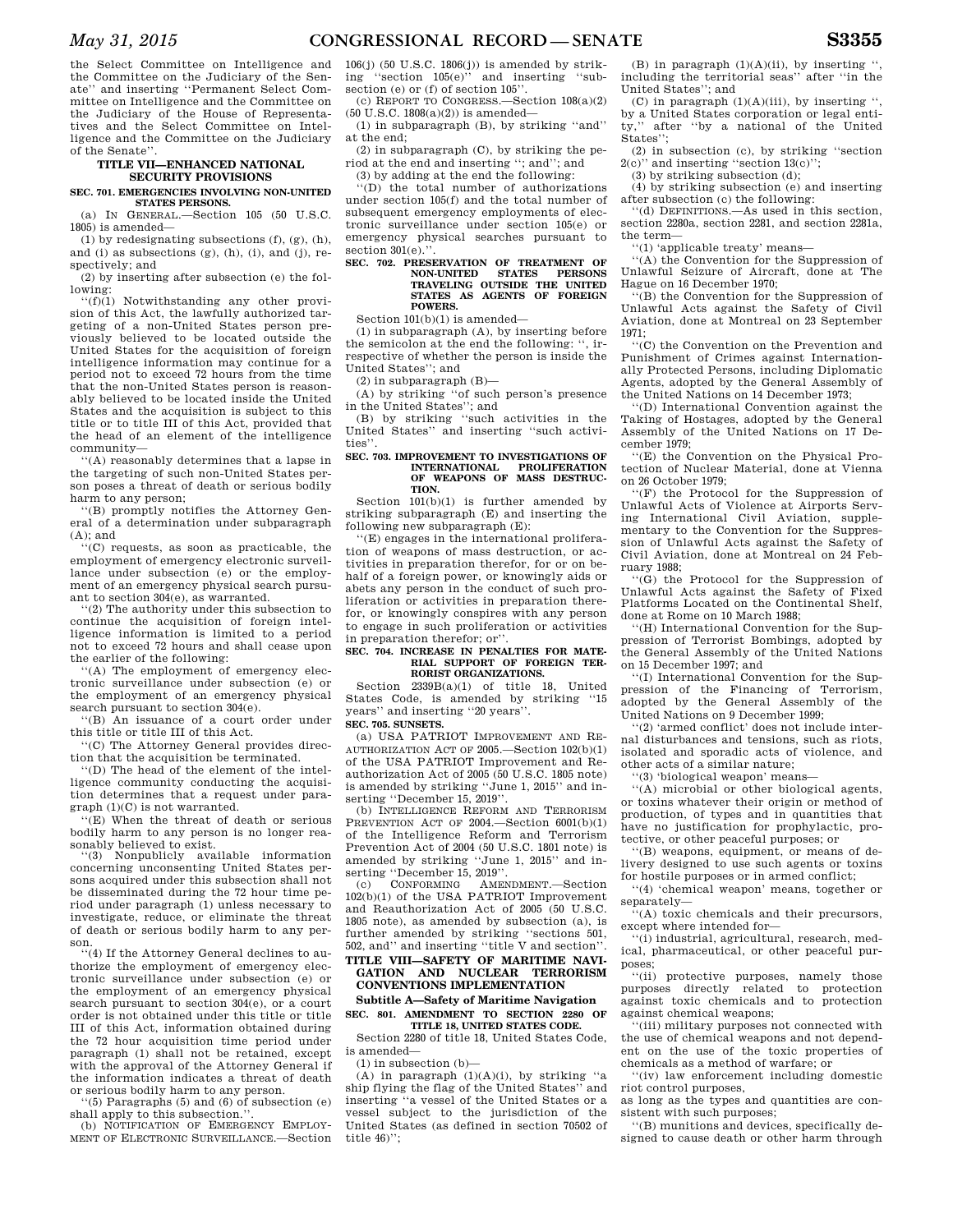the toxic properties of those toxic chemicals specified in subparagraph (A), which would be released as a result of the employment of such munitions and devices; and

''(C) any equipment specifically designed for use directly in connection with the employment of munitions and devices specified in subparagraph (B);

''(5) 'covered ship' means a ship that is navigating or is scheduled to navigate into, through or from waters beyond the outer limit of the territorial sea of a single country or a lateral limit of that country's territorial sea with an adjacent country;

''(6) 'explosive material' has the meaning given the term in section 841(c) and includes explosive as defined in section 844(j) of this title;

 $''(7)$  'infrastructure facility' has the meaning given the term in section 2332f(e)(5) of this title;

''(8) 'international organization' has the meaning given the term in section 831(f)(3) of this title;

''(9) 'military forces of a state' means the armed forces of a state which are organized, trained, and equipped under its internal law for the primary purpose of national defense or security, and persons acting in support of those armed forces who are under their formal command, control, and responsibility;

''(10) 'national of the United States' has the meaning stated in section 101(a)(22) of the Immigration and Nationality Act (8  $U.S.C. 1101(a)(22))$ ;

''(11) 'Non-Proliferation Treaty' means the Treaty on the Non-Proliferation of Nuclear Weapons, done at Washington, London, and Moscow on 1 July 1968;

''(12) 'Non-Proliferation Treaty State Party' means any State Party to the Non-Proliferation Treaty, to include Taiwan, which shall be considered to have the obligations under the Non-Proliferation Treaty of a party to that treaty other than a Nuclear Weapon State Party to the Non-Proliferation Treaty;

''(13) 'Nuclear Weapon State Party to the Non-Proliferation Treaty' means a State Party to the Non-Proliferation Treaty that is a nuclear-weapon State, as that term is defined in Article IX(3) of the Non-Proliferation Treaty;

''(14) 'place of public use' has the meaning given the term in section 2332f(e)(6) of this title;

''(15) 'precursor' has the meaning given the term in section  $229F(6)(A)$  of this title;

''(16) 'public transport system' has the meaning given the term in section  $2332f(e)(7)$ of this title;

''(17) 'serious injury or damage' means—

''(A) serious bodily injury,

''(B) extensive destruction of a place of public use, State or government facility, infrastructure facility, or public transportation system, resulting in major economic loss, or

''(C) substantial damage to the environment, including air, soil, water, fauna, or flora;

''(18) 'ship' means a vessel of any type whatsoever not permanently attached to the sea-bed, including dynamically supported craft, submersibles, or any other floating craft, but does not include a warship, a ship owned or operated by a government when being used as a naval auxiliary or for customs or police purposes, or a ship which has been withdrawn from navigation or laid up;

''(19) 'source material' has the meaning given that term in the International Atomic Energy Agency Statute, done at New York on 26 October 1956;

''(20) 'special fissionable material' has the meaning given that term in the International Atomic Energy Agency Statute, done at New York on 26 October 1956;

''(21) 'territorial sea of the United States' means all waters extending seaward to 12 nautical miles from the baselines of the United States determined in accordance with international law;

''(22) 'toxic chemical' has the meaning given the term in section 229F(8)(A) of this title;

''(23) 'transport' means to initiate, arrange or exercise effective control, including decisionmaking authority, over the movement of a person or item; and

'(24) 'United States', when used in a geographical sense, includes the Commonwealth of Puerto Rico, the Commonwealth of the Northern Mariana Islands, and all territories and possessions of the United States.''; and

(5) by inserting after subsection (d) (as added by paragraph (4) of this section) the following:

''(e) EXCEPTIONS.—This section shall not apply to—

''(1) the activities of armed forces during an armed conflict, as those terms are understood under the law of war, which are governed by that law; or

''(2) activities undertaken by military forces of a state in the exercise of their official duties.

''(f) DELIVERY OF SUSPECTED OFFENDER.— The master of a covered ship flying the flag of the United States who has reasonable grounds to believe that there is on board that ship any person who has committed an offense under section 2280 or section 2280a may deliver such person to the authorities of a country that is a party to the Convention for the Suppression of Unlawful Acts against the Safety of Maritime Navigation. Before delivering such person to the authorities of another country, the master shall notify in an appropriate manner the Attorney General of the United States of the alleged offense and await instructions from the Attorney General as to what action to take. When delivering the person to a country which is a state party to the Convention, the master shall, whenever practicable, and if possible before entering the territorial sea of such country, notify the authorities of such country of the master's intention to deliver such person and the reasons therefor. If the master delivers such person, the master shall furnish to the authorities of such country the evidence in the master's possession that pertains to the alleged offense.

''(g)(1) CIVIL FORFEITURE.—Any real or personal property used or intended to be used to commit or to facilitate the commission of a violation of this section, the gross proceeds of such violation, and any real or personal property traceable to such property or proceeds, shall be subject to forfeiture.

''(2) APPLICABLE PROCEDURES.—Seizures and forfeitures under this section shall be governed by the provisions of chapter 46 of title 18, United States Code, relating to civil forfeitures, except that such duties as are imposed upon the Secretary of the Treasury under the customs laws described in section 981(d) shall be performed by such officers. agents, and other persons as may be designated for that purpose by the Secretary of Homeland Security, the Attorney General, or the Secretary of Defense.''.

#### **SEC. 802. NEW SECTION 2280A OF TITLE 18, UNITED STATES CODE.**

(a) IN GENERAL.—Chapter 111 of title 18, United States Code, is amended by adding after section 2280 the following new section: **''§ 2280a. Violence against maritime naviga-**

#### **tion and maritime transport involving weapons of mass destruction**

''(a) OFFENSES.—

''(1) IN GENERAL.—Subject to the exceptions in subsection (c), a person who unlawfully and intentionally—

''(A) when the purpose of the act, by its nature or context, is to intimidate a population, or to compel a government or an international organization to do or to abstain from doing any act—

''(i) uses against or on a ship or discharges from a ship any explosive or radioactive material, biological, chemical, or nuclear weapon or other nuclear explosive device in a manner that causes or is likely to cause death to any person or serious injury or damage;

''(ii) discharges from a ship oil, liquefied natural gas, or another hazardous or noxious substance that is not covered by clause (i), in such quantity or concentration that causes or is likely to cause death to any person or serious injury or damage; or

''(iii) uses a ship in a manner that causes death to any person or serious injury or damage;

''(B) transports on board a ship—

''(i) any explosive or radioactive material, knowing that it is intended to be used to cause, or in a threat to cause, death to any person or serious injury or damage for the purpose of intimidating a population, or compelling a government or an international organization to do or to abstain from doing any act;

''(ii) any biological, chemical, or nuclear weapon or other nuclear explosive device, knowing it to be a biological, chemical, or nuclear weapon or other nuclear explosive device;

''(iii) any source material, special fissionable material, or equipment or material especially designed or prepared for the processing, use, or production of special fissionable material, knowing that it is intended to be used in a nuclear explosive activity or in any other nuclear activity not under safeguards pursuant to an International Atomic Energy Agency comprehensive safeguards agreement, except where—

''(I) such item is transported to or from the territory of, or otherwise under the control of, a Non-Proliferation Treaty State Party; and

''(II) the resulting transfer or receipt (including internal to a country) is not contrary to the obligations under the Non-Proliferation Treaty of the Non-Proliferation Treaty State Party from which, to the territory of which, or otherwise under the control of which such item is transferred;

''(iv) any equipment, materials, or software or related technology that significantly contributes to the design or manufacture of a nuclear weapon or other nuclear explosive device, with the intention that it will be used for such purpose, except where—

''(I) the country to the territory of which or under the control of which such item is transferred is a Nuclear Weapon State Party to the Non-Proliferation Treaty; and

''(II) the resulting transfer or receipt (including internal to a country) is not contrary to the obligations under the Non-Proliferation Treaty of a Non-Proliferation Treaty State Party from which, to the territory of which, or otherwise under the control of which such item is transferred;

''(v) any equipment, materials, or software or related technology that significantly contributes to the delivery of a nuclear weapon or other nuclear explosive device, with the intention that it will be used for such purpose, except where—

''(I) such item is transported to or from the territory of, or otherwise under the control of, a Non-Proliferation Treaty State Party; and

''(II) such item is intended for the delivery system of a nuclear weapon or other nuclear explosive device of a Nuclear Weapon State Party to the Non-Proliferation Treaty; or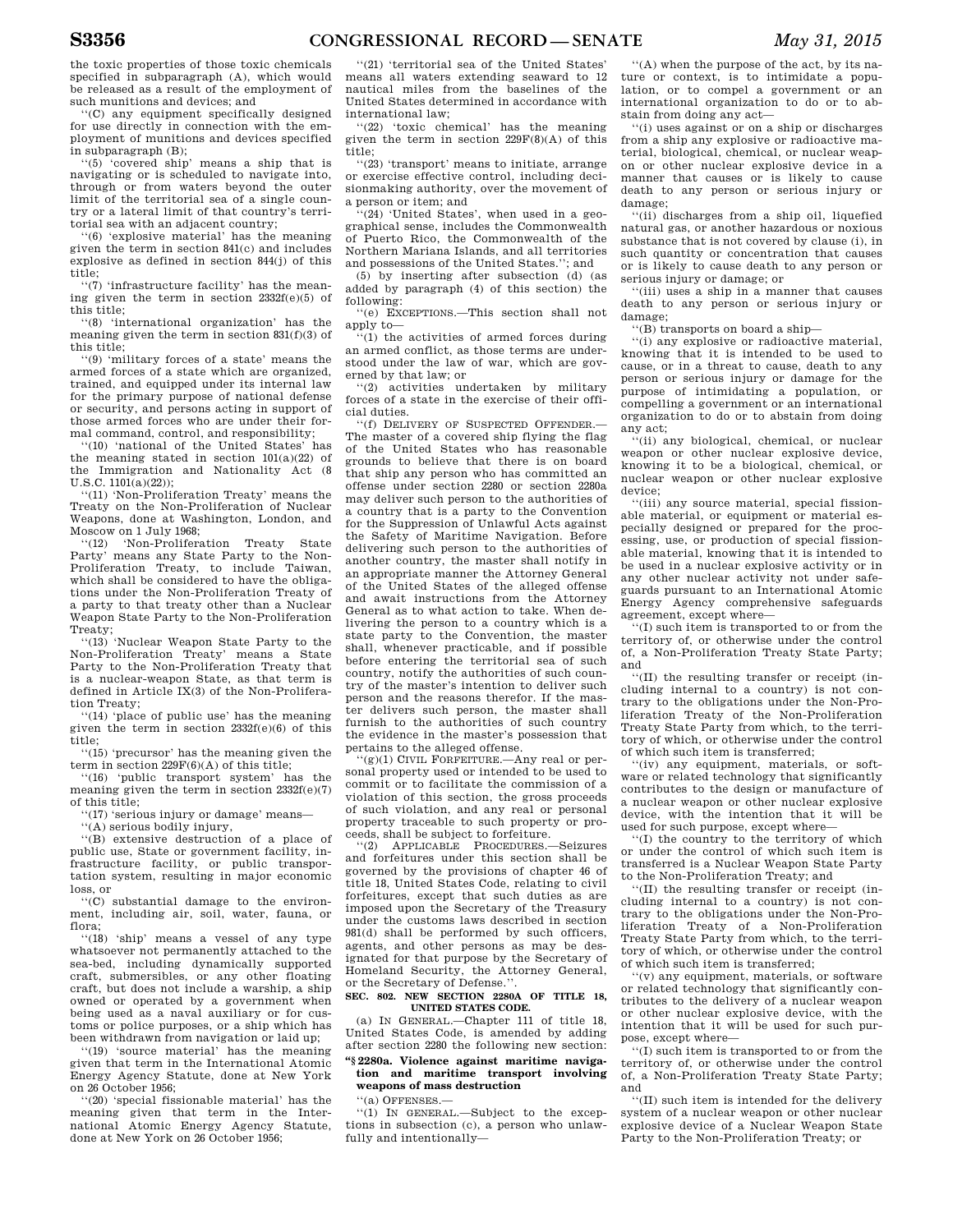''(vi) any equipment, materials, or software or related technology that significantly contributes to the design, manufacture, or delivery of a biological or chemical weapon, with the intention that it will be used for such purpose;

''(C) transports another person on board a ship knowing that the person has committed an act that constitutes an offense under section 2280 or subparagraph  $(A)$ ,  $(B)$ ,  $(D)$ , or  $(E)$ of this section or an offense set forth in an applicable treaty, as specified in section  $2280(d)(1)$ , and intending to assist that person to evade criminal prosecution;

''(D) injures or kills any person in connection with the commission or the attempted commission of any of the offenses set forth in subparagraphs (A) through (C), or subsection  $(a)(2)$ , to the extent that the subsection (a)(2) offense pertains to subparagraph (A); or

''(E) attempts to do any act prohibited under subparagraph  $(A)$ ,  $(B)$  or  $(D)$ , or conspires to do any act prohibited by subparagraphs (A) through  $(E)$  or subsection  $(a)(2)$ , shall be fined under this title, imprisoned not more than 20 years, or both; and if the death of any person results from conduct prohibited by this paragraph, shall be imprisoned for any term of years or for life.

''(2) THREATS.—A person who threatens, with apparent determination and will to carry the threat into execution, to do any act prohibited under paragraph (1)(A) shall be fined under this title, imprisoned not more than 5 years, or both.

''(b) JURISDICTION.—There is jurisdiction over the activity prohibited in subsection  $(a)$ —

''(1) in the case of a covered ship, if—

''(A) such activity is committed—

''(i) against or on board a vessel of the United States or a vessel subject to the jurisdiction of the United States (as defined in section 70502 of title 46) at the time the prohibited activity is committed;

''(ii) in the United States, including the territorial seas; or

''(iii) by a national of the United States, by a United States corporation or legal entity, or by a stateless person whose habitual residence is in the United States;

''(B) during the commission of such activity, a national of the United States is seized, threatened, injured, or killed; or

''(C) the offender is later found in the United States after such activity is committed;

''(2) in the case of a ship navigating or scheduled to navigate solely within the territorial sea or internal waters of a country other than the United States, if the offender is later found in the United States after such activity is committed; or

''(3) in the case of any vessel, if such activity is committed in an attempt to compel the United States to do or abstain from doing any act.

''(c) EXCEPTIONS.—This section shall not apply to—

''(1) the activities of armed forces during an armed conflict, as those terms are understood under the law of war, which are governed by that law; or

''(2) activities undertaken by military forces of a state in the exercise of their official duties.

''(d)(1) CIVIL FORFEITURE.—Any real or personal property used or intended to be used to commit or to facilitate the commission of a violation of this section, the gross proceeds of such violation, and any real or personal property traceable to such property or proceeds, shall be subject to forfeiture.

''(2) APPLICABLE PROCEDURES.—Seizures and forfeitures under this section shall be governed by the provisions of chapter 46 of title 18, United States Code, relating to civil

forfeitures, except that such duties as are imposed upon the Secretary of the Treasury under the customs laws described in section 981(d) shall be performed by such officers, agents, and other persons as may be designated for that purpose by the Secretary of Homeland Security, the Attorney General, or the Secretary of Defense.''.

(b) CONFORMING AMENDMENT.—The table of sections at the beginning of chapter 111 of title 18, United States Code, is amended by adding after the item relating to section 2280 the following new item:

''2280a. Violence against maritime navigation and maritime transport involving weapons of mass destruction.''.

#### **SEC. 803. AMENDMENTS TO SECTION 2281 OF TITLE 18, UNITED STATES CODE.**

Section 2281 of title 18, United States Code, is amended—

(1) in subsection (c), by striking ''section 2(c)'' and inserting ''section 13(c)'';

(2) in subsection (d), by striking the definitions of ''national of the United States,'' ''territorial sea of the United States,'' and ''United States''; and

(3) by inserting after subsection (d) the following:

''(e) EXCEPTIONS.—This section does not apply to—

''(1) the activities of armed forces during an armed conflict, as those terms are understood under the law of war, which are governed by that law; or

''(2) activities undertaken by military forces of a state in the exercise of their official duties.''.

#### **SEC. 804. NEW SECTION 2281A OF TITLE 18, UNITED STATES CODE.**

(a) IN GENERAL.—Chapter 111 of title 18, United States Code, is amended by adding after section 2281 the following new section: **''§ 2281a. Additional offenses against maritime** 

#### **fixed platforms**

''(a) OFFENSES.—

''(1) IN GENERAL.—A person who unlawfully and intentionally—

''(A) when the purpose of the act, by its nature or context, is to intimidate a population, or to compel a government or an international organization to do or to abstain from doing any act—

''(i) uses against or on a fixed platform or discharges from a fixed platform any explosive or radioactive material, biological, chemical, or nuclear weapon in a manner that causes or is likely to cause death or serious injury or damage; or

''(ii) discharges from a fixed platform oil, liquefied natural gas, or another hazardous or noxious substance that is not covered by clause (i), in such quantity or concentration that causes or is likely to cause death or serious injury or damage;

''(B) injures or kills any person in connection with the commission or the attempted commission of any of the offenses set forth in subparagraph (A); or

''(C) attempts or conspires to do anything prohibited under subparagraph (A) or (B),

shall be fined under this title, imprisoned not more than 20 years, or both; and if death results to any person from conduct prohibited by this paragraph, shall be imprisoned for any term of years or for life.

''(2) THREAT TO SAFETY.—A person who threatens, with apparent determination and will to carry the threat into execution, to do any act prohibited under paragraph (1)(A), shall be fined under this title, imprisoned not more than 5 years, or both.

''(b) JURISDICTION.—There is jurisdiction over the activity prohibited in subsection (a) if—

''(1) such activity is committed against or on board a fixed platform—

''(A) that is located on the continental shelf of the United States;

''(B) that is located on the continental shelf of another country, by a national of the United States or by a stateless person whose habitual residence is in the United States; or ''(C) in an attempt to compel the United

States to do or abstain from doing any act; ''(2) during the commission of such activ-

ity against or on board a fixed platform located on a continental shelf, a national of the United States is seized, threatened, injured, or killed; or

''(3) such activity is committed against or on board a fixed platform located outside the United States and beyond the continental shelf of the United States and the offender is later found in the United States.

''(c) EXCEPTIONS.—This section does not apply to—

''(1) the activities of armed forces during an armed conflict, as those terms are understood under the law of war, which are governed by that law; or

''(2) activities undertaken by military forces of a state in the exercise of their official duties.

''(d) DEFINITIONS.—In this section—

''(1) 'continental shelf' means the sea-bed and subsoil of the submarine areas that extend beyond a country's territorial sea to the limits provided by customary international law as reflected in Article 76 of the 1982 Convention on the Law of the Sea; and

''(2) 'fixed platform' means an artificial island, installation, or structure permanently attached to the sea-bed for the purpose of exploration or exploitation of resources or for other economic purposes.'

(b) CONFORMING AMENDMENT.—The table of sections at the beginning of chapter 111 of title 18, United States Code, is amended by adding after the item relating to section 2281 the following new item:

''2281a. Additional offenses against maritime fixed platforms."

**SEC. 805. ANCILLARY MEASURE.** 

Section 2332b(g)(5)(B) of title 18, United States Code, is amended by inserting ''2280a (relating to maritime safety),'' before ''2281'', and by striking ''2281'' and inserting ''2281 through 2281a''.

#### **Subtitle B—Prevention of Nuclear Terrorism SEC. 811. NEW SECTION 2332I OF TITLE 18, UNITED STATES CODE.**

(a) IN GENERAL.—Chapter 113B of title 18, United States Code, is amended by adding after section 2332h the following:

#### **''§ 2332i. Acts of nuclear terrorism**

''(a) OFFENSES.—

''(1) IN GENERAL.—Whoever knowingly and unlawfully—

''(A) possesses radioactive material or makes or possesses a device—

''(i) with the intent to cause death or serious bodily injury; or

''(ii) with the intent to cause substantial damage to property or the environment; or

''(B) uses in any way radioactive material or a device, or uses or damages or interferes with the operation of a nuclear facility in a manner that causes the release of or increases the risk of the release of radioactive material, or causes radioactive contamination or exposure to radiation—

''(i) with the intent to cause death or serious bodily injury or with the knowledge that such act is likely to cause death or serious bodily injury;

''(ii) with the intent to cause substantial damage to property or the environment or with the knowledge that such act is likely to cause substantial damage to property or the environment; or

''(iii) with the intent to compel a person, an international organization or a country to do or refrain from doing an act,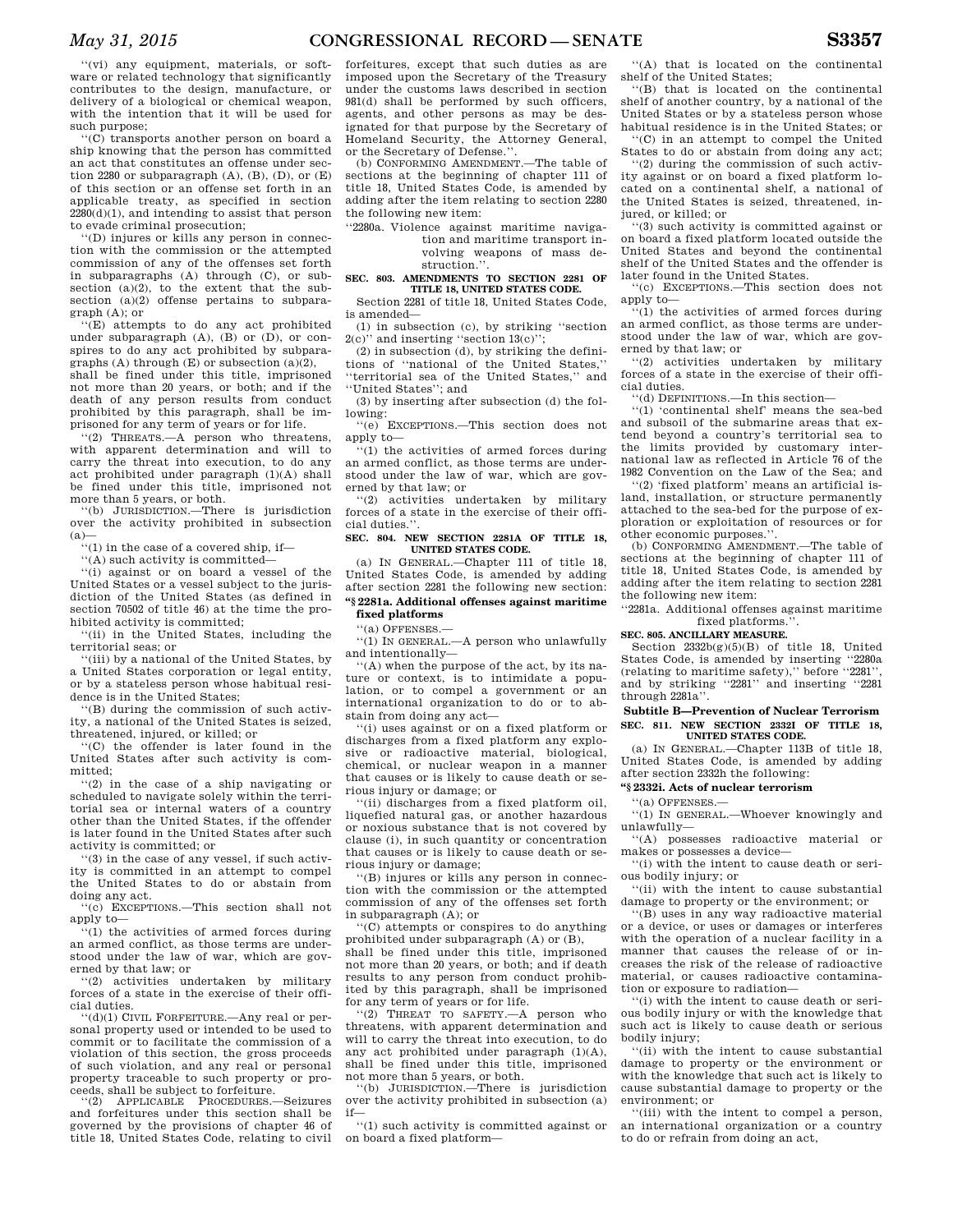shall be punished as prescribed in subsection (c).

''(2) THREATS.—Whoever, under circumstances in which the threat may reasonably be believed, threatens to commit an offense under paragraph (1) shall be punished as prescribed in subsection (c). Whoever demands possession of or access to radioactive material, a device or a nuclear facility by threat or by use of force shall be punished as prescribed in subsection (c).

''(3) ATTEMPTS AND CONSPIRACIES.—Whoever attempts to commit an offense under paragraph (1) or conspires to commit an offense under paragraph (1) or (2) shall be punished as prescribed in subsection (c).

'(b) JURISDICTION.—Conduct prohibited by subsection (a) is within the jurisdiction of the United States if—

''(1) the prohibited conduct takes place in the United States or the special aircraft jurisdiction of the United States;

''(2) the prohibited conduct takes place outside of the United States and—

''(A) is committed by a national of the United States, a United States corporation or legal entity or a stateless person whose habitual residence is in the United States;

''(B) is committed on board a vessel of the United States or a vessel subject to the jurisdiction of the United States (as defined in section 70502 of title 46) or on board an aircraft that is registered under United States law, at the time the offense is committed; or

''(C) is committed in an attempt to compel the United States to do or abstain from doing any act, or constitutes a threat directed at the United States;

''(3) the prohibited conduct takes place outside of the United States and a victim or an intended victim is a national of the United States or a United States corporation or legal entity, or the offense is committed against any state or government facility of the United States; or

 $(4)$  a perpetrator of the prohibited conduct is found in the United States.

''(c) PENALTIES.—Whoever violates this section shall be fined not more than \$2,000,000 and shall be imprisoned for any term of years or for life.

''(d) NONAPPLICABILITY.—This section does not apply to—

''(1) the activities of armed forces during an armed conflict, as those terms are understood under the law of war, which are governed by that law; or

''(2) activities undertaken by military forces of a state in the exercise of their official duties.

''(e) DEFINITIONS.—As used in this section, the term—

''(1) 'armed conflict' has the meaning given that term in section 2332f(e)(11) of this title;

''(2) 'device' means:

''(A) any nuclear explosive device; or

''(B) any radioactive material dispersal or radiation-emitting device that may, owing to its radiological properties, cause death, serious bodily injury or substantial damage to property or the environment;

''(3) 'international organization' has the meaning given that term in section 831(f)(3) of this title;

''(4) 'military forces of a state' means the armed forces of a country that are organized, trained and equipped under its internal law for the primary purpose of national defense or security and persons acting in support of those armed forces who are under their formal command, control and responsibility;

''(5) 'national of the United States' has the meaning given that term in section  $101(a)(22)$ of the Immigration and Nationality Act (8 U.S.C. 1101(a)(22));

''(6) 'nuclear facility' means:

''(A) any nuclear reactor, including reactors on vessels, vehicles, aircraft or space objects for use as an energy source in order to propel such vessels, vehicles, aircraft or space objects or for any other purpose;

''(B) any plant or conveyance being used for the production, storage, processing or transport of radioactive material; or

''(C) a facility (including associated buildings and equipment) in which nuclear material is produced, processed, used, handled, stored or disposed of, if damage to or interference with such facility could lead to the release of significant amounts of radiation or radioactive material;

''(7) 'nuclear material' has the meaning given that term in section  $831(f)(1)$  of this title;

''(8) 'radioactive material' means nuclear material and other radioactive substances that contain nuclides that undergo spontaneous disintegration (a process accompanied by emission of one or more types of ionizing radiation, such as alpha-, beta-, neutron particles and gamma rays) and that may, owing to their radiological or fissile properties, cause death, serious bodily injury or substantial damage to property or to the environment;

''(9) 'serious bodily injury' has the meaning given that term in section  $831(f)(4)$  of this title;

''(10) 'state' has the same meaning as that term has under international law, and includes all political subdivisions thereof;

''(11) 'state or government facility' has the meaning given that term in section 2332f(e)(3) of this title;

''(12) 'United States corporation or legal entity' means any corporation or other entity organized under the laws of the United States or any State, Commonwealth, territory, possession or district of the United States;

''(13) 'vessel' has the meaning given that term in section 1502(19) of title 33; and

''(14) 'vessel of the United States' has the meaning given that term in section 70502 of title 46.

(b) CLERICAL AMENDMENT.—The table of sections at the beginning of chapter 113B of title 18, United States Code, is amended by inserting after the item relating to section 2332h the following:

"2332i. Acts of nuclear terrorism.

(c) DISCLAIMER.—Nothing contained in this section is intended to affect the applicability of any other Federal or State law that might pertain to the underlying conduct.

(d) INCLUSION IN DEFINITION OF FEDERAL CRIMES OF TERRORISM.—Section 2332b(g)(5)(B) of title 18, United States Code, is amended by inserting ''2332i (relating to acts of nuclear terrorism),'' before ''2339 (relating to harboring terrorists)''.

#### **SEC. 812. AMENDMENT TO SECTION 831 OF TITLE 18, UNITED STATES CODE.**

Section 831 of title 18, United States Code, is amended—

(a) in subsection (a)—

(1) by redesignating paragraphs (3) through (8) as paragraphs (4) through (9);

(2) by inserting after paragraph (2) the following:

''(3) without lawful authority, intentionally carries, sends or moves nuclear material into or out of a country;'';

(3) in paragraph (8), as redesignated, by striking "an offense under paragraph (1),  $(2)$ . 'an offense under paragraph (1), (2), (3), or (4)'' and inserting ''any act prohibited under paragraphs (1) through (5)''; and

(4) in paragraph (9), as redesignated, by striking ''an offense under paragraph (1), (2), (3), or (4)'' and inserting ''any act prohibited under paragraphs (1) through (7)";

 $(b)$  in subsection  $(b)$ —

(1) in paragraph (1), by striking ''(7)'' and inserting ''(8)''; and

(2) in paragraph (2), by striking  $(8)$ " and inserting  $(9)$ ";

(c) in subsection (c)—

(1) in subparagraph (2)(A), by adding after ''United States'' the following: ''or a stateless person whose habitual residence is in the United States'';

(2) by striking paragraph (5);

(3) in paragraph (4), by striking ''or'' at the end; and

(4) by inserting after paragraph (4), the following:

''(5) the offense is committed on board a vessel of the United States or a vessel subject to the jurisdiction of the United States (as defined in section 70502 of title 46) or on board an aircraft that is registered under United States law, at the time the offense is committed;

''(6) the offense is committed outside the United States and against any state or government facility of the United States; or

''(7) the offense is committed in an attempt to compel the United States to do or abstain from doing any act, or constitutes a threat directed at the United States.":

(d) by redesignating subsections (d) through (f) as (e) through (g), respectively;

(e) by inserting after subsection (c) the following:

''(d) NONAPPLICABILITY.—This section does not apply to—

''(1) the activities of armed forces during an armed conflict, as those terms are understood under the law of war, which are governed by that law; or

''(2) activities undertaken by military forces of a state in the exercise of their official duties.''; and

(f) in subsection  $(g)$ , as redesignated—

(1) in paragraph (6), by striking ''and'' at the end;

(2) in paragraph (7), by striking the period at the end and inserting a semicolon; and

(3) by inserting after paragraph (7), the following:

''(8) the term 'armed conflict' has the meaning given that term in section 2332f(e)(11) of this title;

''(9) the term 'military forces of a state' means the armed forces of a country that are organized, trained and equipped under its internal law for the primary purpose of national defense or security and persons acting in support of those armed forces who are under their formal command, control and responsibility;

''(10) the term 'state' has the same meaning as that term has under international law, and includes all political subdivisions thereof;

''(11) the term 'state or government facility' has the meaning given that term in section 2332f(e)(3) of this title; and

''(12) the term 'vessel of the United States' has the meaning given that term in section 70502 of title 46.'

SA 1450. Mr. MCCONNELL proposed an amendment to amendment SA 1449 proposed by Mr. MCCONNELL (for himself and Mr. BURR) to the bill H.R. 2048, to reform the authorities of the Federal Government to require the production of certain business records, conduct electronic surveillance, use pen registers and trap and trace devices, and use other forms of information gathering for foreign intelligence, counterterrorism, and criminal purposes, and for other purposes; as follows:

Strike Sec. 110(a) and insert the following: (a) IN GENERAL.—The amendments made by sections 101 through 103 shall take effect on the date that is 12 months after the date of the enactment of this Act.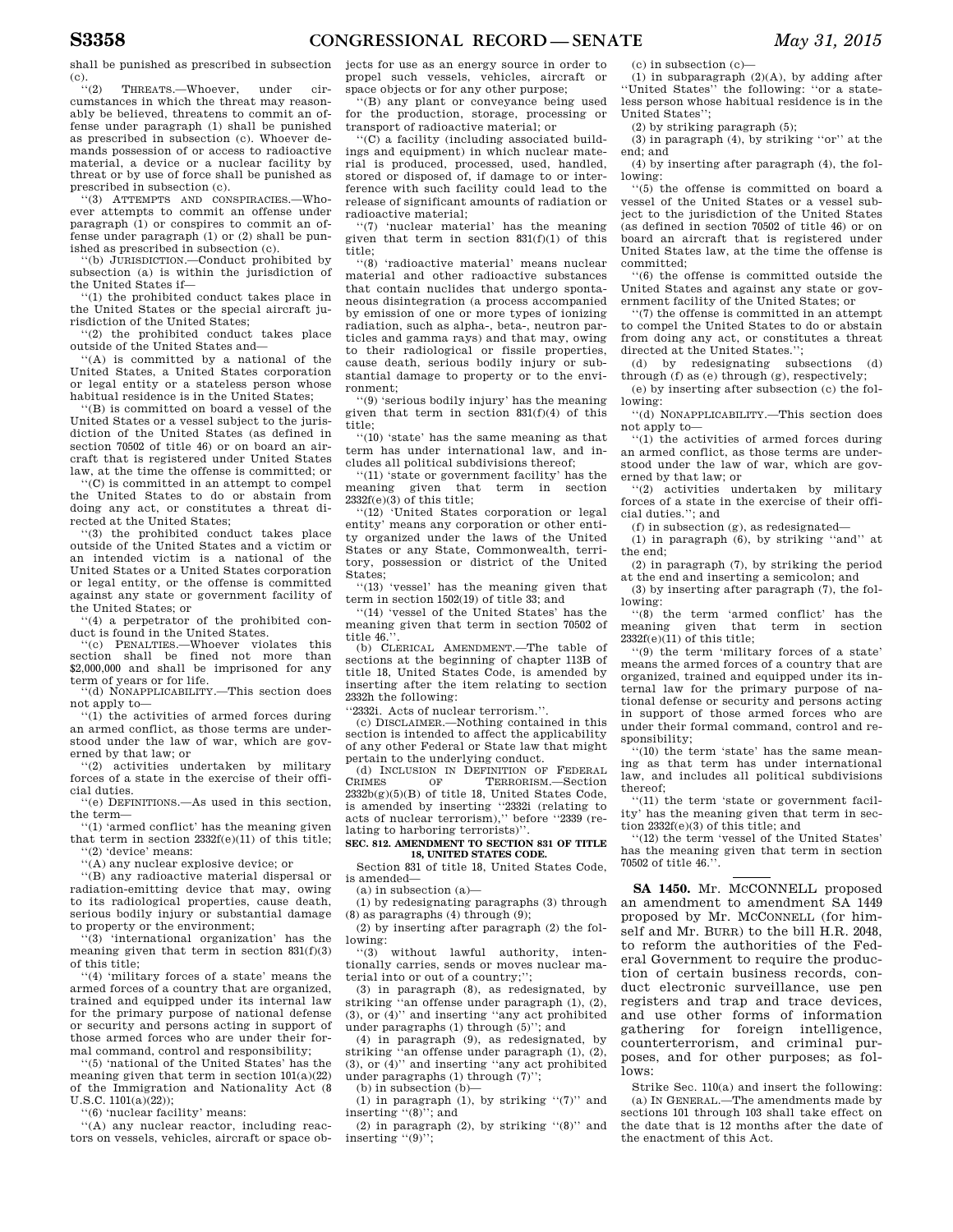SA 1451. Mr. McCONNELL proposed an amendment to amendment SA 1450 proposed by Mr. MCCONNELL to the amendment SA 1449 proposed by Mr. MCCONNELL (for himself and Mr. BURR) to the bill H.R. 2048, to reform the authorities of the Federal Government to require the production of certain business records, conduct electronic surveillance, use pen registers and trap and trace devices, and use other forms of information gathering for foreign intelligence, counterterrorism, and criminal purposes, and for other purposes; as follows:

At the end, add the following: (b) NONEFFECT OF CERTAIN PROVISIONS.—

Section 401 of this Act, relating to appointment of amicus curiae, shall have no force or effect.

#### **SEC. 110A. APPOINTMENT OF AMICUS CURIAE.**

Section 103 (50 U.S.C. 1803) is amended by adding at the end the following new subsections:

''(i) AMICUS CURIAE.—

''(1) AUTHORIZATION.—A court established under subsection (a) or (b) is authorized, consistent with the requirement of subsection (c) and any other statutory requirement that the court act expeditiously or within a stated time—

''(A) to appoint amicus curiae to—

''(i) assist the court in the consideration of any application for an order or review that. in the opinion of the court, presents a novel or significant interpretation of the law; or

''(ii) provide technical expertise in any in-

stance the court considers appropriate; or ''(B) upon motion, to permit an individual or organization leave to file an amicus cu-

riae brief. ''(2) DESIGNATION.—The courts established by subsection (a) and (b) shall each designate 1 or more individuals who may be appointed to serve as amicus curiae and who are determined to be eligible for access to classified national security information necessary to participate in matters before such courts (if such access is necessary for participation in the matters for which they may be appointed). In appointing an amicus curiae pursuant to paragraph (1), the court may choose from among those so designated.

''(3) EXPERTISE.—An individual appointed as an amicus curiae under paragraph (1) may be an individual who possesses expertise on privacy and civil liberties, intelligence collection, communications technology, or any other area that may lend legal or technical expertise to the court.

 $\cdot$ <sup>(4)</sup> DUTIES.—An amicus curiae appointed under paragraph (1) to assist with the consideration of a covered matter shall carry out the duties assigned by the appointing court. That court may authorize the amicus curiae to review any application, certification, petition, motion, or other submission that the court determines is relevant to the duties assigned by the court.

''(5) NOTIFICATION.—A court established under subsection (a) or (b) shall notify the Attorney General of each exercise of the authority to appoint an amicus curiae under paragraph (1).

''(6) ASSISTANCE.—A court established under subsection (a) or (b) may request and receive (including on a non-reimbursable basis) the assistance of the executive branch in the implementation of this subsection.

''(7) ADMINISTRATION.—A court established under subsection (a) or (b) may provide for the designation, appointment, removal, training, or other support of an amicus curiae appointed under paragraph (1) in a manner that is not inconsistent with this subsection.

''(j) REVIEW OF FISA COURT DECISIONS.— Following issuance of an order under this Act, a court established under subsection (a) shall certify for review to the court established under subsection (b) any question of law that may affect resolution of the matter in controversy that the court determines warrants such review because of a need for uniformity or because consideration by the court established under subsection (b) would serve the interests of justice. Upon certification of a question of law under this subsection, the court established under subsection (b) may give binding instructions or require the entire record to be sent up for decision of the entire matter in controversy.

''(k) REVIEW OF FISA COURT OF REVIEW DE-CISIONS.—

''(1) CERTIFICATION.—For purposes of section 1254(2) of title 28, United States Code, the court of review established under subsection (b) shall be considered to be a court of appeals.

''(2) AMICUS CURIAE BRIEFING.—Upon certification of an application under paragraph (1), the Supreme Court of the United States may appoint an amicus curiae designated under subsection (i)(3), or any other person, to provide briefing or other assistance.'

SA 1452. Mr. MCCONNELL (for himself and Mr. BURR) proposed an amendment to the bill H.R. 2048, to reform the authorities of the Federal Government to require the production of certain business records, conduct electronic surveillance, use pen registers and trap and trace devices, and use other forms of information gathering for foreign intelligence, counterterrorism, and criminal purposes, and for other purposes; as follows:

Strike all after the first word and insert the following:

**1. SHORT TITLE; TABLE OF CONTENTS.** 

(a) SHORT TITLE.—This Act may be cited as the ''Uniting and Strengthening America by Fulfilling Rights and Ensuring Effective Discipline Over Monitoring Act of 2015'' or the ''USA FREEDOM Act of 2015''.

(b) TABLE OF CONTENTS.—The table of contents for this Act is as follows:

1. Short title; table of contents.

2. Amendments to the Foreign Intelligence Surveillance Act of 1978.

#### TITLE I—FISA BUSINESS RECORDS REFORMS

- 101. Additional requirements for call detail records.
- 102. Emergency authority.
- 103. Prohibition on bulk collection of tangible things. 104. Judicial review.
- 105. Liability protection.
- 106. Compensation for assistance.
- 107. Notice to the Attorney General on changes in retention of call detail records.
- 108. Definitions.
- 109. Inspector General reports on business records orders. 110. Effective date.
- 
- 111. Rule of construction.
- TITLE II—FISA PEN REGISTER AND TRAP AND TRACE DEVICE REFORM
- 201. Prohibition on bulk collection.
- 202. Privacy procedures.
- TITLE III—FISA ACQUISITIONS TAR-<br>GETING PERSONS OUTSIDE THE PERSONS OUTSIDE THE UNITED STATES REFORMS
- 301. Limits on use of unlawfully obtained information.

TITLE IV—FOREIGN INTELLIGENCE SURVEILLANCE COURT REFORMS

401. Appointment of amicus curiae.

- TITLE V—NATIONAL SECURITY LETTER REFORM
- 501. Prohibition on bulk collection.
- 502. Limitations on disclosure of national security letters.
- 503. Judicial review.
	- TITLE VI—FISA TRANSPARENCY AND REPORTING REQUIREMENTS
- 601. Additional reporting on orders requiring production of business records; business records compliance reports to Congress.
- 602. Annual reports by the Government.
- 603. Public reporting by persons subject to FISA orders.
- 604. Reporting requirements for decisions, orders, and opinions of the Foreign Intelligence Surveillance Court and the Foreign Intelligence Surveillance Court of Review.
- 605. Submission of reports under FISA.
	- TITLE VII—ENHANCED NATIONAL SECURITY PROVISIONS
- 701. Emergencies involving non-United States persons.
- 702. Preservation of treatment of non-United States persons traveling outside the United States as agents of foreign powers.
- 703. Improvement to investigations of international proliferation of weapons of mass destruction.
- 704. Increase in penalties for material support of foreign terrorist organizations.
- 705. Sunsets.
- TITLE VIII—SAFETY OF MARITIME NAVI-GATION AND NUCLEAR TERRORISM CONVENTIONS IMPLEMENTATION
- Subtitle A—Safety of Maritime Navigation
- 801. Amendment to section 2280 of title 18, United States Code.
- 802. New section 2280a of title 18, United States Code.
- 803. Amendments to section 2281 of title 18, United States Code.
- 804. New section 2281a of title 18, United States Code.
- 805. Ancillary measure.
- Subtitle B—Prevention of Nuclear Terrorism 811. New section 2332i of title 18, United
- States Code. 812. Amendment to section 831 of title 18, United States Code.
- **SEC. 2. AMENDMENTS TO THE FOREIGN INTEL-LIGENCE SURVEILLANCE ACT OF 1978.**

Except as otherwise expressly provided, whenever in this Act an amendment or repeal is expressed in terms of an amendment to, or a repeal of, a section or other provision, the reference shall be considered to be made to a section or other provision of the Foreign Intelligence Surveillance Act of 1978 (50 U.S.C. 1801 et seq.).

#### **TITLE I—FISA BUSINESS RECORDS REFORMS**

#### **SEC. 101. ADDITIONAL REQUIREMENTS FOR CALL DETAIL RECORDS.**

(a) APPLICATION.—Section 501(b)(2) (50 U.S.C.  $1861(b)(2)$ ) is amended—

(1) in subparagraph (A)—

(A) in the matter preceding clause (i), by striking ''a statement'' and inserting ''in the case of an application other than an application described in subparagraph (C) (including an application for the production of call detail records other than in the manner described in subparagraph (C)), a statement''; and

(B) in clause (iii), by striking ''; and'' and inserting a semicolon;

(2) by redesignating subparagraphs (A) and (B) as subparagraphs (B) and (D), respectively; and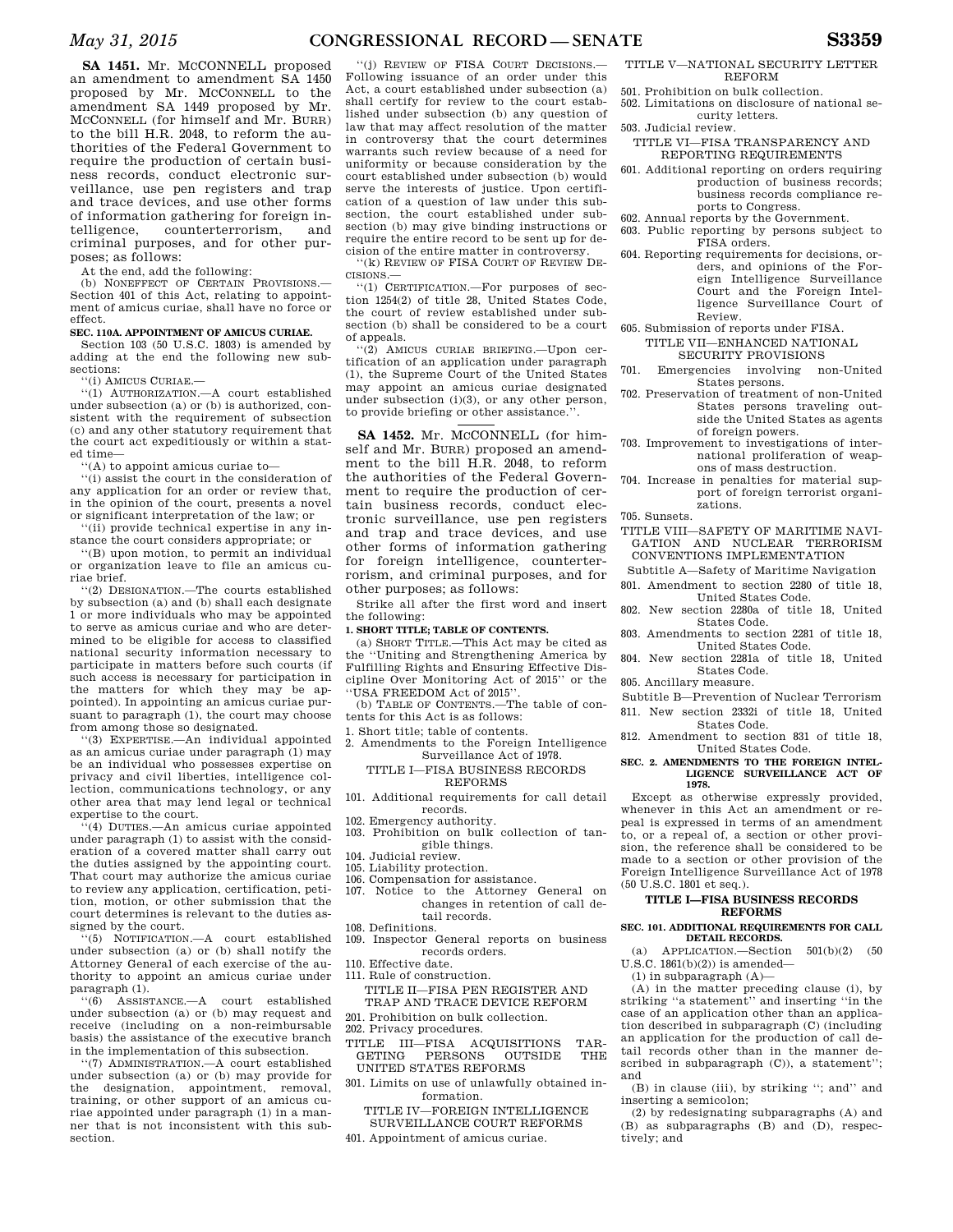(3) by inserting after subparagraph (B) (as so redesignated) the following new subparagraph:

''(C) in the case of an application for the production on an ongoing basis of call detail records created before, on, or after the date of the application relating to an authorized investigation (other than a threat assessment) conducted in accordance with subsection (a)(2) to protect against international terrorism, a statement of facts showing that—

''(i) there are reasonable grounds to believe that the call detail records sought to be produced based on the specific selection term required under subparagraph (A) are relevant to such investigation; and

''(ii) there is a reasonable, articulable suspicion that such specific selection term is associated with a foreign power engaged in international terrorism or activities in preparation therefor, or an agent of a foreign power engaged in international terrorism or activities in preparation therefor; and''.

(b) ORDER.—Section  $501(c)(2)$  (50 U.S.C.  $1861(c)(2)$ ) is amended—

(1) in subparagraph (D), by striking ''; and'' and inserting a semicolon;

(2) in subparagraph (E), by striking the period and inserting ''; and''; and

(3) by adding at the end the following new subparagraph:

''(F) in the case of an application described in subsection (b)(2)(C), shall—

''(i) authorize the production on a daily basis of call detail records for a period not to exceed 180 days;

''(ii) provide that an order for such production may be extended upon application under subsection (b) and the judicial finding under paragraph (1) of this subsection;

''(iii) provide that the Government may require the prompt production of a first set of call detail records using the specific selection term that satisfies the standard required under subsection (b)(2)(C)(ii);

''(iv) provide that the Government may require the prompt production of a second set of call detail records using session-identifying information or a telephone calling card number identified by the specific selection term used to produce call detail records under clause (iii);

''(v) provide that, when produced, such records be in a form that will be useful to the Government;

''(vi) direct each person the Government directs to produce call detail records under the order to furnish the Government forthwith all information, facilities, or technical assistance necessary to accomplish the production in such a manner as will protect the secrecy of the production and produce a minimum of interference with the services that such person is providing to each subject of the production; and

''(vii) direct the Government to—

''(I) adopt minimization procedures that require the prompt destruction of all call detail records produced under the order that the Government determines are not foreign intelligence information; and

''(II) destroy all call detail records produced under the order as prescribed by such procedures.''.

#### **SEC. 102. EMERGENCY AUTHORITY.**

(a) AUTHORITY.—Section 501 (50 U.S.C. 1861) is amended by adding at the end the following new subsection:

''(i) EMERGENCY AUTHORITY FOR PRODUC-TION OF TANGIBLE THINGS.

''(1) Notwithstanding any other provision of this section, the Attorney General may require the emergency production of tangible things if the Attorney General—

''(A) reasonably determines that an emergency situation requires the production of

tangible things before an order authorizing such production can with due diligence be obtained;

''(B) reasonably determines that the factual basis for the issuance of an order under this section to approve such production of tangible things exists;

''(C) informs, either personally or through a designee, a judge having jurisdiction under this section at the time the Attorney General requires the emergency production of tangible things that the decision has been made to employ the authority under this subsection; and

''(D) makes an application in accordance with this section to a judge having jurisdiction under this section as soon as practicable, but not later than 7 days after the Attorney General requires the emergency production of tangible things under this subsection.

''(2) If the Attorney General requires the emergency production of tangible things under paragraph (1), the Attorney General shall require that the minimization procedures required by this section for the issuance of a judicial order be followed.

''(3) In the absence of a judicial order approving the production of tangible things under this subsection, the production shall terminate when the information sought is obtained, when the application for the order is denied, or after the expiration of 7 days from the time the Attorney General begins requiring the emergency production of such tangible things, whichever is earliest.

''(4) A denial of the application made under this subsection may be reviewed as provided in section 103.

 $(5)$  If such application for approval is denied, or in any other case where the production of tangible things is terminated and no order is issued approving the production, no information obtained or evidence derived from such production shall be received in evidence or otherwise disclosed in any trial, hearing, or other proceeding in or before any court, grand jury, department, office, agency, regulatory body, legislative committee, or other authority of the United States, a State, or a political subdivision thereof, and no information concerning any United States person acquired from such production shall subsequently be used or disclosed in any other manner by Federal officers or employees without the consent of such person, except with the approval of the Attorney General if the information indicates a threat of death or serious bodily harm to any person.

''(6) The Attorney General shall assess compliance with the requirements of para $graph (5)$ .".<br>(b) CONFORMING

 $AMENDMENT.$ -Section 501(d) (50 U.S.C. 1861(d)) is amended—

 $(1)$  in paragraph  $(1)$ -

(A) in the matter preceding subparagraph (A), by striking ''pursuant to an order'' and inserting ''pursuant to an order issued or an emergency production required'';

(B) in subparagraph (A), by striking ''such order'' and inserting ''such order or such emergency production''; and

(C) in subparagraph (B), by striking ''the order'' and inserting ''the order or the emergency production''; and

(2) in paragraph (2)—

(A) in subparagraph (A), by striking ''an order'' and inserting ''an order or emergency production''; and

(B) in subparagraph (B), by striking ''an order'' and inserting ''an order or emergency production''.

#### **SEC. 103. PROHIBITION ON BULK COLLECTION OF TANGIBLE THINGS.**

(a) APPLICATION.—Section 501(b)(2) (50 U.S.C.  $1861(b)(2)$ , as amended by section 101(a) of this Act, is further amended by inserting before subparagraph (B), as redesignated by such section 101(a) of this Act, the following new subparagraph:

''(A) a specific selection term to be used as the basis for the production of the tangible things sought;''. (b) ORDER.—Section 501(c) (50 U.S.C.

 $1861(c)$ ) is amended-

(1) in paragraph  $(2)(A)$ , by striking the emicolon and inserting ", including each semicolon and inserting specific selection term to be used as the basis for the production;''; and

(2) by adding at the end the following new paragraph:

''(3) No order issued under this subsection may authorize the collection of tangible things without the use of a specific selection term that meets the requirements of subsection  $(b)(2)$ ."

#### **SEC. 104. JUDICIAL REVIEW.**

(a) MINIMIZATION PROCEDURES.—

 $(1)$  JUDICIAL REVIEW.—Section  $501(c)(1)$   $(50)$ U.S.C. 1861(c)(1)) is amended by inserting after ''subsections (a) and (b)'' the following: ''and that the minimization procedures submitted in accordance with subsection (b)(2)(D) meet the definition of minimization procedures under subsection (g)''.

(2) RULE OF CONSTRUCTION.—Section 501(g)  $(50 \text{ U.S.C. } 1861(g))$  is amended by adding at the end the following new paragraph:

''(3) RULE OF CONSTRUCTION.—Nothing in this subsection shall limit the authority of the court established under section 103(a) to impose additional, particularized minimization procedures with regard to the production, retention, or dissemination of nonpublicly available information concerning unconsenting United States persons, including additional, particularized procedures related to the destruction of information within a reasonable time period.''.

(3) TECHNICAL AND CONFORMING AMEND-MENT.—Section 501(g)(1) (50 U.S.C. 1861(g)(1)) is amended—

(A) by striking ''Not later than 180 days after the date of the enactment of the USA PATRIOT Improvement and Reauthorization Act of 2005, the'' and inserting ''The''; and

(B) by inserting after "adopt" the following: ", and update as appropriate,".<br>
(b) ORDERS.—Section 501(f)(2) (50 U.S.C.

 $1861(f)(2)$ ) is amended-

(1) in subparagraph  $(A)(i)$ –

(A) by striking ''that order'' and inserting ''the production order or any nondisclosure order imposed in connection with the production order''; and

(B) by striking the second sentence; and

 $(2)$  in subparagraph  $(C)$ —

(A) by striking clause (ii); and

(B) by redesignating clause (iii) as clause  $(iii)$ .

## **SEC. 105. LIABILITY PROTECTION.**

Section 501(e) (50 U.S.C. 1861(e)) is amended

to read as follows:  $(e)(1)$  No cause of action shall lie in any court against a person who—

''(A) produces tangible things or provides information, facilities, or technical assistance in accordance with an order issued or an emergency production required under this section; or

''(B) otherwise provides technical assistance to the Government under this section or to implement the amendments made to this section by the USA FREEDOM Act of 2015.

''(2) A production or provision of information, facilities, or technical assistance described in paragraph (1) shall not be deemed to constitute a waiver of any privilege in any other proceeding or context.''.

#### **SEC. 106. COMPENSATION FOR ASSISTANCE.**

Section 501 (50 U.S.C. 1861), as amended by section 102 of this Act, is further amended by adding at the end the following new subsection: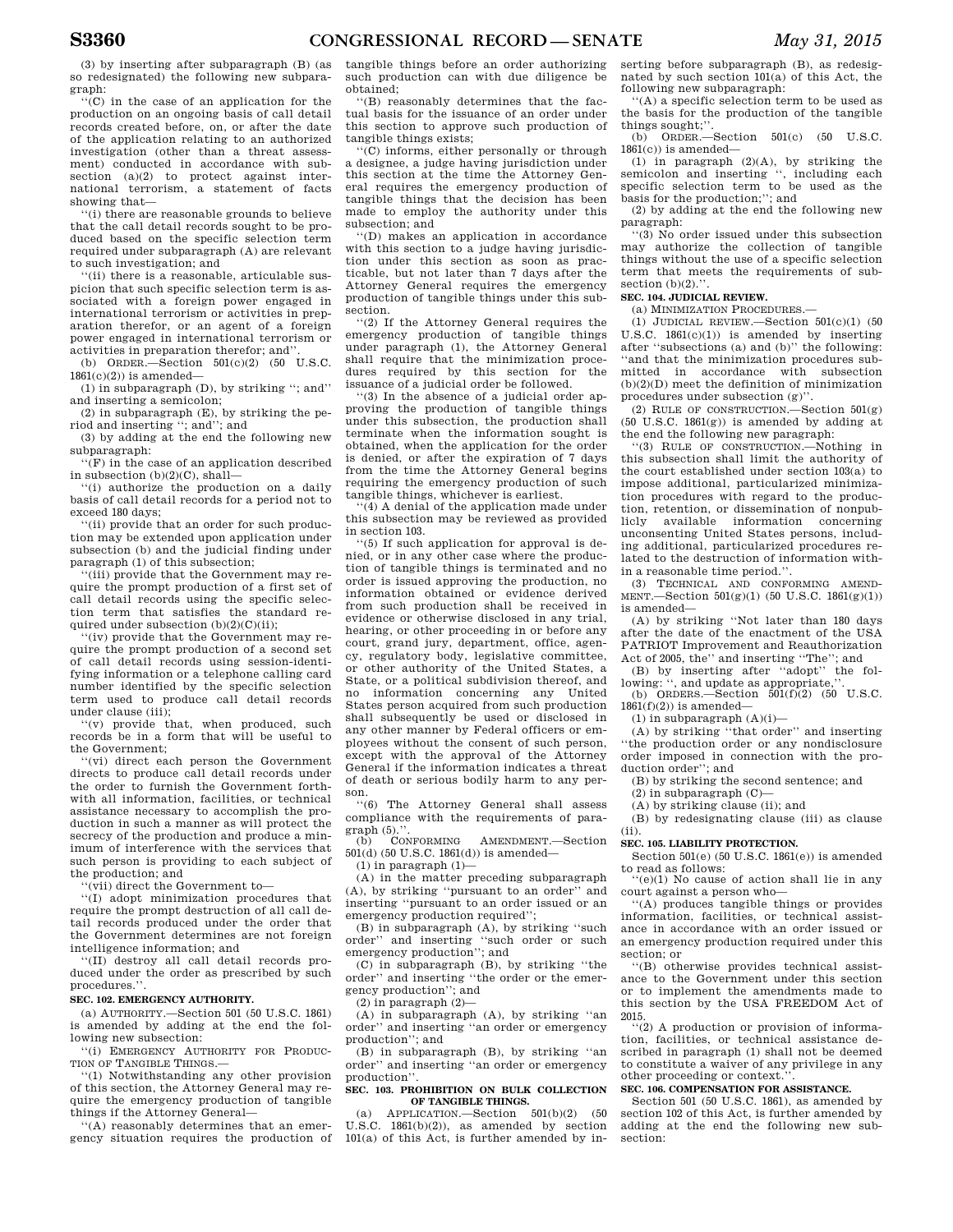''(j) COMPENSATION.—The Government shall compensate a person for reasonable expenses incurred for—

''(1) producing tangible things or providing information, facilities, or assistance in accordance with an order issued with respect to an application described in subsection (b)(2)(C) or an emergency production under subsection (i) that, to comply with subsection (i)(1)(D), requires an application described in subsection  $(b)(2)(C)$ ; or

'(2) otherwise providing technical assistance to the Government under this section or to implement the amendments made to this section by the USA FREEDOM Act of  $2015.$ 

### **SEC. 107. NOTICE TO THE ATTORNEY GENERAL ON CHANGES IN RETENTION OF CALL DETAIL RECORDS.**

Section 501 (50 U.S.C. 1861), as amended by section 106 of this Act, is amended by adding at the end the following new subsection:

''(k) PROSPECTIVE CHANGES TO EXISTING PRACTICES RELATED TO CALL DETAIL RECORDS.—

''(1) IN GENERAL.—Consistent with subsection  $(c)(2)(F)$ , an electronic communication service provider that has been issued an order to produce call detail records pursuant to an order under subsection (c) shall notify the Attorney General if that service provider intends to retain its call detail records for a period less than 18 months.

''(2) TIMING OF NOTICE.—A notification under paragraph (1) shall be made not less than 180 days prior to the date such electronic communications service provider intends to implement a policy to retain such records for a period less than 18 months.' **SEC. 108. DEFINITIONS.** 

Section 501 (50 U.S.C. 1861), as amended by section 107 of this Act, is further amended by adding at the end the following new subsection:

''(l) DEFINITIONS.—In this section:

''(1) IN GENERAL.—The terms 'foreign power', 'agent of a foreign power', 'international terrorism', 'foreign intelligence information', 'Attorney General', 'United States person', 'United States', 'person', and 'State' have the meanings provided those terms in section 101.

''(2) ADDRESS.—The term 'address' means a physical address or electronic address, such as an electronic mail address or temporarily assigned network address (including an Internet protocol address).

''(3) CALL DETAIL RECORD.—The term 'call detail record'—

''(A) means session-identifying information (including an originating or terminating telephone number, an International Mobile Subscriber Identity number, or an International Mobile Station Equipment Identity number), a telephone calling card number, or the time or duration of a call; and

''(B) does not include—

''(i) the contents (as defined in section 2510(8) of title 18, United States Code) of any communication;

''(ii) the name, address, or financial information of a subscriber or customer; or

''(iii) cell site location or global positioning system information.

''(4) SPECIFIC SELECTION TERM.—

''(A) TANGIBLE THINGS.—

''(i) IN GENERAL.—Except as provided in subparagraph (B), a 'specific selection term'—

''(I) is a term that specifically identifies a person, account, address, or personal device, or any other specific identifier; and

''(II) is used to limit, to the greatest extent reasonably practicable, the scope of tangible things sought consistent with the purpose for seeking the tangible things.

''(ii) LIMITATION.—A specific selection term under clause (i) does not include an identi-

fier that does not limit, to the greatest extent reasonably practicable, the scope of tangible things sought consistent with the purpose for seeking the tangible things, such as an identifier that—

''(I) identifies an electronic communication service provider (as that term is defined in section 701) or a provider of remote computing service (as that term is defined in section 2711 of title 18, United States Code), when not used as part of a specific identifier as described in clause (i), unless the provider is itself a subject of an authorized investigation for which the specific selection term is used as the basis for the production; or

''(II) identifies a broad geographic region, including the United States, a city, a county, a State, a zip code, or an area code, when not used as part of a specific identifier as described in clause (i).

''(iii) RULE OF CONSTRUCTION.—Nothing in this paragraph shall be construed to preclude the use of multiple terms or identifiers to meet the requirements of clause (i).

''(B) CALL DETAIL RECORD APPLICATIONS.— For purposes of an application submitted under subsection  $(b)(2)(C)$ , the term 'specific selection term' means a term that specifically identifies an individual, account, or personal device.''.

#### **SEC. 109. INSPECTOR GENERAL REPORTS ON BUSINESS RECORDS ORDERS.**

Section 106A of the USA PATRIOT Improvement and Reauthorization Act of 2005 (Public Law 109–177; 120 Stat. 200) is amended—

(1) in subsection (b)—

(A) in paragraph (1), by inserting ''and calendar years 2012 through 2014" after "2006":

(B) by striking paragraphs (2) and (3); (C) by redesignating paragraphs (4) and (5)

as paragraphs (2) and (3), respectively; and (D) in paragraph (3) (as so redesignated)—

(i) by striking subparagraph (C) and inserting the following new subparagraph:

''(C) with respect to calendar years 2012 through 2014, an examination of the minimization procedures used in relation to orders under section 501 of the Foreign Intelligence Surveillance Act of 1978 (50 U.S.C. 1861) and whether the minimization procedures adequately protect the constitutional rights of United States persons;''; and

(ii) in subparagraph (D), by striking ''(as such term is defined in section 3(4) of the National Security Act of 1947 (50 U.S.C.  $401a(4))$ )':

(2) in subsection (c), by adding at the end the following new paragraph:

''(3) CALENDAR YEARS 2012 THROUGH 2014.— Not later than 1 year after the date of enactment of the USA FREEDOM Act of 2015, the Inspector General of the Department of Justice shall submit to the Committee on the Judiciary and the Select Committee on Intelligence of the Senate and the Committee on the Judiciary and the Permanent Select Committee on Intelligence of the House of Representatives a report containing the results of the audit conducted under subsection (a) for calendar years 2012 through  $2014$   $"$ 

(3) by redesignating subsections (d) and (e) as subsections (e) and (f), respectively;

(4) by inserting after subsection (c) the following new subsection:

''(d) INTELLIGENCE ASSESSMENT.—

''(1) IN GENERAL.—For the period beginning on January 1, 2012, and ending on December 31, 2014, the Inspector General of the Intelligence Community shall assess—

''(A) the importance of the information acquired under title V of the Foreign Intelligence Surveillance Act of 1978 (50 U.S.C. 1861 et seq.) to the activities of the intelligence community;

''(B) the manner in which that information was collected, retained, analyzed, and disseminated by the intelligence community;

''(C) the minimization procedures used by elements of the intelligence community under such title and whether the minimization procedures adequately protect the constitutional rights of United States persons; and

''(D) any minimization procedures proposed by an element of the intelligence community under such title that were modified or denied by the court established under section 103(a) of such Act (50 U.S.C. 1803(a)).

''(2) SUBMISSION DATE FOR ASSESSMENT.— Not later than 180 days after the date on which the Inspector General of the Department of Justice submits the report required under subsection (c)(3), the Inspector General of the Intelligence Community shall submit to the Committee on the Judiciary and the Select Committee on Intelligence of the Senate and the Committee on the Judiciary and the Permanent Select Committee on Intelligence of the House of Representatives a report containing the results of the assessment for calendar years 2012 through 2014.'';

(5) in subsection (e), as redesignated by paragraph (3)—

(A) in paragraph (1)—

(i) by striking "a report under subsection  $(c)(1)$  or  $(c)(2)$ " and inserting "any report under subsection (c) or (d)''; and

(ii) by striking ''Inspector General of the Department of Justice'' and inserting ''Inspector General of the Department of Justice, the Inspector General of the Intelligence Community, and any Inspector General of an element of the intelligence community that prepares a report to assist the Inspector General of the Department of Justice or the Inspector General of the Intelligence Community in complying with the requirements of this section''; and

(B) in paragraph (2), by striking ''the reports submitted under subsections (c)(1) and (c)(2)'' and inserting ''any report submitted under subsection (c) or (d)'';

(6) in subsection (f), as redesignated by paragraph (3)—

(A) by striking ''The reports submitted under subsections  $(c)(1)$  and  $(c)(2)$ " and inserting ''Each report submitted under subsection (c)"; and

(B) by striking "subsection  $(d)(2)$ " and inserting "subsection (e)(2)"; and

(7) by adding at the end the following new subsection:

''(g) DEFINITIONS.—In this section:

''(1) INTELLIGENCE COMMUNITY.—The term 'intelligence community' has the meaning given that term in section 3 of the National Security Act of 1947 (50 U.S.C. 3003).

''(2) UNITED STATES PERSON.—The term 'United States person' has the meaning given that term in section 101 of the Foreign Intelligence Surveillance Act of 1978 (50 U.S.C. 1801).''.

#### **SEC. 110. EFFECTIVE DATE.**

(a) IN GENERAL.—The amendments made by sections 101 through 103 shall take effect on the date that is 1 year after the date of the enactment of this Act.

(b) REVIEW AND CERTIFICATION.—The Director of National Intelligence shall—

(1) review the implementation of the transition from the existing procedures for the production of call detail records under title V of the Foreign Intelligence Surveillance Act of 1978 (50 U.S.C. 1801 et seq.), as in effect prior to the effective date for the amendments made by sections 101 through 103 of this Act, to the new procedures pursuant to the amendments made by sections 101 through 103 of this Act; and

(2) not later than 30 days before the effective date specified in subsection (a), certify to Congress in writing that—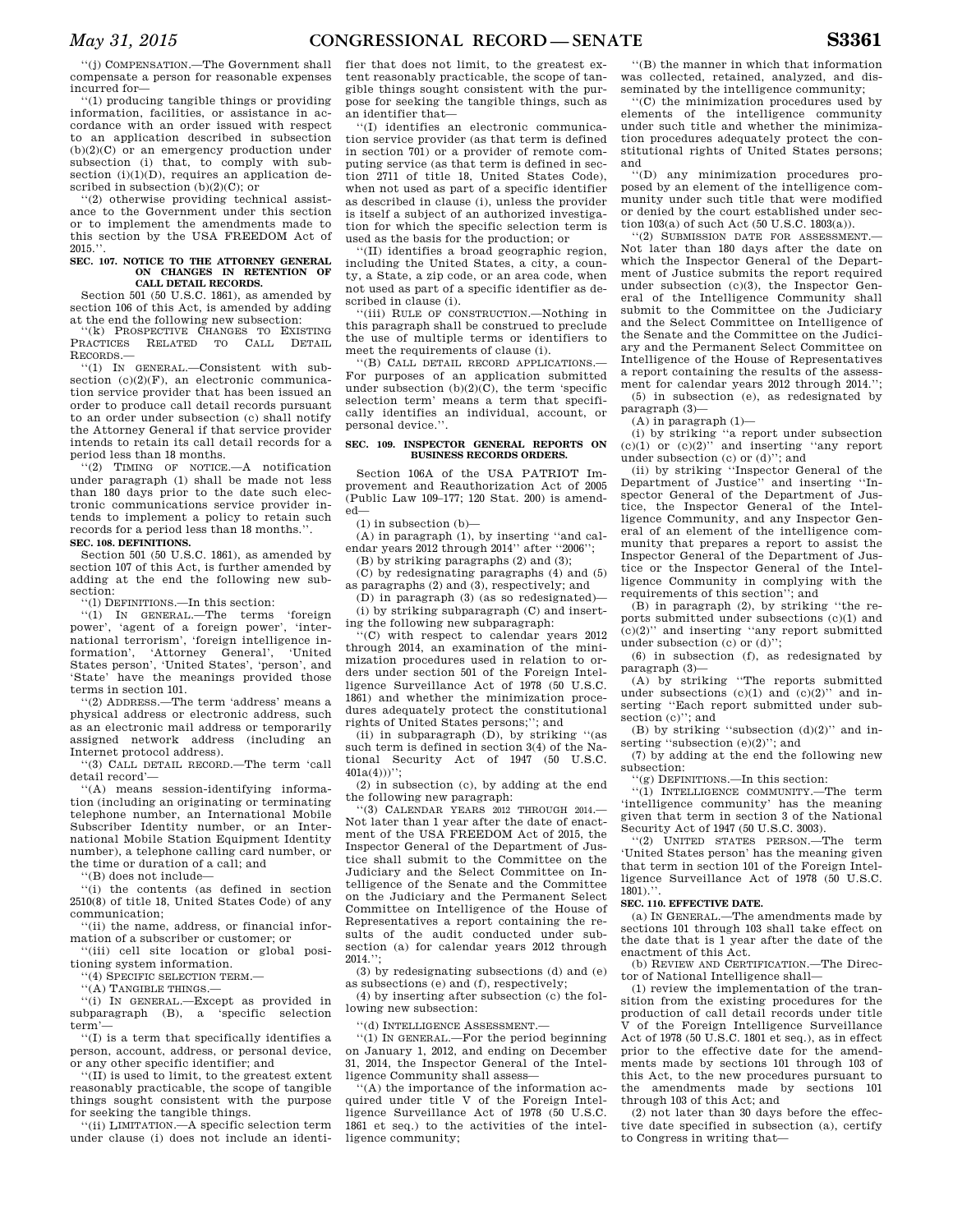(A) the implementation of the transition described in paragraph (1) is operationally effective to allow the timely retrieval of foreign intelligence information from recipients of an order issued under section  $501(c)(2)(F)$ of the Foreign Intelligence Surveillance Act of 1978, as amended by section 101 of this Act; and

(B) the implementation of the amendments made by section 101 through 103 of this Act— (i) will not harm the national security of the United States; and

(ii) will ensure the protection of classified information and classified intelligence sources and methods related to such production of call detail records.

(c) RULE OF CONSTRUCTION.—Nothing in this Act shall be construed to alter or eliminate the authority of the Government to obtain an order under title V of the Foreign Intelligence Surveillance Act of 1978 (50 U.S.C. 1861 et seq.) as in effect prior to the effective date described in subsection (a) during the period ending on such effective date.

#### **SEC. 111. RULE OF CONSTRUCTION.**

Nothing in this Act shall be construed to authorize the production of the contents (as such term is defined in section 2510(8) of title 18, United States Code) of any electronic communication from an electronic communication service provider (as such term is defined in section 701(b)(4) of the Foreign Intelligence Surveillance Act of 1978 (50 U.S.C. 1881(b)(4))) under title V of the Foreign Intelligence Surveillance Act of 1978 (50 U.S.C. 1861 et seq.).

#### **TITLE II—FISA PEN REGISTER AND TRAP AND TRACE DEVICE REFORM**

**SEC. 201. PROHIBITION ON BULK COLLECTION.**  (a) PROHIBITION.—Section  $402(c)$  (50 U.S.C.  $1842(c)$ ) is amended—

(1) in paragraph (1), by striking ''; and'' and inserting a semicolon;

(2) in paragraph (2), by striking the period

at the end and inserting ''; and''; and (3) by adding at the end the following new paragraph:

'(3) a specific selection term to be used as the basis for the use of the pen register or trap and trace device."

(b) DEFINITION.—Section 401 (50 U.S.C. 1841) is amended by adding at the end the following new paragraph:

''(4)(A) The term 'specific selection term'— ''(i) is a term that specifically identifies a person, account, address, or personal device, or any other specific identifier; and

 $(iii)$  is used to limit, to the greatest extent reasonably practicable, the scope of information sought, consistent with the purpose for seeking the use of the pen register or trap and trace device.

''(B) A specific selection term under subparagraph (A) does not include an identifier that does not limit, to the greatest extent reasonably practicable, the scope of information sought, consistent with the purpose for seeking the use of the pen register or trap and trace device, such as an identifier that—

''(i) identifies an electronic communication service provider (as that term is defined in section 701) or a provider of remote computing service (as that term is defined in section 2711 of title 18, United States Code), when not used as part of a specific identifier as described in subparagraph (A), unless the provider is itself a subject of an authorized investigation for which the specific selection term is used as the basis for the use; or

''(ii) identifies a broad geographic region, including the United States, a city, a county, a State, a zip code, or an area code, when not used as part of a specific identifier as described in subparagraph (A).

''(C) For purposes of subparagraph (A), the term 'address' means a physical address or electronic address, such as an electronic mail address or temporarily assigned network address (including an Internet protocol address).

''(D) Nothing in this paragraph shall be construed to preclude the use of multiple terms or identifiers to meet the requirements of subparagraph (A).''.

#### **SEC. 202. PRIVACY PROCEDURES.**

(a) IN GENERAL.—Section 402 (50 U.S.C. 1842) is amended by adding at the end the following new subsection:

(h) PRIVACY PROCEDURES.

''(1) IN GENERAL.—The Attorney General shall ensure that appropriate policies and procedures are in place to safeguard nonpublicly available information concerning United States persons that is collected through the use of a pen register or trap and trace device installed under this section. Such policies and procedures shall, to the maximum extent practicable and consistent with the need to protect national security, include privacy protections that apply to the collection, retention, and use of information concerning United States persons.

''(2) RULE OF CONSTRUCTION.—Nothing in this subsection limits the authority of the court established under section 103(a) or of the Attorney General to impose additional privacy or minimization procedures with regard to the installation or use of a pen reg-

ister or trap and trace device.''. (b) EMERGENCY AUTHORITY.—Section 403 (50 U.S.C. 1843) is amended by adding at the end the following new subsection:

''(d) PRIVACY PROCEDURES.—Information collected through the use of a pen register or trap and trace device installed under this section shall be subject to the policies and procedures required under section  $402(h)$ ."

#### **TITLE III—FISA ACQUISITIONS TAR-GETING PERSONS OUTSIDE THE UNITED STATES REFORMS**

#### **SEC. 301. LIMITS ON USE OF UNLAWFULLY OB-TAINED INFORMATION.**

Section 702(i)(3) (50 U.S.C. 1881a(i)(3)) is amended by adding at the end the following new subparagraph:

''(D) LIMITATION ON USE OF INFORMATION.— ''(i) IN GENERAL.—Except as provided in clause (ii), if the Court orders a correction of

a deficiency in a certification or procedures under subparagraph (B), no information obtained or evidence derived pursuant to the part of the certification or procedures that has been identified by the Court as deficient concerning any United States person shall be received in evidence or otherwise disclosed in any trial, hearing, or other proceeding in or before any court, grand jury, department, office, agency, regulatory body, legislative committee, or other authority of the United States, a State, or political subdivision thereof, and no information concerning any United States person acquired pursuant to such part of such certification or procedures shall subsequently be used or disclosed in any other manner by Federal officers or employees without the consent of the United States person, except with the approval of the Attorney General if the information indicates a threat of death or serious bodily harm to any person.

''(ii) EXCEPTION.—If the Government corrects any deficiency identified by the order of the Court under subparagraph (B), the Court may permit the use or disclosure of information obtained before the date of the correction under such minimization procedures as the Court may approve for purposes of this clause.'

#### **TITLE IV—FOREIGN INTELLIGENCE SURVEILLANCE COURT REFORMS SEC. 401. APPOINTMENT OF AMICUS CURIAE.**

Section 103 (50 U.S.C. 1803) is amended by adding at the end the following new subsections:

''(i) AMICUS CURIAE.—

''(1) AUTHORIZATION.—A court established under subsection (a) or (b) is authorized, consistent with the requirement of subsection (c) and any other statutory requirement that the court act expeditiously or within a stated time—

''(A) to appoint amicus curiae to—

''(i) assist the court in the consideration of any application for an order or review that, in the opinion of the court, presents a novel or significant interpretation of the law; or

''(ii) provide technical expertise in any instance the court considers appropriate; or

''(B) upon motion, to permit an individual or organization leave to file an amicus curiae brief.

''(2) DESIGNATION.—The courts established by subsection (a) and (b) shall each designate 1 or more individuals who may be appointed to serve as amicus curiae and who are determined to be eligible for access to classified national security information necessary to participate in matters before such courts (if such access is necessary for participation in the matters for which they may be appointed). In appointing an amicus curiae pursuant to paragraph (1), the court may choose from among those so designated.

''(3) EXPERTISE.—An individual appointed as an amicus curiae under paragraph (1) may be an individual who possesses expertise on privacy and civil liberties, intelligence collection, communications technology, or any other area that may lend legal or technical expertise to the court.

 $\frac{1}{2}(4)$  DUTIES — An amicus curiae appointed under paragraph (1) to assist with the consideration of a covered matter shall carry out the duties assigned by the appointing court. That court may authorize the amicus curiae to review any application, certification, petition, motion, or other submission that the court determines is relevant to the duties assigned by the court.

''(5) NOTIFICATION.—A court established under subsection (a) or (b) shall notify the Attorney General of each exercise of the authority to appoint an amicus curiae under paragraph (1).

''(6) ASSISTANCE.—A court established under subsection (a) or (b) may request and receive (including on a non-reimbursable basis) the assistance of the executive branch in the implementation of this subsection.

''(7) ADMINISTRATION.—A court established under subsection (a) or (b) may provide for the designation, appointment, removal, training, or other support of an amicus curiae appointed under paragraph (1) in a manner that is not inconsistent with this subsection.

''(j) REVIEW OF FISA COURT DECISIONS.— Following issuance of an order under this Act, a court established under subsection (a) shall certify for review to the court established under subsection (b) any question of law that may affect resolution of the matter in controversy that the court determines warrants such review because of a need for uniformity or because consideration by the court established under subsection (b) would serve the interests of justice. Upon certification of a question of law under this subsection, the court established under subsection (b) may give binding instructions or require the entire record to be sent up for decision of the entire matter in controversy.

''(k) REVIEW OF FISA COURT OF REVIEW DE-CISIONS.—

''(1) CERTIFICATION.—For purposes of section 1254(2) of title 28, United States Code, the court of review established under subsection (b) shall be considered to be a court of appeals.

''(2) AMICUS CURIAE BRIEFING.—Upon certification of an application under paragraph (1), the Supreme Court of the United States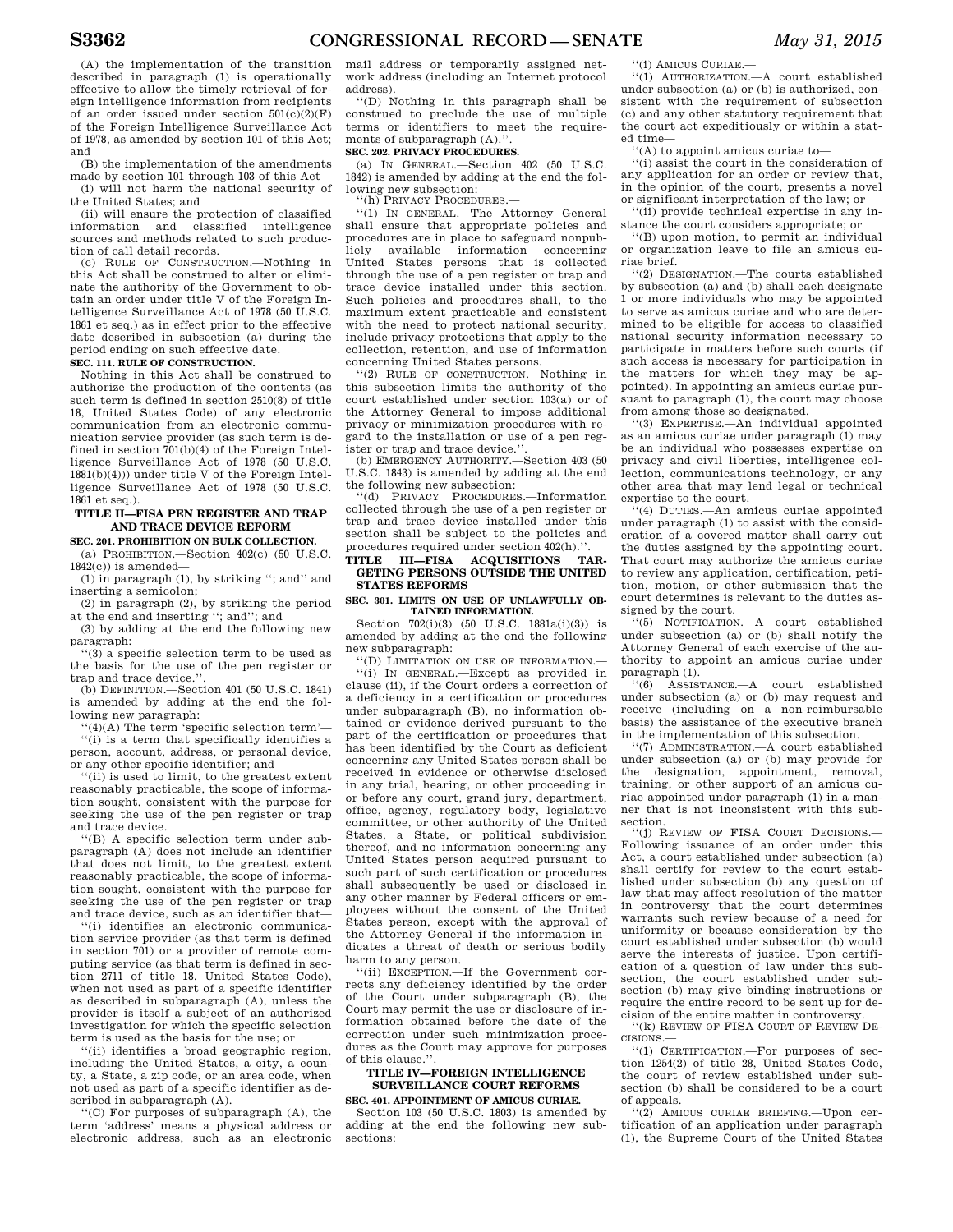may appoint an amicus curiae designated under subsection (i)(3), or any other person, to provide briefing or other assistance.'

#### **TITLE V—NATIONAL SECURITY LETTER REFORM**

#### **SEC. 501. PROHIBITION ON BULK COLLECTION.**

(a) COUNTERINTELLIGENCE ACCESS TO TELE-PHONE TOLL AND TRANSACTIONAL RECORDS. Section 2709(b) of title 18, United States Code, is amended in the matter preceding paragraph (1) by striking ''may'' and inserting ''may, using a term that specifically identifies a person, entity, telephone number, or account as the basis for a request''.

(b) ACCESS TO FINANCIAL RECORDS FOR CER-TAIN INTELLIGENCE AND PROTECTIVE PUR-POSES.—Section 1114(a)(2) of the Right to Financial Privacy Act of 1978 (12 U.S.C.  $3414(a)(2)$ ) is amended by striking the period and inserting ''and a term that specifically identifies a customer, entity, or account to be used as the basis for the production and disclosure of financial records.

(c) DISCLOSURES TO FBI OF CERTAIN CON-SUMER RECORDS FOR COUNTERINTELLIGENCE PURPOSES.—Section 626 of the Fair Credit Reporting Act (15 U.S.C. 1681u) is amended—

(1) in subsection (a), by striking ''that information,'' and inserting ''that information that includes a term that specifically identifies a consumer or account to be used as the basis for the production of that information,'';

(2) in subsection (b), by striking ''written request,'' and inserting ''written request that includes a term that specifically identifies a consumer or account to be used as the basis for the production of that information,''; and

(3) in subsection (c), by inserting '', which shall include a term that specifically identifies a consumer or account to be used as the basis for the production of the information,'' after ''issue an order ex parte''.

(d) DISCLOSURES TO GOVERNMENTAL AGEN-CIES FOR COUNTERTERRORISM PURPOSES OF CONSUMER REPORTS.—Section 627(a) of the Fair Credit Reporting Act (15 U.S.C. 1681v(a)) is amended by striking ''analysis.'' and inserting ''analysis and that includes a term that specifically identifies a consumer or account to be used as the basis for the production of such information.''.

#### **SEC. 502. LIMITATIONS ON DISCLOSURE OF NA-TIONAL SECURITY LETTERS.**

(a) COUNTERINTELLIGENCE ACCESS TO TELE-PHONE TOLL AND TRANSACTIONAL RECORDS. Section 2709 of title 18, United States Code, is amended by striking subsection (c) and inserting the following new subsection:

''(c) PROHIBITION OF CERTAIN DISCLOSURE.— ''(1) PROHIBITION.—

''(A) IN GENERAL.—If a certification is issued under subparagraph (B) and notice of the right to judicial review under subsection (d) is provided, no wire or electronic communication service provider that receives a request under subsection (b), or officer, employee, or agent thereof, shall disclose to any person that the Federal Bureau of Investigation has sought or obtained access to information or records under this section.

''(B) CERTIFICATION.—The requirements of subparagraph (A) shall apply if the Director of the Federal Bureau of Investigation, or a designee of the Director whose rank shall be no lower than Deputy Assistant Director at Bureau headquarters or a Special Agent in Charge of a Bureau field office, certifies that the absence of a prohibition of disclosure under this subsection may result in—

''(i) a danger to the national security of the United States;

''(ii) interference with a criminal, counterterrorism, or counterintelligence investigation;

''(iii) interference with diplomatic relations; or

''(iv) danger to the life or physical safety of any person.

"(2) EXCEPTION.

''(A) IN GENERAL.—A wire or electronic communication service provider that receives a request under subsection (b), or officer, employee, or agent thereof, may disclose information otherwise subject to any applicable nondisclosure requirement to—

''(i) those persons to whom disclosure is necessary in order to comply with the request;

''(ii) an attorney in order to obtain legal advice or assistance regarding the request; or

''(iii) other persons as permitted by the Director of the Federal Bureau of Investigation or the designee of the Director.

''(B) APPLICATION.—A person to whom disclosure is made under subparagraph (A) shall be subject to the nondisclosure requirements applicable to a person to whom a request is issued under subsection (b) in the same manner as the person to whom the request is issued.

''(C) NOTICE.—Any recipient that discloses to a person described in subparagraph (A) information otherwise subject to a nondisclosure requirement shall notify the person of the applicable nondisclosure requirement.

''(D) IDENTIFICATION OF DISCLOSURE RECIPI-ENTS.—At the request of the Director of the Federal Bureau of Investigation or the designee of the Director, any person making or intending to make a disclosure under clause (i) or (iii) of subparagraph (A) shall identify to the Director or such designee the person to whom such disclosure will be made or to whom such disclosure was made prior to the request.''.

(b) ACCESS TO FINANCIAL RECORDS FOR CER-TAIN INTELLIGENCE AND PROTECTIVE PUR-POSES.—Section 1114 of the Right to Financial Privacy Act of 1978 (12 U.S.C. 3414) is amended—

(1) in subsection (a)(5), by striking subparagraph (D); and

(2) by inserting after subsection (b) the following new subsection:

''(c) PROHIBITION OF CERTAIN DISCLOSURE.— ''(1) PROHIBITION.—

''(A) IN GENERAL.—If a certification is issued under subparagraph (B) and notice of the right to judicial review under subsection (d) is provided, no financial institution that receives a request under subsection (a), or officer, employee, or agent thereof, shall disclose to any person that the Federal Bureau of Investigation has sought or obtained access to information or records under subsection (a).

''(B) CERTIFICATION.—The requirements of subparagraph (A) shall apply if the Director of the Federal Bureau of Investigation, or a designee of the Director whose rank shall be no lower than Deputy Assistant Director at Bureau headquarters or a Special Agent in Charge of a Bureau field office, certifies that the absence of a prohibition of disclosure under this subsection may result in—

''(i) a danger to the national security of the United States;

''(ii) interference with a criminal, counterterrorism, or counterintelligence investigation;

''(iii) interference with diplomatic relations; or

''(iv) danger to the life or physical safety of any person.

"(2) EXCEPTION.

''(A) IN GENERAL.—A financial institution that receives a request under subsection (a), or officer, employee, or agent thereof, may disclose information otherwise subject to any applicable nondisclosure requirement to—

''(i) those persons to whom disclosure is necessary in order to comply with the request;

''(ii) an attorney in order to obtain legal advice or assistance regarding the request; or

''(iii) other persons as permitted by the Director of the Federal Bureau of Investigation or the designee of the Director.

''(B) APPLICATION.—A person to whom disclosure is made under subparagraph (A) shall be subject to the nondisclosure requirements applicable to a person to whom a request is issued under subsection (a) in the same manner as the person to whom the request is issued.

''(C) NOTICE.—Any recipient that discloses to a person described in subparagraph (A) information otherwise subject to a nondisclosure requirement shall inform the person of the applicable nondisclosure requirement.

''(D) IDENTIFICATION OF DISCLOSURE RECIPI-ENTS.—At the request of the Director of the Federal Bureau of Investigation or the designee of the Director, any person making or intending to make a disclosure under clause (i) or (iii) of subparagraph (A) shall identify to the Director or such designee the person to whom such disclosure will be made or to whom such disclosure was made prior to the request.''.

(c) IDENTITY OF FINANCIAL INSTITUTIONS AND CREDIT REPORTS.—Section 626 of the Fair Credit Reporting Act (15 U.S.C. 1681u) is amended by striking subsection (d) and inserting the following new subsection:

''(d) PROHIBITION OF CERTAIN DISCLOSURE.— ''(1) PROHIBITION.—

''(A) IN GENERAL.—If a certification is issued under subparagraph (B) and notice of the right to judicial review under subsection (e) is provided, no consumer reporting agency that receives a request under subsection (a) or (b) or an order under subsection (c), or officer, employee, or agent thereof, shall disclose or specify in any consumer report, that the Federal Bureau of Investigation has sought or obtained access to information or records under subsection (a), (b), or (c).

''(B) CERTIFICATION.—The requirements of subparagraph (A) shall apply if the Director of the Federal Bureau of Investigation, or a designee of the Director whose rank shall be no lower than Deputy Assistant Director at Bureau headquarters or a Special Agent in Charge of a Bureau field office, certifies that the absence of a prohibition of disclosure under this subsection may result in—

''(i) a danger to the national security of the United States;

''(ii) interference with a criminal, counterterrorism, or counterintelligence investigation;

''(iii) interference with diplomatic relations; or

''(iv) danger to the life or physical safety of any person.

 $''(2)$  EXCEPTION  $-$ 

''(A) IN GENERAL.—A consumer reporting agency that receives a request under subsection (a) or (b) or an order under subsection (c), or officer, employee, or agent thereof, may disclose information otherwise subject to any applicable nondisclosure requirement to—

''(i) those persons to whom disclosure is necessary in order to comply with the request;

''(ii) an attorney in order to obtain legal advice or assistance regarding the request; or

''(iii) other persons as permitted by the Director of the Federal Bureau of Investigation or the designee of the Director.

''(B) APPLICATION.—A person to whom disclosure is made under subparagraph (A) shall be subject to the nondisclosure requirements applicable to a person to whom a request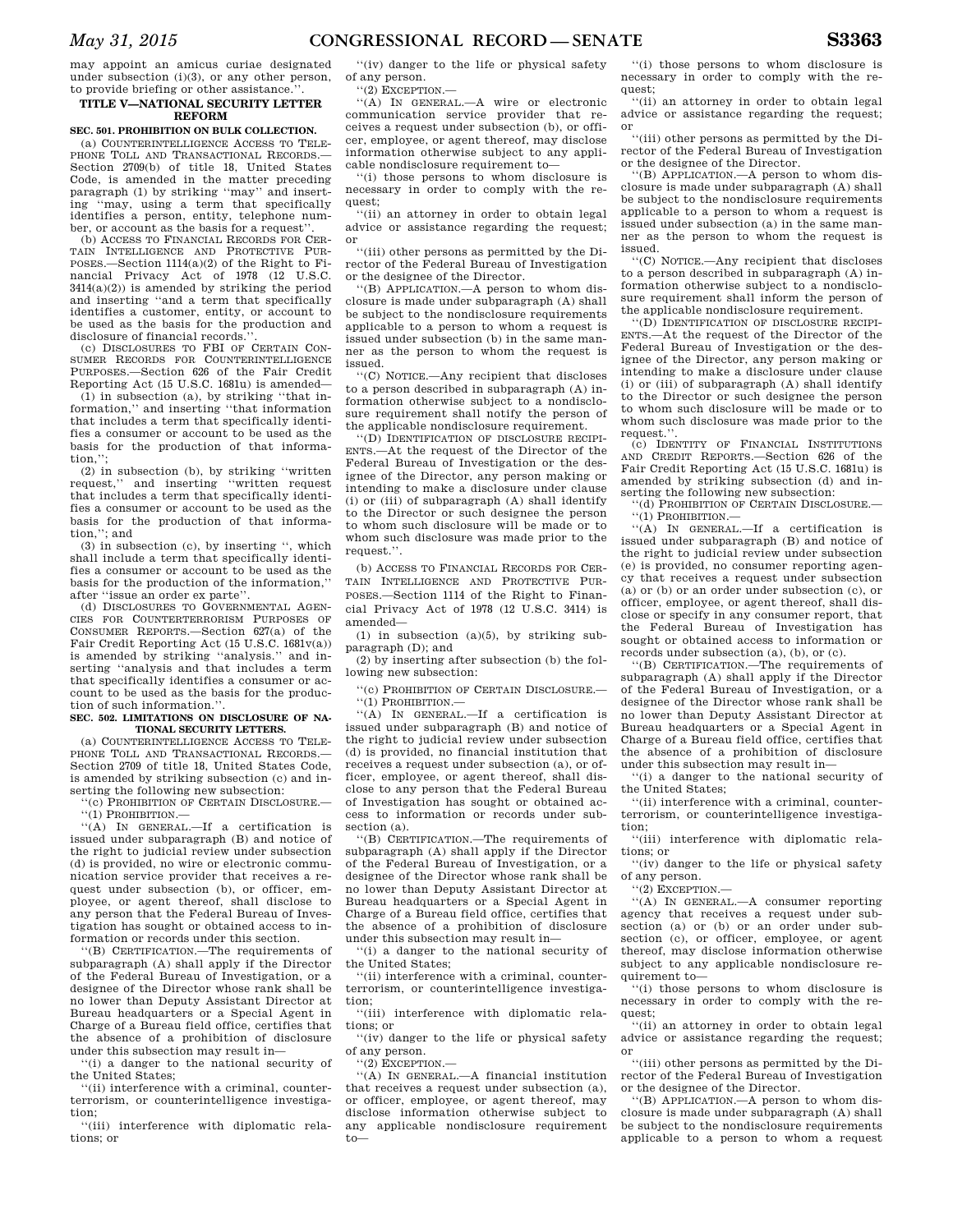under subsection (a) or (b) or an order under subsection (c) is issued in the same manner as the person to whom the request is issued.

''(C) NOTICE.—Any recipient that discloses to a person described in subparagraph (A) information otherwise subject to a nondisclosure requirement shall inform the person of the applicable nondisclosure requirement.

''(D) IDENTIFICATION OF DISCLOSURE RECIPI-ENTS.—At the request of the Director of the Federal Bureau of Investigation or the designee of the Director, any person making or intending to make a disclosure under clause (i) or (iii) of subparagraph (A) shall identify to the Director or such designee the person to whom such disclosure will be made or to whom such disclosure was made prior to the request.''.

(d) CONSUMER REPORTS.—Section 627 of the Fair Credit Reporting Act (15 U.S.C. 1681v) is amended by striking subsection (c) and inserting the following new subsection:

(c) PROHIBITION OF CERTAIN DISCLOSURE. ''(1) PROHIBITION.—

''(A) IN GENERAL.—If a certification is issued under subparagraph (B) and notice of the right to judicial review under subsection (d) is provided, no consumer reporting agency that receives a request under subsection (a), or officer, employee, or agent thereof, shall disclose or specify in any consumer report, that a government agency described in subsection (a) has sought or obtained access to information or records under subsection (a).

''(B) CERTIFICATION.—The requirements of subparagraph (A) shall apply if the head of the government agency described in subsection (a), or a designee, certifies that the absence of a prohibition of disclosure under this subsection may result in—

''(i) a danger to the national security of the United States;

''(ii) interference with a criminal, counterterrorism, or counterintelligence investigation;

''(iii) interference with diplomatic relations; or

''(iv) danger to the life or physical safety of any person.

''(2) EXCEPTION.—

''(A) IN GENERAL.—A consumer reporting agency that receives a request under subsection (a), or officer, employee, or agent thereof, may disclose information otherwise subject to any applicable nondisclosure requirement to—

''(i) those persons to whom disclosure is necessary in order to comply with the request;

''(ii) an attorney in order to obtain legal advice or assistance regarding the request; or

''(iii) other persons as permitted by the head of the government agency described in subsection (a) or a designee.

''(B) APPLICATION.—A person to whom disclosure is made under subparagraph (A) shall be subject to the nondisclosure requirements applicable to a person to whom a request under subsection (a) is issued in the same manner as the person to whom the request is issued.

''(C) NOTICE.—Any recipient that discloses to a person described in subparagraph (A) information otherwise subject to a nondisclosure requirement shall inform the person of the applicable nondisclosure requirement.

''(D) IDENTIFICATION OF DISCLOSURE RECIPI-ENTS.—At the request of the head of the government agency described in subsection (a) or a designee, any person making or intending to make a disclosure under clause (i) or (iii) of subparagraph (A) shall identify to the head or such designee the person to whom such disclosure will be made or to whom such disclosure was made prior to the request.''.

(e) INVESTIGATIONS OF PERSONS WITH AC-CESS TO CLASSIFIED INFORMATION.—Section 802 of the National Security Act of 1947 (50 U.S.C. 3162) is amended by striking subsection (b) and inserting the following new subsection:

''(b) PROHIBITION OF CERTAIN DISCLOSURE.—

''(1) PROHIBITION.—

''(A) IN GENERAL.—If a certification is issued under subparagraph (B) and notice of the right to judicial review under subsection (c) is provided, no governmental or private entity that receives a request under subsection (a), or officer, employee, or agent thereof, shall disclose to any person that an authorized investigative agency described in subsection (a) has sought or obtained access to information under subsection (a).

''(B) CERTIFICATION.—The requirements of subparagraph (A) shall apply if the head of an authorized investigative agency described in subsection (a), or a designee, certifies that the absence of a prohibition of disclosure under this subsection may result in—

''(i) a danger to the national security of the United States;

''(ii) interference with a criminal, counterterrorism, or counterintelligence investigation;

''(iii) interference with diplomatic relations; or

''(iv) danger to the life or physical safety of any person.

''(2) EXCEPTION.—

''(A) IN GENERAL.—A governmental or private entity that receives a request under subsection (a), or officer, employee, or agent thereof, may disclose information otherwise subject to any applicable nondisclosure requirement to—

''(i) those persons to whom disclosure is necessary in order to comply with the request:

''(ii) an attorney in order to obtain legal advice or assistance regarding the request; or

''(iii) other persons as permitted by the head of the authorized investigative agency described in subsection (a) or a designee.

''(B) APPLICATION.—A person to whom disclosure is made under subparagraph (A) shall be subject to the nondisclosure requirements applicable to a person to whom a request is issued under subsection (a) in the same manner as the person to whom the request is issued.

''(C) NOTICE.—Any recipient that discloses to a person described in subparagraph (A) information otherwise subject to a nondisclosure requirement shall inform the person of the applicable nondisclosure requirement.

''(D) IDENTIFICATION OF DISCLOSURE RECIPI-ENTS.—At the request of the head of an authorized investigative agency described in subsection (a), or a designee, any person making or intending to make a disclosure under clause (i) or  $(iii)$  of subparagraph  $(A)$ shall identify to the head of the authorized investigative agency or such designee the person to whom such disclosure will be made or to whom such disclosure was made prior to the request.''.

(f) TERMINATION PROCEDURES.—

(1) IN GENERAL.—Not later than 180 days after the date of enactment of this Act, the Attorney General shall adopt procedures with respect to nondisclosure requirements issued pursuant to section 2709 of title 18, United States Code, section 626 or 627 of the Fair Credit Reporting Act (15 U.S.C. 1681u and 1681v), section 1114 of the Right to Financial Privacy Act (12 U.S.C. 3414), or section 802 of the National Security Act of 1947 (50 U.S.C. 3162), as amended by this Act, to require—

(A) the review at appropriate intervals of such a nondisclosure requirement to assess whether the facts supporting nondisclosure continue to exist;

(B) the termination of such a nondisclosure requirement if the facts no longer support nondisclosure; and

(C) appropriate notice to the recipient of the national security letter, or officer, employee, or agent thereof, subject to the nondisclosure requirement, and the applicable court as appropriate, that the nondisclosure requirement has been terminated.

(2) REPORTING.—Upon adopting the procedures required under paragraph (1), the Attorney General shall submit the procedures to the Committee on the Judiciary of the Senate and the Committee on the Judiciary of the House of Representatives.

(g) JUDICIAL REVIEW.—Section 3511 of title 18, United States Code, is amended by striking subsection (b) and inserting the following new subsection:

''(b) NONDISCLOSURE.—  $''(1)$  IN GENERAL.-

''(A) NOTICE.—If a recipient of a request or order for a report, records, or other information under section 2709 of this title, section 626 or 627 of the Fair Credit Reporting Act (15 U.S.C. 1681u and 1681v), section 1114 of the Right to Financial Privacy Act of 1978 (12 U.S.C. 3414), or section 802 of the National Security Act of 1947 (50 U.S.C. 3162), wishes to have a court review a nondisclosure requirement imposed in connection with the request or order, the recipient may notify the Government or file a petition for judicial review in any court described in subsection (a).

''(B) APPLICATION.—Not later than 30 days after the date of receipt of a notification under subparagraph (A), the Government shall apply for an order prohibiting the disclosure of the existence or contents of the relevant request or order. An application under this subparagraph may be filed in the district court of the United States for the judicial district in which the recipient of the order is doing business or in the district court of the United States for any judicial district within which the authorized investigation that is the basis for the request is being conducted. The applicable nondisclosure requirement shall remain in effect during the pendency of proceedings relating to the requirement.

''(C) CONSIDERATION.—A district court of the United States that receives a petition under subparagraph (A) or an application under subparagraph (B) should rule expeditiously, and shall, subject to paragraph (3), issue a nondisclosure order that includes conditions appropriate to the circumstances.

''(2) APPLICATION CONTENTS.—An application for a nondisclosure order or extension thereof or a response to a petition filed under paragraph (1) shall include a certification from the Attorney General, Deputy Attorney General, an Assistant Attorney General, or the Director of the Federal Bureau of Investigation, or a designee in a position not lower than Deputy Assistant Director at Bureau headquarters or a Special Agent in Charge in a Bureau field office designated by the Director, or in the case of a request by a department, agency, or instrumentality of the Federal Government other than the Department of Justice, the head or deputy head of the department, agency, or instrumentality, containing a statement of specific facts indicating that the absence of a prohibition of disclosure under this subsection may result in—

''(A) a danger to the national security of the United States;

''(B) interference with a criminal, counterterrorism, or counterintelligence investigation;

''(C) interference with diplomatic relations; or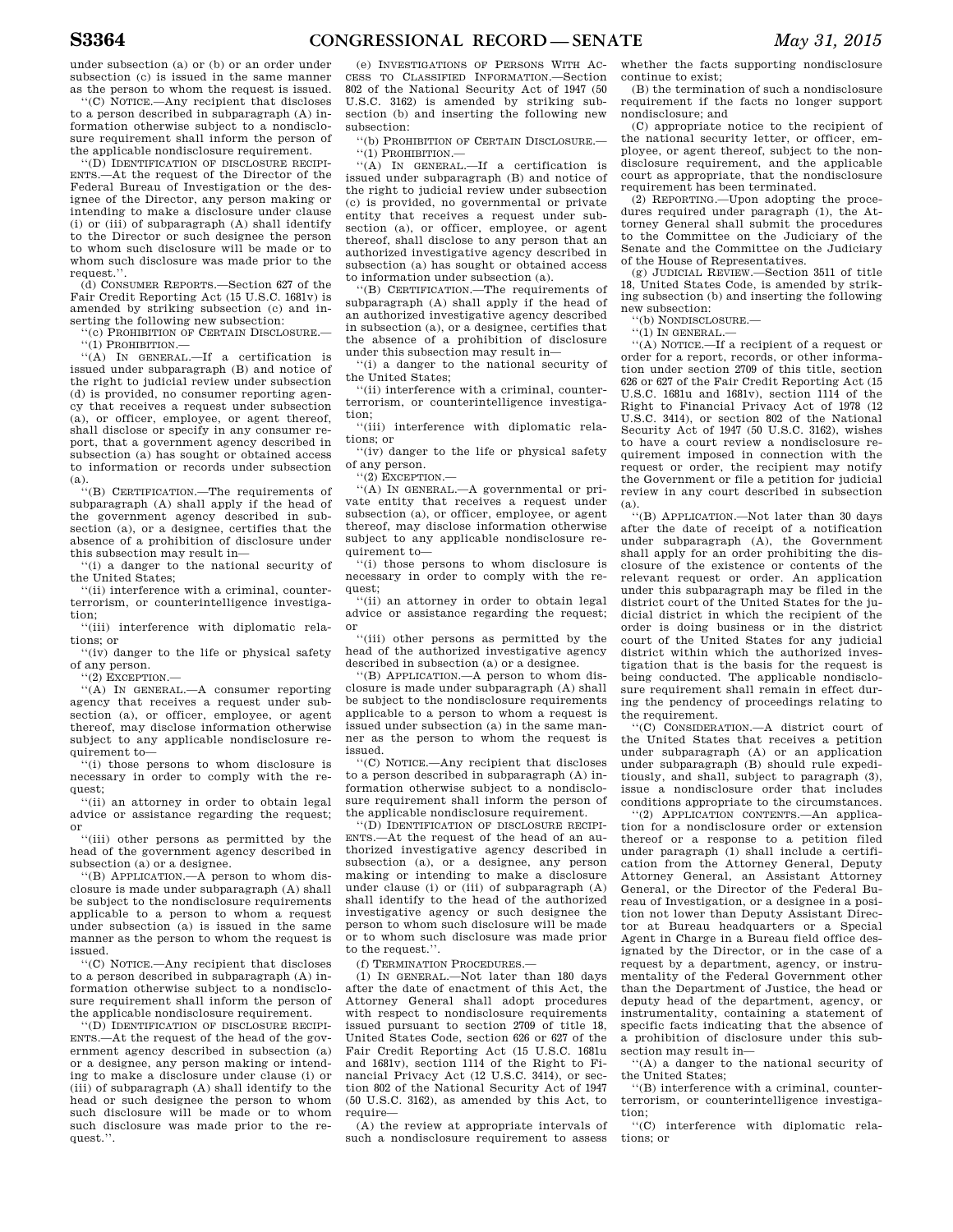''(D) danger to the life or physical safety of any person.

''(3) STANDARD.—A district court of the United States shall issue a nondisclosure order or extension thereof under this subsection if the court determines that there is reason to believe that disclosure of the information subject to the nondisclosure requirement during the applicable time period may result in—

''(A) a danger to the national security of the United States;

''(B) interference with a criminal, counterterrorism, or counterintelligence investigation;

''(C) interference with diplomatic relations; or

''(D) danger to the life or physical safety of any person.''.

#### **SEC. 503. JUDICIAL REVIEW.**

(a) COUNTERINTELLIGENCE ACCESS TO TELE-PHONE TOLL AND TRANSACTIONAL RECORDS.-Section 2709 of title 18, United States Code, is amended—

(1) by redesignating subsections (d), (e), and (f) as subsections (e), (f), and  $(g)$ , respectively; and

(2) by inserting after subsection (c) the following new subsection:

''(d) JUDICIAL REVIEW.—

''(1) IN GENERAL.—A request under subsection (b) or a nondisclosure requirement imposed in connection with such request under subsection (c) shall be subject to judicial review under section 3511.

''(2) NOTICE.—A request under subsection (b) shall include notice of the availability of judicial review described in paragraph (1)."

(b) ACCESS TO FINANCIAL RECORDS FOR CER-TAIN INTELLIGENCE AND PROTECTIVE PUR-POSES.—Section 1114 of the Right to Financial Privacy Act of 1978 (12 U.S.C. 3414) is amended—

(1) by redesignating subsection (d) as subsection (e); and

(2) by inserting after subsection (c) the following new subsection:

''(d) JUDICIAL REVIEW.—

''(1) IN GENERAL.—A request under subsection (a) or a nondisclosure requirement imposed in connection with such request under subsection (c) shall be subject to judicial review under section 3511 of title 18, United States Code.

'(2) NOTICE.—A request under subsection (a) shall include notice of the availability of judicial review described in paragraph (1)."

(c) IDENTITY OF FINANCIAL INSTITUTIONS AND CREDIT REPORTS.—Section 626 of the Fair Credit Reporting Act (15 U.S.C. 1681u) is amended—

(1) by redesignating subsections (e) through (m) as subsections (f) through (n), respectively; and

(2) by inserting after subsection (d) the following new subsection:

''(e) JUDICIAL REVIEW.—

''(1) IN GENERAL.—A request under subsection (a) or (b) or an order under subsection (c) or a non-disclosure requirement imposed in connection with such request under subsection (d) shall be subject to judicial review under section 3511 of title 18, United States Code.

''(2) NOTICE.—A request under subsection (a) or (b) or an order under subsection (c) shall include notice of the availability of judicial review described in paragraph (1)."

(d) IDENTITY OF FINANCIAL INSTITUTIONS AND CREDIT REPORTS.—Section 627 of the Fair Credit Reporting Act (15 U.S.C. 1681v) is amended—

(1) by redesignating subsections (d), (e), and (f) as subsections (e), (f), and (g), respectively; and

(2) by inserting after subsection (c) the following new subsection:

''(d) JUDICIAL REVIEW.—

''(1) IN GENERAL.—A request under subsection (a) or a non-disclosure requirement imposed in connection with such request under subsection (c) shall be subject to judicial review under section 3511 of title 18, United States Code.

''(2) NOTICE.—A request under subsection (a) shall include notice of the availability of judicial review described in paragraph (1).

(e) INVESTIGATIONS OF PERSONS WITH AC-CESS TO CLASSIFIED INFORMATION.—Section 802 of the National Security Act of 1947 (50 U.S.C. 3162) is amended—

(1) by redesignating subsections (c) through (f) as subsections (d) through (g), respectively; and

(2) by inserting after subsection (b) the following new subsection:

''(c) JUDICIAL REVIEW.—

''(1) IN GENERAL.—A request under subsection (a) or a nondisclosure requirement imposed in connection with such request under subsection (b) shall be subject to judicial review under section 3511 of title 18, United States Code.

''(2) NOTICE.—A request under subsection (a) shall include notice of the availability of judicial review described in paragraph (1).

#### **TITLE VI—FISA TRANSPARENCY AND REPORTING REQUIREMENTS**

#### **SEC. 601. ADDITIONAL REPORTING ON ORDERS REQUIRING PRODUCTION OF BUSI-NESS RECORDS; BUSINESS RECORDS COMPLIANCE REPORTS TO CON-GRESS.**

(a) REPORTS SUBMITTED TO COMMITTEES.— Section 502(b) (50 U.S.C. 1862(b)) is amended— (1) by redesignating paragraphs (1), (2), and

 $(3)$  as paragraphs  $(6)$ ,  $(7)$ , and  $(8)$ , respectively; and (2) by inserting before paragraph (6) (as so

redesignated) the following new paragraphs:

''(1) a summary of all compliance reviews conducted by the Government for the production of tangible things under section 501;

''(2) the total number of applications described in section 501(b)(2)(B) made for orders approving requests for the production of tangible things;

''(3) the total number of such orders either granted, modified, or denied;

''(4) the total number of applications described in section 501(b)(2)(C) made for orders approving requests for the production of call detail records;

''(5) the total number of such orders either granted, modified, or denied;''.

(b) REPORTING ON CERTAIN TYPES OF PRO-<br>UCTION.—Section  $502(c)(1)$  (50 U.S.C.  $DUCTION. - Section 502(c)(1) (50)$  $1862(c)(1)$ ) is amended-

(1) in subparagraph (A), by striking ''and'';

(2) in subparagraph (B), by striking the period at the end and inserting a semicolon; and

(3) by adding at the end the following new subparagraphs:

''(C) the total number of applications made for orders approving requests for the production of tangible things under section 501 in which the specific selection term does not specifically identify an individual, account, or personal device;

''(D) the total number of orders described in subparagraph (C) either granted, modified, or denied; and

''(E) with respect to orders described in subparagraph (D) that have been granted or modified, whether the court established under section 103 has directed additional, particularized minimization procedures beyond those adopted pursuant to section  $501(g)$ .''.

#### **SEC. 602. ANNUAL REPORTS BY THE GOVERN-MENT.**

(a) IN GENERAL.—Title VI (50 U.S.C. 1871 et seq.), as amended by section 402 of this Act,

is further amended by adding at the end the following new section:

#### **''SEC. 603. ANNUAL REPORTS.**

''(a) REPORT BY DIRECTOR OF THE ADMINIS-TRATIVE OFFICE OF THE UNITED STATES COURTS.—

''(1) REPORT REQUIRED.—The Director of the Administrative Office of the United States Courts shall annually submit to the Permanent Select Committee on Intelligence and the Committee on the Judiciary of the House of Representatives and the Select Committee on Intelligence and the Committee on the Judiciary of the Senate, subject to a declassification review by the Attorney General and the Director of National Intelligence, a report that includes—

''(A) the number of applications or certifications for orders submitted under each of sections 105, 304, 402, 501, 702, 703, and 704;

''(B) the number of such orders granted under each of those sections;

''(C) the number of orders modified under each of those sections;

''(D) the number of applications or certifications denied under each of those sections;

''(E) the number of appointments of an individual to serve as amicus curiae under section 103, including the name of each individual appointed to serve as amicus curiae; and

''(F) the number of findings issued under section 103(i) that such appointment is not appropriate and the text of any such findings.

''(2) PUBLICATION.—The Director shall make the report required under paragraph (1) publicly available on an Internet Web site, except that the Director shall not make publicly available on an Internet Web site the findings described in subparagraph (F) of paragraph (1).

''(b) MANDATORY REPORTING BY DIRECTOR OF NATIONAL INTELLIGENCE.—Except as provided in subsection (d), the Director of National Intelligence shall annually make publicly available on an Internet Web site a report that identifies, for the preceding 12 month period—

''(1) the total number of orders issued pursuant to titles I and III and sections 703 and 704 and a good faith estimate of the number of targets of such orders;

''(2) the total number of orders issued pursuant to section 702 and a good faith estimate of—

''(A) the number of search terms concerning a known United States person used to retrieve the unminimized contents of electronic communications or wire communications obtained through acquisitions authorized under such section, excluding the number of search terms used to prevent the return of information concerning a United States person; and

''(B) the number of queries concerning a known United States person of unminimized noncontents information relating to electronic communications or wire communications obtained through acquisitions authorized under such section, excluding the number of queries containing information used to prevent the return of information concerning a United States person;

''(3) the total number of orders issued pursuant to title IV and a good faith estimate of—

''(A) the number of targets of such orders; and

''(B) the number of unique identifiers used to communicate information collected pursuant to such orders;

''(4) the total number of orders issued pursuant to applications made under section  $501(b)(2)(B)$  and a good faith estimate of-

''(A) the number of targets of such orders; and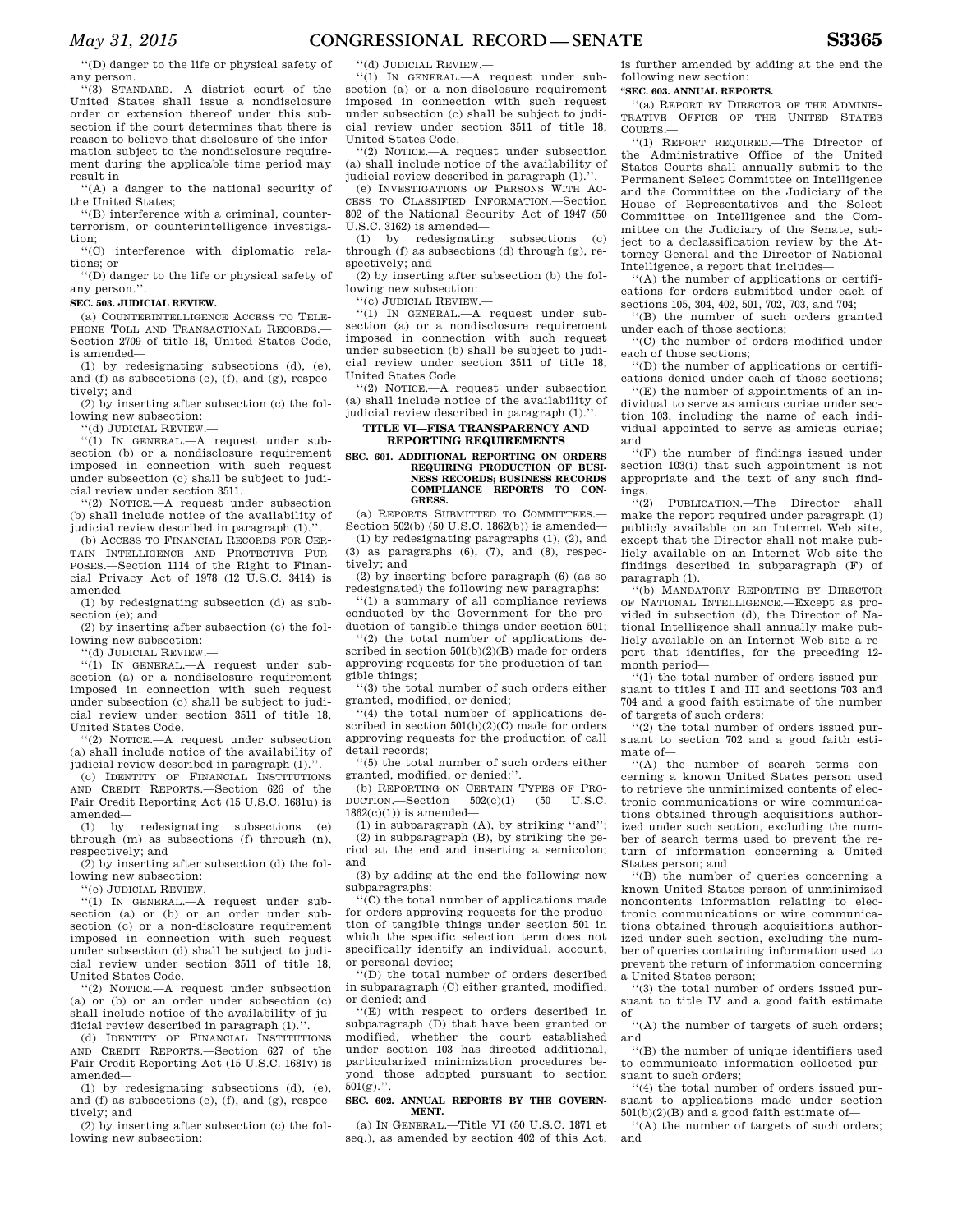''(B) the number of unique identifiers used to communicate information collected pursuant to such orders;

''(5) the total number of orders issued pursuant to applications made under section  $501(b)(2)(C)$  and a good faith estimate of-

''(A) the number of targets of such orders; ''(B) the number of unique identifiers used to communicate information collected pursuant to such orders; and

''(C) the number of search terms that included information concerning a United States person that were used to query any database of call detail records obtained through the use of such orders; and

'(6) the total number of national security letters issued and the number of requests for information contained within such national security letters.

''(c) TIMING.—The annual reports required by subsections (a) and (b) shall be made publicly available during April of each year and include information relating to the previous calendar year.

''(d) EXCEPTIONS.—

''(1) STATEMENT OF NUMERICAL RANGE.—If a good faith estimate required to be reported under subparagraph (B) of any of paragraphs  $(3)$ ,  $(4)$ , or  $(5)$  of subsection  $(b)$  is fewer than 500, it shall be expressed as a numerical range of 'fewer than 500' and shall not be expressed as an individual number.

''(2) NONAPPLICABILITY TO CERTAIN INFOR-MATION.—

''(A) FEDERAL BUREAU OF INVESTIGATION.— Paragraphs  $(2)(A)$ ,  $(2)(B)$ , and  $(5)(C)$  of subsection (b) shall not apply to information or records held by, or queries conducted by, the Federal Bureau of Investigation.

''(B) ELECTRONIC MAIL ADDRESS AND TELE-PHONE NUMBERS.—Paragraph (3)(B) of subsection (b) shall not apply to orders resulting in the acquisition of information by the Federal Bureau of Investigation that does not include electronic mail addresses or telephone numbers.

''(3) CERTIFICATION.—

''(A) IN GENERAL.—If the Director of National Intelligence concludes that a good faith estimate required to be reported under subsection (b)(2)(B) cannot be determined accurately because some but not all of the relevant elements of the intelligence community are able to provide such good faith estimate, the Director shall—

''(i) certify that conclusion in writing to the Select Committee on Intelligence and the Committee on the Judiciary of the Senate and the Permanent Select Committee on Intelligence and the Committee on the Judiciary of the House of Representatives;

''(ii) report the good faith estimate for those relevant elements able to provide such good faith estimate;

'(iii) explain when it is reasonably anticipated that such an estimate will be able to be determined fully and accurately; and

'(iv) make such certification publicly available on an Internet Web site.

''(B) FORM.—A certification described in subparagraph (A) shall be prepared in unclassified form, but may contain a classified annex.

''(C) TIMING.—If the Director of National Intelligence continues to conclude that the good faith estimates described in this paragraph cannot be determined accurately, the Director shall annually submit a certification in accordance with this paragraph.

''(e) DEFINITIONS.—In this section:

''(1) CONTENTS.—The term 'contents' has the meaning given that term under section 2510 of title 18, United States Code.<br>
"(2) ELECTRONIC COMMUNICAT

ELECTRONIC COMMUNICATION.—The term 'electronic communication' has the meaning given that term under section 2510 of title 18, United States Code.

''(3) NATIONAL SECURITY LETTER.—The term 'national security letter' means a request for a report, records, or other information under—

''(A) section 2709 of title 18, United States Code;

 $''(B)$  section  $1114(a)(5)(A)$  of the Right to Financial Privacy Act of 1978 (12 U.S.C. 3414(a)(5)(A));

''(C) subsection (a) or (b) of section 626 of the Fair Credit Reporting Act (15 U.S.C. 1681u(a), 1681u(b)); or

''(D) section 627(a) of the Fair Credit Reporting Act (15 U.S.C. 1681v(a)).

''(4) UNITED STATES PERSON.—The term 'United States person' means a citizen of the United States or an alien lawfully admitted for permanent residence (as defined in section 101(a) of the Immigration and Nationality Act (8 U.S.C. 1101(a))).

''(5) WIRE COMMUNICATION.—The term 'wire communication' has the meaning given that term under section 2510 of title 18, United States Code."

(b) TABLE OF CONTENTS AMENDMENT.—The table of contents, as amended by section 402 of this Act, is further amended by inserting after the item relating to section 602, as added by section 402 of this Act, the following new item:

''Sec. 603. Annual reports.''.

(c) PUBLIC REPORTING ON NATIONAL SECU-RITY LETTERS.—Section 118(c) of the USA PATRIOT Improvement and Reauthorization Act of 2005 (18 U.S.C. 3511 note) is amended—  $(1)$  in paragraph  $(1)$ —

(A) in the matter preceding subparagraph

(A), by striking ''United States''; and

(B) in subparagraph (A), by striking '', excluding the number of requests for subscriber information'';

(2) by redesignating paragraph (2) as paragraph (3); and

(3) by inserting after paragraph (1) the following:

 $''(2)$  CONTENT $-$ 

''(A) IN GENERAL.—Except as provided in subparagraph (B), each report required under this subsection shall include a good faith estimate of the total number of requests described in paragraph (1) requiring disclosure of information concerning—

''(i) United States persons; and

''(ii) persons who are not United States persons.

''(B) EXCEPTION.—With respect to the number of requests for subscriber information under section 2709 of title 18, United States Code, a report required under this subsection need not separate the number of requests into each of the categories described in subparagraph  $(A)$ .".<br>(d) STORED

COMMUNICATIONS.—Section 2702(d) of title 18, United States Code, is amended—

(1) in paragraph (1), by striking ''; and'' and inserting a semicolon;

(2) in paragraph  $(2)(B)$ , by striking the period and inserting ''; and''; and

(3) by adding at the end the following new paragraph:

''(3) the number of accounts from which the Department of Justice has received voluntary disclosures under subsection (c)(4).''. SEC. 603. PUBLIC REPORTING BY PERSONS SUB-

## **JECT TO FISA ORDERS.**

(a) IN GENERAL.—Title VI (50 U.S.C. 1871 et seq.), as amended by sections 402 and 602 of this Act, is further amended by adding at the end the following new section:

**''SEC. 604. PUBLIC REPORTING BY PERSONS SUB-JECT TO ORDERS.** 

''(a) REPORTING.—A person subject to a nondisclosure requirement accompanying an order or directive under this Act or a national security letter may, with respect to such order, directive, or national security

letter, publicly report the following information using one of the following structures: ''(1) A semiannual report that aggregates the number of orders, directives, or national

security letters with which the person was required to comply into separate categories of— ''(A) the number of national security let-

ters received, reported in bands of 1000 starting with 0–999;

''(B) the number of customer selectors targeted by national security letters, reported in bands of 1000 starting with 0–999;

''(C) the number of orders or directives received, combined, under this Act for contents, reported in bands of 1000 starting with 0–999;

''(D) the number of customer selectors targeted under orders or directives received, combined, under this Act for contents reported in bands of 1000 starting with 0–999;

''(E) the number of orders received under this Act for noncontents, reported in bands of 1000 starting with 0–999; and

''(F) the number of customer selectors targeted under orders under this Act for noncontents, reported in bands of 1000 starting with 0–999, pursuant to—

 $``$ (i) title IV;

''(ii) title V with respect to applications described in section 501(b)(2)(B); and

''(iii) title V with respect to applications described in section  $501(b)(2)(C)$ .

''(2) A semiannual report that aggregates the number of orders, directives, or national security letters with which the person was required to comply into separate categories  $\Omega$ f–

''(A) the number of national security letters received, reported in bands of 500 starting with 0–499;

 $\mathcal{F}(\mathbf{B})$  the number of customer selectors targeted by national security letters, reported in bands of 500 starting with 0–499;

''(C) the number of orders or directives received, combined, under this Act for contents, reported in bands of 500 starting with 0–499;

''(D) the number of customer selectors targeted under orders or directives received, combined, under this Act for contents, reported in bands of 500 starting with 0–499;

'(E) the number of orders received under this Act for noncontents, reported in bands of 500 starting with 0–499; and

''(F) the number of customer selectors targeted under orders received under this Act for noncontents, reported in bands of 500 starting with 0–499.

''(3) A semiannual report that aggregates the number of orders, directives, or national security letters with which the person was required to comply in the into separate categories of—

''(A) the total number of all national security process received, including all national security letters, and orders or directives under this Act, combined, reported in bands of 250 starting with 0–249; and

''(B) the total number of customer selectors targeted under all national security process received, including all national security letters, and orders or directives under this Act, combined, reported in bands of 250 starting with 0–249.

''(4) An annual report that aggregates the number of orders, directives, and national security letters the person was required to comply with into separate categories of—

''(A) the total number of all national security process received, including all national security letters, and orders or directives under this Act, combined, reported in bands of 100 starting with 0–99; and

''(B) the total number of customer selectors targeted under all national security process received, including all national security letters, and orders or directives under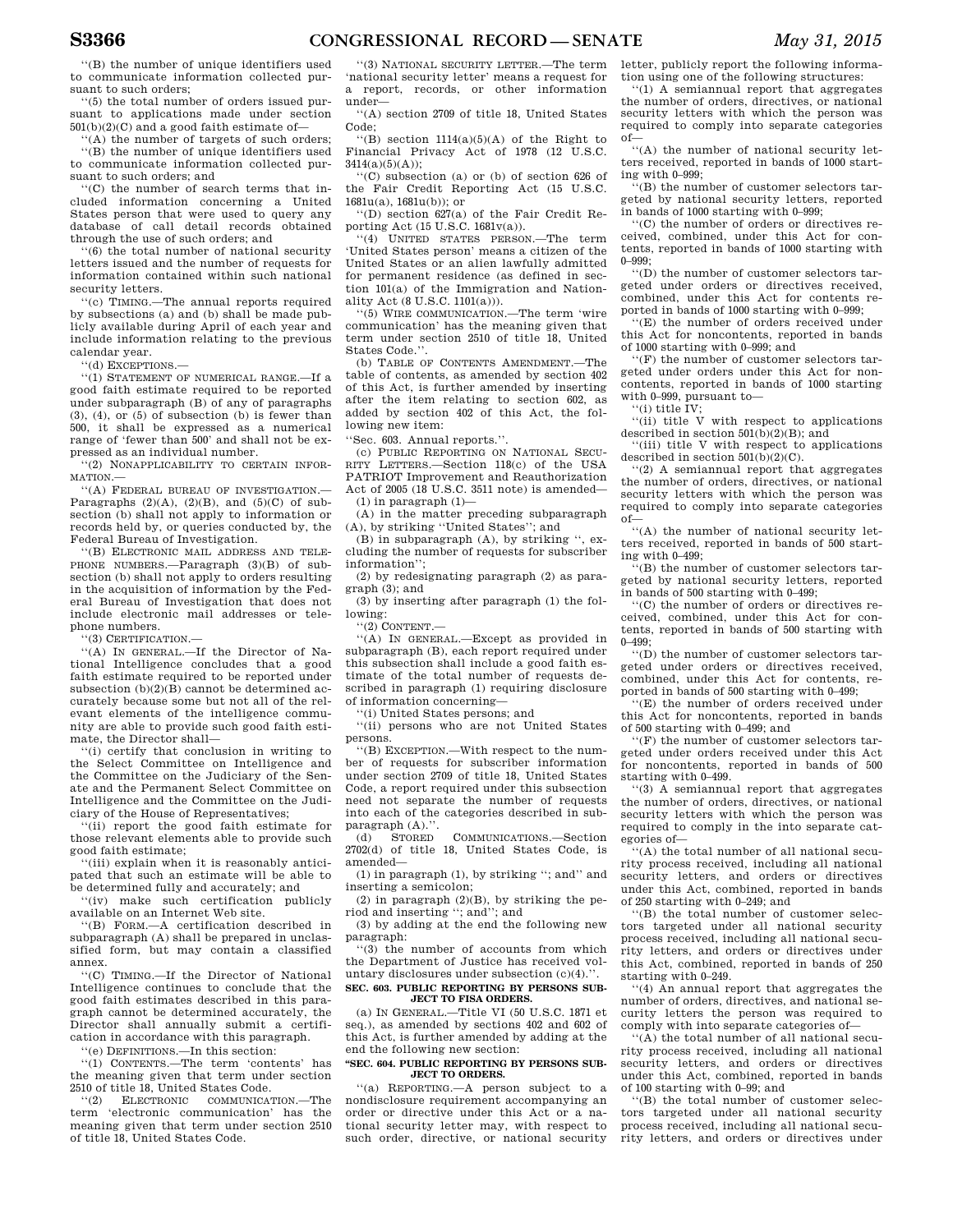this Act, combined, reported in bands of 100 starting with 0–99. ''(b) PERIOD OF TIME COVERED BY RE-

PORTS.—

''(1) A report described in paragraph (1) or (2) of subsection (a) shall include only information—

''(A) relating to national security letters for the previous 180 days; and

''(B) relating to authorities under this Act for the 180-day period of time ending on the date that is not less than 180 days prior to the date of the publication of such report, except that with respect to a platform, product, or service for which a person did not previously receive an order or directive (not including an enhancement to or iteration of an existing publicly available platform, product, or service) such report shall not include any information relating to such new order or directive until 540 days after the date on which such new order or directive is received.

''(2) A report described in paragraph (3) of subsection (a) shall include only information relating to the previous 180 days.

 $(3)$  A report described in paragraph (4) of subsection (a) shall include only information for the 1-year period of time ending on the date that is not less than 1 year prior to the date of the publication of such report.

'(c) OTHER FORMS OF AGREED TO PUBLICA-TION.—Nothing in this section prohibits the Government and any person from jointly agreeing to the publication of information referred to in this subsection in a time, form, or manner other than as described in this section.

''(d) DEFINITIONS.—In this section:

''(1) CONTENTS.—The term 'contents' has the meaning given that term under section 2510 of title 18, United States Code.

''(2) NATIONAL SECURITY LETTER.—The term 'national security letter' has the meaning given that term under section 603.''.

(b) TABLE OF CONTENTS AMENDMENT.—The table of contents, as amended by sections 402 and 602 of this Act, is further amended by inserting after the item relating to section 603, as added by section 602 of this Act, the following new item:

''Sec. 604. Public reporting by persons subject to orders.

**SEC. 604. REPORTING REQUIREMENTS FOR DECI-SIONS, ORDERS, AND OPINIONS OF**  THE FOREIGN INTELLIGENCE SUR-**VEILLANCE COURT AND THE FOR. EIGN INTELLIGENCE SURVEILLANCE COURT OF REVIEW.** 

Section  $601(c)(1)$  (50 U.S.C. 1871(c)(1)) is amended to read as follows:

''(1) not later than 45 days after the date on which the Foreign Intelligence Surveillance Court or the Foreign Intelligence Surveillance Court of Review issues a decision, order, or opinion, including any denial or modification of an application under this Act, that includes significant construction or interpretation of any provision of law or results in a change of application of any provision of this Act or a novel application of any provision of this Act, a copy of such decision, order, or opinion and any pleadings, applications, or memoranda of law associated with such decision, order, or opinion; and'

**SEC. 605. SUBMISSION OF REPORTS UNDER FISA.** 

(a) ELECTRONIC SURVEILLANCE.—Section 108(a)(1) (50 U.S.C. 1808(a)(1)) is amended by striking ''the House Permanent Select Committee on Intelligence and the Senate Select Committee on Intelligence, and the Committee on the Judiciary of the Senate,'' and inserting ''the Permanent Select Committee on Intelligence and the Committee on the Judiciary of the House of Representatives and the Select Committee on Intelligence and the Committee on the Judiciary of the Senate''.

(b) PHYSICAL SEARCHES.—The matter preceding paragraph (1) of section 306 (50 U.S.C. 1826) is amended—

(1) in the first sentence, by striking ''Permanent Select Committee on Intelligence of the House of Representatives and the Select Committee on Intelligence of the Senate, and the Committee on the Judiciary of the Senate,'' and inserting ''Permanent Select Committee on Intelligence and the Committee on the Judiciary of the House of Representatives and the Select Committee on Intelligence and the Committee on the Judiciary of the Senate''; and

(2) in the second sentence, by striking ''and the Committee on the Judiciary of the House of Representatives''.

(c) PEN REGISTERS AND TRAP AND TRACE DEVICES.—Section 406(b) (50 U.S.C. 1846(b)) is amended—

(1) in paragraph (2), by striking ''; and'' and inserting a semicolon;

(2) in paragraph (3), by striking the period and inserting a semicolon; and

(3) by adding at the end the following new paragraphs:

''(4) each department or agency on behalf of which the Attorney General or a designated attorney for the Government has made an application for an order authorizing or approving the installation and use of a pen register or trap and trace device under this title; and

''(5) for each department or agency described in paragraph (4), each number described in paragraphs  $(1)$ ,  $(2)$ , and  $(3)$ .'

(d) ACCESS TO CERTAIN BUSINESS RECORDS AND OTHER TANGIBLE THINGS.—Section 502(a) (50 U.S.C. 1862(a)) is amended by striking ''Permanent Select Committee on Intelligence of the House of Representatives and the Select Committee on Intelligence and the Committee on the Judiciary of the Senate'' and inserting ''Permanent Select Committee on Intelligence and the Committee on the Judiciary of the House of Representatives and the Select Committee on Intelligence and the Committee on the Judiciary of the Senate''.

#### **TITLE VII—ENHANCED NATIONAL SECURITY PROVISIONS**

#### **SEC. 701. EMERGENCIES INVOLVING NON-UNITED STATES PERSONS.**

(a) IN GENERAL.—Section 105 (50 U.S.C. 1805) is amended—

 $(1)$  by redesignating subsections  $(f)$ ,  $(g)$ ,  $(h)$ , and (i) as subsections  $(g)$ ,  $(h)$ ,  $(i)$ , and  $(j)$ , respectively; and

(2) by inserting after subsection (e) the following:

''(f)(1) Notwithstanding any other provision of this Act, the lawfully authorized targeting of a non-United States person previously believed to be located outside the United States for the acquisition of foreign intelligence information may continue for a period not to exceed 72 hours from the time that the non-United States person is reasonably believed to be located inside the United States and the acquisition is subject to this title or to title III of this Act, provided that the head of an element of the intelligence community—

''(A) reasonably determines that a lapse in the targeting of such non-United States person poses a threat of death or serious bodily harm to any person;

''(B) promptly notifies the Attorney General of a determination under subparagraph  $(A)$ ; and

''(C) requests, as soon as practicable, the employment of emergency electronic surveillance under subsection (e) or the employment of an emergency physical search pursuant to section 304(e), as warranted.

''(2) The authority under this subsection to continue the acquisition of foreign intelligence information is limited to a period not to exceed 72 hours and shall cease upon the earlier of the following:

''(A) The employment of emergency electronic surveillance under subsection (e) or the employment of an emergency physical search pursuant to section 304(e).

''(B) An issuance of a court order under this title or title III of this Act.

''(C) The Attorney General provides direction that the acquisition be terminated.

''(D) The head of the element of the intelligence community conducting the acquisition determines that a request under paragraph (1)(C) is not warranted.

''(E) When the threat of death or serious bodily harm to any person is no longer reasonably believed to exist.

''(3) Nonpublicly available information concerning unconsenting United States persons acquired under this subsection shall not be disseminated during the 72 hour time period under paragraph (1) unless necessary to investigate, reduce, or eliminate the threat of death or serious bodily harm to any person.

''(4) If the Attorney General declines to authorize the employment of emergency electronic surveillance under subsection (e) or the employment of an emergency physical search pursuant to section 304(e), or a court order is not obtained under this title or title III of this Act, information obtained during the 72 hour acquisition time period under  $\alpha$  paragraph (1) shall not be retained, except with the approval of the Attorney General if the information indicates a threat of death or serious bodily harm to any person.

 $(5)$  Paragraphs  $(5)$  and  $(6)$  of subsection  $(e)$ shall apply to this subsection.''.

(b) NOTIFICATION OF EMERGENCY EMPLOY-MENT OF ELECTRONIC SURVEILLANCE.—Section 106(j) (50 U.S.C. 1806(j)) is amended by striking ''section 105(e)'' and inserting ''subsection (e) or (f) of section  $105$ ".

(c) REPORT TO CONGRESS.—Section 108(a)(2) (50 U.S.C. 1808(a)(2)) is amended—

(1) in subparagraph (B), by striking ''and'' at the end;

(2) in subparagraph (C), by striking the period at the end and inserting ''; and''; and

(3) by adding at the end the following:

''(D) the total number of authorizations under section 105(f) and the total number of subsequent emergency employments of electronic surveillance under section 105(e) or emergency physical searches pursuant to section 301(e)."

## **SEC. 702. PRESERVATION OF TREATMENT OF NON-UNITED STATES PERSONS TRAVELING OUTSIDE THE UNITED STATES AS AGENTS OF FOREIGN POWERS.**

Section 101(b)(1) is amended—

(1) in subparagraph (A), by inserting before the semicolon at the end the following: '', irrespective of whether the person is inside the United States''; and

(2) in subparagraph (B)—

(A) by striking ''of such person's presence in the United States''; and

(B) by striking ''such activities in the United States'' and inserting ''such activities''.

#### **SEC. 703. IMPROVEMENT TO INVESTIGATIONS OF INTERNATIONAL**<br>OF WEAPONS OF WEAPONS OF MASS DESTRUC-**TION.**

Section 101(b)(1) is further amended by striking subparagraph (E) and inserting the following new subparagraph (E):

''(E) engages in the international proliferation of weapons of mass destruction, or activities in preparation therefor, for or on behalf of a foreign power, or knowingly aids or abets any person in the conduct of such proliferation or activities in preparation therefor, or knowingly conspires with any person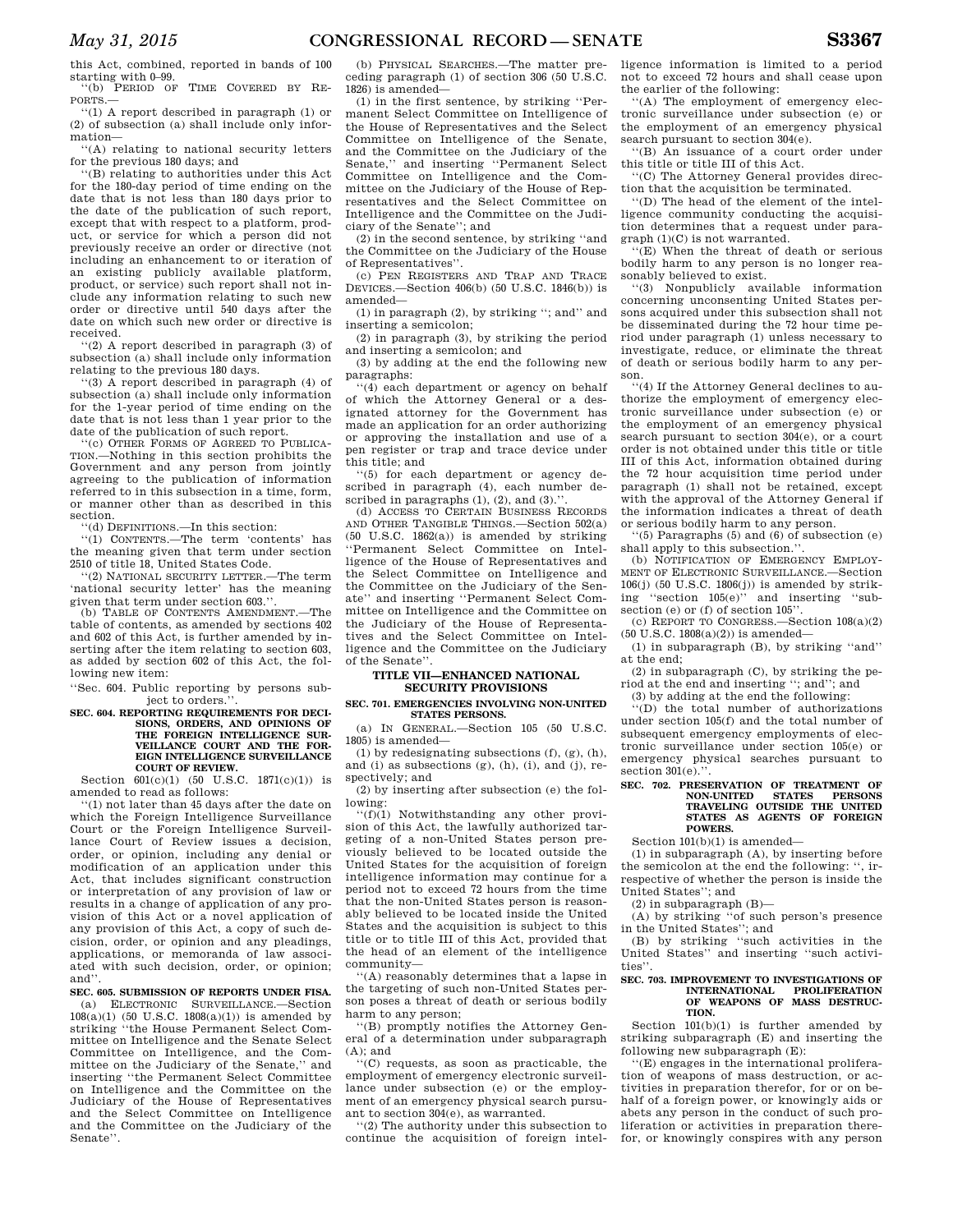to engage in such proliferation or activities in preparation therefor; or''.

#### **SEC. 704. INCREASE IN PENALTIES FOR MATE-RIAL SUPPORT OF FOREIGN TER-RORIST ORGANIZATIONS.**

Section 2339B(a)(1) of title 18, United States Code, is amended by striking ''15 years" and inserting "20 years"

**SEC. 705. SUNSETS.** 

(a) USA PATRIOT IMPROVEMENT AND RE-AUTHORIZATION ACT OF 2005.—Section 102(b)(1) of the USA PATRIOT Improvement and Reauthorization Act of 2005 (50 U.S.C. 1805 note) is amended by striking ''June 1, 2015'' and inserting ''December 15, 2019''.

(b) INTELLIGENCE REFORM AND TERRORISM PREVENTION ACT OF 2004.—Section 6001(b)(1) of the Intelligence Reform and Terrorism Prevention Act of 2004 (50 U.S.C. 1801 note) is amended by striking ''June 1, 2015'' and inserting ''December 15, 2019''. (c) CONFORMING AMENDMENT.—Section

102(b)(1) of the USA PATRIOT Improvement and Reauthorization Act of 2005 (50 U.S.C. 1805 note), as amended by subsection (a), is further amended by striking ''sections 501, 502, and'' and inserting ''title V and section''.

#### **TITLE VIII—SAFETY OF MARITIME NAVI-GATION AND NUCLEAR TERRORISM CONVENTIONS IMPLEMENTATION Subtitle A—Safety of Maritime Navigation**

#### **SEC. 801. AMENDMENT TO SECTION 2280 OF TITLE 18, UNITED STATES CODE.**

Section 2280 of title 18, United States Code, is amended—

 $(1)$  in subsection  $(b)$ -

 $(A)$  in paragraph  $(1)(A)(i)$ , by striking "a ship flying the flag of the United States'' and inserting ''a vessel of the United States or a vessel subject to the jurisdiction of the United States (as defined in section 70502 of title 46)'';

(B) in paragraph  $(1)(A)(ii)$ , by inserting ", including the territorial seas'' after ''in the United States''; and

(C) in paragraph  $(1)(A)(iii)$ , by inserting ", by a United States corporation or legal enti-

ty,'' after ''by a national of the United States'';

(2) in subsection (c), by striking ''section 2(c)'' and inserting ''section 13(c)'';

(3) by striking subsection (d);

(4) by striking subsection (e) and inserting after subsection (c) the following: ''(d) DEFINITIONS.—As used in this section,

section 2280a, section 2281, and section 2281a, the term—

'(1) 'applicable treaty' means-

''(A) the Convention for the Suppression of Unlawful Seizure of Aircraft, done at The Hague on 16 December 1970;

 $\widetilde{H}(B)$  the Convention for the Suppression of Unlawful Acts against the Safety of Civil Aviation, done at Montreal on 23 September 1971;

''(C) the Convention on the Prevention and Punishment of Crimes against Internationally Protected Persons, including Diplomatic Agents, adopted by the General Assembly of the United Nations on 14 December 1973;

''(D) International Convention against the Taking of Hostages, adopted by the General Assembly of the United Nations on 17 December 1979;

''(E) the Convention on the Physical Protection of Nuclear Material, done at Vienna on 26 October 1979;

''(F) the Protocol for the Suppression of Unlawful Acts of Violence at Airports Serving International Civil Aviation, supplementary to the Convention for the Suppression of Unlawful Acts against the Safety of Civil Aviation, done at Montreal on 24 February 1988;

''(G) the Protocol for the Suppression of Unlawful Acts against the Safety of Fixed Platforms Located on the Continental Shelf, done at Rome on 10 March 1988;

''(H) International Convention for the Suppression of Terrorist Bombings, adopted by the General Assembly of the United Nations on 15 December 1997; and

''(I) International Convention for the Suppression of the Financing of Terrorism, adopted by the General Assembly of the United Nations on 9 December 1999;

''(2) 'armed conflict' does not include internal disturbances and tensions, such as riots, isolated and sporadic acts of violence, and other acts of a similar nature;

''(3) 'biological weapon' means—

''(A) microbial or other biological agents, or toxins whatever their origin or method of production, of types and in quantities that have no justification for prophylactic, protective, or other peaceful purposes; or

''(B) weapons, equipment, or means of delivery designed to use such agents or toxins for hostile purposes or in armed conflict;

''(4) 'chemical weapon' means, together or separately—

'(A) toxic chemicals and their precursors, except where intended for—

''(i) industrial, agricultural, research, medical, pharmaceutical, or other peaceful purposes;

''(ii) protective purposes, namely those purposes directly related to protection against toxic chemicals and to protection against chemical weapons;

''(iii) military purposes not connected with the use of chemical weapons and not dependent on the use of the toxic properties of chemicals as a method of warfare; or

''(iv) law enforcement including domestic riot control purposes,

as long as the types and quantities are consistent with such purposes;

''(B) munitions and devices, specifically designed to cause death or other harm through the toxic properties of those toxic chemicals specified in subparagraph (A), which would be released as a result of the employment of such munitions and devices; and

''(C) any equipment specifically designed for use directly in connection with the employment of munitions and devices specified in subparagraph (B);

''(5) 'covered ship' means a ship that is navigating or is scheduled to navigate into, through or from waters beyond the outer limit of the territorial sea of a single country or a lateral limit of that country's territorial sea with an adjacent country;

''(6) 'explosive material' has the meaning given the term in section 841(c) and includes explosive as defined in section 844(j) of this title;

 $\cdot$ (7) 'infrastructure facility' has the meaning given the term in section 2332f(e)(5) of this title;

''(8) 'international organization' has the meaning given the term in section 831(f)(3) of this title;

''(9) 'military forces of a state' means the armed forces of a state which are organized, trained, and equipped under its internal law for the primary purpose of national defense or security, and persons acting in support of those armed forces who are under their formal command, control, and responsibility;

''(10) 'national of the United States' has the meaning stated in section 101(a)(22) of the Immigration and Nationality Act (8 U.S.C. 1101(a)(22));

''(11) 'Non-Proliferation Treaty' means the Treaty on the Non-Proliferation of Nuclear Weapons, done at Washington, London, and Moscow on 1 July 1968;

''(12) 'Non-Proliferation Treaty State Party' means any State Party to the Non-Proliferation Treaty, to include Taiwan, which shall be considered to have the obligations under the Non-Proliferation Treaty of a party to that treaty other than a Nuclear Weapon State Party to the Non-Proliferation Treaty;

''(13) 'Nuclear Weapon State Party to the Non-Proliferation Treaty' means a State Party to the Non-Proliferation Treaty that is a nuclear-weapon State, as that term is defined in Article IX(3) of the Non-Proliferation Treaty;

''(14) 'place of public use' has the meaning given the term in section 2332f(e)(6) of this title;

''(15) 'precursor' has the meaning given the term in section 229F(6)(A) of this title;

''(16) 'public transport system' has the meaning given the term in section  $2332f(e)(7)$ of this title;

''(17) 'serious injury or damage' means—

''(A) serious bodily injury,

''(B) extensive destruction of a place of public use, State or government facility, infrastructure facility, or public transportation system, resulting in major economic loss, or

''(C) substantial damage to the environment, including air, soil, water, fauna, or flora;

''(18) 'ship' means a vessel of any type whatsoever not permanently attached to the sea-bed, including dynamically supported craft, submersibles, or any other floating craft, but does not include a warship, a ship owned or operated by a government when being used as a naval auxiliary or for customs or police purposes, or a ship which has been withdrawn from navigation or laid up;

''(19) 'source material' has the meaning given that term in the International Atomic Energy Agency Statute, done at New York on 26 October 1956;

''(20) 'special fissionable material' has the meaning given that term in the International Atomic Energy Agency Statute, done at New York on 26 October 1956;

''(21) 'territorial sea of the United States' means all waters extending seaward to 12 nautical miles from the baselines of the United States determined in accordance with international law;

''(22) 'toxic chemical' has the meaning given the term in section  $229F(8)(A)$  of this title;

''(23) 'transport' means to initiate, arrange or exercise effective control, including decisionmaking authority, over the movement of a person or item; and

 $(24)$  'United States', when used in a geographical sense, includes the Commonwealth of Puerto Rico, the Commonwealth of the Northern Mariana Islands, and all territories and possessions of the United States.''; and

(5) by inserting after subsection (d) (as added by paragraph (4) of this section) the following:

''(e) EXCEPTIONS.—This section shall not apply to—

(1) the activities of armed forces during an armed conflict, as those terms are understood under the law of war, which are governed by that law; or

''(2) activities undertaken by military forces of a state in the exercise of their official duties.

''(f) DELIVERY OF SUSPECTED OFFENDER.— The master of a covered ship flying the flag of the United States who has reasonable grounds to believe that there is on board that ship any person who has committed an offense under section 2280 or section 2280a may deliver such person to the authorities of a country that is a party to the Convention for the Suppression of Unlawful Acts against the Safety of Maritime Navigation. Before delivering such person to the authorities of another country, the master shall notify in an appropriate manner the Attorney General of the United States of the alleged offense and await instructions from the Attorney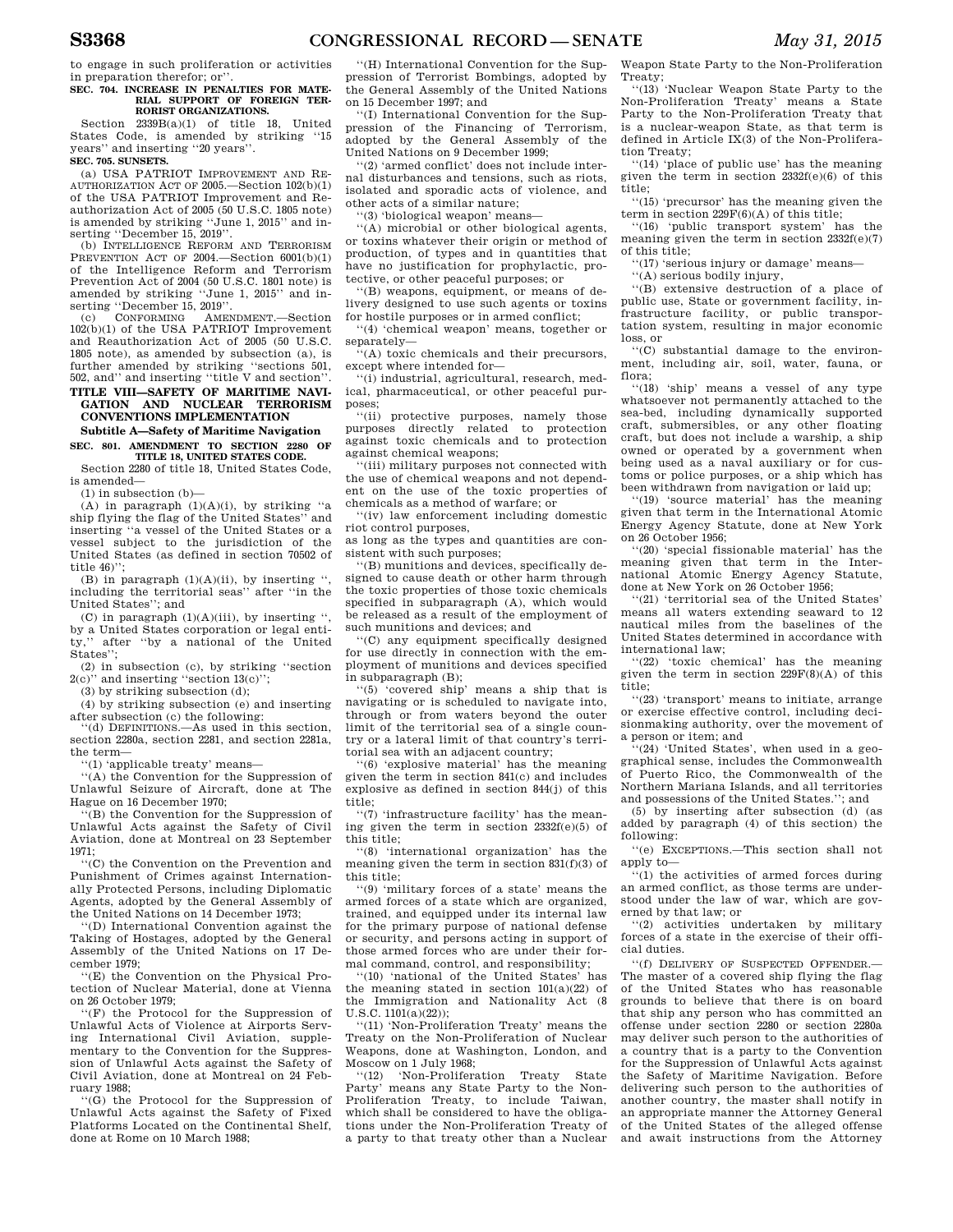General as to what action to take. When delivering the person to a country which is a

state party to the Convention, the master shall, whenever practicable, and if possible before entering the territorial sea of such country, notify the authorities of such country of the master's intention to deliver such person and the reasons therefor. If the master delivers such person, the master shall furnish to the authorities of such country the evidence in the master's possession that pertains to the alleged offense.

''(g)(1) CIVIL FORFEITURE.—Any real or personal property used or intended to be used to commit or to facilitate the commission of a violation of this section, the gross proceeds of such violation, and any real or personal property traceable to such property or proceeds, shall be subject to forfeiture.

''(2) APPLICABLE PROCEDURES.—Seizures and forfeitures under this section shall be governed by the provisions of chapter 46 of title 18, United States Code, relating to civil forfeitures, except that such duties as are imposed upon the Secretary of the Treasury under the customs laws described in section 981(d) shall be performed by such officers, agents, and other persons as may be designated for that purpose by the Secretary of Homeland Security, the Attorney General, or the Secretary of Defense.''.

#### **SEC. 802. NEW SECTION 2280A OF TITLE 18, UNITED STATES CODE.**

(a) IN GENERAL.—Chapter 111 of title 18, United States Code, is amended by adding after section 2280 the following new section: **''§ 2280a. Violence against maritime naviga-**

**tion and maritime transport involving weapons of mass destruction** 

''(a) OFFENSES.—

''(1) IN GENERAL.—Subject to the exceptions in subsection (c), a person who unlawfully and intentionally—

''(A) when the purpose of the act, by its nature or context, is to intimidate a population, or to compel a government or an international organization to do or to abstain from doing any act—

''(i) uses against or on a ship or discharges from a ship any explosive or radioactive material, biological, chemical, or nuclear weapon or other nuclear explosive device in a manner that causes or is likely to cause death to any person or serious injury or damage;

''(ii) discharges from a ship oil, liquefied natural gas, or another hazardous or noxious substance that is not covered by clause (i), in such quantity or concentration that causes or is likely to cause death to any person or serious injury or damage; or

''(iii) uses a ship in a manner that causes death to any person or serious injury or damage;

''(B) transports on board a ship—

'(i) any explosive or radioactive material. knowing that it is intended to be used to cause, or in a threat to cause, death to any person or serious injury or damage for the purpose of intimidating a population, or compelling a government or an international organization to do or to abstain from doing any act;

''(ii) any biological, chemical, or nuclear weapon or other nuclear explosive device, knowing it to be a biological, chemical, or nuclear weapon or other nuclear explosive device;

''(iii) any source material, special fissionable material, or equipment or material especially designed or prepared for the processing, use, or production of special fissionable material, knowing that it is intended to be used in a nuclear explosive activity or in any other nuclear activity not under safeguards pursuant to an International Atomic Energy Agency comprehensive safeguards agreement, except where—

''(I) such item is transported to or from the territory of, or otherwise under the control of, a Non-Proliferation Treaty State Party; and

''(II) the resulting transfer or receipt (including internal to a country) is not contrary to the obligations under the Non-Proliferation Treaty of the Non-Proliferation Treaty State Party from which, to the territory of which, or otherwise under the control of which such item is transferred;

''(iv) any equipment, materials, or software or related technology that significantly contributes to the design or manufacture of a nuclear weapon or other nuclear explosive device, with the intention that it will be used for such purpose, except where—

''(I) the country to the territory of which or under the control of which such item is transferred is a Nuclear Weapon State Party to the Non-Proliferation Treaty; and

''(II) the resulting transfer or receipt (including internal to a country) is not contrary to the obligations under the Non-Proliferation Treaty of a Non-Proliferation Treaty State Party from which, to the territory of which, or otherwise under the control of which such item is transferred;

''(v) any equipment, materials, or software or related technology that significantly contributes to the delivery of a nuclear weapon or other nuclear explosive device, with the intention that it will be used for such purpose, except where—

''(I) such item is transported to or from the territory of, or otherwise under the control of, a Non-Proliferation Treaty State Party; and

''(II) such item is intended for the delivery system of a nuclear weapon or other nuclear explosive device of a Nuclear Weapon State Party to the Non-Proliferation Treaty; or

''(vi) any equipment, materials, or software or related technology that significantly contributes to the design, manufacture, or delivery of a biological or chemical weapon, with the intention that it will be used for such purpose;

''(C) transports another person on board a ship knowing that the person has committed an act that constitutes an offense under section 2280 or subparagraph  $(A)$ ,  $(B)$ ,  $(D)$ , or  $(E)$ of this section or an offense set forth in an applicable treaty, as specified in section 2280(d)(1), and intending to assist that person to evade criminal prosecution;

''(D) injures or kills any person in connection with the commission or the attempted commission of any of the offenses set forth in subparagraphs (A) through (C), or subsection  $(a)(2)$ , to the extent that the subsection (a)(2) offense pertains to subparagraph (A); or

''(E) attempts to do any act prohibited under subparagraph  $(A)$ ,  $(B)$  or  $(D)$ , or conspires to do any act prohibited by subparagraphs  $(A)$  through  $(E)$  or subsection  $(a)(2)$ ,

shall be fined under this title, imprisoned not more than 20 years, or both; and if the death of any person results from conduct prohibited by this paragraph, shall be imprisoned for any term of years or for life.

''(2) THREATS.—A person who threatens, with apparent determination and will to carry the threat into execution, to do any act prohibited under paragraph (1)(A) shall be fined under this title, imprisoned not more than 5 years, or both.

'(b) JURISDICTION.—There is jurisdiction over the activity prohibited in subsection  $(a)$ 

 $''(1)$  in the case of a covered ship, if-''(A) such activity is committed—

''(i) against or on board a vessel of the United States or a vessel subject to the jurisdiction of the United States (as defined in section 70502 of title 46) at the time the prohibited activity is committed;

''(ii) in the United States, including the territorial seas; or

''(iii) by a national of the United States, by a United States corporation or legal entity, or by a stateless person whose habitual residence is in the United States;

''(B) during the commission of such activity, a national of the United States is seized, threatened, injured, or killed; or

''(C) the offender is later found in the United States after such activity is committed;

''(2) in the case of a ship navigating or scheduled to navigate solely within the territorial sea or internal waters of a country other than the United States, if the offender is later found in the United States after such activity is committed; or

''(3) in the case of any vessel, if such activity is committed in an attempt to compel the United States to do or abstain from doing any act.

''(c) EXCEPTIONS.—This section shall not apply to—

''(1) the activities of armed forces during an armed conflict, as those terms are understood under the law of war, which are governed by that law; or

''(2) activities undertaken by military forces of a state in the exercise of their official duties.

''(d)(1) CIVIL FORFEITURE.—Any real or personal property used or intended to be used to commit or to facilitate the commission of a violation of this section, the gross proceeds of such violation, and any real or personal property traceable to such property or proceeds, shall be subject to forfeiture.

''(2) APPLICABLE PROCEDURES.—Seizures and forfeitures under this section shall be governed by the provisions of chapter 46 of title 18, United States Code, relating to civil forfeitures, except that such duties as are imposed upon the Secretary of the Treasury under the customs laws described in section 981(d) shall be performed by such officers, agents, and other persons as may be designated for that purpose by the Secretary of Homeland Security, the Attorney General, or the Secretary of Defense.''.

(b) CONFORMING AMENDMENT.—The table of sections at the beginning of chapter 111 of title 18, United States Code, is amended by adding after the item relating to section 2280 the following new item:

''2280a. Violence against maritime navigation and maritime transport involving weapons of mass destruction."

**SEC. 803. AMENDMENTS TO SECTION 2281 OF TITLE 18, UNITED STATES CODE.** 

Section 2281 of title 18, United States Code, is amended—

(1) in subsection (c), by striking ''section  $2(c)$ <sup>'</sup> and inserting "section  $13(c)$ ";

 $(2)$  in subsection  $(d)$ , by striking the definitions of ''national of the United States,'' 'territorial sea of the United States," and ''United States''; and

(3) by inserting after subsection (d) the following:

''(e) EXCEPTIONS.—This section does not apply to—

'(1) the activities of armed forces during an armed conflict, as those terms are understood under the law of war, which are governed by that law; or

''(2) activities undertaken by military forces of a state in the exercise of their official duties.''.

#### **SEC. 804. NEW SECTION 2281A OF TITLE 18, UNITED STATES CODE.**

(a) IN GENERAL.—Chapter 111 of title 18, United States Code, is amended by adding after section 2281 the following new section:

**''§ 2281a. Additional offenses against maritime fixed platforms** 

''(a) OFFENSES.—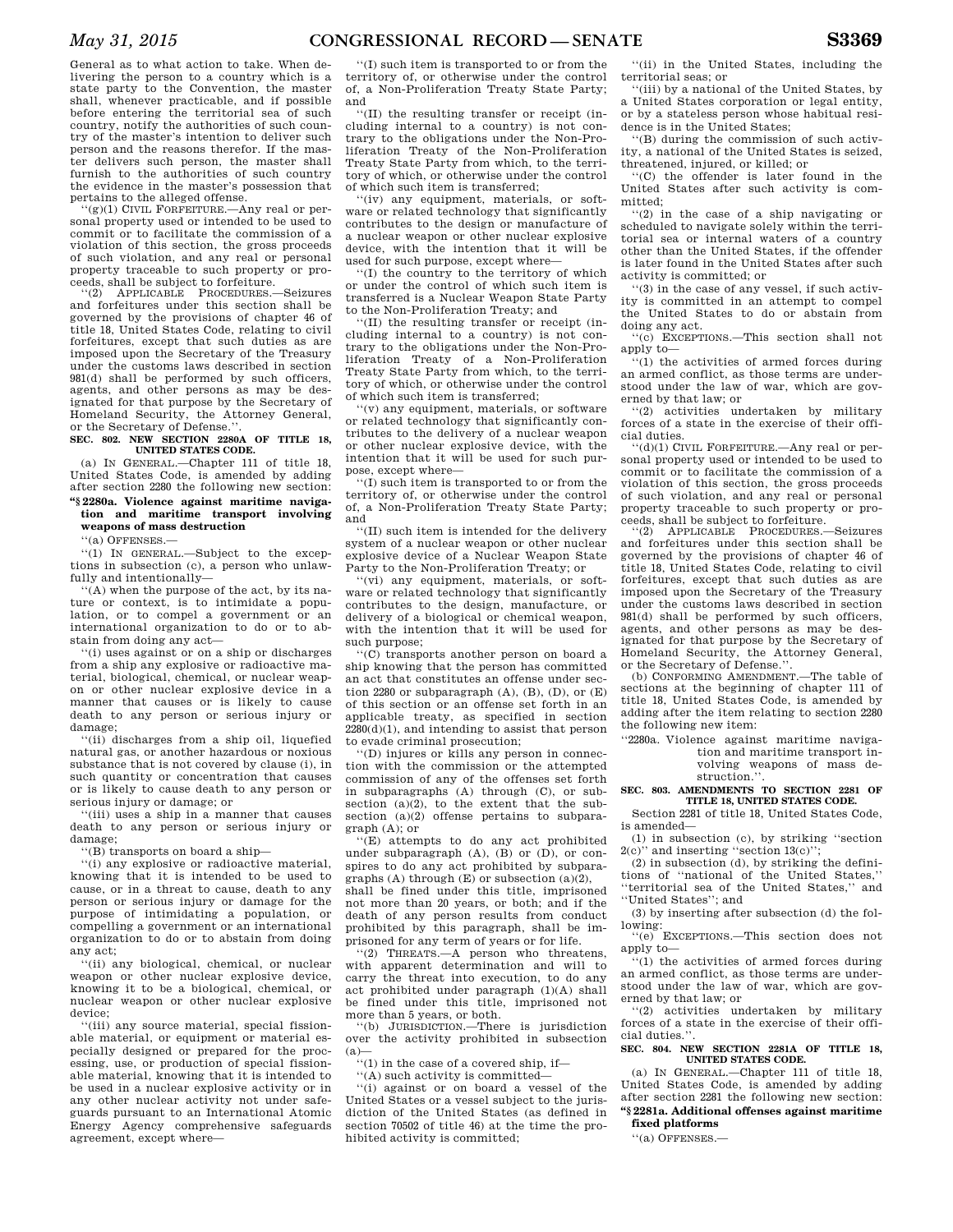''(1) IN GENERAL.—A person who unlawfully and intentionally—

''(A) when the purpose of the act, by its nature or context, is to intimidate a population, or to compel a government or an international organization to do or to abstain from doing any act—

''(i) uses against or on a fixed platform or discharges from a fixed platform any explosive or radioactive material, biological, chemical, or nuclear weapon in a manner that causes or is likely to cause death or serious injury or damage; or

''(ii) discharges from a fixed platform oil, liquefied natural gas, or another hazardous or noxious substance that is not covered by clause (i), in such quantity or concentration that causes or is likely to cause death or serious injury or damage;

''(B) injures or kills any person in connection with the commission or the attempted commission of any of the offenses set forth in subparagraph (A); or

''(C) attempts or conspires to do anything prohibited under subparagraph (A) or (B), shall be fined under this title, imprisoned

not more than 20 years, or both; and if death results to any person from conduct prohibited by this paragraph, shall be imprisoned for any term of years or for life.

''(2) THREAT TO SAFETY.—A person who threatens, with apparent determination and will to carry the threat into execution, to do any act prohibited under paragraph (1)(A), shall be fined under this title, imprisoned not more than 5 years, or both.

''(b) JURISDICTION.—There is jurisdiction over the activity prohibited in subsection (a) if—

''(1) such activity is committed against or on board a fixed platform—

''(A) that is located on the continental shelf of the United States;

''(B) that is located on the continental shelf of another country, by a national of the United States or by a stateless person whose habitual residence is in the United States; or

''(C) in an attempt to compel the United States to do or abstain from doing any act;  $(2)$  during the commission of such activ-

ity against or on board a fixed platform located on a continental shelf, a national of the United States is seized, threatened, injured, or killed; or

''(3) such activity is committed against or on board a fixed platform located outside the United States and beyond the continental shelf of the United States and the offender is later found in the United States.

''(c) EXCEPTIONS.—This section does not apply to—

(1) the activities of armed forces during an armed conflict, as those terms are understood under the law of war, which are governed by that law; or

''(2) activities undertaken by military forces of a state in the exercise of their official duties.

''(d) DEFINITIONS.—In this section—

''(1) 'continental shelf' means the sea-bed and subsoil of the submarine areas that extend beyond a country's territorial sea to the limits provided by customary international law as reflected in Article 76 of the 1982 Convention on the Law of the Sea; and

''(2) 'fixed platform' means an artificial island, installation, or structure permanently attached to the sea-bed for the purpose of exploration or exploitation of resources or for other economic purposes.''.

(b) CONFORMING AMENDMENT.—The table of sections at the beginning of chapter 111 of title 18, United States Code, is amended by adding after the item relating to section 2281 the following new item:

''2281a. Additional offenses against maritime fixed platforms.''.

Section 2332b(g)(5)(B) of title 18, United States Code, is amended by inserting ''2280a (relating to maritime safety)," before "2281' and by striking ''2281'' and inserting ''2281 through 2281a''.

#### **Subtitle B—Prevention of Nuclear Terrorism SEC. 811. NEW SECTION 2332I OF TITLE 18, UNITED STATES CODE.**

(a) IN GENERAL.—Chapter 113B of title 18, United States Code, is amended by adding after section 2332h the following:

#### **''§ 2332i. Acts of nuclear terrorism**

**SEC. 805. ANCILLARY MEASURE.** 

''(a) OFFENSES.—

''(1) IN GENERAL.—Whoever knowingly and unlawfully—

''(A) possesses radioactive material or makes or possesses a device—

''(i) with the intent to cause death or serious bodily injury; or

''(ii) with the intent to cause substantial damage to property or the environment; or

''(B) uses in any way radioactive material or a device, or uses or damages or interferes with the operation of a nuclear facility in a manner that causes the release of or increases the risk of the release of radioactive material, or causes radioactive contamination or exposure to radiation—

''(i) with the intent to cause death or serious bodily injury or with the knowledge that such act is likely to cause death or serious bodily injury;

''(ii) with the intent to cause substantial damage to property or the environment or with the knowledge that such act is likely to cause substantial damage to property or the environment; or

''(iii) with the intent to compel a person, an international organization or a country to do or refrain from doing an act,

shall be punished as prescribed in subsection (c).

''(2) THREATS.—Whoever, under circumstances in which the threat may reasonably be believed, threatens to commit an offense under paragraph (1) shall be punished as prescribed in subsection (c). Whoever demands possession of or access to radioactive material, a device or a nuclear facility by threat or by use of force shall be punished as prescribed in subsection (c).

''(3) ATTEMPTS AND CONSPIRACIES.—Whoever attempts to commit an offense under paragraph (1) or conspires to commit an offense under paragraph (1) or (2) shall be punished as prescribed in subsection (c).

''(b) JURISDICTION.—Conduct prohibited by subsection (a) is within the jurisdiction of the United States if—

''(1) the prohibited conduct takes place in the United States or the special aircraft jurisdiction of the United States;

''(2) the prohibited conduct takes place outside of the United States and—

''(A) is committed by a national of the United States, a United States corporation or legal entity or a stateless person whose habitual residence is in the United States;

''(B) is committed on board a vessel of the United States or a vessel subject to the jurisdiction of the United States (as defined in section 70502 of title 46) or on board an aircraft that is registered under United States law, at the time the offense is committed; or

''(C) is committed in an attempt to compel the United States to do or abstain from doing any act, or constitutes a threat directed at the United States;

''(3) the prohibited conduct takes place outside of the United States and a victim or an intended victim is a national of the United States or a United States corporation or legal entity, or the offense is committed against any state or government facility of the United States; or

''(4) a perpetrator of the prohibited conduct is found in the United States.

''(c) PENALTIES.—Whoever violates this section shall be fined not more than \$2,000,000 and shall be imprisoned for any term of years or for life.

''(d) NONAPPLICABILITY.—This section does not apply to—

''(1) the activities of armed forces during an armed conflict, as those terms are understood under the law of war, which are governed by that law; or

''(2) activities undertaken by military forces of a state in the exercise of their official duties.

 $\ddot{e}$  (e) DEFINITIONS.—As used in this section, the term—

''(1) 'armed conflict' has the meaning given that term in section 2332f(e)(11) of this title; ''(2) 'device' means:

''(A) any nuclear explosive device; or

''(B) any radioactive material dispersal or radiation-emitting device that may, owing to its radiological properties, cause death, serious bodily injury or substantial damage to property or the environment;

''(3) 'international organization' has the meaning given that term in section  $831(f)(3)$ of this title;

''(4) 'military forces of a state' means the armed forces of a country that are organized, trained and equipped under its internal law for the primary purpose of national defense or security and persons acting in support of those armed forces who are under their formal command, control and responsibility;

''(5) 'national of the United States' has the meaning given that term in section 101(a)(22) of the Immigration and Nationality Act (8 U.S.C. 1101(a)(22));

''(6) 'nuclear facility' means:

''(A) any nuclear reactor, including reactors on vessels, vehicles, aircraft or space objects for use as an energy source in order to propel such vessels, vehicles, aircraft or space objects or for any other purpose;

''(B) any plant or conveyance being used for the production, storage, processing or transport of radioactive material; or

''(C) a facility (including associated buildings and equipment) in which nuclear material is produced, processed, used, handled, stored or disposed of, if damage to or interference with such facility could lead to the release of significant amounts of radiation or radioactive material;

''(7) 'nuclear material' has the meaning given that term in section  $831(f)(1)$  of this title;

''(8) 'radioactive material' means nuclear material and other radioactive substances that contain nuclides that undergo spontaneous disintegration (a process accompanied by emission of one or more types of ionizing radiation, such as alpha-, beta-, neutron particles and gamma rays) and that may, owing to their radiological or fissile properties, cause death, serious bodily injury or substantial damage to property or to the environment;

''(9) 'serious bodily injury' has the meaning given that term in section 831(f)(4) of this title;

''(10) 'state' has the same meaning as that term has under international law, and includes all political subdivisions thereof;

''(11) 'state or government facility' has the meaning given that term in section 2332f(e)(3) of this title;

''(12) 'United States corporation or legal entity' means any corporation or other entity organized under the laws of the United States or any State, Commonwealth, territory, possession or district of the United States;

''(13) 'vessel' has the meaning given that term in section 1502(19) of title 33; and

''(14) 'vessel of the United States' has the meaning given that term in section 70502 of title  $46.$ ".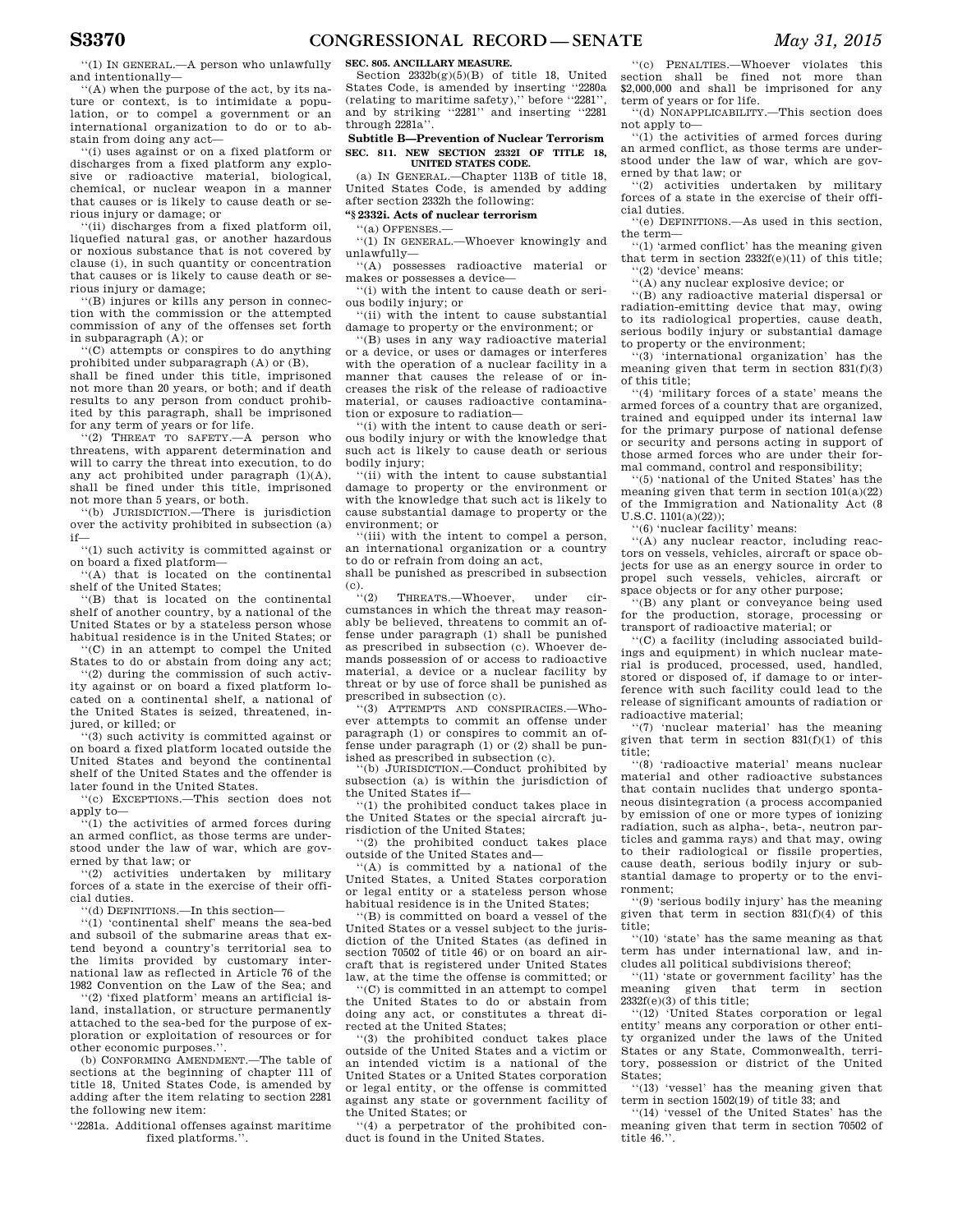(b) CLERICAL AMENDMENT.—The table of sections at the beginning of chapter 113B of title 18, United States Code, is amended by inserting after the item relating to section 2332h the following:

''2332i. Acts of nuclear terrorism.''.

(c) DISCLAIMER.—Nothing contained in this section is intended to affect the applicability of any other Federal or State law that might pertain to the underlying conduct.

(d) INCLUSION IN DEFINITION OF FEDERAL CRIMES OF TERRORISM.—Section TERRORISM.-Section  $2332b(g)(5)(B)$  of title 18, United States Code, is amended by inserting ''2332i (relating to acts of nuclear terrorism),'' before ''2339 (relating to harboring terrorists)''.

#### **SEC. 812. AMENDMENT TO SECTION 831 OF TITLE 18, UNITED STATES CODE.**

Section 831 of title 18, United States Code, is amended—

(a) in subsection (a)—

(1) by redesignating paragraphs (3) through (8) as paragraphs (4) through (9);

(2) by inserting after paragraph (2) the following:

''(3) without lawful authority, intentionally carries, sends or moves nuclear material into or out of a country;'';

(3) in paragraph (8), as redesignated, by striking ''an offense under paragraph (1), (2), (3), or (4)'' and inserting ''any act prohibited under paragraphs (1) through (5)''; and

(4) in paragraph (9), as redesignated, by striking ''an offense under paragraph (1), (2), (3), or (4)'' and inserting ''any act prohibited under paragraphs (1) through (7)'';

 $(b)$  in subsection  $(b)$ -

(1) in paragraph (1), by striking ''(7)'' and inserting ''(8)''; and

(2) in paragraph (2), by striking  $(8)$ " and inserting ''(9)'';

(c) in subsection (c)—

 $(1)$  in subparagraph  $(2)(A)$ , by adding after ''United States'' the following: ''or a stateless person whose habitual residence is in the United States'';

(2) by striking paragraph (5);

(3) in paragraph (4), by striking ''or'' at the end; and

(4) by inserting after paragraph (4), the following:

''(5) the offense is committed on board a vessel of the United States or a vessel subject to the jurisdiction of the United States (as defined in section 70502 of title 46) or on board an aircraft that is registered under United States law, at the time the offense is committed;

''(6) the offense is committed outside the United States and against any state or government facility of the United States; or

''(7) the offense is committed in an attempt to compel the United States to do or abstain from doing any act, or constitutes a threat directed at the United States.'';

(d) by redesignating subsections (d) through  $(f)$  as  $(e)$  through  $(g)$ , respectively; (e) by inserting after subsection (c) the fol-

lowing: ''(d) NONAPPLICABILITY.—This section does not apply to—

''(1) the activities of armed forces during an armed conflict, as those terms are understood under the law of war, which are governed by that law; or

''(2) activities undertaken by military forces of a state in the exercise of their official duties.''; and

(f) in subsection (g), as redesignated—

(1) in paragraph (6), by striking ''and'' at the end;

(2) in paragraph (7), by striking the period

at the end and inserting a semicolon; and (3) by inserting after paragraph (7), the fol-

lowing: ''(8) the term 'armed conflict' has the

meaning given that term in section  $2332f(e)(11)$  of this title;

''(9) the term 'military forces of a state' means the armed forces of a country that are organized, trained and equipped under its internal law for the primary purpose of national defense or security and persons acting in support of those armed forces who are under their formal command, control and responsibility;

''(10) the term 'state' has the same meaning as that term has under international law, and includes all political subdivisions thereof;

''(11) the term 'state or government facility' has the meaning given that term in section 2332f(e)(3) of this title; and

''(12) the term 'vessel of the United States' has the meaning given that term in section 70502 of title 46.''.

SA 1453. Mr. McConnell proposed an amendment to amendment SA 1452 proposed by Mr. MCCONNELL (for himself and Mr. BURR) to the bill H.R. 2048, to reform the authorities of the Federal Government to require the production of certain business records, conduct electronic surveillance, use pen registers and trap and trace devices, and use other forms of information gathering for foreign intelligence, counterterrorism, and criminal purposes, and for other purposes; as follows:

At the end of the amendment, add the following:

''This Act shall take effect 1 day after the date of enactment.''

## f EXPRESSING APPRECIATION OF

## THE GOALS OF AMERICAN CRAFT BEER WEEK

Mr. MCCONNELL. Madam President, I ask unanimous consent that the Senate proceed to the immediate consideration of S. Res. 188, submitted earlier today.

The PRESIDING OFFICER. The clerk will report the resolution by title.

The legislative clerk read as follows: A resolution (S. Res. 188) expressing appreciation of the goals of American Craft Beer Week and commending the small and independent craft brewers of the United States.

There being no objection, the Senate proceeded to consider the resolution.

Mr. MCCONNELL. Madam President, I ask unanimous consent that the resolution be agreed to, the preamble be agreed to, and the motions to reconsider be made and laid upon the table with no intervening action or debate.

The PRESIDING OFFICER. Without objection, it is so ordered.

The resolution (S. Res. 188) was agreed to.

The preamble was agreed to.

(The resolution, with its preamble, is printed in today's RECORD under ''Submitted Resolutions.'')

## f EXECUTIVE SESSION

#### EXECUTIVE CALENDAR

Mr. MCCONNELL. Madam President, I ask unanimous consent that the Senate proceed to executive session to consider the following nominations en

bloc: Calendar Nos. 95 and 125; that the nominations be confirmed, the motions to reconsider be considered made and laid upon the table with no intervening action or debate; that no further motions be in order; that any statements related to the nominations be printed in the RECORD; that the President be immediately notified of the Senate's actions, and the Senate then resume legislative session.

The PRESIDING OFFICER. Without objection, it is so ordered.

The nominations considered and confirmed en bloc are as follows:

#### IN THE AIR FORCE

The following named officer for appointment as Vice Chief of Staff, United States Air Force, and appointment in the United States Air Force to the grade indicated while assigned to a position of importance and responsibility under title 10, U.S.C., sections 8034 and 601:

#### *To be general*

Lt. Gen. David L. Goldfein

#### IN THE COAST GUARD

The following officer for appointment in the United States Coast Guard to the grade indicated while assigned to a position of importance and responsibility as Deputy Commandant for Mission Support under title 14, U.S.C., section 50:

*To be vice admiral* 

Rear Adm. Sandra L. Stosz

## LEGISLATIVE SESSION

The PRESIDING OFFICER. The Senate will now resume legislative session.

## ORDERS FOR MONDAY, JUNE 1, 2015

Mr. MCCONNELL. Madam President, I ask unanimous consent that when the Senate completes its business today, it adjourn until 12 noon on Monday, June 1; that following the prayer and pledge, the morning hour be deemed expired, the Journal of proceedings be approved to date, and the time for the two leaders be reserved for their use later in the day; that following leader remarks, the Senate be in a period of morning business for 1 hour, with Senators permitted to speak therein for up to 10 minutes each; finally, that following morning business, the Senate then resume consideration of H.R. 2048.

The PRESIDING OFFICER. Without objection, it is so ordered.

#### ADJOURNMENT UNTIL TOMORROW

Mr. MCCONNELL. If there is no further business to come before the Senate, I ask unanimous consent that it stand adjourned under the previous order.

There being no objection, the Senate, at 9:44 p.m., adjourned until Monday, June 1, 2015, at 12 noon.

#### CONFIRMATIONS

Executive nominations confirmed by the Senate May 31, 2015: